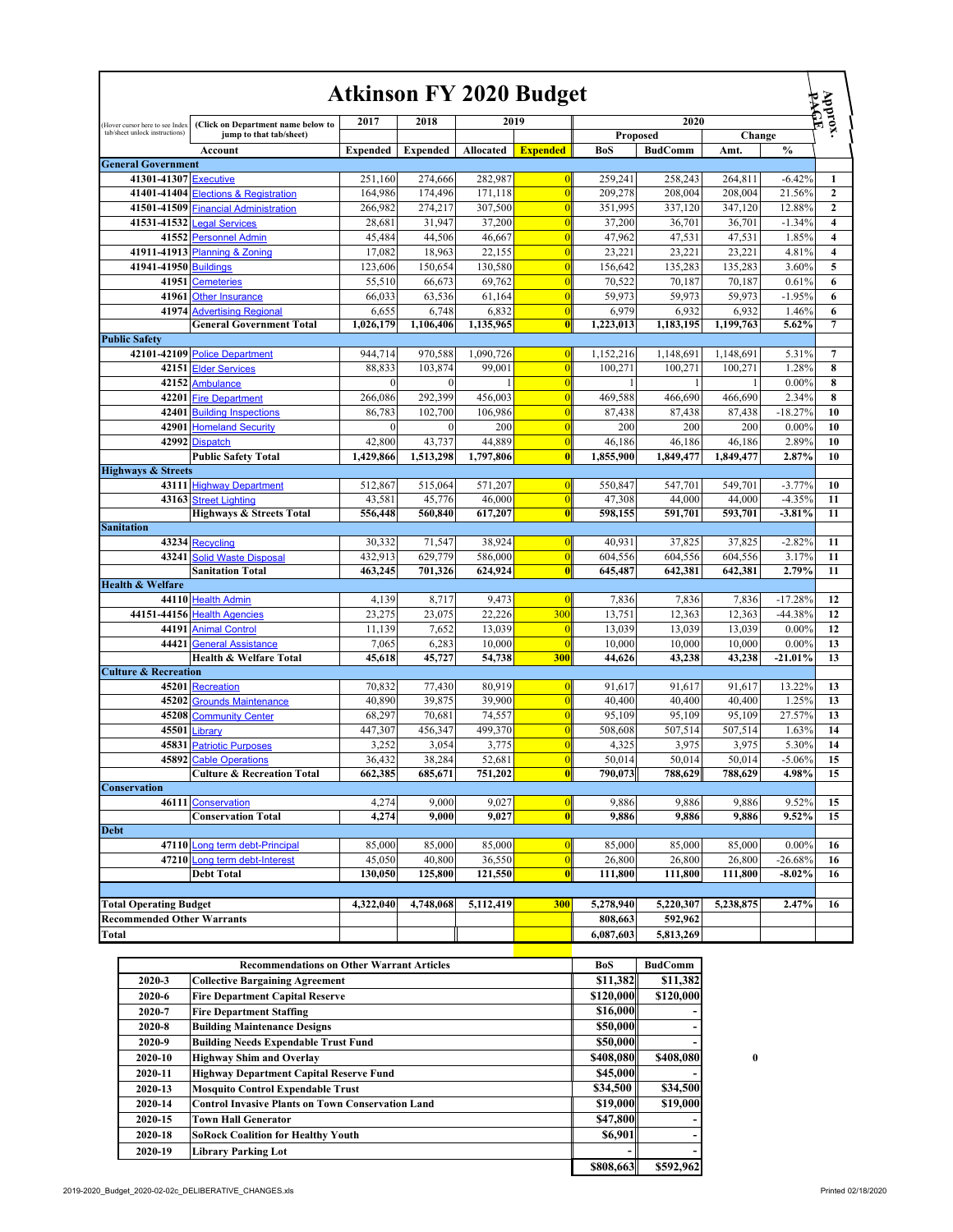|                              |                                                                       |                 |                      |                 |                 |                 |                 | Town of Atkinson 2019-2020 Budget Worksheet                   |                 |                 |                 |                 |                 |                 |                     |                                                      |
|------------------------------|-----------------------------------------------------------------------|-----------------|----------------------|-----------------|-----------------|-----------------|-----------------|---------------------------------------------------------------|-----------------|-----------------|-----------------|-----------------|-----------------|-----------------|---------------------|------------------------------------------------------|
|                              |                                                                       |                 |                      |                 |                 |                 |                 | Last updated by Bill Smith 2/2/2020 with DELIBERATIVE CHANGES |                 |                 |                 |                 |                 |                 |                     |                                                      |
|                              |                                                                       |                 |                      |                 |                 |                 |                 |                                                               |                 |                 |                 |                 |                 |                 |                     |                                                      |
|                              |                                                                       |                 |                      |                 |                 |                 |                 |                                                               |                 |                 |                 |                 |                 |                 |                     |                                                      |
|                              |                                                                       | 2013            | 2014                 | 2015            | 2016            | 2017            | 2018            | 2019                                                          |                 |                 |                 | 2020            |                 |                 |                     | <b>Modified Baseline,</b><br>consisting of:          |
|                              |                                                                       |                 |                      |                 |                 |                 |                 |                                                               |                 |                 |                 |                 |                 |                 |                     | * 2018 Budget Lines For<br>Salaries, Utilities, etc. |
|                              |                                                                       |                 |                      |                 |                 |                 |                 |                                                               |                 |                 |                 |                 |                 |                 |                     | * For Other Lines, Lowest                            |
| Account No.                  | Description                                                           | <b>Expended</b> | <b>Expended</b>      | <b>Expended</b> | Expended        | <b>Expended</b> | <b>Expended</b> | <b>Budget</b>                                                 | <b>Expended</b> | <b>Default</b>  | Proposed        | Selectmen       | Bud. Comm.      | Amount          | Change %            | Expended In Last 6 Years                             |
| <b>GENERAL GOVERNMENT</b>    | <b>EXECUTIVE</b>                                                      |                 |                      |                 |                 |                 |                 |                                                               |                 |                 |                 |                 |                 |                 |                     |                                                      |
|                              | <b>Board of Selectmen</b>                                             |                 |                      |                 |                 |                 |                 |                                                               |                 |                 |                 |                 |                 |                 |                     |                                                      |
| 41301.110.01                 | <b>BOS Recording Clerk</b>                                            |                 |                      |                 |                 |                 | 72:             | 5,850                                                         |                 | 5,850           | 5,850           | 5,850           | 5,850           | 5,850           |                     | 5,850                                                |
| 41301.110.04                 | Employee Merit (OBS)                                                  |                 |                      |                 | 9,349           | 11,680          |                 |                                                               |                 |                 |                 |                 |                 | 6,568           |                     | $\bf{0}$                                             |
| 41301.110.06                 | 53rd week 1-time-only Paychecks/FICA/Medicare/Retirem                 |                 | $\eta$               |                 |                 |                 | 32,74           |                                                               |                 |                 |                 |                 | $\overline{0}$  |                 |                     | $\bf{0}$                                             |
| 41301.130.00<br>41301.220.00 | Selectmen's Salaries<br>ica                                           | 9,994<br>620    | 10,400<br>645        | 15,561<br>965   | 16,901<br>1,063 | 16,901<br>1,048 | 16,90<br>1,12   | 16,901<br>1,515                                               |                 | 16,901<br>1,515 | 16,901<br>1,411 | 16,901<br>1,411 | 16,901<br>1,411 | 16,901<br>1,411 | 0.009<br>$-6.869$   | 16,901<br>1,515                                      |
| 41301.225.00                 | Medicare                                                              | 145             | 151                  | 226             | 249             | 245             | 26              | 330                                                           |                 | 330             | 330             | 330             | 330             | 330             | 0.009               | 330                                                  |
| 41301.390.00                 | Prof. & Tech. Services                                                | 9,526           | 6,833                | 6,346           | 6,241           | 6,076           | 12,566          | 2,650                                                         |                 | 2,650           | 2,650           | 2,650           | 2,650           | 2,650           | 0.009               | 6,076                                                |
| 1301.550.00                  | Printing/Town Reports                                                 | 4,725           | 6,100                | 6,236           | 6,253           | 6,182           | 6,47            | 6,800                                                         |                 | 6,800           | 6,800           | 6,800           | 6,800           | 6,800           | 0.009               | 4,725                                                |
| 41301.690.00<br>41301.820.00 | Recognitions<br>Mileage/Gas/Maintenance                               | 1,41<br>390     | 1,449<br>275         | 1,349<br>140    | 1,331<br>170    | 995<br>94       | 730<br>12       | 1,200<br>250                                                  |                 | 1,200<br>250    | 1,200<br>250    | 1,200<br>250    | 1,200<br>250    | 1,200<br>250    | 0.00%<br>0.009      | 730<br>94                                            |
| 41301.850.00                 | Education/Conferences                                                 |                 | $\Omega$             |                 |                 |                 |                 |                                                               |                 | $^{\circ}$      |                 |                 |                 |                 |                     | $\bf{0}$                                             |
| 1301.860.00                  | Public Notices                                                        | 4,487           | 4,883                | 6,794           | 2,091           | 6,079           | 5,80            | 7,000                                                         |                 | 7,000           | 7,000           | 7,000           | 7,000           | 7,000           | 0.009               | 2,091                                                |
|                              | Other/New                                                             |                 |                      |                 |                 |                 |                 |                                                               |                 |                 |                 |                 |                 |                 |                     | $\bf{0}$                                             |
|                              | <b>Account Total: Board of Selectmen</b><br><b>Town Administrator</b> | 31,303          | 30,735<br>$\Omega$   | 37,616          | 43,648          | 49,300          | 77,464          | 42,496                                                        |                 | 42,496          | 42,392          | 42,392          | 42,392          | 48,960          | 15.21%<br>0.00%     |                                                      |
| 1302.110.01                  | Town Administrator                                                    | 75,849          | 73,665               | 86,117          | 71,434          | 76,325          | 80,05           | 90,000                                                        |                 | 90,000          | 96,425          | 96,425          | 96,425          | 96,425          | 7.14%               | 90,000                                               |
| 41302.120.00                 | <b>TA Assist</b>                                                      | 35,868          | 36,797               | 48,598          | 47,736          | 48,607          | 51,53           | 52,894                                                        |                 | 52,894          | 52,983          | 52,983          | 52,983          | 52,983          | 0.179               | 52,894                                               |
| 11302.210.00                 | Health Insurance                                                      | 18,408          | 22,925               | 19,539          | 19,028          | 18,864          | 16,65           | 32,204                                                        |                 | 32,204          | 19,764          |                 |                 |                 | $-100.009$          | 32,204                                               |
| 41302.220.00                 | Fica                                                                  | 6,926           | 6,849                | 8,280           | 7,228           | 7,509           | 7,860           | 8,859                                                         |                 | 8,859           | 9,264           | 9,264           | 9,264           | 9,264           | 4.57%               | 8,859                                                |
| 11302.225.00<br>41302.230.00 | Medicare<br>Retirement                                                | 1,620<br>3,50'  | 1,602<br>3,943       | 1,937<br>5,333  | 1,690<br>5,318  | 1,756<br>5,435  | 1,838<br>5,91   | 2,072<br>5,964                                                |                 | 2,072<br>5,964  | 2,167<br>5,918  | 2,167<br>5,918  | 2,167<br>5,918  | 2,167<br>5,918  | 4.58%<br>$-0.77$    | 2,072<br>5,964                                       |
| 41302.341.00                 | Felephone                                                             | 6,821           | 6,466                | 6,999           | 7,784           | 7,881           | 7,930           | 7,800                                                         |                 | 7,800           | 7,942           | 7,942           | 7,942           | 7,942           | 1.82%               | 6,466                                                |
| 41302.342.00                 | Data Processing Supplies (delete line)                                |                 | $\Omega$             |                 |                 | - 0             |                 |                                                               |                 | $\Omega$        | $\Omega$        | $\Omega$        | - 0             |                 |                     | $\bf{0}$                                             |
| 1302.430.00                  | Equipment Repairs                                                     | 465             | 143                  | 175             |                 | 150             |                 | 300                                                           |                 | 300             | 300             | 300             | 300             | 300             | 0.00%               | $\bf{0}$                                             |
| 41302.440.00<br>41302.560.00 | Rental/Leases - (Postage meter)<br>Dues/Subs./Memberships             | 1,563<br>6,15'  | 1,892<br>6,810       | 976<br>6,768    | 1,260<br>7,136  | 1,491<br>7,348  | 1,390<br>7,598  | 1,400<br>8,000                                                |                 | 1,400<br>8,000  | 1,500<br>8,500  | 1,500<br>8,500  | 1,500<br>8,500  | 1,500<br>8,500  | 7.14%<br>6.25%      | 976<br>6,157                                         |
| 1302.620.00                  | Office Supplies                                                       | 5,80            | 4,273                | 4,443           | 5,029           | 4.886           | 5,52            | 4,750                                                         |                 | 4,750           | 4,750           | 4,750           | 4,750           | 4,750           | 0.009               | 4,273                                                |
| 41302.625.00                 | 'ostage                                                               | $-1,479$        | 1,335                | 2,819           | 1,812           | 3,617           | $-6,84$         | 2,000                                                         |                 | 2,000           | 2,000           | 2,000           | 2,000           | 2,000           | 0.009               | $-6,844$                                             |
| 41302.720.00<br>41302.740.00 | Service Contracts<br>New Equipment/Supplies                           | 995             | 925                  | 925             | 945             |                 |                 | 1,000                                                         |                 | 1,000           | 1,000           | 1,000           |                 |                 | $-99.909$           | $\bf{0}$<br>$\bf{0}$                                 |
| 11302.850.00                 | Education/Conferences/Dues                                            |                 |                      | 830             | 649             | 336             | 15              | 750                                                           |                 | 750             | 1,500           | 1,500           | 1,500           | 1,500           | 100.00 <sup>o</sup> | $\overline{0}$                                       |
|                              | Other/New                                                             |                 |                      |                 |                 |                 |                 |                                                               |                 |                 |                 |                 |                 |                 |                     | $\mathbf{0}$                                         |
|                              | <b>Account Total: Town Administrator</b><br><b>Clerical</b>           | 101,975         | 101,144<br>$\theta$  | 193,740         | 177,049         | 184,205         | 179,618         | 217,993                                                       |                 | 217,993         | 214,013         | 194,249         | 193,251         | 193,251         | $-11.35%$<br>0.00%  |                                                      |
| 41304.110.00                 | <b>Planning Assistant</b>                                             | 11,121          | 11,461               | 17,316          | 15,537          | 16,330          | 16,25           | 20,566                                                        |                 | 20,566          | 20,660          | 20,660          | 20,660          | 20,660          | 0.469               | 20,566                                               |
| 11304.210.00                 | Health Insurance                                                      |                 |                      |                 |                 |                 |                 |                                                               |                 |                 |                 |                 |                 |                 | 0.00%               | $\mathbf{1}$                                         |
| 41304.220.00                 | Fica                                                                  | 698             | 711                  | 1,074           | 963             | 1,012           | 1,008           | 1,275                                                         |                 | 1,275           | 1,281           | 1,281           | 1,281           | 1,281           | 0.47%               | 1,275                                                |
| 1304.225.00<br>41304.230.00  | Medicare<br>Retirement                                                | 163             | 166                  | 251             | 225             | 237             | 236             | 298                                                           |                 | 298             | 300             | 300             | 300             | 300             | 0.67%               | 298<br>$\mathbf{0}$                                  |
|                              | Other/New                                                             |                 |                      |                 |                 |                 |                 |                                                               |                 |                 |                 |                 |                 |                 |                     | $\bf{0}$                                             |
|                              | <b>Account Total: Clerical</b>                                        | 11,982          | 12,337               | 18,641          | 16,725          | 17,579          | 17,502          | 22,140                                                        |                 | 22,140          | 22,242          | 22,242          | 22,242          | 22,242          | 0.46%               |                                                      |
|                              | <b>Conflict of Interest Committee</b>                                 |                 | -01                  |                 |                 |                 |                 |                                                               |                 |                 |                 |                 |                 |                 | $0.00\%$            |                                                      |
| 41305.220.00 Fica            | 41305.110.00 Code of Ethics Clerk                                     |                 | $\Omega$<br>$\Omega$ |                 |                 |                 |                 |                                                               |                 |                 |                 |                 |                 |                 | 0.009<br>0.00%      | $\mathbf{1}$                                         |
| 41305.225.00   Medicare      |                                                                       |                 | $\Omega$             |                 |                 |                 |                 |                                                               |                 |                 |                 |                 |                 |                 | 0.00%               | $\mathbf{1}$                                         |
|                              | 41305.390.00 Prof/Tech Services                                       |                 | -01                  |                 |                 |                 |                 |                                                               |                 |                 |                 |                 |                 |                 | 0.00%               | $\bf{0}$                                             |
|                              | 41305.620.00 Office Supplies                                          |                 |                      |                 |                 |                 |                 |                                                               |                 |                 |                 |                 |                 |                 | 0.00%               | $\bf{0}$                                             |
| 41305.625.00 Postage         |                                                                       | 60              | 62                   | 66              | 70              | 76              |                 | 100                                                           |                 | 100             | 100             | 100             | 100             | 100             | 0.00%               | 60                                                   |
|                              | 41305.820.00 Code of Ethics Mileage<br>41305.850.00 Education-Conf.   |                 | $\Omega$<br>$\Omega$ |                 |                 |                 |                 |                                                               |                 |                 |                 |                 |                 |                 | 0.009<br>0.00%      | $\bf{0}$<br>$\bf{0}$                                 |
|                              | Other/New                                                             |                 | -01                  |                 |                 | $\Omega$        |                 |                                                               |                 | $\Omega$        | $\Omega$        | $\Omega$        |                 |                 |                     | $\bf{0}$                                             |
|                              | <b>Account Total: Conflict of Interest</b>                            | 60              | 62                   | -66             | 70              | 76              | -82             | 107                                                           |                 | 107             | 107             | 107             | 107             | 107             | $0.00\%$            |                                                      |
|                              | <b>Committee Support</b>                                              |                 | $\Omega$             |                 |                 | $\Omega$        |                 |                                                               |                 | $\Omega$        | - 01            |                 |                 |                 | 0.00%               |                                                      |
|                              | 41306.740.00 Safety Committee                                         |                 |                      |                 |                 |                 |                 |                                                               |                 |                 |                 |                 |                 |                 | 0.00%<br>$0.00\%$   | $\bf{0}$                                             |
|                              | <b>Account Total: Committee Support</b>                               |                 |                      |                 |                 |                 |                 |                                                               |                 |                 |                 |                 |                 |                 |                     |                                                      |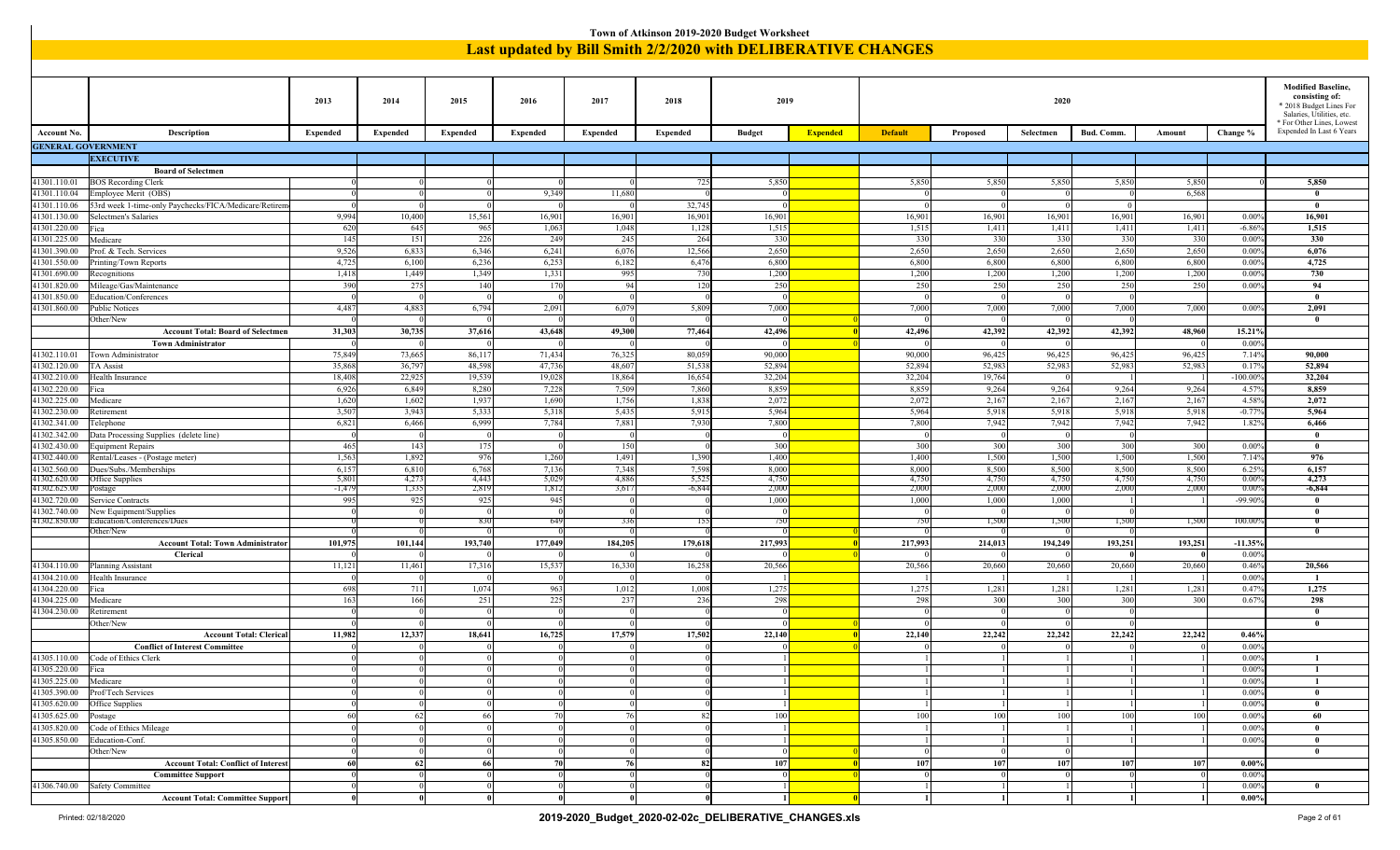|                              |                                                                                                                                                                                                                                                                                                                                                                                                                                                                             |                       |                         |                         |                       |                          |                  | Town of Atkinson 2019-2020 Budget Worksheet                          |                         |                   |                          |                          |                         |                  |                    |                                                        |
|------------------------------|-----------------------------------------------------------------------------------------------------------------------------------------------------------------------------------------------------------------------------------------------------------------------------------------------------------------------------------------------------------------------------------------------------------------------------------------------------------------------------|-----------------------|-------------------------|-------------------------|-----------------------|--------------------------|------------------|----------------------------------------------------------------------|-------------------------|-------------------|--------------------------|--------------------------|-------------------------|------------------|--------------------|--------------------------------------------------------|
|                              |                                                                                                                                                                                                                                                                                                                                                                                                                                                                             |                       |                         |                         |                       |                          |                  | <b>Last updated by Bill Smith 2/2/2020 with DELIBERATIVE CHANGES</b> |                         |                   |                          |                          |                         |                  |                    |                                                        |
|                              |                                                                                                                                                                                                                                                                                                                                                                                                                                                                             |                       |                         |                         |                       |                          |                  |                                                                      |                         |                   |                          |                          |                         |                  |                    |                                                        |
|                              |                                                                                                                                                                                                                                                                                                                                                                                                                                                                             |                       |                         |                         |                       |                          |                  |                                                                      |                         |                   |                          |                          |                         |                  |                    |                                                        |
|                              |                                                                                                                                                                                                                                                                                                                                                                                                                                                                             |                       |                         |                         |                       |                          |                  |                                                                      |                         |                   |                          |                          |                         |                  |                    | <b>Modified Baseline,</b><br>consisting of:            |
|                              |                                                                                                                                                                                                                                                                                                                                                                                                                                                                             | 2013                  | 2014                    | 2015                    | 2016                  | 2017                     | 2018             | 2019                                                                 |                         |                   |                          | 2020                     |                         |                  |                    | * 2018 Budget Lines For                                |
|                              |                                                                                                                                                                                                                                                                                                                                                                                                                                                                             |                       |                         |                         |                       |                          |                  |                                                                      |                         |                   |                          |                          |                         |                  |                    | Salaries, Utilities, etc.<br>* For Other Lines, Lowest |
| Account No.                  | Description                                                                                                                                                                                                                                                                                                                                                                                                                                                                 | <b>Expended</b>       | Expended                | <b>Expended</b>         | <b>Expended</b>       | <b>Expended</b>          | <b>Expended</b>  | <b>Budget</b>                                                        | <b>Expended</b>         | <b>Default</b>    | Proposed                 | Selectmen                | Bud. Comm.              | Amount           | Change %           | Expended In Last 6 Years                               |
|                              | <b>Energy Commission</b>                                                                                                                                                                                                                                                                                                                                                                                                                                                    |                       |                         |                         |                       |                          |                  |                                                                      |                         |                   |                          |                          |                         |                  | 0.009              |                                                        |
| 41307.390.00                 | Professional Services                                                                                                                                                                                                                                                                                                                                                                                                                                                       |                       |                         |                         | -17                   |                          |                  | 250                                                                  |                         | 250               | 250                      | 250<br>$\Omega$          | 250                     | 250              | 0.009              | $\mathbf{0}$<br>$\theta$                               |
| 41307.850.00                 | Education-Conf.<br><b>Account Total: Energy Commission</b>                                                                                                                                                                                                                                                                                                                                                                                                                  |                       |                         |                         | -17                   |                          |                  | 250                                                                  |                         | 250               | 250                      | 250                      | 250                     | 250              | $0.00\%$           |                                                        |
|                              | UNIT TOTAL: EXECUTIVE                                                                                                                                                                                                                                                                                                                                                                                                                                                       | 145,321               | 144,278                 | 250,063                 | 237,509               | 251,160                  | 274,666          | 282,987                                                              |                         | 282,987           | 279,005                  | 259,241                  | 258,243                 | 264,811          | $-6.42%$           |                                                        |
|                              | <b>ELECTIONS &amp; REG.</b>                                                                                                                                                                                                                                                                                                                                                                                                                                                 |                       |                         |                         |                       |                          |                  |                                                                      |                         |                   |                          |                          |                         |                  |                    |                                                        |
|                              | <b>Town Clerk</b>                                                                                                                                                                                                                                                                                                                                                                                                                                                           |                       |                         |                         |                       |                          |                  |                                                                      |                         |                   |                          |                          |                         |                  |                    |                                                        |
| 41401.110.00                 | <b>Town Clerk Assistants</b>                                                                                                                                                                                                                                                                                                                                                                                                                                                | 39,934                | 41,126                  | 52,171                  | 53,223                | 52,416                   | 55,376           | 50,844                                                               |                         | 50,844            | 66,773                   | 66,773                   | 66,773                  | 66,773           | 31.33%             | 50,844                                                 |
| 41401.130.00<br>41401.210.00 | Town Clerk Salary<br>Health Insurance                                                                                                                                                                                                                                                                                                                                                                                                                                       | 45,071<br>18,408      | 46,408<br>22,925        | 46,654<br>29,309        | 49,970<br>27,415      | 51,314<br>27,740         | 53,983<br>24,980 | 52,802<br>27,603                                                     |                         | 52,802<br>27,603  | 49,220<br>36,563         | 49,220<br>36,563         | 49,220<br>36,563        | 49,220<br>36,563 | $-6.789$<br>32.46% | 52,802<br>27,603                                       |
| 41401.220.00                 | Fica                                                                                                                                                                                                                                                                                                                                                                                                                                                                        | 5,208                 | 5,378                   | 5,886                   | 6,038                 | 5,976                    | 6,283            | 6,426                                                                |                         | 6,426             | 7,192                    | 7,192                    | 7,192                   | 7,192            | 11.92%             | 6,426                                                  |
| 41401.225.00                 | Medicare                                                                                                                                                                                                                                                                                                                                                                                                                                                                    | 1,218                 | 1,258                   | 1,376                   | 1,412                 | 1,397                    | 1,469            | 1,503                                                                |                         | 1,503             | 1,682                    | 1,682                    | 1,682                   | 1,682            | 11.919             | 1,503                                                  |
| 41401.230.00                 | Retirement                                                                                                                                                                                                                                                                                                                                                                                                                                                                  | 4,430                 | 4,998                   | 8,913                   | 9,650                 | 9,985                    | 10,599           | 11,686                                                               |                         | 11,686            | 10,890                   | 10,890                   | 10,890                  | 10,890           | $-6.819$           | 11,686                                                 |
| 41401.341.00                 | Telephone                                                                                                                                                                                                                                                                                                                                                                                                                                                                   | 1,147                 | 1,082                   | 991                     | 996                   | 995                      | 1,046            | 1,279                                                                |                         | 1,279             | 1,279                    | 1,279                    | 1,279                   | 1,279            | 0.00%              | 1,279                                                  |
| 41401.390.00                 | 125<br>125<br>125<br>125<br>150<br>150<br>150<br>150<br>150<br>150<br>41401.355.00<br>Microfilm<br>150<br>150<br>150<br>0.00%<br>2,533<br>500<br>0.009<br><b>Other Professional Services</b><br>$\overline{0}$<br>$\Omega$<br>$\Omega$<br>-1<br>$\mathbf{0}$<br>$\overline{1}$<br>$\Omega$<br>$\overline{0}$<br>$\overline{0}$<br>$\Omega$<br>$\overline{1}$<br>$\mathbf{1}$<br>$\lceil$<br>$\overline{1}$<br>0.009<br>$\mathbf{0}$<br><b>Equipment Repairs</b><br>$\Omega$ |                       |                         |                         |                       |                          |                  |                                                                      |                         |                   |                          |                          |                         |                  |                    |                                                        |
| 41401.430.00                 |                                                                                                                                                                                                                                                                                                                                                                                                                                                                             |                       |                         |                         |                       |                          |                  |                                                                      |                         |                   |                          |                          |                         |                  |                    |                                                        |
| 41401.440.00                 | Service Contracts                                                                                                                                                                                                                                                                                                                                                                                                                                                           | $\overline{0}$        | 234                     | $\overline{0}$          | $\overline{0}$        | $\overline{0}$           |                  | -1                                                                   |                         | $\overline{1}$    | $\lceil$ 1               | $\vert$ 1                |                         | -1               | 0.009              | $\mathbf{0}$                                           |
| 41401.550.00                 | Printing & Binding                                                                                                                                                                                                                                                                                                                                                                                                                                                          | 4,468                 | 4,391                   | 6,100                   | $\overline{0}$        | $\Omega$                 |                  |                                                                      |                         |                   | -1                       | -1                       |                         |                  | 0.009              | $\mathbf{0}$                                           |
| 41401.560.00<br>41401.620.00 | Dues/Subs./Memberships<br>Office Supplies                                                                                                                                                                                                                                                                                                                                                                                                                                   | 195<br>2,795          | 195<br>3,075            | 270<br>2,649            | 45<br>2,754           | 45<br>2,026              | 20<br>2,836      | 45<br>2,470                                                          |                         | 45<br>2,470       | 170<br>2,700             | 170<br>2,700             | 170<br>2,700            | 170<br>2,700     | 277.78<br>9.31%    | 20<br>2,026                                            |
| 41401.625.00                 | Postage                                                                                                                                                                                                                                                                                                                                                                                                                                                                     | 3,658                 | 4,883                   | 3,897                   | 4,915                 | 3,755                    | 4,231            | 4,800                                                                |                         | 4,800             | 6,000                    | 6,000                    | 6,000                   | 6,000            | 25.00%             | 3,658                                                  |
| 41401.740.00                 | New Equipment                                                                                                                                                                                                                                                                                                                                                                                                                                                               | 2,115                 | $\overline{0}$          | 4,720                   | 870                   | $\Omega$                 |                  | 1,000                                                                |                         | 1,000             | 1,300                    | 1,300                    | 1,300                   | 1,300            | 30.00%             | $\bf{0}$                                               |
| 41401.820.00                 | Mileage                                                                                                                                                                                                                                                                                                                                                                                                                                                                     | 1,204                 | 1,229                   | 1,257                   | 1,144                 | 887                      | 1,105            | 1,200                                                                |                         | 1,200             | 1,200                    | 1,200                    | 1,200                   | 1,200            | 0.009              | 887                                                    |
| 41401.850.00                 | Education/Conferences<br>Other/New                                                                                                                                                                                                                                                                                                                                                                                                                                          | 661<br>$\overline{0}$ | 846<br>$\overline{0}$   | 589<br>$\overline{0}$   | 589<br>$\overline{0}$ | 595<br>$\overline{0}$    | 597              | 600<br>$\overline{0}$                                                |                         | 600<br>$\Omega$   | 1,200<br>0 <sup>1</sup>  | 1,200<br>$\bf{0}$        | 1,200<br>$\overline{0}$ | 1,200            | 100.009            | 589<br>$\mathbf{0}$                                    |
|                              | <b>Account Total: Town Clerk</b>                                                                                                                                                                                                                                                                                                                                                                                                                                            | 133,170               | 138,652                 | 164,907                 | 159,146               | 157,281                  | 162,675          | 162,412                                                              | $\blacksquare$          | 162,412           | 186,323                  | 186,323                  | 186,323                 | 186,323          | 14.72%             |                                                        |
|                              | Moderator                                                                                                                                                                                                                                                                                                                                                                                                                                                                   |                       | $\Omega$                | $\Omega$                | $\overline{0}$        | $\Omega$                 |                  |                                                                      | - 0                     | $\Omega$          | 0 <sup>1</sup>           | $\overline{0}$           | $\Omega$                | $\Omega$         | 0.009              |                                                        |
| 41402.110.01                 | Counters                                                                                                                                                                                                                                                                                                                                                                                                                                                                    | 24                    | 90                      | 21                      | 255                   | $\overline{0}$           | -98              | 150                                                                  |                         | 150               | 500                      | 500                      | 500                     | 500              | 233.33             | 150                                                    |
| 41402.110.02                 | <b>Ballot</b> Clerks                                                                                                                                                                                                                                                                                                                                                                                                                                                        | 405                   | 1,359                   | 413                     | 3,168                 | 416                      | 1,323            | 450                                                                  |                         | 450               | 4,500                    | 4,500                    | 4,500                   | 4,500            | 900.009            | 450                                                    |
| 41402.130.00<br>41402.390.00 | Moderator<br>Prof. & Tech. Services                                                                                                                                                                                                                                                                                                                                                                                                                                         | $\Omega$<br>1,600     | $\overline{0}$<br>2,274 | $\overline{0}$<br>1,547 | - 0<br>3,066          | $\overline{0}$<br>1,913  | 1,990            | 2,200                                                                |                         | 2,200             | - 1<br>4,000             | - 1<br>4,000             | 3,000                   | - 1<br>3,000     | 0.009<br>36.369    | -1<br>1,547                                            |
| 41402.550.00                 | Printing & Binding                                                                                                                                                                                                                                                                                                                                                                                                                                                          | 5,841                 | 5,604                   | 3,838                   | 5,704                 | 3,685                    | 5,351            | 3,800                                                                |                         | 3,800             | 6,500                    | 6,500                    | 6,500                   | 6,500            | 71.059             | 3,685                                                  |
| 41402.740.00                 | New Equipment                                                                                                                                                                                                                                                                                                                                                                                                                                                               | 37                    | $\overline{0}$          | $\overline{0}$          | $\sqrt{ }$            | $\overline{0}$           |                  | 200                                                                  |                         | 200               | 900                      | 900                      | 900                     | 900              | 350.009            | $\bf{0}$                                               |
| 41402.810.00                 | Food                                                                                                                                                                                                                                                                                                                                                                                                                                                                        | 37                    | 203                     | 28                      | 272                   | $\overline{\phantom{0}}$ | 138              | 50                                                                   |                         | 50                | 400                      | 400                      | 400                     | 400              | 700.00%            | $\bf{0}$                                               |
|                              | Other/New                                                                                                                                                                                                                                                                                                                                                                                                                                                                   | $\overline{0}$        | $\overline{0}$          | $\overline{0}$<br>5,846 | $\overline{0}$        | $\overline{0}$           |                  | $\Omega$                                                             |                         | $\Omega$<br>6,851 | 0 <sup>1</sup>           | $\overline{0}$           | $\Omega$                | 15,801           |                    | $\mathbf{0}$                                           |
|                              | <b>Account Total: Moderator</b><br><b>Election Administration</b>                                                                                                                                                                                                                                                                                                                                                                                                           | 7,943<br>$\Omega$     | 9,530<br>$\Omega$       | - 0                     | 12,465<br>$^{\circ}$  | 6,014<br>$\overline{0}$  | 8,900            | 6,851<br>$\Omega$                                                    | -0<br>- 0               | $\Omega$          | 16,801<br>$\overline{0}$ | 16,801<br>$\overline{0}$ | 15,801<br>$\Omega$      | $\Omega$         | 130.64%<br>0.009   |                                                        |
| 41403.130.00                 | Checklist Supervisors                                                                                                                                                                                                                                                                                                                                                                                                                                                       | 308                   | 2,481                   | 1,444                   | 4,486                 | 1,674                    | 2,862            | 1,675                                                                |                         | 1,675             | 5,752                    | 5,752                    | 5,478                   | 5,478            | 227.04%            | 1,675                                                  |
| 41403.220.00                 | Fica                                                                                                                                                                                                                                                                                                                                                                                                                                                                        | $\overline{0}$        | $\Omega$                | $\Omega$                | $^{\circ}$            | $\Omega$                 |                  | $\bf{0}$                                                             | -0                      | $\overline{0}$    | 224                      | $\overline{0}$           | 224                     | 224              |                    | $\mathbf{0}$                                           |
| 41403.225.00                 | Medicare                                                                                                                                                                                                                                                                                                                                                                                                                                                                    | $\overline{0}$        | $\Omega$                | $\Omega$                | $\overline{0}$        | $\overline{0}$           |                  | $\Omega$                                                             |                         | $\Omega$          | 53                       | $\overline{0}$           | 53                      | 53               |                    | $\mathbf{0}$                                           |
| 41403.620.00<br>41403.625.00 | Supplies                                                                                                                                                                                                                                                                                                                                                                                                                                                                    | 40<br>7               | 99<br>$7\phantom{.0}$   | 71<br>$\overline{0}$    | 169<br>-9             | $\overline{0}$<br>17     | 46<br>13         | 75<br>20                                                             |                         | 75<br>20          | 95<br>30                 | 95<br>30                 | 95<br>30                | 95<br>30         | 26.67<br>50.009    | $\theta$<br>$\theta$                                   |
| 41403.740.00                 | Postage<br>New Equipment                                                                                                                                                                                                                                                                                                                                                                                                                                                    | $\vert 0 \vert$       | 0 <sup>1</sup>          | $\overline{0}$          | $\overline{0}$        | $\overline{0}$           | $\Omega$         | 85                                                                   |                         | 85                | $\Omega$                 | $\overline{0}$           | $\Omega$                | $\overline{0}$   |                    | $\theta$                                               |
|                              | Other/New                                                                                                                                                                                                                                                                                                                                                                                                                                                                   | $\vert 0 \vert$       | $\vert$ 0               | $\bf{0}$                | $\bf{0}$              | $\overline{\mathbf{0}}$  |                  | $\overline{0}$                                                       | $\blacksquare$          | $\bf{0}$          | 277                      | 277                      | $\overline{0}$          | $\overline{0}$   |                    | $\bf{0}$                                               |
|                              | <b>Account Total: Election Administration</b>                                                                                                                                                                                                                                                                                                                                                                                                                               | 356                   | 2,588                   | 1,515                   | 4,664                 | 1,691                    | 2,921            | 1,855                                                                | $\blacksquare$          | 1,855             | 6,431                    | 6,154                    | 5,880                   | 5,880            | 216.98%            |                                                        |
|                              | <b>UNIT TOTAL: ELECTION &amp; REGISTRATION</b>                                                                                                                                                                                                                                                                                                                                                                                                                              | 141,470               | 150,770                 | 172,268                 | 176,275               | 164,986                  | 174,496          | 171,118                                                              | $\overline{\mathbf{0}}$ | 171,118           | 209,555                  | 209,278                  | 208,004                 | 208,004          | 21.56%             |                                                        |
|                              | <b>FINANCIAL ADMINISTRATION</b>                                                                                                                                                                                                                                                                                                                                                                                                                                             |                       |                         |                         |                       |                          |                  |                                                                      |                         |                   |                          |                          |                         |                  |                    |                                                        |
| 41501.110.00 Bookkeeper      | <b>Accounting and Financial</b>                                                                                                                                                                                                                                                                                                                                                                                                                                             | 56,384                | 59,702                  | 48,034                  | 48,096                | 48,968                   | 50,381           | 52,020                                                               |                         | 52,020            | 53,337                   | 53,337                   | 52,562                  | 52,562           | 1.04%              | 52,020                                                 |
| 41501.120.00                 | Asst. Bookkeeper                                                                                                                                                                                                                                                                                                                                                                                                                                                            | 475                   | 6,024                   | 378                     | 162                   | 943                      | 1,37.            | 1,530                                                                |                         | 1,530             | 1,700                    | 1,700                    | 1,700                   | 1,700            | 11.119             | 1,530                                                  |
| 41501.210.00                 | Health Insurance                                                                                                                                                                                                                                                                                                                                                                                                                                                            | 18,408                | 28,305                  | 26,378                  | 16,124                | 17,754                   | 16,654           | 18,402                                                               |                         | 18,402            | 19,764                   | 19,764                   | 19,764                  | 19,764           | 7.40%              | 18,402                                                 |
| 41501.220.00                 | Fica                                                                                                                                                                                                                                                                                                                                                                                                                                                                        | 3,525                 | 4,075                   | 2,734                   | 2,723                 | 2,762                    | 2,898            | 3,320                                                                |                         | 3,320             | 3,413                    | 3,413                    | 3,364                   | 3,364            | 1.33%              | 3,320                                                  |
| 41501.225.00<br>41501.230.00 | Medicare<br>Retirement                                                                                                                                                                                                                                                                                                                                                                                                                                                      | 825<br>5,541          | 953<br>7,070            | 640<br>5,269            | 637<br>5,332          | 646<br>5,489             | 678<br>5,844     | 776<br>5,865                                                         |                         | 776<br>5,865      | 798<br>5,958             | 798<br>5,958             | 787<br>5,871            | 787<br>5,871     | 1.42%<br>0.10%     | 776<br>5,865                                           |
| 41501.341.00 Telephone       |                                                                                                                                                                                                                                                                                                                                                                                                                                                                             | 382                   | 350                     | 330                     | 332                   | 332                      | 348              | 400                                                                  |                         | 400               | 400                      | 400                      | 400                     | 400              | 0.00%              | 330                                                    |
|                              | 41501.430.00 Equipment Repairs                                                                                                                                                                                                                                                                                                                                                                                                                                              | $\overline{0}$        | $\overline{0}$          | $\theta$                | $\Omega$              | $\theta$                 |                  | $\overline{1}$                                                       |                         |                   | $\overline{1}$           | $\overline{1}$           |                         |                  | 0.00%              | $\bf{0}$                                               |

 $\blacksquare$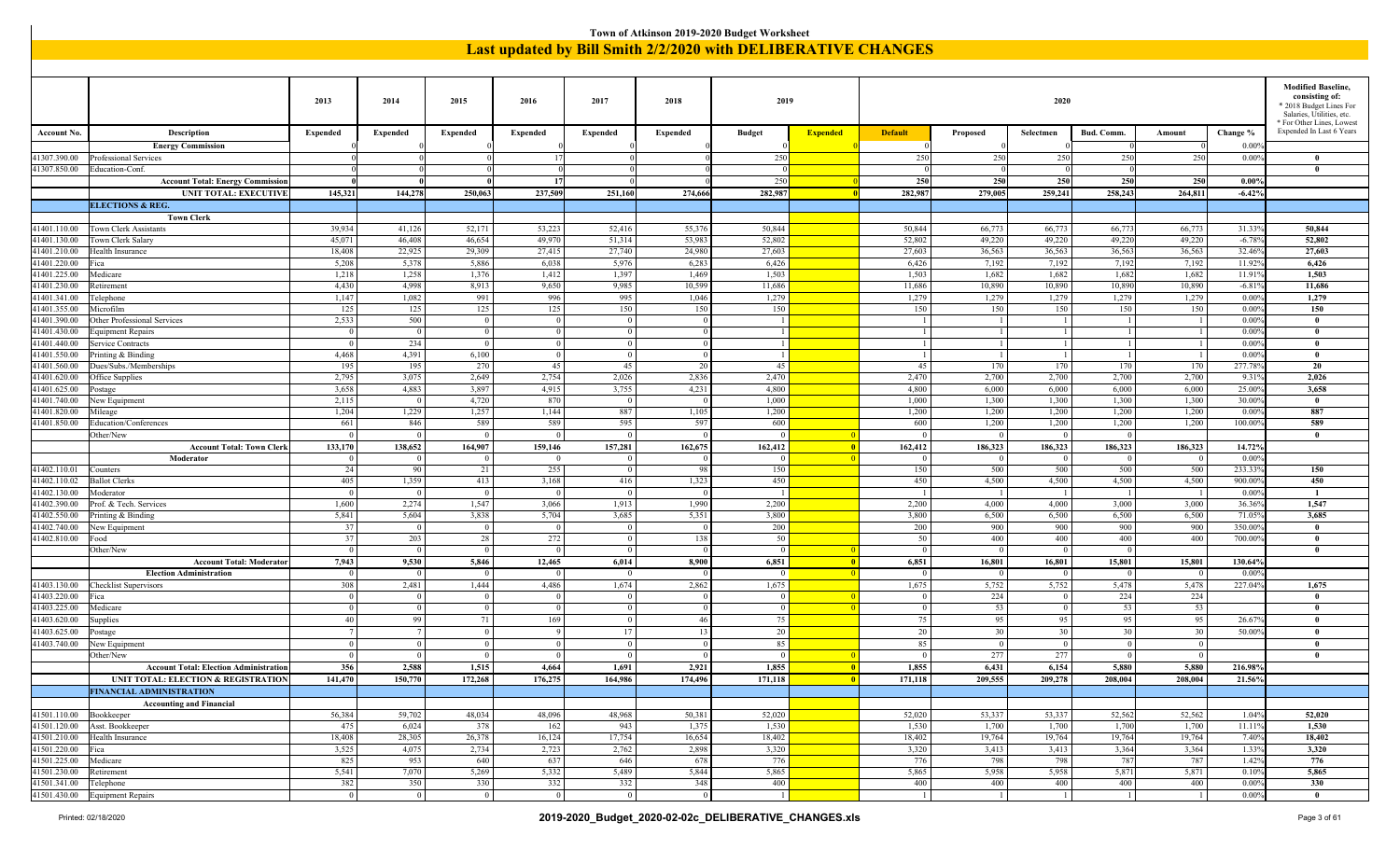|                                                                                                                                                                                                                                                                                                                                                                                                                                                                                                              |                                                  |                            |                          |                                  |                                  |                            |              | Town of Atkinson 2019-2020 Budget Worksheet |                         |                                                               |                         |                         |                         |                          |                    |                                                                                                                                  |
|--------------------------------------------------------------------------------------------------------------------------------------------------------------------------------------------------------------------------------------------------------------------------------------------------------------------------------------------------------------------------------------------------------------------------------------------------------------------------------------------------------------|--------------------------------------------------|----------------------------|--------------------------|----------------------------------|----------------------------------|----------------------------|--------------|---------------------------------------------|-------------------------|---------------------------------------------------------------|-------------------------|-------------------------|-------------------------|--------------------------|--------------------|----------------------------------------------------------------------------------------------------------------------------------|
|                                                                                                                                                                                                                                                                                                                                                                                                                                                                                                              |                                                  |                            |                          |                                  |                                  |                            |              |                                             |                         | Last updated by Bill Smith 2/2/2020 with DELIBERATIVE CHANGES |                         |                         |                         |                          |                    |                                                                                                                                  |
|                                                                                                                                                                                                                                                                                                                                                                                                                                                                                                              |                                                  |                            |                          |                                  |                                  |                            |              |                                             |                         |                                                               |                         |                         |                         |                          |                    |                                                                                                                                  |
|                                                                                                                                                                                                                                                                                                                                                                                                                                                                                                              |                                                  | 2013                       | 2014                     | 2015                             | 2016                             | 2017                       | 2018         | 2019                                        |                         |                                                               |                         | 2020                    |                         |                          |                    | <b>Modified Baseline,</b><br>consisting of:<br>* 2018 Budget Lines For<br>Salaries, Utilities, etc.<br>* For Other Lines, Lowest |
| <b>Account No.</b>                                                                                                                                                                                                                                                                                                                                                                                                                                                                                           | Description                                      | <b>Expended</b>            | <b>Expended</b>          | <b>Expended</b>                  | <b>Expended</b>                  | <b>Expended</b>            | Expended     | <b>Budget</b>                               | <b>Expended</b>         | <b>Default</b>                                                | Proposed                | Selectmen               | Bud. Comm.              | Amount                   | Change %           | Expended In Last 6 Years                                                                                                         |
| 41501.620.00                                                                                                                                                                                                                                                                                                                                                                                                                                                                                                 | Office Supplies                                  | 1,609                      | 2,285                    | 1,133                            | 2,058                            | 1,416                      | 1,284        | 1,425                                       |                         | 1,425                                                         | 1,425                   | 1,425                   | 1,425                   | 1,425                    | 0.009              | 1,133                                                                                                                            |
| 41501.625.00<br>41501.740.00                                                                                                                                                                                                                                                                                                                                                                                                                                                                                 | 'ostage<br>New Equipment                         | 975<br>$\Omega$            | 1,064<br>$\Omega$        | 1,033<br>$\sqrt{0}$              | 965<br>$\overline{0}$            | 894<br>$\Omega$            | 966          | 1,100                                       |                         | 1,100                                                         | 1,100                   | 1,100                   | 1,100                   | 1,100                    | 0.009<br>0.009     | 894<br>$\bf{0}$                                                                                                                  |
| 41501.820.00                                                                                                                                                                                                                                                                                                                                                                                                                                                                                                 | Mileage                                          | $\overline{0}$             | $\Omega$                 | $\sqrt{0}$                       | 58                               | 109                        | 122          | 125                                         |                         | 125                                                           | 125                     | 125                     | 125                     | 125                      | 0.009              | $\bf{0}$                                                                                                                         |
| 41501.850.00                                                                                                                                                                                                                                                                                                                                                                                                                                                                                                 | Education/Conferences                            | 25                         | 25                       | 885                              | 320                              | 176                        | 1,148        | 500                                         |                         | 500                                                           | 500                     | 500                     | 500                     | 500                      | 0.009              | 25                                                                                                                               |
|                                                                                                                                                                                                                                                                                                                                                                                                                                                                                                              | Other/New                                        | $\overline{0}$             | $\Omega$                 | $\theta$                         | $\overline{0}$                   | $\Omega$                   |              | $\Omega$                                    |                         | $\Omega$                                                      | $\Omega$                | $\Omega$                | $\Omega$                |                          |                    | $\bf{0}$                                                                                                                         |
|                                                                                                                                                                                                                                                                                                                                                                                                                                                                                                              | <b>Account Total: Accounting and Financial</b>   | 88,150                     | 109,852                  | 86,815                           | 76,807                           | 79,489                     | 81,698       | 85,465                                      | $\overline{\mathbf{0}}$ | 85,465                                                        | 88,522                  | 88,522                  | 87,600                  | 87,600                   | 2.50%              |                                                                                                                                  |
|                                                                                                                                                                                                                                                                                                                                                                                                                                                                                                              | Auditing<br>41502.301.00   Accounting & Auditing | $\Omega$<br>13,000         | $\Omega$<br>13,350       | $^{\circ}$<br>12,800             | $\Omega$<br>13,000               | $^{\circ}$<br>13,200       | 13,200       | $\Omega$<br>17,100                          | - 0                     | $\Omega$<br>17,100                                            | $\Omega$<br>17,100      | $\Omega$<br>14,816      | $\Omega$<br>14,816      | $\overline{0}$<br>14,816 | 0.009<br>$-13.369$ | 12,800                                                                                                                           |
|                                                                                                                                                                                                                                                                                                                                                                                                                                                                                                              | <b>Account Total: Auditing</b>                   | 13,000                     | 13,350                   | 12,800                           | 13,000                           | 13,200                     | 13,200       | 17,100                                      | $\overline{\mathbf{0}}$ | 17,100                                                        | 17,100                  | 14,816                  | 14,816                  | 14,816                   | $-13.36%$          |                                                                                                                                  |
|                                                                                                                                                                                                                                                                                                                                                                                                                                                                                                              | Assessing                                        | $\bf{0}$                   |                          |                                  |                                  |                            |              |                                             |                         |                                                               | $\Omega$                |                         |                         | $\overline{0}$           | 0.009              |                                                                                                                                  |
| 35,760<br>34,384<br>36,927<br>47,595<br>37,193<br>36,500<br>41,000<br>41,000<br>42,000<br>42,000<br>42,000<br>42,000<br>2.44%<br>41503.390.00<br>Assessing Other Prof. Serv<br>41503.625.00<br>393<br>583<br>584<br>2,394<br>474<br>453<br>500<br>500<br>500<br>500<br>0.00%<br>393<br>500<br>500<br>Postage<br>96,679<br>37,544<br>49,989<br>37,667<br>36,953<br>41,500<br>41,500<br>42,500<br>42,500<br>42,500<br>42,500<br><b>Account Total: Assessing</b><br>101,448<br>$\overline{\mathbf{0}}$<br>2.41% |                                                  |                            |                          |                                  |                                  |                            |              |                                             |                         |                                                               |                         |                         |                         |                          | 34,384             |                                                                                                                                  |
| 0.009<br><b>Tax Collecting</b><br>$\Omega$<br>$\Omega$<br>$\Omega$<br>$\Omega$<br>$\Omega$<br>$\overline{0}$<br>0<br>- 0<br>- 0<br>$^{\circ}$                                                                                                                                                                                                                                                                                                                                                                |                                                  |                            |                          |                                  |                                  |                            |              |                                             |                         |                                                               |                         |                         |                         |                          |                    |                                                                                                                                  |
| 2,355<br>2,337<br>3,843<br>3,220<br>3,708<br>4,396<br>4,215<br>4,215<br>4,300<br>4,300<br>4,215<br>4,215<br>0.009<br>4,215<br>41504.110.00<br>Deputy Tax Collector                                                                                                                                                                                                                                                                                                                                           |                                                  |                            |                          |                                  |                                  |                            |              |                                             |                         |                                                               |                         |                         |                         |                          |                    |                                                                                                                                  |
| 26,752<br>27,508<br>27,654<br>29,726<br>30,566<br>31,078<br>31,959<br>31,959<br>32,829<br>32,829<br>31,959<br>31,959<br>0.009<br>41504.130.00<br>Tax Collector                                                                                                                                                                                                                                                                                                                                               |                                                  |                            |                          |                                  |                                  |                            |              |                                             |                         |                                                               |                         |                         |                         |                          |                    |                                                                                                                                  |
| 2,243<br>2,243<br>2,302<br>2,243<br>2,243<br>41504.220.00<br>1,805<br>1,850<br>1,953<br>2,042<br>2,125<br>2,199<br>2,302<br>0.00%<br>ica                                                                                                                                                                                                                                                                                                                                                                     |                                                  |                            |                          |                                  |                                  |                            |              |                                             |                         |                                                               |                         |                         |                         |                          | 31,959             |                                                                                                                                  |
|                                                                                                                                                                                                                                                                                                                                                                                                                                                                                                              |                                                  |                            |                          |                                  |                                  |                            |              |                                             |                         |                                                               |                         |                         |                         |                          | 2,243              |                                                                                                                                  |
| 525<br>525<br>525<br>422<br>433<br>457<br>478<br>497<br>514<br>538<br>538<br>525<br>0.00%<br>41504.225.00<br>Medicare                                                                                                                                                                                                                                                                                                                                                                                        |                                                  |                            |                          |                                  |                                  |                            |              |                                             |                         |                                                               |                         |                         |                         |                          | 525                |                                                                                                                                  |
| 765<br>664<br>665<br>668<br>69<br>664<br>664<br>664<br>664<br>664<br>664<br>0.009<br>41504.341.00<br>elephone<br>699                                                                                                                                                                                                                                                                                                                                                                                         |                                                  |                            |                          |                                  |                                  |                            |              |                                             |                         |                                                               |                         |                         |                         |                          | 664                |                                                                                                                                  |
| 41504.355.00<br>41504.390.00                                                                                                                                                                                                                                                                                                                                                                                                                                                                                 | Microfilming<br>Other Professional Services      | $\overline{0}$<br>3,049    | $\Omega$<br>2,688        | $\sqrt{0}$<br>1,985              | $\overline{0}$<br>2,295          | $\overline{0}$<br>1,412    | 1,359        | 2,900                                       |                         | 2,900                                                         | $\overline{1}$<br>2,900 | 2,900                   | 2,900                   | 2,900                    | 0.009<br>0.009     | $\mathbf{0}$<br>1,359                                                                                                            |
| 41504.430.00                                                                                                                                                                                                                                                                                                                                                                                                                                                                                                 | duipment Repairs                                 | $\bf{0}$                   | 0 <sup>1</sup>           | $\overline{0}$                   | $\overline{0}$                   | $\overline{0}$             |              | $\overline{1}$                              |                         | -1                                                            | $\lceil$                | -1                      |                         | $\overline{1}$           | $0.00\%$           | $\bf{0}$                                                                                                                         |
| 41504.560.00                                                                                                                                                                                                                                                                                                                                                                                                                                                                                                 | Dues/Subs/Memberships                            | 190                        | $\mathbf{0}$             | 40                               | 40                               | 40                         | 40           | 40                                          |                         | 40                                                            | 40                      | 40                      | 40                      | 40                       | 0.009              | $\bf{0}$                                                                                                                         |
| 41504.620.00                                                                                                                                                                                                                                                                                                                                                                                                                                                                                                 | Office Supplies                                  | 589                        | 365                      | 815                              | 843                              | 1,413                      | 1,066        | 1,140                                       |                         | 1,140                                                         | 1,140                   | 1,140                   | 1,140                   | 1,140                    | 0.009              | 365                                                                                                                              |
| 41504.625.00                                                                                                                                                                                                                                                                                                                                                                                                                                                                                                 | 'ostage                                          | 3,193                      | 3,407                    | 3,559                            | 3,362                            | 3,798                      | 3,630        | 4,290                                       |                         | 4,290                                                         | 4,290                   | 4,290                   | 4,290                   | 4,290                    | 0.009              | 3,193                                                                                                                            |
| 41504.740.00                                                                                                                                                                                                                                                                                                                                                                                                                                                                                                 | New Equipment                                    | $\bf{0}$                   | $\Omega$                 | $\sqrt{0}$                       | $\overline{0}$                   | $\overline{0}$             |              | $\overline{1}$                              |                         | $\overline{1}$                                                | $\lceil$                | -1                      |                         | - 1                      | $0.00\%$           | $\bf{0}$                                                                                                                         |
| 41504.820.00<br>41504.850.00                                                                                                                                                                                                                                                                                                                                                                                                                                                                                 | Mileage<br>Education/Conferences                 | $\overline{0}$<br>536      | 78<br>576                | 263<br>561                       | 144<br>511                       | 56<br>440                  | 151<br>440   | 100<br>550                                  |                         | 100<br>550                                                    | 100<br>550              | 100<br>550              | 100<br>550              | 100<br>550               | 0.009<br>0.009     | $\bf{0}$<br>440                                                                                                                  |
|                                                                                                                                                                                                                                                                                                                                                                                                                                                                                                              | Other/New                                        | $\mathbf{0}$               | $\Omega$                 | $^{\circ}$                       | $\overline{0}$                   | $\Omega$                   |              | $\Omega$                                    |                         | $\theta$                                                      | $\overline{0}$          | $\Omega$                |                         |                          |                    | $\mathbf{0}$                                                                                                                     |
|                                                                                                                                                                                                                                                                                                                                                                                                                                                                                                              | <b>Account Total: Tax Collecting</b>             | 39,656                     | 39,942                   | 41,793                           | 43,326                           | 44,723                     | 45,570       | 48,629                                      | - 0                     | 48,629                                                        | 49,656                  | 49,656                  | 48,629                  | 48,629                   | 0.00%              |                                                                                                                                  |
|                                                                                                                                                                                                                                                                                                                                                                                                                                                                                                              | Treasury                                         | $\bf{0}$                   | 0 <sup>1</sup>           | $\overline{\phantom{0}}$         | - 0                              | - 0                        |              | $\bf{0}$                                    |                         | $\Omega$                                                      | 0 <sup>1</sup>          | $\bf{0}$                | $\bf{0}$                | $\overline{0}$           | 0.009              |                                                                                                                                  |
| 41505.110.00                                                                                                                                                                                                                                                                                                                                                                                                                                                                                                 | <b>Assistant Treasurer</b>                       | 1,250                      | 1,250                    | 1,250                            | 1,344                            | 1,375                      | 1,375        | 1,375                                       |                         | 1,375                                                         | 1,375                   | 1,375                   | 1,375                   | 1,375                    | 0.009              | 1,375                                                                                                                            |
| 41505.130.00<br>41505.220.00                                                                                                                                                                                                                                                                                                                                                                                                                                                                                 | reasurer<br>ica                                  | 2,000<br>202               | 2,000<br>202             | 2,000<br>202                     | 2,150<br>217                     | 2,200<br>222               | 2,200<br>222 | 2,200<br>222                                |                         | 2,200<br>222                                                  | 2,200<br>222            | 2,200<br>222            | 2,200<br>222            | 2,200<br>222             | 0.009<br>0.009     | 2,200<br>$\overline{222}$                                                                                                        |
| 41505.225.00                                                                                                                                                                                                                                                                                                                                                                                                                                                                                                 | Aedicare                                         | 47                         | 47                       | 47                               | 51                               | 52                         | 52           | 52                                          |                         | 52                                                            | 52                      | 52                      | 52                      | 52                       | 0.009              | 52                                                                                                                               |
| 41505.340.00                                                                                                                                                                                                                                                                                                                                                                                                                                                                                                 | Bank Services/FAX                                | 312                        | 511                      | (700)                            | 463                              | 150                        | 150          | 500                                         |                         | 500                                                           | 500                     | 500                     | 500                     | 500                      | 0.009              | $-700$                                                                                                                           |
| 41505.560.00                                                                                                                                                                                                                                                                                                                                                                                                                                                                                                 | ues/Subs./Memberships                            | $\mathbf{0}$               | $\Omega$                 | $\theta$                         | $\overline{0}$                   | $\Omega$                   |              | $\overline{0}$                              |                         | $\theta$                                                      | $\overline{0}$          | $\Omega$                |                         |                          |                    | $\mathbf{0}$                                                                                                                     |
| 41505.820.00                                                                                                                                                                                                                                                                                                                                                                                                                                                                                                 | fileage                                          | 0                          | $\Omega$                 | 166                              | 63                               | $\overline{0}$             |              | 250                                         |                         | 250                                                           | 250                     | 250                     | $\overline{1}$          | $\overline{1}$           | $-99.609$          | $\mathbf{0}$                                                                                                                     |
| 41505.850.00                                                                                                                                                                                                                                                                                                                                                                                                                                                                                                 | ducation/Conferences<br>)ther/New                | $\overline{0}$<br>$\Omega$ | $\mathbf{0}$<br>$\Omega$ | $\overline{0}$<br>$\overline{0}$ | $\overline{0}$<br>$\overline{0}$ | $\overline{0}$<br>$\Omega$ |              | 100<br>$\Omega$                             |                         | 100<br>$\Omega$                                               | 100<br>$\Omega$         | 100<br>$\Omega$         | $\Omega$                |                          | $-99.009$          | $\bf{0}$<br>$\bf{0}$                                                                                                             |
|                                                                                                                                                                                                                                                                                                                                                                                                                                                                                                              | <b>Account Total: Treasury</b>                   | 3,811                      | 4.009                    | 2,964                            | 4,288                            | 3,999                      | 3,999        | 4,699                                       |                         | 4,699                                                         | 4,699                   | 4,699                   | 4,351                   | 4,351                    | $-7.41$            |                                                                                                                                  |
|                                                                                                                                                                                                                                                                                                                                                                                                                                                                                                              | <b>Computers</b>                                 | $\Omega$                   |                          | - 0                              | - 0                              | - 0                        |              | $\Omega$                                    |                         |                                                               | $\Omega$                |                         |                         | $\overline{0}$           | 0.009              |                                                                                                                                  |
|                                                                                                                                                                                                                                                                                                                                                                                                                                                                                                              | 41506.430.00 Software Maint                      | 35,315                     | 34,127                   | 29,399                           | 32,062                           | 37,195                     | 40,912       | 46,505                                      |                         | 46,505                                                        | 53,425                  | 50,537                  | 49.505                  | 49,505                   | 6.45%              | 29,399                                                                                                                           |
| 41506.430.01                                                                                                                                                                                                                                                                                                                                                                                                                                                                                                 | Hardware Maint                                   | $\overline{0}$             | 0                        | $\overline{0}$                   | $\overline{0}$                   | 76                         | 29           | 1,700                                       |                         | 1,700                                                         | 1,700                   | 1,700                   | 1,700                   | 1,700                    | $0.00\%$           |                                                                                                                                  |
| 41506.730.00<br>41506.740.00                                                                                                                                                                                                                                                                                                                                                                                                                                                                                 | Software Purchase<br>Hardware Purchase           | 12,514<br>$\overline{0}$   | 3,708<br>15,235          | 1,306<br>9,490                   | 1,718<br>10,185                  | 1,559<br>10,026            | 515<br>7,997 | 2,500<br>7,000                              |                         | 2,500<br>7,000                                                | 54,724<br>26,445        | 21,105<br>24,950        | 7,362<br>19,200         | 7,362<br>19,200          | 194.48%<br>174.29% | 515<br>$\bf{0}$                                                                                                                  |
| 41506.740.01                                                                                                                                                                                                                                                                                                                                                                                                                                                                                                 | New Projects                                     | $\vert 0 \vert$            | $\vert$ 0                | $\overline{0}$                   | $\overline{0}$                   | $\overline{0}$             | 1,700        | 6,200                                       |                         | 6,200                                                         | 7,808                   | 7,808                   | 12,808                  | 22,808                   | 267.87%            | 6,200                                                                                                                            |
| 41506.890.00                                                                                                                                                                                                                                                                                                                                                                                                                                                                                                 | IT Services                                      | 18,000                     | 23,720                   | 26,930                           | 29,717                           | 37,683                     | 40,160       | 44,400                                      |                         | 44,400                                                        | 42,900                  | 43,900                  | 46,500                  | 46,500                   | 4.73%              | 18,000                                                                                                                           |
|                                                                                                                                                                                                                                                                                                                                                                                                                                                                                                              | Other/New                                        | $\overline{0}$             | $\Omega$                 | $\sqrt{0}$                       | $\sqrt{ }$                       | $\overline{0}$             |              | $\overline{0}$                              |                         | $\overline{0}$                                                | $\vert 0 \vert$         | $\Omega$                |                         |                          |                    | $\bf{0}$                                                                                                                         |
|                                                                                                                                                                                                                                                                                                                                                                                                                                                                                                              | <b>Account Total: Computers</b>                  | 65,829                     | 76,790                   | 67,125                           | 73,682                           | 86,539                     | 91,313       | 108,305                                     | $\blacksquare$          | 108,305                                                       | 187,002                 | 150,000                 | 137,075                 | 147,075                  | 35.80%             |                                                                                                                                  |
|                                                                                                                                                                                                                                                                                                                                                                                                                                                                                                              | <b>Budget Committee</b>                          | $\vert$ 0<br>833           | 0 <sup>1</sup>           | $\overline{0}$<br>1,793          | $\overline{0}$<br>1,383          | $\overline{0}$<br>1,315    | 1,418        | $\overline{0}$<br>1,662                     |                         | $\overline{0}$<br>1,662                                       | $\overline{0}$<br>1,994 | $\overline{0}$<br>1,662 | $\overline{0}$<br>1,994 | $\overline{0}$<br>1,994  | $0.00\%$<br>19.98% | 1,662                                                                                                                            |
| 41509.220.00                                                                                                                                                                                                                                                                                                                                                                                                                                                                                                 | 41509.110.00 Budget Committee Clerk<br>FICA      | 0                          | 1,185<br>0 <sup>1</sup>  | $\overline{0}$                   | $\overline{0}$                   | $\Omega$                   | 53           | 112                                         |                         | 112                                                           | 124                     | 112                     | 124                     | 124                      | 10.71%             | 112                                                                                                                              |
| 41509.225.00   Medicare                                                                                                                                                                                                                                                                                                                                                                                                                                                                                      |                                                  | $\overline{0}$             | $\Omega$                 | $\overline{0}$                   | $\overline{0}$                   | $\overline{0}$             | 13           | 26                                          |                         | 26                                                            | 29                      | 26                      | 29                      | 29                       | 11.54%             | 26                                                                                                                               |
| 41509.620.00                                                                                                                                                                                                                                                                                                                                                                                                                                                                                                 | Office Supplies                                  | $\vert$ 0                  | 235                      | $\overline{0}$                   | $\overline{0}$                   | $\overline{0}$             | $\Omega$     | $\vert$ 1                                   |                         | $\vert$ 1                                                     | $\vert$ 1               | $\vert$ 1               | <sup>1</sup>            | <sup>1</sup>             | $0.00\%$           | $\bf{0}$                                                                                                                         |
|                                                                                                                                                                                                                                                                                                                                                                                                                                                                                                              | 41509.850.00 Education/Conferences               | 0 <sup>1</sup>             | $\vert 0 \vert$          | 240                              | $\overline{0}$                   | 50                         |              | $\overline{1}$                              |                         | $\vert$ 1                                                     | $\vert$ 1               | $\lceil$ 1              | -1                      | -1                       | $0.00\%$           | $\bf{0}$                                                                                                                         |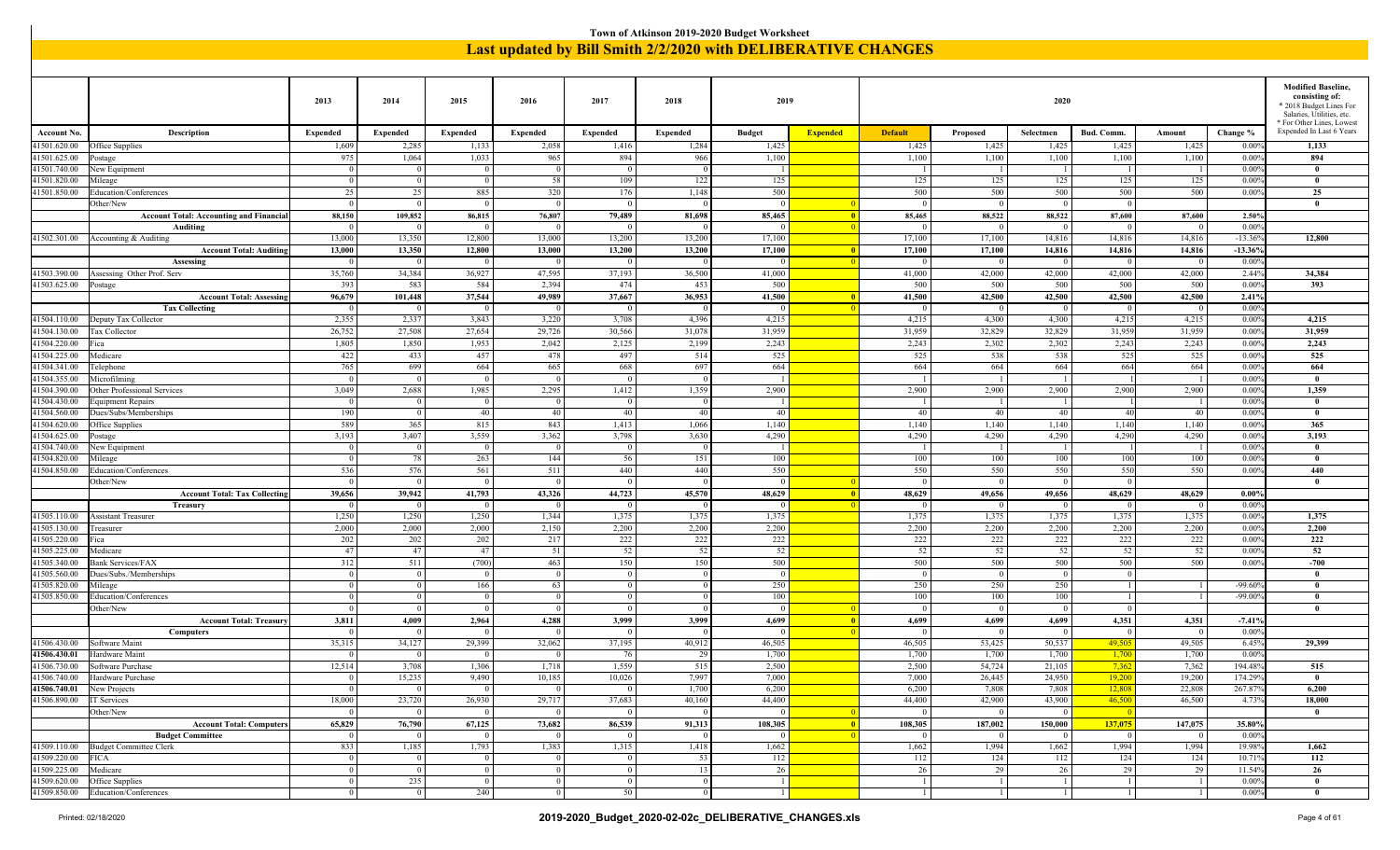|                              |                                                                              |                    |                  |                         |                          |                  |                  | Town of Atkinson 2019-2020 Budget Worksheet |                 |                                                               |                          |                         |                  |                  |                            |                                                        |
|------------------------------|------------------------------------------------------------------------------|--------------------|------------------|-------------------------|--------------------------|------------------|------------------|---------------------------------------------|-----------------|---------------------------------------------------------------|--------------------------|-------------------------|------------------|------------------|----------------------------|--------------------------------------------------------|
|                              |                                                                              |                    |                  |                         |                          |                  |                  |                                             |                 | Last updated by Bill Smith 2/2/2020 with DELIBERATIVE CHANGES |                          |                         |                  |                  |                            |                                                        |
|                              |                                                                              |                    |                  |                         |                          |                  |                  |                                             |                 |                                                               |                          |                         |                  |                  |                            |                                                        |
|                              |                                                                              |                    |                  |                         |                          |                  |                  |                                             |                 |                                                               |                          |                         |                  |                  |                            |                                                        |
|                              |                                                                              |                    |                  |                         |                          |                  |                  |                                             |                 |                                                               |                          |                         |                  |                  |                            | <b>Modified Baseline,</b><br>consisting of:            |
|                              |                                                                              | 2013               | 2014             | 2015                    | 2016                     | 2017             | 2018             | 2019                                        |                 |                                                               |                          | 2020                    |                  |                  |                            | * 2018 Budget Lines For                                |
|                              |                                                                              |                    |                  |                         |                          |                  |                  |                                             |                 |                                                               |                          |                         |                  |                  |                            | Salaries, Utilities, etc.<br>* For Other Lines, Lowest |
| <b>Account No.</b>           | Description                                                                  | <b>Expended</b>    | Expended         | <b>Expended</b>         | <b>Expended</b>          | Expended         | <b>Expended</b>  | <b>Budget</b>                               | <b>Expended</b> | <b>Default</b>                                                | Proposed                 | Selectmen               | <b>Bud. Comm</b> | Amount           | Change %                   | Expended In Last 6 Years                               |
|                              | Other/New                                                                    |                    |                  | $\overline{0}$          |                          |                  |                  | $\Omega$                                    |                 | $\Omega$                                                      | $\bf{0}$                 |                         | $\overline{0}$   |                  |                            | -0                                                     |
|                              | <b>Account Total: Budget Committee</b><br>UNIT TOTAL: FINANCE ADMINISTRATION | 833<br>307,957     | 1,420<br>346,812 | 2,033<br>251,073        | 1,383<br>262,475         | 1,365<br>266,982 | 1,484<br>274,217 | 1,802<br>307,500                            |                 | 1,802<br>307,500                                              | 2,149<br>391,628         | 1,802<br>351,995        | 2,149<br>337,120 | 2,149<br>347,120 | 19.26%<br>12.88%           |                                                        |
|                              | <b>LEGAL SERVICES</b>                                                        |                    |                  |                         |                          |                  |                  |                                             |                 |                                                               |                          |                         |                  |                  |                            |                                                        |
|                              | <b>Legal Department Operations</b>                                           |                    |                  |                         |                          | $\Omega$         |                  |                                             |                 |                                                               |                          |                         |                  |                  |                            |                                                        |
| 41531.320.00                 | Legal Services                                                               | 28,500             | 28,500           | 28,659                  | 28,650                   | 28,500           | 28,500           | 28,700                                      |                 | 28,700                                                        | 28,700                   | 28,700                  | 28,700           | 28,700           | $0.00\%$                   | 28,500                                                 |
| 41531.390.00                 | Other Professional Services                                                  | 35,777             | 35,704           | 4,857                   | 7,451                    |                  | 3,363            | 8,000                                       |                 | 8,000                                                         | 8,000                    | 8,000                   | 8,000            | 8,000            | 0.00%                      | $\mathbf{0}$                                           |
|                              | <b>Account Total: Legal Department</b><br><b>Defense Proceedings</b>         | 64,277<br>$\Omega$ | 64,204           | 33,516<br>$\theta$      | 36,101                   | 28,500           | 31,863           | 36,700<br>- 0                               |                 | 36,700<br>$\Omega$                                            | 36,700<br>$\overline{0}$ | 36,700<br>$\Omega$      | 36,700           | 36,700           | $0.00\%$<br>0.009          |                                                        |
| 41532.390.00                 | Other Professional Services                                                  | 531                | -69              | $\overline{0}$          |                          | 181              | 84               | 500                                         |                 | 500                                                           | 500                      | 500                     |                  |                  | $-99.80%$                  | $\theta$                                               |
|                              | <b>Account Total: Defense Proceedings</b>                                    | 531                | - 69             | - 0                     |                          | 181              | -84              | 500                                         | $\blacksquare$  | 500                                                           | 500                      | 500                     |                  |                  | $-99.80%$                  |                                                        |
|                              | <b>UNIT TOTAL: LEGAL SERVICES</b>                                            | 64,808             | 64,273           | 33,516                  | 36,101                   | 28,681           | 31,947           | 37,200                                      | $\overline{0}$  | 37,200                                                        | 37,200                   | 37,200                  | 36,701           | 36,701           | $-1.34%$                   |                                                        |
|                              | <b>PERSONNEL ADMIN</b>                                                       |                    |                  |                         |                          |                  |                  |                                             |                 |                                                               |                          |                         |                  |                  |                            |                                                        |
|                              | <b>Personnel Admin</b>                                                       |                    |                  |                         |                          |                  |                  |                                             |                 |                                                               |                          |                         |                  |                  |                            |                                                        |
| 41552.250.00<br>41552.260.00 | Jnemployment Comp.<br>Worker's Comp                                          | 6,395<br>42,852    | 6,437<br>50,309  | 6,520<br>62,024         | 1,003<br>16,563          | 2,006<br>43,478  | 2,461<br>42,045  | 2,719<br>43,948                             |                 | 2,719<br>43,948                                               | 2,437<br>45,525          | 2,437<br>45,525         | 2,006<br>45,525  | 2,006<br>45,525  | $-26.22%$<br>3.59%         | 1,003<br>16,563                                        |
| 41552.290.00                 | Sick Leave Bank                                                              | $\overline{0}$     |                  | $\overline{0}$          | $\Omega$                 | $\Omega$         |                  | $\Omega$                                    |                 | $\Omega$                                                      | 0                        | $\overline{0}$          | $^{\circ}$       |                  |                            | $\theta$                                               |
|                              | Other/New                                                                    | $\Omega$           |                  | $\overline{0}$          | - 0                      | $^{\circ}$       |                  | $\Omega$                                    |                 | $\Omega$                                                      | $\bf{0}$                 | $\overline{0}$          | - 0              |                  |                            | $\bf{0}$                                               |
|                              | <b>Account Total: Personnel Admir</b>                                        | 49,247             | 56,746           | 68,544                  | 17,566                   | 45,484           | 44,506           | 46,667                                      |                 | 46,667                                                        | 47,962                   | 47,962                  | 47,531           | 47,531           | 1.85%                      |                                                        |
|                              | UNIT TOTAL: PERSONNEL ADMIN                                                  | 49,247             | 56,746           | 68,544                  | 17,566                   | 45,484           | 44,506           | 46,667                                      | -0              | 46,667                                                        | 47,962                   | 47,962                  | 47,531           | 47,531           | 1.85%                      |                                                        |
|                              | <b>PLANNING &amp; ZONING</b>                                                 |                    |                  |                         |                          |                  |                  |                                             |                 |                                                               |                          |                         |                  |                  |                            |                                                        |
| 41911.110.00                 | <b>Planning &amp; Development Control</b><br>Recording Clerk                 | 1,683              | 1,073            | 1,236                   | 1,226                    | 1,084            | 1,200            | 1,198                                       |                 | 1,198                                                         | 1,863                    | 1,863                   | 1,863            | 1,863            | 55.519                     | 1,198                                                  |
| 41911.220.00                 | ica                                                                          | $\Omega$           |                  | $\overline{0}$          | $\Omega$                 |                  |                  |                                             |                 |                                                               | 116                      | 116                     | 116              | 116              | 11500.00                   | $\mathbf{1}$                                           |
| 41911.225.00                 | Medicare                                                                     | $\Omega$           |                  | $\overline{0}$          | $\overline{0}$           | $\overline{0}$   |                  | $\overline{1}$                              |                 |                                                               | 27                       | 27                      | 27               | 27               | 2600.00                    | -1                                                     |
| 41911.341.00                 | Felephone                                                                    | 576                | 585              | 496                     | 498                      | 497              | 530              | 600                                         |                 | 600                                                           | 600                      | 600                     | 600              | 600              | 0.00%                      | 496                                                    |
| 41911.390.00                 | Other Professional Services                                                  | 9,680              | 7,656            | 8,279                   | 8,184                    | 8,712            | 8,976            | 9,300                                       |                 | 9,300                                                         | 9,300                    | 9,300                   | 9,300            | 9,300            | $0.00\%$                   | 7,656                                                  |
| 41911.550.00<br>41911.620.00 | Printing & Binding<br>Office Supplies                                        | 198<br>118         | 53<br>194        | 719<br>1,082            | 185<br>213               | 524<br>501       | 241<br>31(       | 800<br>475                                  |                 | 800<br>475                                                    | 800<br>475               | 800<br>475              | 800<br>475       | 800<br>475       | 0.009<br>0.00%             | 53<br>118                                              |
| 41911.625.00                 | ostage                                                                       | 457                | 881              | 746                     | 671                      | 665              | 1,305            | 1,500                                       |                 | 1,500                                                         | 1,500                    | 1,500                   | 1,500            | 1,500            | $0.00\%$                   | 457                                                    |
| 41911.820.00                 | Mileage                                                                      | 25                 | 13               | 30                      | 86                       | 85               |                  | 100                                         |                 | 100                                                           | 100                      | 100                     | 100              | 100              | 0.00%                      | 13                                                     |
| 41911.835.00                 | Recording of Plans                                                           | 94                 | 52               | 26                      | 90                       | $\Omega$         |                  | 300                                         |                 | 300                                                           | 300                      | 300                     | 300              | 300              | 0.009                      | $\overline{0}$                                         |
| 41911.850.00                 | Education/Conferences                                                        | $\Omega$           | 143              | 142                     | 122                      | 128              | 63               | 200                                         |                 | 200                                                           | 200                      | 200                     | 200              | 200              | 0.00%                      | $\bf{0}$                                               |
| 41911.860.00                 | <b>Public Notices</b><br>Other/New                                           | 1,571<br>- 0       | 1,261            | 1,191<br>$\overline{0}$ | 3,807                    | 1,515            | 2,059            | 2,000<br>$\Omega$                           |                 | 2,000                                                         | 2,000<br>$\Omega$        | 2,000<br>$\overline{0}$ | 2,000            | 2,000            | $0.00\%$                   | 1,191<br>$\bf{0}$                                      |
|                              | <b>Account Total: Planning</b>                                               | 14,402             | 11,909           | 13,947                  | 15,082                   | 13,711           | 14,721           | 16,475                                      | - 0             | 16,475                                                        | 17,281                   | 17,281                  | 17,281           | 17,281           | 4.89%                      |                                                        |
|                              | <b>Zoning Appeals</b>                                                        |                    |                  | $\Omega$                |                          |                  |                  | $\Omega$                                    |                 |                                                               | $\Omega$                 |                         | - 0              | - 0              | 0.00%                      |                                                        |
| 41913.110.00                 | Recording Clerk/Stenographer                                                 | 1,225              | 1,225            | 1,750                   | 1,750                    | 1,460            | 1,575            | 2,098                                       |                 | 2,098                                                         | 2,192                    | 2,192                   | 2,192            | 2,192            | 4.48%                      | 2,098                                                  |
| 41913.220.00                 | Fica                                                                         | 76                 | 22               | $\bf{0}$                | $\overline{\phantom{0}}$ | $\overline{0}$   |                  | -1                                          |                 |                                                               | 136                      | 136                     | 136              | 136              | 13500.009                  | -1                                                     |
| 41913.225.00                 | Medicare                                                                     | 18                 |                  | $\overline{0}$          | $\Omega$                 | $\Omega$         |                  |                                             |                 |                                                               | 32                       | 32                      | 32               | 32               | 3100.00                    | $\mathbf{1}$                                           |
| 41913.620.00<br>41913.625.00 | Office Supplies<br>ostage                                                    | 215<br>491         | 166<br>776       | 187<br>374              | 185<br>746               | 210<br>642       | 131<br>1,226     | 380<br>1,200                                |                 | 380<br>1,200                                                  | 380<br>1,200             | 380<br>1,200            | 380<br>1,200     | 380<br>1,200     | $0.00^{\circ}$<br>$0.00\%$ | 131<br>374                                             |
| 41913.740.00                 | New Equipment/Maintenance                                                    | $\bf{0}$           |                  | $\overline{0}$          | $\overline{0}$           | $\overline{0}$   |                  | $\Omega$                                    |                 | $\Omega$                                                      | 0                        | $\overline{0}$          | - 0              |                  |                            | $\theta$                                               |
| 41913.850.00                 | Education/Conferences                                                        | $\Omega$           | 113              | $\theta$                | 116                      | 137              | 47               | 200                                         |                 | 200                                                           | 200                      | 200                     | 200              | 200              | 0.00%                      | $\mathbf{0}$                                           |
| 41913.860.00                 | Public Notices                                                               | 1,074              | 643              | 1,032                   | 1,988                    | 922              | 1,263            | 1,800                                       |                 | 1,800                                                         | 1,800                    | 1,800                   | 1,800            | 1,800            | $0.00\%$                   | 643                                                    |
|                              | Other/New                                                                    | $\Omega$           | $\overline{0}$   | $\overline{0}$          | $\overline{0}$           | $\overline{0}$   |                  | $\Omega$                                    |                 | $\Omega$                                                      | 0                        | $\overline{0}$          | $\overline{0}$   |                  |                            | $\bf{0}$                                               |
|                              | <b>Account Total: Zoning</b>                                                 | 3,099              | 2,950            | 3,343                   | 4,785                    | 3,371            | 4,242            | 5,680                                       | - 0             | 5,680                                                         | 5,940                    | 5,940                   | 5,940            | 5,940            | 4.58%                      |                                                        |
|                              | <b>UNIT TOTAL: PLANNING &amp; ZONING</b><br><b>BUILDINGS</b>                 | 17,501             | 14,859           | 17,290                  | 19,867                   | 17,082           | 18,963           | 22,155                                      | $\overline{0}$  | 22,155                                                        | 23,221                   | 23,221                  | 23,221           | 23,221           | 4.81%                      |                                                        |
|                              | Town Hall Repairs & Maint                                                    |                    |                  |                         |                          |                  |                  |                                             |                 |                                                               |                          |                         |                  |                  |                            |                                                        |
| 41941.110.00                 | Maintenance Supervisor                                                       | 19,094             | 20,174           | 21,455                  | 22,396                   | 25,071           | 24,007           | 23,777                                      |                 | 23,777                                                        | 24,129                   | 24,129                  | 24,129           | 24,129           | 1.48%                      | 23,777                                                 |
| 41941.210.00                 | Health Insurance                                                             | $\Omega$           | $\Omega$         | $\overline{0}$          | $\overline{0}$           | $\Omega$         |                  | $\Omega$                                    |                 | $\Omega$                                                      | $\Omega$                 | $\Omega$                |                  |                  |                            | $\bf{0}$                                               |
| 41941.220.00                 | Fica                                                                         | 1,184              | 1,251            | 1,330                   | 1,408                    | 1,554            | 1,488            | 1,474                                       |                 | 1,474                                                         | 1,496                    | 1,496                   | 1,496            | 1,496            | 1.49%                      | 1,474                                                  |
| 41941.225.00   Medicare      |                                                                              | 277                | 293              | 311                     | 329                      | 364              | 348              | 375                                         |                 | 375                                                           | 350                      | 350                     | 350              | 350              | $-6.67%$                   | 375                                                    |
| 41941.341.00                 | Telephone<br>41941.360.00 Cleaning Service                                   | 386<br>8,460       | 389<br>8,850     | 578<br>9,185            | 692<br>9,270             | 450<br>8,675     | 196<br>9,607     | 550<br>10,000                               |                 | 550<br>10,000                                                 | 240<br>10,690            | 240<br>10,690           | 240<br>10,690    | 240<br>10,690    | $-56.369$<br>6.90%         | 196<br>8,460                                           |
|                              | 41941.390.00 O.P.S. - Pest Control/Alarm/Sprinkler                           | 722                | 1,022            | 861                     | 979                      | 657              | 1,131            | 1,031                                       |                 | 1,031                                                         | 1,031                    | 1,031                   | 1,031            | 1,031            |                            | 657                                                    |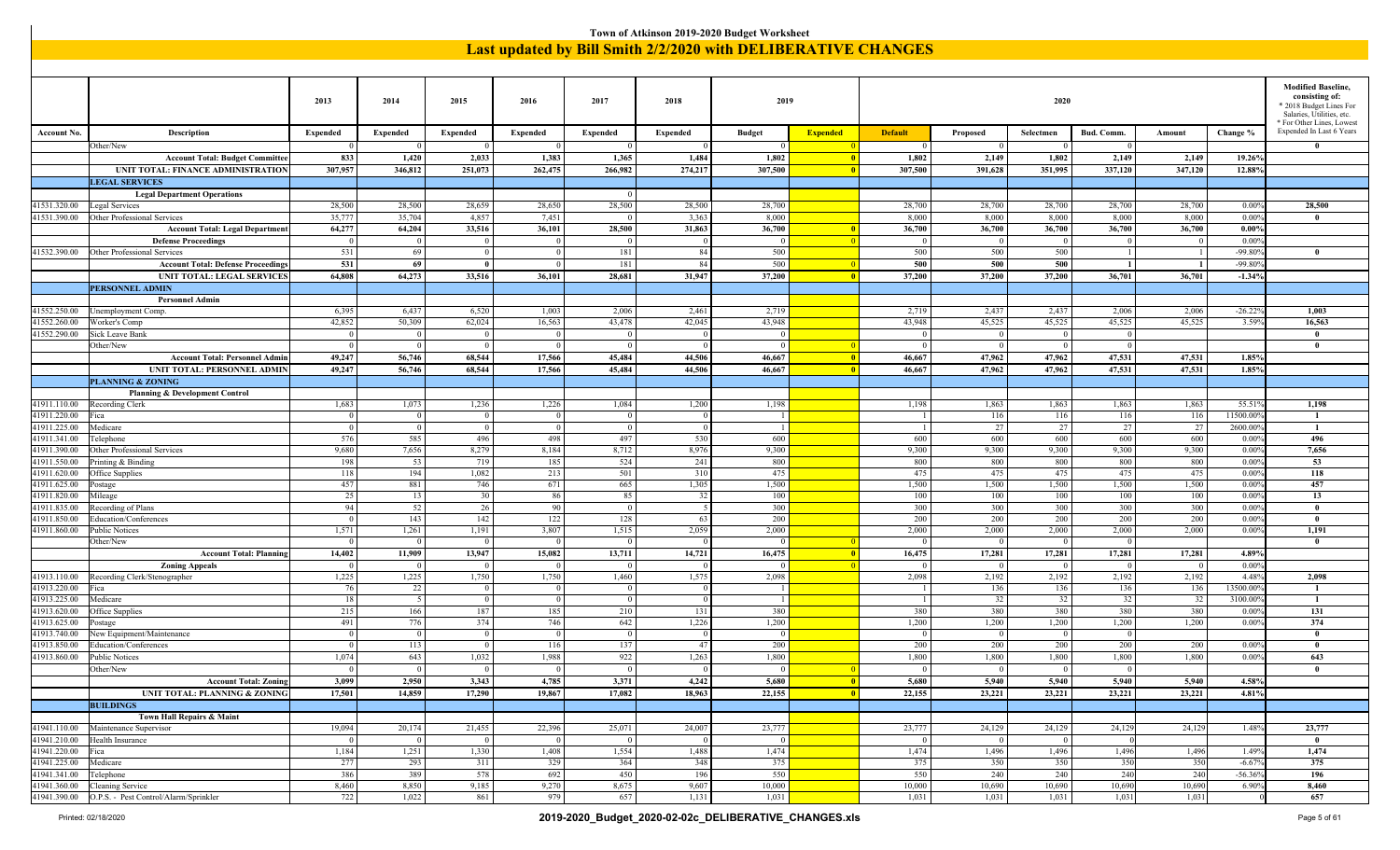|                                  |                                                                                                                                                                                                                                                                                                                                                                                                                                                                                                                                                                                                                                      |                           |                           |                           |                         |                    |                           | Town of Atkinson 2019-2020 Budget Worksheet |                          |                                                                      |                    |                     |                      |                  |           |                                                                   |
|----------------------------------|--------------------------------------------------------------------------------------------------------------------------------------------------------------------------------------------------------------------------------------------------------------------------------------------------------------------------------------------------------------------------------------------------------------------------------------------------------------------------------------------------------------------------------------------------------------------------------------------------------------------------------------|---------------------------|---------------------------|---------------------------|-------------------------|--------------------|---------------------------|---------------------------------------------|--------------------------|----------------------------------------------------------------------|--------------------|---------------------|----------------------|------------------|-----------|-------------------------------------------------------------------|
|                                  |                                                                                                                                                                                                                                                                                                                                                                                                                                                                                                                                                                                                                                      |                           |                           |                           |                         |                    |                           |                                             |                          | <b>Last updated by Bill Smith 2/2/2020 with DELIBERATIVE CHANGES</b> |                    |                     |                      |                  |           |                                                                   |
|                                  |                                                                                                                                                                                                                                                                                                                                                                                                                                                                                                                                                                                                                                      |                           |                           |                           |                         |                    |                           |                                             |                          |                                                                      |                    |                     |                      |                  |           |                                                                   |
|                                  |                                                                                                                                                                                                                                                                                                                                                                                                                                                                                                                                                                                                                                      |                           |                           |                           |                         |                    |                           |                                             |                          |                                                                      |                    |                     |                      |                  |           | <b>Modified Baseline,</b>                                         |
|                                  |                                                                                                                                                                                                                                                                                                                                                                                                                                                                                                                                                                                                                                      | 2013                      | 2014                      | 2015                      | 2016                    | 2017               | 2018                      | 2019                                        |                          |                                                                      |                    | 2020                |                      |                  |           | consisting of:<br>* 2018 Budget Lines For                         |
|                                  |                                                                                                                                                                                                                                                                                                                                                                                                                                                                                                                                                                                                                                      |                           |                           |                           |                         |                    |                           |                                             |                          |                                                                      |                    |                     |                      |                  |           | Salaries, Utilities, etc.<br><sup>*</sup> For Other Lines, Lowest |
| <b>Account No</b><br>1941.410.00 | Description<br>Electricity                                                                                                                                                                                                                                                                                                                                                                                                                                                                                                                                                                                                           | <b>Expended</b><br>13,732 | <b>Expended</b><br>10,882 | <b>Expended</b><br>10,780 | Expended<br>12,424      | Expended<br>12,559 | <b>Expended</b><br>11,049 | <b>Budget</b><br>12,000                     | <b>Expended</b>          | <b>Default</b><br>12,000                                             | Proposed<br>12,000 | Selectmen<br>12,000 | Bud. Comm.<br>12,000 | Amount<br>12,000 | Change %  | Expended In Last 6 Years<br>10,780                                |
| 41941.411.00                     | Heat                                                                                                                                                                                                                                                                                                                                                                                                                                                                                                                                                                                                                                 | 450                       |                           | 822                       |                         | 242                | 540                       | 400                                         |                          | 400                                                                  | 400                | 400                 | 400                  | 400              |           | $\mathbf{0}$                                                      |
| 41941.413.00                     | Septic System                                                                                                                                                                                                                                                                                                                                                                                                                                                                                                                                                                                                                        | 75                        | 114                       | 240                       | 200                     | 200                | 240                       | 280                                         |                          | 280                                                                  | 280                | 280                 |                      |                  |           | 75                                                                |
| 41941.430.00                     | General Maintenance                                                                                                                                                                                                                                                                                                                                                                                                                                                                                                                                                                                                                  | 62,558                    | 6,377                     | 15,497                    | 1,786                   | 5,077              | 38,763                    | 5,550                                       |                          | 5,550                                                                | 5,550              | 5,550               | 5,550                | 5,550            |           | 1,786                                                             |
| 1941.430.01                      | Equipment Repairs                                                                                                                                                                                                                                                                                                                                                                                                                                                                                                                                                                                                                    | 317                       | $\overline{0}$            | $\overline{0}$            | $\overline{\mathbf{3}}$ | $\overline{0}$     |                           |                                             |                          |                                                                      | -1                 |                     |                      |                  |           | $\mathbf{0}$                                                      |
| 41941.640.00<br>41941.690.00     | Household Supplies<br>Maintenance Supplies (e.g. salt)                                                                                                                                                                                                                                                                                                                                                                                                                                                                                                                                                                               | 383<br>270                | 299<br>701                | 838<br>190                | 426<br>456              | 200<br>158         | 214<br>40                 | 500<br>700                                  |                          | 500<br>700                                                           | 500<br>500         | 500<br>500          | 500<br>500           | 500<br>500       |           | 200<br>40                                                         |
| 41941.720.00                     | Mechanical                                                                                                                                                                                                                                                                                                                                                                                                                                                                                                                                                                                                                           | $\overline{0}$            | $\overline{0}$            | $\overline{0}$            | $\overline{0}$          | $\overline{0}$     |                           | - 1                                         |                          | - 1                                                                  | $\lceil$           |                     |                      |                  |           | $\mathbf{0}$                                                      |
| 1941.740.00                      | New Equipment                                                                                                                                                                                                                                                                                                                                                                                                                                                                                                                                                                                                                        | $\Omega$                  | 119                       | 199                       | $\overline{0}$          | 979                | 2,050                     | 2,500                                       |                          | 2,500                                                                | 2,500              | 2,500               | 2,500                | 2,500            |           | $\theta$                                                          |
| 41941.810.00                     | Food/bottled water                                                                                                                                                                                                                                                                                                                                                                                                                                                                                                                                                                                                                   | 813                       | 278                       | 430                       | 236                     | 209                | 260                       | 350                                         |                          | 350                                                                  | 350                | 350                 | 350                  | 350              |           | 209                                                               |
| 41941.820.00                     | Mileage                                                                                                                                                                                                                                                                                                                                                                                                                                                                                                                                                                                                                              | 2,535                     | 2,856                     | 3,278                     | 3,320                   | 3,212              | 3,397                     | 3,300                                       |                          | 3,300                                                                | 4,400              | 4,400               | 4,400                | 4,400            |           | 2,535                                                             |
|                                  | <b>Account Total: Town Hall</b>                                                                                                                                                                                                                                                                                                                                                                                                                                                                                                                                                                                                      | 111,256                   | 53,605                    | 65,995                    | 53,925                  | 59,607             | 93,330                    | 62,789                                      |                          | 62,789                                                               | 64,418             | 64,418              | 64,138               | 64,138           |           |                                                                   |
|                                  | <b>Town Garage</b><br> 0 <br>$\bf{0}$<br>$\overline{0}$<br>$\vert$ 0<br>$\overline{0}$<br>$\overline{0}$<br>$\Omega$<br>$\bf{0}$<br>$\bf{0}$<br>807<br>352<br>728<br>875<br>1,140<br>1,140<br>1,140<br>1,140<br>1,140<br>41942.390.00<br>Other Professional Services<br>1,089<br>1,140<br>1,140<br>$\Omega$<br>192<br>41942.412.00<br>Well Test & Alarm System<br>$\overline{0}$<br>$\Omega$<br>$\Omega$<br>$\Omega$<br>$\mathbf{0}$<br>$\Omega$<br>$\Omega$<br>240<br>280<br>280<br>280<br>41942.413.00<br>Septic System<br>$\overline{0}$<br>$\overline{0}$<br>$\overline{0}$<br>$\overline{0}$<br>280<br>$\mathbf{0}$<br>$\Omega$ |                           |                           |                           |                         |                    |                           |                                             |                          |                                                                      |                    |                     |                      |                  |           |                                                                   |
|                                  |                                                                                                                                                                                                                                                                                                                                                                                                                                                                                                                                                                                                                                      |                           |                           |                           |                         |                    |                           |                                             |                          |                                                                      |                    |                     |                      |                  |           |                                                                   |
|                                  |                                                                                                                                                                                                                                                                                                                                                                                                                                                                                                                                                                                                                                      |                           |                           |                           |                         |                    |                           |                                             |                          |                                                                      |                    |                     |                      |                  |           |                                                                   |
| 1942.430.00                      | General Maintenance                                                                                                                                                                                                                                                                                                                                                                                                                                                                                                                                                                                                                  | 1,318                     | 1,567                     | 16,633                    | 211                     | 4,000              | 5,755                     | 4,860                                       |                          | 4,860                                                                | 4,860              | 4,860               | 4,860                | 4,860            |           | 211                                                               |
|                                  | <b>Account Total: Town Garage</b>                                                                                                                                                                                                                                                                                                                                                                                                                                                                                                                                                                                                    | 1,510                     | 1,567                     | 16,985                    | 939                     | 5,089              | 6,870                     | 6,280                                       |                          | 6,280                                                                | 6,280              | 6,280               | 6,000                | 6,000            | $-4.46%$  |                                                                   |
|                                  | <b>Police Station</b>                                                                                                                                                                                                                                                                                                                                                                                                                                                                                                                                                                                                                |                           | $\overline{0}$            | $\Omega$                  | $\overline{0}$          | $\Omega$           |                           | $\Omega$                                    |                          | $\theta$                                                             | 0                  |                     |                      |                  |           |                                                                   |
| 41943.390.00                     | Other Professional Services                                                                                                                                                                                                                                                                                                                                                                                                                                                                                                                                                                                                          | 1,418                     | 1,047                     | 1,188                     | 1,560                   | 1,250              | 987                       | 1,250                                       |                          | 1,250                                                                | 1,250              | 1,250               | 1,250                | 1,250            |           | 987                                                               |
| 41943.413.00                     | Septic System                                                                                                                                                                                                                                                                                                                                                                                                                                                                                                                                                                                                                        | $\Omega$                  | $\overline{0}$            | $\overline{0}$            | $\overline{0}$          | $\overline{0}$     | 240                       | 280                                         |                          | 280                                                                  | 280                | 280                 |                      |                  |           | $\mathbf{0}$                                                      |
| 1943.430.00                      | General Maintenance                                                                                                                                                                                                                                                                                                                                                                                                                                                                                                                                                                                                                  | 6,989                     | 4,350                     | 10,751                    | 6,184                   | 10,507             | 14,422                    | 2,650                                       |                          | 2,650                                                                | 2,650              | 2,650               | 2,650                | 2,650            |           | 4,350                                                             |
|                                  | <b>Account Total: Police Station</b><br><b>Fire Station</b>                                                                                                                                                                                                                                                                                                                                                                                                                                                                                                                                                                          | 8,407                     | 5,397<br>$\overline{0}$   | 11,939                    | 7,744<br>$\overline{0}$ | 11,757             | 15,649                    | 4,180<br>$\Omega$                           |                          | 4,180                                                                | 4,180<br> 0        | 4,180               | 3,900                | 3,900            | $-6.70%$  |                                                                   |
| 41944.390.00                     | O.P.S. - Alarm System                                                                                                                                                                                                                                                                                                                                                                                                                                                                                                                                                                                                                | 4,676                     | 2,496                     | 3,388                     | 3,282                   | 5,046              | 3,852                     | 5,217                                       |                          | 5,217                                                                | 6,300              | 6,300               | 6,300                | 6,300            | 20.769    | 2,496                                                             |
| 1944.413.00                      | Septic System                                                                                                                                                                                                                                                                                                                                                                                                                                                                                                                                                                                                                        | 260                       | 1,024                     | 240                       | 210                     | 280                | 240                       | 280                                         |                          | 280                                                                  | 280                | 280                 |                      |                  |           | 210                                                               |
| 1944.430.00                      | General Maintenance                                                                                                                                                                                                                                                                                                                                                                                                                                                                                                                                                                                                                  | 5,671                     | 14,985                    | 6,762                     | 2,597                   | 9,499              | 5,008                     | 6,039                                       |                          | 6,039                                                                | 29,600             | 29,600              | 11,600               | 11,600           | 92.08     | 2,597                                                             |
|                                  | <b>Account Total: Fire Station</b>                                                                                                                                                                                                                                                                                                                                                                                                                                                                                                                                                                                                   | 10,607                    | 18,506                    | 10,390                    | 6,089                   | 14,825             | 9,100                     | 11,536                                      |                          | 11,536                                                               | 36,180             | 36,180              | 17,900               | 17,900           | 55.17%    |                                                                   |
|                                  | Library                                                                                                                                                                                                                                                                                                                                                                                                                                                                                                                                                                                                                              |                           | $\overline{0}$            | $\overline{0}$            | $\overline{0}$          | $\overline{0}$     |                           | $\Omega$                                    |                          |                                                                      | $\Omega$           | $\Omega$            |                      |                  |           |                                                                   |
| 41945.390.00                     | Other Professional Services                                                                                                                                                                                                                                                                                                                                                                                                                                                                                                                                                                                                          | 4,386                     | 2,375                     | 1,049                     | 2,200                   | 2,000              | 3,211                     | 2,114                                       |                          | 2,114                                                                | 1,700              | 1,700               | 1,700                | 1,700            |           | 1,049                                                             |
| 1945.413.00<br>41945.430.00      | Septic System<br>General Maintenance                                                                                                                                                                                                                                                                                                                                                                                                                                                                                                                                                                                                 | $\Omega$<br>3,665         | 114<br>7,682              | 880<br>7,527              | 240<br>1,317            | 240<br>4,135       | 240<br>4,480              | 280<br>8,383                                |                          | 280<br>8,383                                                         | 280<br>8,383       | 280<br>8,383        | 8,383                | 8,383            |           | $\mathbf{0}$<br>1,317                                             |
|                                  | <b>Account Total: Library</b>                                                                                                                                                                                                                                                                                                                                                                                                                                                                                                                                                                                                        | 8,051                     | 10,172                    | 9,456                     | 3,757                   | 6,375              | 7,931                     | 10,777                                      |                          | 10,777                                                               | 10,363             | 10,363              | 10,083               | 10,083           |           |                                                                   |
|                                  | <b>Kimball House</b>                                                                                                                                                                                                                                                                                                                                                                                                                                                                                                                                                                                                                 | $\Omega$                  | $\overline{0}$            | $\overline{0}$            | $\overline{0}$          | $\overline{0}$     |                           | $\Omega$                                    |                          | $\Omega$                                                             | $\overline{0}$     | $\theta$            |                      |                  |           |                                                                   |
| 41946.390.00                     | O.P.S. - Alarm / Pest Control / Mechanical                                                                                                                                                                                                                                                                                                                                                                                                                                                                                                                                                                                           | 815                       | 753                       | 970                       | 661                     | 531                | 700                       | 774                                         |                          | 774                                                                  | 800                | 800                 | 800                  | 800              |           | 531                                                               |
| 41946.410.00                     | Electricity                                                                                                                                                                                                                                                                                                                                                                                                                                                                                                                                                                                                                          | 578                       | 651                       | 746                       | 744                     | 906                | 962                       | 850                                         |                          | 850                                                                  | 1,042              | 1,042               | 1,042                | 1,042            |           | 578                                                               |
| 1946.411.00                      | Heat                                                                                                                                                                                                                                                                                                                                                                                                                                                                                                                                                                                                                                 | 2,377                     | 3,287                     | 1,519                     | 1,374                   | 1,354              | 1,665                     | 1,700                                       |                          | 1,700                                                                | 2,200              | 2,200               | 2,200                | 2,200            |           | 1,354                                                             |
| 41946.412.00                     | Water line usage/fire protection                                                                                                                                                                                                                                                                                                                                                                                                                                                                                                                                                                                                     | 446                       | 498                       | 527                       | 316                     | 346                | 336                       | 250                                         |                          | 250                                                                  | 350                | 350                 | 350                  | 350              |           | 316                                                               |
| 1946.413.00                      | Septic System                                                                                                                                                                                                                                                                                                                                                                                                                                                                                                                                                                                                                        |                           | $\Omega$                  | $\overline{0}$            | $\Omega$                | $\Omega$           |                           | 280                                         |                          | 280                                                                  | 280                | 280                 |                      |                  |           | $\mathbf{0}$                                                      |
| 41946.430.00                     | General Maintenance                                                                                                                                                                                                                                                                                                                                                                                                                                                                                                                                                                                                                  | 3,650                     | 1,218                     | 1,480                     | 26,754                  | 5,983              | 3,091                     | 5,860                                       | $\overline{\mathbf{0}}$  | 5,860                                                                | 10,000             | 10,000              | 10,000               | 10,000           |           | 1,218                                                             |
|                                  | <b>Account Total: Kimball House</b><br><b>Wdpk - Hearse House</b>                                                                                                                                                                                                                                                                                                                                                                                                                                                                                                                                                                    | 7,866                     | 6,407<br>$\Omega$         | 5,241<br>$\Omega$         | 29,849<br>$\Omega$      | 9,120<br>$\Omega$  | 6,754                     | 9,714<br>$\Omega$                           |                          | 9,714<br>$\Omega$                                                    | 14,672<br>$\bf{0}$ | 14,672<br>$\Omega$  | 14,392               | 14,392           |           |                                                                   |
|                                  | 41947.390.00 Other Professional Services                                                                                                                                                                                                                                                                                                                                                                                                                                                                                                                                                                                             | $\overline{0}$            | $\mathbf{0}$              | $\mathbf{0}$              | $\mathbf{0}$            | $\Omega$           |                           | 620                                         |                          | 620                                                                  | 620                | 620                 |                      |                  |           | $\mathbf{0}$                                                      |
|                                  | 41947.413.00 Septic System / Wdpk - Pavilion                                                                                                                                                                                                                                                                                                                                                                                                                                                                                                                                                                                         | 260                       | 114                       | 240                       | 210                     | 240                | 240                       | 280                                         |                          | 280                                                                  | 280                | 280                 |                      |                  |           | 114                                                               |
|                                  | 41947.430.00 General Maintenance / Wdpk - Pope                                                                                                                                                                                                                                                                                                                                                                                                                                                                                                                                                                                       | 727                       | 765                       | 3,193                     | 746                     | 1,500              | 245                       | 6,000                                       |                          | 6,000                                                                | 6,000              | 6,000               | 6,000                | 6,000            |           | 245                                                               |
|                                  | 41947.430.01 General Maintenance / Hearse House                                                                                                                                                                                                                                                                                                                                                                                                                                                                                                                                                                                      | 279                       | 0                         | 315                       | $\overline{0}$          | $\overline{0}$     |                           | 3,000                                       |                          | 3,000                                                                | 1,000              | 1,000               | 1,000                | 1,000            |           | $\mathbf{0}$                                                      |
|                                  | <b>Account Total: Wdpk - Hearse House</b>                                                                                                                                                                                                                                                                                                                                                                                                                                                                                                                                                                                            | 1,266                     | 880                       | 3,748                     | 956                     | 1,740              | 485                       | 9,900                                       |                          | 9,900                                                                | 7,900              | 7,900               | 7,001                | 7,001            |           |                                                                   |
|                                  | <b>Community Center</b>                                                                                                                                                                                                                                                                                                                                                                                                                                                                                                                                                                                                              | $\mathbf{0}$              | $\overline{0}$            | $\bf{0}$                  | $\bf{0}$                | $\mathbf{0}$       |                           | $\vert 0 \vert$                             |                          | $\bf{0}$                                                             | $\vert$ 0          | - 0                 |                      |                  |           |                                                                   |
|                                  | 41948.390.00   O.P.S. - Alarm / Pest / Mech / Repairs                                                                                                                                                                                                                                                                                                                                                                                                                                                                                                                                                                                | 56,372<br>410             | 1,861                     | 1,273                     | 6,498                   | 1,477              | 1,935                     | 1,541                                       |                          | 1,541                                                                | 1,541              | 1,541               | 1,541                | 1,541            |           | 1,273<br>275                                                      |
|                                  | 41948.413.00 Septic System<br>41948.430.00 General Maintenance                                                                                                                                                                                                                                                                                                                                                                                                                                                                                                                                                                       | 13,531                    | 621<br>9,316              | 390<br>12,435             | 435<br>4,878            | 275<br>9,000       | 415<br>7,064              | 500<br>11,104                               |                          | 500<br>11,104                                                        | 500<br>8,200       | 500<br>8,200        | 8,200                | 8,200            | $-26.159$ | 4,878                                                             |
|                                  | <b>Account Total: Community Center</b>                                                                                                                                                                                                                                                                                                                                                                                                                                                                                                                                                                                               | 70,313                    | 11,799                    | 14,098                    | 11,811                  | 10,752             | 9,414                     | 13,145                                      |                          | 13,145                                                               | 10,241             | 10,241              | 9,741                | 9,741            | $-25.90%$ |                                                                   |
|                                  | <b>Family Mediation</b>                                                                                                                                                                                                                                                                                                                                                                                                                                                                                                                                                                                                              | $\overline{0}$            | $\overline{0}$            | $\vert 0 \vert$           | $\vert 0 \vert$         | $\overline{0}$     |                           | $\overline{0}$                              | $\blacksquare$           | $\Omega$                                                             | $\vert 0 \vert$    | $\overline{0}$      |                      |                  |           |                                                                   |
|                                  | 41949.390.00 Other Professional Services                                                                                                                                                                                                                                                                                                                                                                                                                                                                                                                                                                                             | 1,451                     | 868                       | 654                       | 893                     | 713                | 538                       | 1,078                                       |                          | 1,078                                                                | 1,078              | 1,078               | 1,078                | 1,078            |           | 538                                                               |
|                                  | 41946.413.00 Septic System                                                                                                                                                                                                                                                                                                                                                                                                                                                                                                                                                                                                           | $\Omega$                  | 0 <sup>1</sup>            | $\overline{0}$            | $\overline{0}$          | $\vert$ 0          | 240                       | 280                                         |                          | 280                                                                  | 280                | 280                 |                      |                  |           | $\bf{0}$                                                          |
|                                  | 41949.430.00 General Maintenance                                                                                                                                                                                                                                                                                                                                                                                                                                                                                                                                                                                                     | 1,417                     | 2,980                     | 7,690                     | 5,641                   | 3,628              | 320                       | 900                                         |                          | 900                                                                  | 650                | 650                 | 650                  | 650              | $-27.789$ | 320                                                               |
|                                  | <b>Account Total: Family Mediation</b>                                                                                                                                                                                                                                                                                                                                                                                                                                                                                                                                                                                               | 2,867                     | 3,849                     | 8,343                     | 6,534                   | 4,341              | 1,098                     | 2,258                                       | $\overline{\phantom{0}}$ | 2,258                                                                | 2,008              | 2,008               | 1,728                | 1,728            | $-23.47%$ |                                                                   |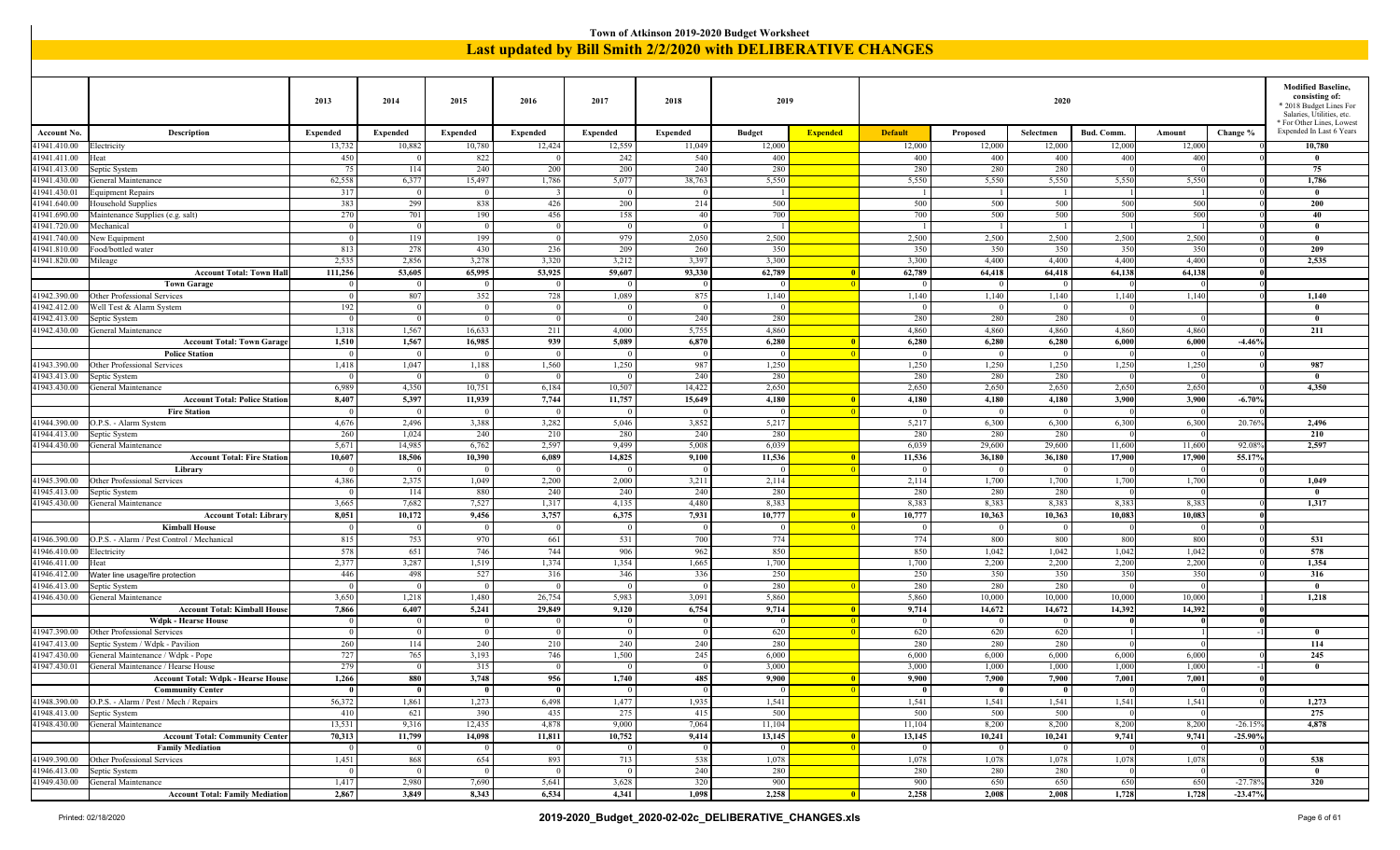|                             |                                                       |                 |                 |                 |                 |                 |                 | Town of Atkinson 2019-2020 Budget Worksheet                          |                         |                |                 |                |            |           |                    |                                             |
|-----------------------------|-------------------------------------------------------|-----------------|-----------------|-----------------|-----------------|-----------------|-----------------|----------------------------------------------------------------------|-------------------------|----------------|-----------------|----------------|------------|-----------|--------------------|---------------------------------------------|
|                             |                                                       |                 |                 |                 |                 |                 |                 | <b>Last updated by Bill Smith 2/2/2020 with DELIBERATIVE CHANGES</b> |                         |                |                 |                |            |           |                    |                                             |
|                             |                                                       |                 |                 |                 |                 |                 |                 |                                                                      |                         |                |                 |                |            |           |                    |                                             |
|                             |                                                       |                 |                 |                 |                 |                 |                 |                                                                      |                         |                |                 |                |            |           |                    |                                             |
|                             |                                                       |                 |                 |                 |                 |                 |                 |                                                                      |                         |                |                 |                |            |           |                    |                                             |
|                             |                                                       |                 |                 |                 |                 |                 |                 |                                                                      |                         |                |                 |                |            |           |                    | <b>Modified Baseline,</b><br>consisting of: |
|                             |                                                       | 2013            | 2014            | 2015            | 2016            | 2017            | 2018            | 2019                                                                 |                         |                |                 | 2020           |            |           |                    | * 2018 Budget Lines For                     |
|                             |                                                       |                 |                 |                 |                 |                 |                 |                                                                      |                         |                |                 |                |            |           |                    | Salaries, Utilities, etc.                   |
|                             |                                                       |                 |                 |                 |                 |                 |                 |                                                                      |                         |                |                 |                |            |           |                    | * For Other Lines, Lowest                   |
| <b>Account No.</b>          | Description                                           | <b>Expended</b> | <b>Expended</b> | <b>Expended</b> | <b>Expended</b> | <b>Expended</b> | <b>Expended</b> | <b>Budget</b>                                                        | <b>Expended</b>         | <b>Default</b> | Proposed        | Selectmen      | Bud. Comm. | Amount    | Change %           | Expended In Last 6 Years                    |
|                             | <b>Conservation: East Road Building</b>               |                 |                 |                 |                 | $\Omega$        |                 | $\overline{0}$                                                       |                         | $^{\circ}$     | $\Omega$        |                |            |           |                    |                                             |
| 1950.430.00                 | General Maintenance                                   | 11              |                 | $\overline{0}$  | $\overline{0}$  | $\overline{0}$  | 23              | $\overline{1}$                                                       |                         |                | 400             | 400            | 400        | 400       | 39900.00           | $\bf{0}$                                    |
|                             | <b>Account Total: Conservation</b>                    | 11              |                 | $\mathbf{0}$    | - 0             |                 | 23              |                                                                      |                         |                | 400             | 400            | 400        | 400       | 39900.00           |                                             |
|                             | <b>UNIT TOTAL: BUILDINGS</b>                          | 222,155         | 112,180         | 146,195         | 121,604         | 123,606         | 150,654         | 130,580                                                              | - 0                     | 130,580        | 156,642         | 156,642        | 135,283    | 135,283   | 3.60%              |                                             |
|                             | <b>CEMETERIES</b>                                     |                 |                 |                 |                 |                 |                 |                                                                      |                         |                |                 |                |            |           |                    |                                             |
|                             | Cemeteries                                            |                 |                 |                 |                 |                 |                 |                                                                      |                         |                |                 |                |            |           |                    |                                             |
| 41951.110.00                | <b>Wages</b>                                          | 6,919           | 10,712          | 12,388          | 17,045          | 19,885          | 21,432          | 21,000                                                               |                         | 21,000         | 21,315          | 21,315         | 21,000     | 21,000    | 0.00%              | 21,000                                      |
| 41951.220.00                | Fica                                                  | 429             | 664             | 768             | 1,057           | 1,233           | 1,329           | 1,302                                                                |                         | 1,302          | 1,322           | 1,322          | 1,302      | 1,302     | 0.009              | 1,302                                       |
| 41951.225.00                | Medicare                                              | 100             | 155             | 180             | 247             | 288             | 311             | 305                                                                  |                         | 305            | 305             | 305            | 305        | 305       | $0.00^{\circ}$     | 305                                         |
| 41951.320.00                | Cemetery Deeds                                        | 224             | 350             | 275             | 312             | 162             | 87              | 300                                                                  |                         | 300            | 300             | 300            | 300        | 300       | 0.009              | 87                                          |
| 41951.341.00                | Telephone                                             | $\overline{0}$  | - 0             | 603             | 606             | 613             | 297             | 500                                                                  |                         | 500            | 500             | 500            | 500        | 500       | 0.009              | $\bf{0}$                                    |
| 41951.390.00                | Other Professional Services                           | 10,852          | 14,269          | 13,562          | 15,164          | 14,965          | 20,510          | 21,000                                                               |                         | 21,000         | 21,000          | 21,000         | 21,000     | 21,000    | 0.00%              | 10,852                                      |
| 11951.620.00                | Office supplies and postage                           | $\Omega$        |                 |                 |                 |                 | 8               | 380                                                                  |                         | 380            | 380             | 380            | 380        | 380       | $0.00^{\circ}$     | $\mathbf{0}$                                |
| 41951.625.00                |                                                       | $\overline{0}$  | $\sqrt{ }$      | $\overline{0}$  | $\overline{0}$  | $\overline{0}$  |                 | 25                                                                   |                         | 25             | 50              | 50             | 50         | 50        | 100.00             | $\mathbf{0}$                                |
|                             | ostage                                                | 1,387           | 1,220           | 716             | 829             | 376             | 473             | 1,500                                                                |                         | 1,500          | 1,000           | 1,000          | 1,000      | 1,000     | $-33.339$          | 376                                         |
| 1951.630.00                 | Minor Equipment                                       | 17,288          |                 | 18,083          | 14,053          | 17,857          |                 | 23,000                                                               |                         | 23,000         | 24,000          |                | 24,000     | 24,000    |                    | 14,053                                      |
| 1951.650.00<br>41951.820.00 | Care of Grounds<br>Mileage                            | $\Omega$        | 18,733<br>121   | 193             | 124             | 131             | 21,866<br>15'   | 300                                                                  |                         | 300            | 200             | 24,000<br>200  | 200        | 200       | 4.359<br>$-33.33'$ | $\mathbf{0}$                                |
|                             |                                                       | $\overline{0}$  | $\sqrt{ }$      | $\overline{0}$  | $\overline{0}$  | $\Omega$        |                 |                                                                      |                         | 150            | 150             | 150            |            |           |                    | $\mathbf{0}$                                |
| 41951.635.00                | Gasoline for mower                                    |                 |                 |                 |                 |                 | -117            | 150                                                                  |                         |                |                 |                | 150        | 150       | 0.009              |                                             |
|                             | <b>Account Total: Cemeteries</b>                      | 37,200          | 46,225          | 46,767          | 49,437          | 55,510          | 66,673          | 69,762                                                               | -0                      | 69,762         | 70,522          | 70,522         | 70,187     | 70,187    | 0.61%              |                                             |
|                             | <b>UNIT TOTAL: CEMETERIES</b>                         | 37,200          | 46,225          | 46,767          | 49,437          | 55,510          | 66,673          | 69,762                                                               | $\overline{0}$          | 69,762         | 70,522          | 70,522         | 70,187     | 70,187    | 0.61%              |                                             |
|                             | <b>OTHER INSURANCE</b>                                |                 |                 |                 |                 |                 |                 |                                                                      |                         |                |                 |                |            |           |                    |                                             |
|                             | <b>Other Insurance</b>                                |                 |                 |                 |                 |                 |                 |                                                                      |                         |                |                 |                |            |           |                    |                                             |
| 1969.520.00                 | Property and Liability                                | 50,153          | 58,446          | 62,349          | 32,904          | 66,033          | 63,53           | 61,164                                                               |                         | 61,164         | 59,973          | 59,973         | 59,973     | 59,973    | $-1.95%$           | 32,904                                      |
|                             | P & L Deductible                                      | $\overline{0}$  | - 0             | $\overline{0}$  | $\overline{0}$  | - 0             |                 | - 0                                                                  |                         | $\Omega$       | $\overline{0}$  | $\overline{0}$ | - 0        |           |                    | $\bf{0}$                                    |
|                             | <b>Account Total: Other Insurance</b>                 | 50,153          | 58,446          | 62,349          | 32,904          | 66,033          | 63,536          | 61,164                                                               | - 0                     | 61,164         | 59,973          | 59,973         | 59,973     | 59,973    | $-1.95%$           |                                             |
|                             | <b>UNIT TOTAL: OTHER INSURANCE</b>                    | 50,153          | 58,446          | 62,349          | 32,904          | 66,033          | 63,536          | 61,164                                                               | -0                      | 61,164         | 59,973          | 59,973         | 59,973     | 59,973    | $-1.95%$           |                                             |
|                             | <b>ADVERTISING/REGIONAL</b>                           |                 |                 |                 |                 |                 |                 |                                                                      |                         |                |                 |                |            |           |                    |                                             |
|                             | <b>Advertising/Regional</b>                           |                 |                 |                 |                 |                 |                 |                                                                      |                         |                |                 |                |            |           |                    |                                             |
| 41974.855.00                | Advertising/Regional (Rockingham Planning Commission) | 6,269           | 6,469           | 6,463           | 6,526           | 6,655           | 6,748           | 6,832                                                                |                         | 6,832          | 6,979           | 6,979          | 6,932      | 6,932     | 1.46%              | 6,269                                       |
|                             | Other/New                                             | $\overline{0}$  | $\bigcirc$      | $\bf{0}$        | $\overline{0}$  | $\theta$        |                 | $\Omega$                                                             |                         | - 0            | $\overline{0}$  | $\overline{0}$ | - 0        |           |                    | $\bf{0}$                                    |
|                             | <b>Account Total: Advertising/Regional</b>            | 6,269           | 6,469           | 6,463           | 6,526           | 6,655           | 6,748           | 6,832                                                                | $\blacksquare$          | 6,832          | 6,979           | 6,979          | 6,932      | 6,932     | 1.46%              |                                             |
|                             | UNIT TOTAL: ADVERTISING/REGIONAL                      | 6,269           | 6,469           | 6,463           | 6,526           | 6,655           | 6,748           | 6,832                                                                | $\overline{\mathbf{0}}$ | 6,832          | 6,979           | 6,979          | 6,932      | 6,932     | 1.46%              |                                             |
|                             | <b>GROUP TOTAL: GENERAL GOVERNMENT</b>                | 1,042,081       | 1,001,058       | 1,054,528       | 960,264         | 1,026,179       | 1,106,406       | 1,135,965                                                            | -0                      | 1,135,965      | 1,282,687       | 1,223,013      | 1,183,195  | 1,199,763 | 5.62%              |                                             |
| <b>PUBLIC SAFETY</b>        |                                                       |                 |                 |                 |                 |                 |                 |                                                                      |                         |                |                 |                |            |           |                    |                                             |
|                             | <b>POLICE DEPARTMENT</b>                              |                 |                 |                 |                 |                 |                 |                                                                      |                         |                |                 |                |            |           |                    |                                             |
|                             | <b>Police Admin</b>                                   |                 |                 |                 |                 |                 |                 |                                                                      |                         |                |                 |                |            |           |                    |                                             |
| 42101.110.01                | Part-Time Chief's Salary                              | 9,593           | 71,680          | 71,652          | 73,829          | 76,040          | 90,990          | 83,024                                                               |                         | 83,024         | 85,514          | 85,514         | 85,514     | 85,514    | 3.00%              | 83,024                                      |
| 42101.110.02                | Part Time Officers Pay                                | 85,950          | 98,455          | 90,738          | 85,556          | 103,279         | 98,50           | 72,371                                                               |                         | 72,371         | 36,102          | 36,102         | 36,102     | 36,102    | $-50.12$           | 72,371                                      |
| 42101.110.03                | Full Time Officers Pay (Hourly)                       | 248,898         | 194,684         | 183,320         | 176,600         | 180,814         | 204,32          | 286,630                                                              |                         | 286,630        | 343,775         | 343,775        | 343,77:    | 343,775   | 19.94%             | 286,630                                     |
| 42101.110.04                | Dispatch                                              | 38,901          | 42,036          | 40,134          | 42,532          | 46,642          | 44,97           | 49,389                                                               |                         | 49,389         | 51,510          | 51,510         | 51,510     | 51,510    | 4.29%              | 49,389                                      |
| 42101.110.05                | School Crossing Guard                                 | 3,997           | 3,674           | 4,069           | 4,628           | 4,835           | 4,48            | 5,500                                                                |                         | 5,500          | 5,500           | 5,500          | 5,500      | 5,500     | 0.00%              | 5,500                                       |
| 42101.110.06                | Supervisor Pay                                        | 67,176          | 70,454          | 129,230         | 134,458         | 140,223         | 137,31          | 153,878                                                              |                         | 153,878        | 156,550         | 156,550        | 156,550    | 156,550   | 1.74%              | 153,878                                     |
| 42101.110.07                | Clerical                                              | 15,269          | 13,296          | 15,138          | 15,412          | 16,408          | 15,04           | 12,000                                                               |                         | 12,000         | 12,000          | 12,000         | 12,000     | 12,000    | 0.009              | 12,000                                      |
| 42101.110.08                | Full Time Officers Overtime                           | 22,186          | 18,985          | 16,565          | 22,008          | 19,091          | 23,87           | 22,575                                                               |                         | 22,575         | 22,575          | 22,575         | 22,575     | 22,575    | 0.00%              | 16,565                                      |
| 42101.110.09 Supervisor OT  |                                                       | 9,564           | 9,360           | 14,314          | 16,779          | 18,464          | 21,583          | 18,475                                                               |                         | 18,475         | 19,029          | 19,029         | 19,029     | 19,029    | 3.00%              | 9,360                                       |
|                             | 42101.210.00   Insurance (AD&D)                       | 106,438         | 69,480          | 69,009          | 78,706          | 69,986          | 57,868          | 88,278                                                               |                         | 88,278         | 96,431          | 96,431         | 96,431     | 96,431    | 9.24%              | 57,868                                      |
| 42101.220.00 Fica           |                                                       | 9,379           | 14,132          | 5,888           | 6,797           | 7,466           | 9,89            | 9,913                                                                |                         | 9,913          | 11,820          | 11,820         | 11,820     | 11,820    | 19.24%             | 9,913                                       |
| 42101.225.00 Medicare       |                                                       | 7,329           | 7,694           | 8,254           | 8,633           | 8,943           | 9,555           | 10,206                                                               |                         | 10,206         | 10,575          | 10,575         | 10,575     | 10,575    | 3.62%              | 7,329                                       |
|                             | 42101.230.00 NH Retirement                            | 80,428          | 76,728          | 95,135          | 104,571         | 109,016         | 119,818         | 144,883                                                              |                         | 144,883        | 160,597         | 160,597        | 160,597    | 160,597   | 10.85%             | 76,728                                      |
|                             | 42101.320.00   Legal Services                         | 18,526          | 1,010           | 8,000           | 10,209          | 15,044          | 11,62:          | 15,965                                                               |                         | 15,965         | 16,444          | 16,444         | 16,444     | 16,444    | 3.00%              | 1,010                                       |
|                             | 42101.560.00 Dues/Subs./Memberships                   | 1,314           | 1,542           | 1,513           | 1,056           | 874             | 1,036           | 1,125                                                                |                         | 1,125          | 1,125           | 1,125          | 1,125      | 1,125     | 0.009              | 874                                         |
| 42101.820.00   Mileage      |                                                       | 0               | $\sqrt{0}$      | $\bf{0}$        | $\bf{0}$        |                 |                 |                                                                      |                         | $\bf{0}$       | $\vert 0 \vert$ | $\overline{0}$ |            |           |                    | $\overline{\mathbf{0}}$                     |
|                             | <b>Account Total: Police Admin</b>                    | 724,948         | 693,207         | 752,959         | 781,774         | 817,125         | 850,885         | 974,212                                                              | $\blacksquare$          | 974,212        | 1,029,547       | 1,029,547      | 1,029,547  | 1,029,547 | 5.68%              |                                             |
|                             | <b>Education/Training</b>                             | 0               | $\Omega$        | $\overline{0}$  | $\overline{0}$  | $\bf{0}$        |                 | $\overline{0}$                                                       | $\blacksquare$          | $\Omega$       | 0               | $\vert$ 0      |            |           | 0.00%              |                                             |
|                             | 42104.110.00 Training (payroll)                       | 10,000          | 9,316           | 10,071          | 7,271           | 9,860           | 9,946           | 10,000                                                               |                         | 10,000         | 10,000          | 10,000         | 10,000     | 10,000    | 0.00%              | 10,000                                      |
| 42104.220.00   Fica         |                                                       | 259             | 236             | 146             | 125             | 120             | 79              | 124                                                                  |                         | 124            | 124             | 124            | 124        | 124       | 0.00%              | 124                                         |
| 42104.225.00 Medicare       |                                                       | 146             | 188             | 125             | 104             | 127             | 142             | 145                                                                  |                         | 145            | 145             | 145            | 145        | 145       | $0.00\%$           | 145                                         |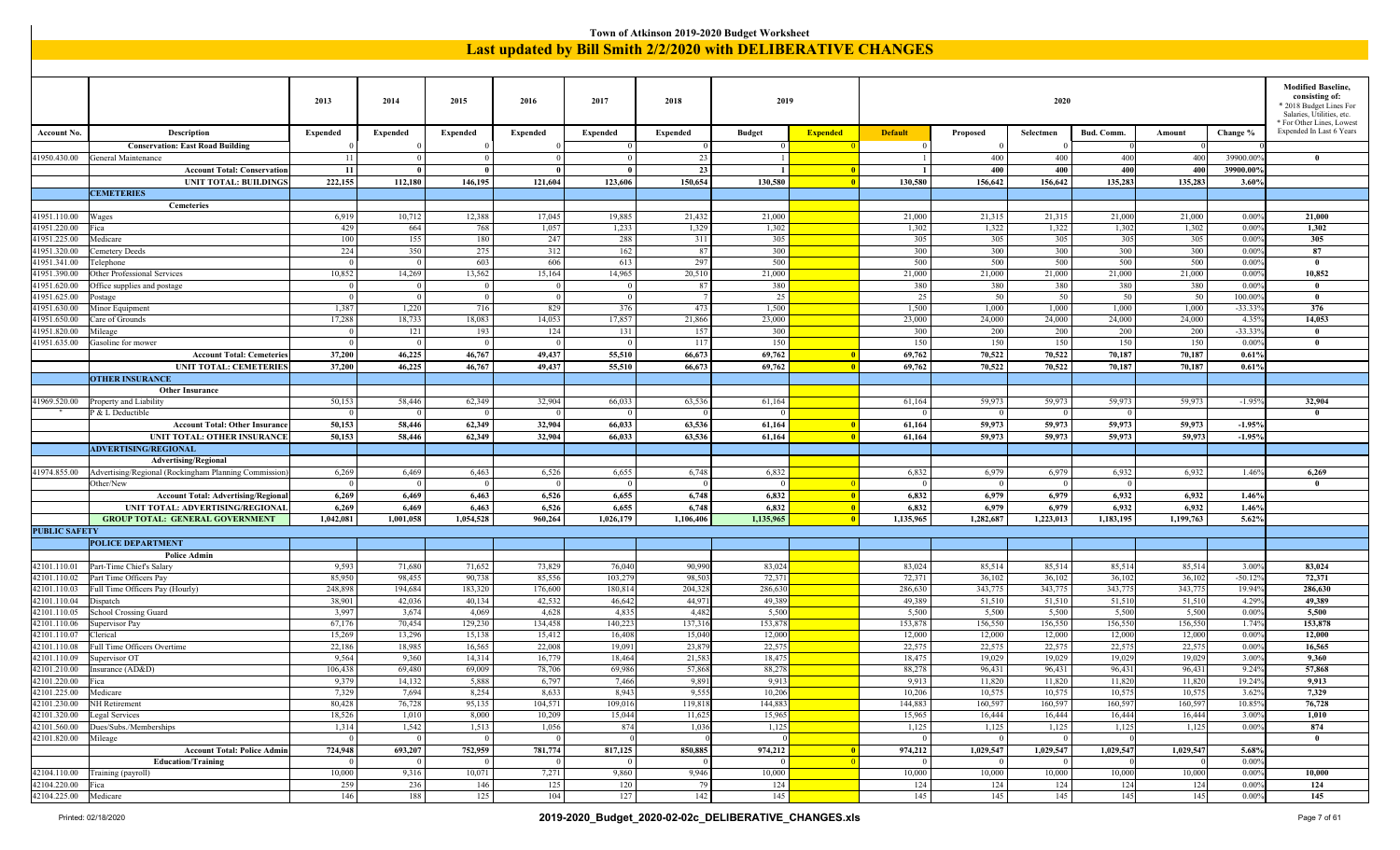|                                                                                                                                                                                                                                                                                                                                                                                                                                                                                                                                                                                                                    |                                                                       |                    |                 |                         |                         |                         | Town of Atkinson 2019-2020 Budget Worksheet                          |                 |                 |                          |                   |                 |                  |                  |                 |                                                                                                                                 |
|--------------------------------------------------------------------------------------------------------------------------------------------------------------------------------------------------------------------------------------------------------------------------------------------------------------------------------------------------------------------------------------------------------------------------------------------------------------------------------------------------------------------------------------------------------------------------------------------------------------------|-----------------------------------------------------------------------|--------------------|-----------------|-------------------------|-------------------------|-------------------------|----------------------------------------------------------------------|-----------------|-----------------|--------------------------|-------------------|-----------------|------------------|------------------|-----------------|---------------------------------------------------------------------------------------------------------------------------------|
|                                                                                                                                                                                                                                                                                                                                                                                                                                                                                                                                                                                                                    |                                                                       |                    |                 |                         |                         |                         | <b>Last updated by Bill Smith 2/2/2020 with DELIBERATIVE CHANGES</b> |                 |                 |                          |                   |                 |                  |                  |                 |                                                                                                                                 |
|                                                                                                                                                                                                                                                                                                                                                                                                                                                                                                                                                                                                                    |                                                                       |                    |                 |                         |                         |                         |                                                                      |                 |                 |                          |                   |                 |                  |                  |                 |                                                                                                                                 |
|                                                                                                                                                                                                                                                                                                                                                                                                                                                                                                                                                                                                                    |                                                                       |                    |                 |                         |                         |                         |                                                                      |                 |                 |                          |                   |                 |                  |                  |                 |                                                                                                                                 |
|                                                                                                                                                                                                                                                                                                                                                                                                                                                                                                                                                                                                                    |                                                                       | 2013               | 2014            | 2015                    | 2016                    | 2017                    | 2018                                                                 | 2019            |                 |                          |                   | 2020            |                  |                  |                 | <b>Modified Baseline</b><br>consisting of:<br>* 2018 Budget Lines For<br>Salaries, Utilities, etc.<br>* For Other Lines, Lowest |
| <b>Account No.</b>                                                                                                                                                                                                                                                                                                                                                                                                                                                                                                                                                                                                 | Description                                                           | Expended           | <b>Expended</b> | <b>Expended</b>         | <b>Expended</b>         | <b>Expended</b>         | <b>Expended</b>                                                      | <b>Budget</b>   | <b>Expended</b> | <b>Default</b>           | Proposed          | Selectmen       | Bud. Comm.       | Amount           | Change %        | Expended In Last 6 Years                                                                                                        |
| 42104.230.00                                                                                                                                                                                                                                                                                                                                                                                                                                                                                                                                                                                                       | Retirement                                                            | 1,328              | 2,328           | 1,144                   | 820                     | 1,567                   | 2,199                                                                | 2,314           |                 | 2,314                    | 2,314             | 2,314           | 2,314            | 2,314            | 0.009           | 2,314                                                                                                                           |
| 42104.390.00                                                                                                                                                                                                                                                                                                                                                                                                                                                                                                                                                                                                       | <b>Fraining Instructor pay</b>                                        | 500                | 150             | 742                     | 585                     | 820                     | 884                                                                  | 600             |                 | 600                      | 600               | 600             | 600              | 600              | 0.009           | 600                                                                                                                             |
| 42104.850.00                                                                                                                                                                                                                                                                                                                                                                                                                                                                                                                                                                                                       | Education/Training (supplies)<br>Other/New                            | 1,037<br>$\Omega$  | 3,953           | 5,012<br>$\overline{0}$ | 4,651<br>$\overline{0}$ | 4,326<br>$\overline{0}$ | 3,722                                                                | 4,800           |                 | 4,800                    | 4,800<br>$\Omega$ | 4,800           | 4,800            | 4,800            | 0.009           | 1,037<br>$\mathbf{0}$                                                                                                           |
|                                                                                                                                                                                                                                                                                                                                                                                                                                                                                                                                                                                                                    | <b>Account Total: Education/Training</b>                              | 13,270             | 16,171          | 17,240                  | 13,556                  | 16,820                  | 16,972                                                               | 17,983          |                 | 17,983                   | 17,983            | 17,983          | 17,983           | 17,983           | 0.009           |                                                                                                                                 |
|                                                                                                                                                                                                                                                                                                                                                                                                                                                                                                                                                                                                                    | <b>Support Services</b>                                               | $\overline{0}$     | - 0             | $\overline{0}$          | $\overline{0}$          | $\overline{0}$          |                                                                      | $\Omega$        |                 | $\Omega$                 | $\overline{0}$    | $\Omega$        |                  |                  | 0.009           |                                                                                                                                 |
| 42105.341.00                                                                                                                                                                                                                                                                                                                                                                                                                                                                                                                                                                                                       | Telephone                                                             | 5,934              | 7,927           | 9,270                   | 9,949                   | 9,604                   | 9,864                                                                | 10,470          |                 | 10,470                   | 10,470            | 10,470          | 10,470           | 10,470           | 0.009           | 10,470                                                                                                                          |
| 42105.350.00                                                                                                                                                                                                                                                                                                                                                                                                                                                                                                                                                                                                       | <b>Employee Screening</b>                                             | $\Omega$           | 1,425           | 1,050                   | $\overline{0}$          | 7,125                   | 6,550                                                                | 2,025           |                 | 2,025                    | 2,025             | 2,025           | 1,500            | 1,500            | $-25.93$        | $\mathbf{0}$                                                                                                                    |
| 42105.550.00                                                                                                                                                                                                                                                                                                                                                                                                                                                                                                                                                                                                       | Printing & Binding                                                    | 408                | 942             | 746                     | 903                     | 586                     | 836                                                                  | 1,000           |                 | 1,000                    | 1,000             | 1,000           | 1,000            | 1,000            | 0.009           | 408                                                                                                                             |
| 42105.620.00                                                                                                                                                                                                                                                                                                                                                                                                                                                                                                                                                                                                       | Office Supplies                                                       | 2,617<br>123       | 4,616           | 4,554                   | 4,991<br>705            | 4,619<br>461            | 5,043<br>404                                                         | 4,940           |                 | 4,940<br>750             | 4,940<br>750      | 4,940           | 4,940            | 4,940            | 0.009           | 2,617                                                                                                                           |
| 42105.625.00<br>42105.740.00                                                                                                                                                                                                                                                                                                                                                                                                                                                                                                                                                                                       | ostage<br>New Equipment                                               | 2,966              | 52<br>6,216     | 565<br>6,551            | 4,822                   | 13,104                  | 8,897                                                                | 750<br>2,375    |                 | 2,375                    | 2,375             | 750<br>2,375    | 750<br>2,375     | 750<br>2,375     | 0.009<br>0.009  | 52<br>2,966                                                                                                                     |
| 42105.870.00                                                                                                                                                                                                                                                                                                                                                                                                                                                                                                                                                                                                       |                                                                       |                    |                 |                         |                         |                         |                                                                      |                 |                 |                          |                   |                 |                  |                  |                 |                                                                                                                                 |
| 7,528<br>13,735<br>10,777<br>15,277<br>16,074<br>13,030<br>15,000<br>15,000<br>15,000<br>15,000<br>0.009<br>7,528<br>Jniforms<br>15,000<br>15,000<br>$\mathbf{0}$<br>Other/New<br>$\Omega$<br>$\overline{0}$<br>$\overline{0}$<br>$\overline{0}$<br>$\Omega$<br>33,513<br>51,573<br>19,576<br>34,913<br>36,647<br>44,624<br>36,560<br>36,560<br>36,560<br>36,560<br>36,035<br>36,035<br>$-1.449$<br><b>Account Total: Support Services</b><br><b>Special Details</b><br>0.009<br>$\overline{0}$<br>$\overline{0}$<br>$\overline{0}$<br>$\overline{0}$<br>$\Omega$<br>$\Omega$<br>$\overline{0}$<br>$\Omega$<br>- 0 |                                                                       |                    |                 |                         |                         |                         |                                                                      |                 |                 |                          |                   |                 |                  |                  |                 |                                                                                                                                 |
|                                                                                                                                                                                                                                                                                                                                                                                                                                                                                                                                                                                                                    |                                                                       |                    |                 |                         |                         |                         |                                                                      |                 |                 |                          |                   |                 |                  |                  |                 |                                                                                                                                 |
| 3,977<br>4,620<br>3,923<br>5,401<br>2,611<br>6,066<br>5,177<br>5,177<br>5,177<br>5,177<br>5,177<br>5,177<br>0.009<br>Town Details                                                                                                                                                                                                                                                                                                                                                                                                                                                                                  |                                                                       |                    |                 |                         |                         |                         |                                                                      |                 |                 |                          |                   |                 |                  |                  |                 |                                                                                                                                 |
| 42106.110.01<br>129<br>145<br>57<br>64<br>42106.220.00<br>117<br>176<br>-57<br>64<br>64<br>64<br>64<br>64<br>0.009<br>Fica                                                                                                                                                                                                                                                                                                                                                                                                                                                                                         |                                                                       |                    |                 |                         |                         |                         |                                                                      |                 |                 |                          |                   |                 |                  |                  | 5,177           |                                                                                                                                 |
|                                                                                                                                                                                                                                                                                                                                                                                                                                                                                                                                                                                                                    |                                                                       |                    |                 |                         |                         |                         |                                                                      |                 |                 |                          |                   | 64              |                  |                  |                 |                                                                                                                                 |
|                                                                                                                                                                                                                                                                                                                                                                                                                                                                                                                                                                                                                    |                                                                       |                    |                 |                         |                         |                         |                                                                      |                 |                 |                          |                   | 75<br>138       |                  |                  |                 |                                                                                                                                 |
| 55<br>75<br>75<br>75<br>75<br>42106.225.00<br>57<br>65<br>80<br>38<br>80<br>75<br>75<br>0.009<br>Medicare<br>327<br>794<br>42106.230.00<br>426<br>420<br>155<br>138<br>1,198<br>1,198<br>1,198<br>1,198<br>1,198<br>1,198<br>0.009<br>Retirement<br>$\overline{0}$<br>$\overline{0}$<br>Other/New<br> 0 <br>$\bf{0}$<br>$\overline{0}$<br>$\Omega$<br>- 0<br>$\Omega$<br>$\Omega$                                                                                                                                                                                                                                  |                                                                       |                    |                 |                         |                         |                         |                                                                      |                 |                 |                          |                   |                 |                  |                  | $\bf{0}$        |                                                                                                                                 |
|                                                                                                                                                                                                                                                                                                                                                                                                                                                                                                                                                                                                                    | <b>Account Total: Special Details</b>                                 | 4,578              | 5,282           | 4,434                   | 5,781                   | 2,844                   | 6,997                                                                | 6,514           |                 | 6,514                    | 6,514             | 6,514           | 6,514            | 6,514            | 0.00%           |                                                                                                                                 |
|                                                                                                                                                                                                                                                                                                                                                                                                                                                                                                                                                                                                                    | <b>Police Building Maintenance</b>                                    | $\overline{0}$     |                 | $\overline{0}$          | $\overline{0}$          | $\overline{0}$          |                                                                      |                 |                 | $\Omega$                 | $\Omega$          |                 |                  |                  | $0.00^{\circ}$  |                                                                                                                                 |
| 42107.360.00                                                                                                                                                                                                                                                                                                                                                                                                                                                                                                                                                                                                       | Cleaning Service                                                      | 407                | - 11            | 305                     | $\overline{0}$          | $\overline{0}$          |                                                                      |                 |                 | $\overline{\phantom{0}}$ | 2,860             | 2,860           | 2,860            | 2,860            | 57100.00        | $\mathbf{0}$                                                                                                                    |
| 42107.410.00                                                                                                                                                                                                                                                                                                                                                                                                                                                                                                                                                                                                       | Electricity                                                           | 7,192              | 6,158           | 5,768                   | 5,957                   | 6,276                   | 6,484                                                                | 7,252           |                 | 7,252                    | 7,252             | 7,252           | 7,252            | 7,252            | 0.009           | 5,768                                                                                                                           |
| 42107.411.00                                                                                                                                                                                                                                                                                                                                                                                                                                                                                                                                                                                                       | Heating Oil / Propane                                                 | 4,546              | 3,922           | 3,621                   | 2,254                   | 1,734                   | 2,976                                                                | 3,100           |                 | 3,100                    | 3,100             | 3,100           | 3,100            | 3,100            | 0.009           | 1,734                                                                                                                           |
| 42107.430.00<br>42107.640.00                                                                                                                                                                                                                                                                                                                                                                                                                                                                                                                                                                                       | General Maintenance<br><b>Iousehold Supplies</b>                      | 261<br>710         | 606<br>870      | 520<br>782              | 576<br>742              | 567<br>773              | 188<br>714                                                           | 600<br>800      |                 | 600<br>800               | 600<br>800        | 600<br>800      | 600<br>800       | 600<br>800       | 0.009<br>0.009  | 188<br>710                                                                                                                      |
| 42107.810.00                                                                                                                                                                                                                                                                                                                                                                                                                                                                                                                                                                                                       | Food                                                                  | 1,768              | 2,724           | 2,429                   | 2,695                   | 2,512                   | 2,083                                                                | 2,000           |                 | 2,000                    | 2,000             | 2,000           | 2,000            | 2,000            | 0.009           | 1,768                                                                                                                           |
|                                                                                                                                                                                                                                                                                                                                                                                                                                                                                                                                                                                                                    | Other/New                                                             | $\overline{0}$     |                 | $\overline{0}$          | $\overline{0}$          | $\overline{0}$          |                                                                      |                 |                 |                          | $\Omega$          | $\Omega$        |                  |                  |                 | $\theta$                                                                                                                        |
|                                                                                                                                                                                                                                                                                                                                                                                                                                                                                                                                                                                                                    | <b>Account Total: Building Maintenance</b>                            | 14,884             | 14,291          | 13,424                  | 12,224                  | 11,862                  | 12,445                                                               | 13,757          |                 | 13,757                   | 16,612            | 16,612          | 16,612           | 16,612           | 20.75%          |                                                                                                                                 |
|                                                                                                                                                                                                                                                                                                                                                                                                                                                                                                                                                                                                                    | <b>Cruiser Maintenance</b>                                            | -0                 |                 | $\overline{0}$          | $\bf{0}$                | $\overline{0}$          |                                                                      |                 |                 |                          | $\overline{0}$    |                 |                  |                  | 0.009           |                                                                                                                                 |
| 42109.430.00                                                                                                                                                                                                                                                                                                                                                                                                                                                                                                                                                                                                       | Equipment Repairs                                                     | 1,210              | 2,045           | 2,497                   | 2,110                   | 1,726                   | 1,872                                                                | 3,000           |                 | 3,000                    | 3,000             | 3,000           | 3,000            | 3,000            | 0.009           | 1,210                                                                                                                           |
| 42109.635.00                                                                                                                                                                                                                                                                                                                                                                                                                                                                                                                                                                                                       | Cruiser Gas                                                           | 33,986             | 25,542          | 21,972                  | 17,609                  | 19,350<br>13,445        | 22,358                                                               | 23,000          |                 | 23,000                   | 26,000            | 26,000          | 23,000<br>13,400 | 23,000<br>13,400 | 0.009           | 17,609<br>10,307                                                                                                                |
| 42109.660.00<br>42109.740.00                                                                                                                                                                                                                                                                                                                                                                                                                                                                                                                                                                                       | Cruiser Maintenance<br>New Equipment                                  | 10,307<br>2,600    | 10,632<br>2,367 | 11,882<br>14,204        | 11,675<br>14,192        | 9,969                   | 12,201<br>2,234                                                      | 13,400<br>2,300 |                 | 13,400<br>2,300          | 13,400<br>2,600   | 13,400<br>2,600 | 2,600            | 2,600            | 0.009<br>13.04% | 2,234                                                                                                                           |
|                                                                                                                                                                                                                                                                                                                                                                                                                                                                                                                                                                                                                    | Other/New                                                             | $\overline{0}$     | - 0             | $\overline{0}$          | $\overline{0}$          | $\overline{0}$          |                                                                      | $\Omega$        |                 | $\Omega$                 | $\Omega$          | $\Omega$        |                  |                  |                 | $\mathbf{0}$                                                                                                                    |
|                                                                                                                                                                                                                                                                                                                                                                                                                                                                                                                                                                                                                    | <b>Account Total: Cruiser Maintenance</b>                             | 48,103             | 40,585          | 50,555                  | 45,586                  | 44,490                  | 38,665                                                               | 41,700          |                 | 41,700                   | 45,000            | 45,000          | 42,000           | 42,000           | 0.729           |                                                                                                                                 |
|                                                                                                                                                                                                                                                                                                                                                                                                                                                                                                                                                                                                                    | UNIT TOTAL: POLICE DEPARTMENT                                         | 827,237            | 805,044         | 872,720                 | 895,568                 | 944,714                 | 970,588                                                              | 1,090,726       |                 | 1,090,726                | 1,152,216         | 1,152,216       | 1,148,691        | 1,148,691        | 5.31%           |                                                                                                                                 |
|                                                                                                                                                                                                                                                                                                                                                                                                                                                                                                                                                                                                                    | <b>ELDER SERVICES</b>                                                 |                    |                 |                         |                         |                         |                                                                      |                 |                 |                          |                   |                 |                  |                  |                 |                                                                                                                                 |
|                                                                                                                                                                                                                                                                                                                                                                                                                                                                                                                                                                                                                    | <b>Elder Services</b>                                                 |                    |                 |                         |                         |                         |                                                                      |                 |                 |                          |                   |                 |                  |                  |                 |                                                                                                                                 |
| 42151.110.00<br>42151.110.01                                                                                                                                                                                                                                                                                                                                                                                                                                                                                                                                                                                       | E.S. -- Director's Salary<br>E.S. - Payroll (10 part-time-drivers)    | $\Omega$<br>40,476 | 60,347          | $\Omega$<br>70,341      | $\Omega$<br>63,519      | 3,511<br>69,945         | 2,901<br>80,685                                                      | 3,833<br>74,928 |                 | 3,833<br>74,928          | 3,890<br>76,051   | 3,890<br>76,051 | 3,890<br>76,05   | 3,890<br>76,051  | 1.499<br>1.50%  | $\theta$<br>74,928                                                                                                              |
| 42151.220.00                                                                                                                                                                                                                                                                                                                                                                                                                                                                                                                                                                                                       | Fica                                                                  | 2,469              | 3,742           | 4,361                   | 4,141                   | 4,554                   | 5,182                                                                | 4,883           |                 | 4,883                    | 4,956             | 4,956           | 4,956            | 4,956            | 1.49%           | 4.883                                                                                                                           |
| 42151.225.00                                                                                                                                                                                                                                                                                                                                                                                                                                                                                                                                                                                                       | Medicare                                                              | 578                | 875             | 1,020                   | 969                     | 1,065                   | 1,212                                                                | 1,142           |                 | 1,142                    | 1,159             | 1,159           | 1,159            | 1,159            | 1.49%           | 1,142                                                                                                                           |
| 42151.390.00                                                                                                                                                                                                                                                                                                                                                                                                                                                                                                                                                                                                       | Other Professional Services                                           | $\mathbf{0}$       | - 0             | 1,135                   | 1,358                   | 1,051                   | 1,231                                                                | 1,300           |                 | 1,300                    | 1,300             | 1,300           | 1,300            | 1,300            | 0.009           | $\mathbf{0}$                                                                                                                    |
| 42151.620.00                                                                                                                                                                                                                                                                                                                                                                                                                                                                                                                                                                                                       | Office Supplies                                                       | 0                  | $\Omega$        | 694                     | 449                     | 464                     | 382                                                                  | 475             |                 | 475                      | 475               | 475             | 475              | 475              | 0.00%           | $\bf{0}$                                                                                                                        |
| 42151.625.00                                                                                                                                                                                                                                                                                                                                                                                                                                                                                                                                                                                                       | Postage                                                               | $\vert 0 \vert$    | 10              | 21                      | 94                      | 105                     | 53                                                                   | 100             |                 | 100                      | 100               | 100             | 100              | 100              | 0.009           | $\bf{0}$                                                                                                                        |
| 42151.635.00                                                                                                                                                                                                                                                                                                                                                                                                                                                                                                                                                                                                       | Vehicle Gas (5 vehicles)                                              | 10,131             | 10,173          | 8,247                   | 7,231                   | 6,783                   | 8,213                                                                | 8,000           |                 | 8,000                    | 8,000             | 8,000           | 8,000            | 8,000            |                 | 6,783                                                                                                                           |
| 42151.650.00                                                                                                                                                                                                                                                                                                                                                                                                                                                                                                                                                                                                       | Vehicle Maintenance (5 vehicles)                                      | $\overline{0}$     | 7,670           | 47                      | $\overline{0}$          | $\overline{0}$          |                                                                      | 4,240           |                 | 4,240                    | 4,240             | 4,240           | 4,240            | 4,240            | 0.009           | $\mathbf{0}$                                                                                                                    |
| 42151.660.00                                                                                                                                                                                                                                                                                                                                                                                                                                                                                                                                                                                                       | <b>Educational Conferences</b><br><b>Account Total: Elder Service</b> | 2,461<br>56,114    | 82,817          | 8,886<br>94,753         | 5,859<br>83,620         | 4,866<br>88,833         | 4,015<br>103,874                                                     | 100<br>99,001   |                 | 100<br>99,001            | 100<br>100,271    | 100<br>100,271  | 100<br>100,271   | 100<br>100,271   | 0.009<br>1.28%  | $\mathbf{0}$                                                                                                                    |
|                                                                                                                                                                                                                                                                                                                                                                                                                                                                                                                                                                                                                    | <b>UNIT TOTAL: ELDER SERVICES</b>                                     | 56,114             | 82,817          | 94,753                  | 83,620                  | 88,833                  | 103,874                                                              | 99,001          |                 | 99,001                   | 100,271           | 100,271         | 100,271          | 100,271          | 1.28%           |                                                                                                                                 |
|                                                                                                                                                                                                                                                                                                                                                                                                                                                                                                                                                                                                                    | <b>AMBULANCE</b>                                                      |                    |                 |                         |                         |                         |                                                                      |                 |                 |                          |                   |                 |                  |                  |                 |                                                                                                                                 |
|                                                                                                                                                                                                                                                                                                                                                                                                                                                                                                                                                                                                                    | Ambulance                                                             |                    |                 |                         |                         |                         |                                                                      |                 |                 |                          |                   |                 |                  |                  |                 |                                                                                                                                 |
| 42152.350.00                                                                                                                                                                                                                                                                                                                                                                                                                                                                                                                                                                                                       | Ambulance Contract                                                    | 0                  | $\Omega$        | $\vert$ 0               | $\overline{0}$          | $\overline{0}$          |                                                                      |                 |                 | $\overline{1}$           | -1                | $\vert$ 1       |                  |                  | 0.009           | $\bf{0}$                                                                                                                        |
|                                                                                                                                                                                                                                                                                                                                                                                                                                                                                                                                                                                                                    | <b>Account Total: Ambulance</b>                                       | $\overline{0}$     |                 | $\mathbf{0}$            | $\theta$                | $\theta$                |                                                                      |                 |                 | 1 <sup>1</sup>           |                   | 1 <sup>1</sup>  | $\mathbf{1}$     | $\mathbf{1}$     | $0.00\%$        |                                                                                                                                 |

 $\blacksquare$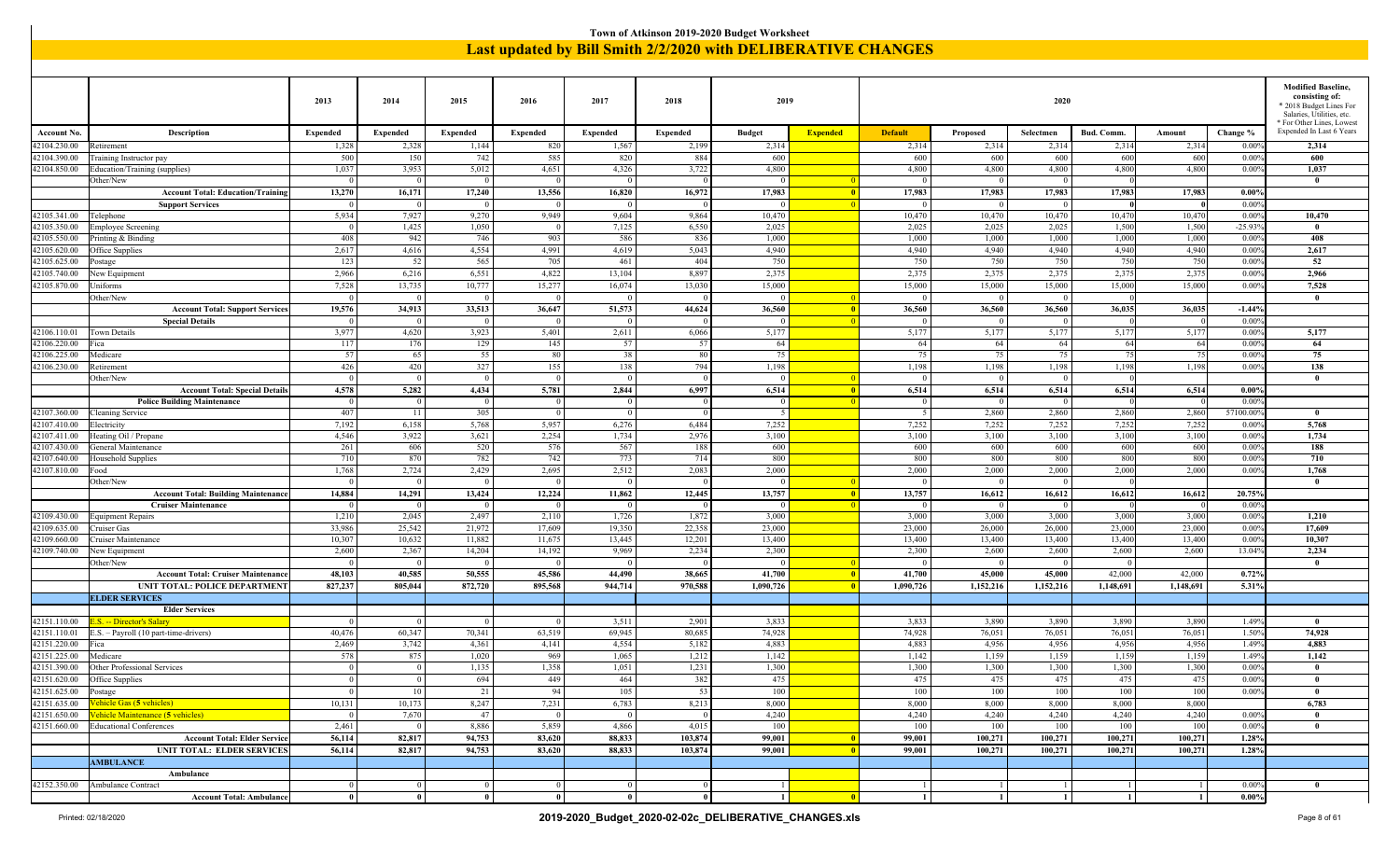|                              |                                                   |                                 |                                 |                         |                          |                                   | Town of Atkinson 2019-2020 Budget Worksheet                   |                            |                          |                                |                         |                   |                 |                 |                      |                                                                                                                                           |
|------------------------------|---------------------------------------------------|---------------------------------|---------------------------------|-------------------------|--------------------------|-----------------------------------|---------------------------------------------------------------|----------------------------|--------------------------|--------------------------------|-------------------------|-------------------|-----------------|-----------------|----------------------|-------------------------------------------------------------------------------------------------------------------------------------------|
|                              |                                                   |                                 |                                 |                         |                          |                                   | Last updated by Bill Smith 2/2/2020 with DELIBERATIVE CHANGES |                            |                          |                                |                         |                   |                 |                 |                      |                                                                                                                                           |
|                              |                                                   | 2013                            | 2014                            | 2015                    | 2016                     | 2017                              | 2018                                                          | 2019                       |                          |                                |                         | 2020              |                 |                 |                      | <b>Modified Baseline,</b><br>consisting of:<br>2018 Budget Lines For<br>Salaries, Utilities, etc.<br><sup>*</sup> For Other Lines, Lowest |
| <b>Account No.</b>           | Description<br><b>UNIT TOTAL: AMBULANCE</b>       | <b>Expended</b><br>$\mathbf{0}$ | <b>Expended</b><br>$\mathbf{0}$ | <b>Expended</b><br>-0   | <b>Expended</b>          | <b>Expended</b>                   | <b>Expended</b>                                               | <b>Budget</b><br>$\vert$ 1 | <b>Expended</b><br>-0    | <b>Default</b><br>$\mathbf{1}$ | Proposed<br>-1 I        | Selectmen         | Bud. Comm.      | Amount          | Change %<br>$0.00\%$ | Expended In Last 6 Years                                                                                                                  |
|                              | <b>FIRE DEPARTMENT</b>                            |                                 |                                 |                         |                          |                                   |                                                               |                            |                          |                                |                         |                   |                 |                 |                      |                                                                                                                                           |
|                              | <b>Fire Admir</b>                                 |                                 |                                 |                         |                          |                                   |                                                               |                            |                          |                                |                         |                   |                 |                 |                      |                                                                                                                                           |
| 42201.110.01                 | FD Chief's Salary                                 | 17,308                          | 17,788                          | 18,183                  | 19,004                   | 19,574                            | 20,144                                                        | 37,440                     |                          | 37,440                         | 38,190                  | 38,190            | 38,039          | 38,039          | 1.60%                | 37,440                                                                                                                                    |
| 42201.110.02                 | FD Officers/Other Personnel                       | 114,492                         | 115,544                         | 109,444                 | 117,311                  | 108,480                           | 127,870                                                       | 130,091                    |                          | 130,091                        | 132,693                 | 132,693           | 132,172         | 132,172         | 1.60%                | 130,091                                                                                                                                   |
| 42201.110.03                 | FD Clerk                                          | 11,691                          | 16,296                          | 16,845                  | 17,020                   | 14,915                            | 15,891                                                        | 10,000                     |                          | 10,000                         | 10,200                  | 10,200            | 10,160          | 10,160          | 1.60%                | 10,000                                                                                                                                    |
| 42201.110.04                 | F/T Staff                                         | $\overline{0}$                  | $\Omega$                        |                         |                          |                                   |                                                               | 80,000                     |                          | 80,000                         | 80,000                  | 80,000            | 80,000          | 80,000          | 0.009                | 80,000                                                                                                                                    |
| 42201.110.08                 | Over-time/FD                                      | $\Omega$                        | $\Omega$                        | $\overline{0}$          | $\sqrt{ }$<br>$\sqrt{ }$ | $\sqrt{ }$                        |                                                               | 11,400                     |                          | 11,400                         | 11,400                  | 11,400            | 11,400          | 11,400          | 0.00%                | 11,400                                                                                                                                    |
| 42201.210.00<br>42201.220.00 | Insurance (Health Insurance)                      | 1,857<br>8,896                  | 1,857<br>9,288                  | $\overline{0}$<br>8,702 |                          | $\sqrt{ }$<br>8,648               |                                                               | 24,843<br>11,007           |                          | 24,843<br>11,007               | 30,518<br>11,227        | 30,518<br>11,227  | 30,518          | 30,518          | 22.84%<br>1.60%      | 24,843<br>11,007                                                                                                                          |
| 42201.225.00                 | ica<br>Medicare                                   | 2,081                           | 2,172                           | 2,075                   | 9,198<br>2,216           | 2,070                             | 10,165<br>2,37:                                               | 3,899                      |                          | 3,899                          | 3,977                   | 3,977             | 11,183<br>3,961 | 11,183<br>3,961 | 1.59%                | 3,899                                                                                                                                     |
| 42201.230.00                 | <b>State Retirement</b>                           | 968                             | 700                             | $^{\circ}$              | $\Omega$                 |                                   |                                                               | 27,420                     |                          | 27,420                         | 27,420                  | 27,420            | 27,420          | 27,420          | 0.00%                | 27,420                                                                                                                                    |
| 42201.341.00                 | Telephone                                         | 5,022                           | 5,816                           | 5,975                   | 6,738                    | 6,860                             | 7,156                                                         | 7,000                      |                          | 7,000                          | 7,000                   | 7,000             | 7,000           | 7,000           | 0.00%                | 5,022                                                                                                                                     |
| 42201.360.00                 | Cleaning Service                                  | 3,335                           | 3,526                           | 4,001                   | 2,824                    | 3,752                             | 3,16                                                          | 2,800                      |                          | 2,800                          | 2,800                   | 2,800             | 2,800           | 2,800           | 0.009                | 2,824                                                                                                                                     |
| 42201.410.00                 | Electricity                                       | 11,745                          | 9,127                           | 10,477                  | 10,673                   | 9,614                             | 9,636                                                         | 12,000                     |                          | 12,000                         | 12,000                  | 12,000            | 12,000          | 12,000          | 0.009                | 9,127                                                                                                                                     |
| 42201.411.00                 | Ieat                                              | 9,241                           | 7,298                           | 7,723                   | 5,506                    | 4,619                             | 6,40                                                          | 6,821                      |                          | 6,821                          | 6,821                   | 6,821             | 6,821           | 6,821           | 0.00%                | 4,619                                                                                                                                     |
| 42201.430.00                 | <b>Iydrants / Water Contract</b>                  | 13,800                          | 13,800                          | 14,800                  | 16,200                   | 16,400                            | 16,400                                                        | 17,600                     |                          | 17,600                         | 17,600                  | 17,600            | 17,600          | 17,600          | 0.00%                | 13,800                                                                                                                                    |
| 42201.560.00                 | Dues/Subs./Memberships                            | 1,091                           | 835                             | 1,286                   | 1,412                    | 1,242                             | 1,652                                                         | 1,500                      |                          | 1,500                          | 1,500                   | 1,500             | 1,500           | 1,500           | 0.00%                | 835                                                                                                                                       |
| 42201.560.01                 | HazMat District                                   | $\Omega$                        | $\Omega$                        | $\overline{0}$          |                          |                                   |                                                               |                            |                          |                                | -1                      |                   |                 |                 | 0.009                | $\mathbf{0}$                                                                                                                              |
| 42201.620.00                 | Office Supplies                                   | 3,465                           | 4,909                           | 7,059                   | 4,058                    | 3,083                             | 5,142                                                         | 3,800                      |                          | 3,800                          | 3,800                   | 3,800             | 3,800           | 3,800           | 0.009                | 3,083                                                                                                                                     |
| 42201.625.00                 | ostage                                            | 394                             | 317                             | 172                     | 130                      | 183                               | 52                                                            | 250                        |                          | 250                            | 250                     | 250               | 250             | 250             | 0.009                | 52                                                                                                                                        |
| 42201.850.00                 | <b>Education/Conferences</b>                      | 8,761                           | 8,307                           | 7,066                   | 12,419                   | 9,875                             | 6,883                                                         | 8,500                      |                          | 8,500                          | 8,500                   | 8,500             | 8,500           | 8,500           | 0.00%                | 6,883                                                                                                                                     |
|                              | Other/New<br><b>Account Total: Fire Admin</b>     | $\overline{0}$<br>214,148       | $\Omega$<br>227,979             | 213,809                 | 224,709                  | 209,315                           | 232,932                                                       | 396,372                    | - 0                      | 396,372                        | $\mathbf{0}$<br>405,897 | 405,897           | 405,125         | 405,125         | 2.21%                | $\mathbf{0}$                                                                                                                              |
|                              | <b>Fire Fighting</b>                              | $\overline{0}$                  | $\Omega$                        | $\Omega$                | - 0                      | - 0                               |                                                               | $\Omega$                   | $\Box$ 0                 | $\Omega$                       | 0                       | $\overline{0}$    |                 |                 | 0.009                |                                                                                                                                           |
| 42202.110.01                 | Fruck Maintenance/Labor                           | 163                             | 365                             | $\overline{0}$          | $\sqrt{ }$               | $\overline{0}$                    |                                                               | - 1                        |                          |                                | -1-1                    |                   |                 |                 | 0.009                | $\bf{0}$                                                                                                                                  |
| 42202.412.00                 | Water Line/Fire Protection                        | 1,177                           | 1,088                           | 1,001                   | 1,097                    | 1,011                             | 1,319                                                         | 1,200                      |                          | 1,200                          | 1,200                   | 1,200             | 1,200           | 1,200           | 0.009                | 1,001                                                                                                                                     |
| 42202.430.00                 | Hydrant Maintenance                               | $\overline{0}$                  |                                 |                         |                          | 375                               |                                                               | 3,000                      |                          | 3,000                          | 3,000                   | 3,000             |                 |                 | $-99.97$             | $\mathbf{0}$                                                                                                                              |
| 42202.630.00                 | Minor Equipment                                   | 752                             | 3,167                           | 2,312                   | 2,593                    | 3,838                             | 4,793                                                         | 4,000                      |                          | 4,000                          | 4,000                   | 4,000             | 4,000           | 4,000           | 0.00%                | 752                                                                                                                                       |
| 42202.635.00                 | Gas & Oil                                         | 4,032                           | 4,269                           | 2,873                   | 2,323                    | 2,088                             | 3,568                                                         | 3,000                      |                          | 3,000                          | 3,000                   | 3,000             | 3,000           | 3,000           | 0.009                | 2,088                                                                                                                                     |
| 42202.660.00                 | Truck Maintenance                                 | 12,725                          | 17,505                          | 12,761                  | 16,455                   | 9,737                             | 10,527                                                        | 8,000                      |                          | 8,000                          | 12,000                  | 12,000            | 12,000          | 12,000          | 50.00 <sup>o</sup>   | 9,737                                                                                                                                     |
| 42202.680.00                 | Chemicals/Hazmat                                  |                                 |                                 |                         |                          | $\sqrt{ }$                        |                                                               | 500                        |                          | 500                            | 500                     | 500               | 500             | 500             | 0.009                | $\mathbf{0}$                                                                                                                              |
| 42202.740.00                 | New Equipment                                     | 8,773                           | 10,834                          | 11,639                  | 8,651                    | 7,179                             | 8,01                                                          | 8,000                      |                          | 8,000                          | 8,000                   | 8,000             | 8,000           | 8,000           | 0.009                | 7,179                                                                                                                                     |
| 42202.810.00                 | ood                                               | 938                             | 948                             | 1,203                   | 1,417                    | 1,304                             | 864                                                           | 1,200                      |                          | 1,200                          | 1,200                   | 1,200             | 1,200           | 1,200           | 0.009                | 864                                                                                                                                       |
| 42202.870.00                 | Jniforms                                          | 13,261                          | 11,842                          | 13,555                  | 5,784                    | 10,114                            | 8,843                                                         | 10,000                     |                          | 10,000                         | 10,000                  | 10,000            | 10,000          | 10,000          | 0.00%                | 5,784                                                                                                                                     |
|                              | Other/New                                         | $\overline{0}$                  | $\mathbf{0}$                    | $\Omega$                |                          |                                   |                                                               |                            |                          | $\Omega$                       | $\bf{0}$                |                   |                 |                 |                      | $\mathbf{0}$                                                                                                                              |
|                              | <b>Account Total: Fire Fighting</b>               | 41,820                          | 50,017                          | 45,344                  | 38,320                   | 35,646                            | 37,931                                                        | 38,901                     | -0                       | 38,901                         | 42,901                  | 42,901            | 39,902          | 39,902          | 2.57%                |                                                                                                                                           |
|                              | <b>Fire Prevention &amp; Inspections</b>          | $\overline{0}$                  | $\theta$                        |                         |                          |                                   |                                                               |                            |                          |                                | $\bf{0}$                |                   |                 |                 | 0.009                |                                                                                                                                           |
| 42203.110.00<br>42203.220.00 | Fire Inspectors<br>FICA                           | 4,065<br>252                    | 4,583<br>284                    | 3,506<br>217            | 5,173<br>321             | 5,539<br>344                      | 5,614<br>348                                                  | 3,000<br>186               |                          | 3,000<br>186                   | 3,060<br>186            | 3,060<br>186      | 3,048<br>186    | 3,048<br>186    | 1.60%<br>0.009       | 3,000<br>186                                                                                                                              |
| 42203.225.00                 | Medicare                                          | 59                              | 66                              | 51                      | 75                       | 80                                | 81                                                            | 44                         |                          | 44                             | 44                      | 44                | 44              | 44              | 0.009                | 44                                                                                                                                        |
| 42203.550.00                 | Printing & Binding                                | 407                             | 355                             | 989                     | 226                      | 518                               |                                                               | 500                        |                          | 500                            | 500                     | 500               | 500             | 500             | 0.009                | 35                                                                                                                                        |
|                              | Other/New                                         | $\theta$                        | $\Omega$                        | $\Omega$                | $\Omega$                 | $\sqrt{ }$                        |                                                               | $\Omega$                   |                          | $\Omega$                       | $\Omega$                | $\Omega$          |                 |                 |                      | $\theta$                                                                                                                                  |
|                              | <b>Account Total: Prevention &amp; Inspection</b> | 4,784                           | 5,289                           | 4,763                   | 5,795                    | 6,481                             | 6,078                                                         | 3,730                      | - 0                      | 3,730                          | 3,790                   | 3,790             | 3,778           | 3,778           | 1.29%                |                                                                                                                                           |
|                              | Training                                          | $\vert$ 0                       | $\overline{0}$                  | $\overline{0}$          | $\overline{0}$           | $\mathbf{0}$                      |                                                               | $\overline{0}$             | - 0                      | $\overline{0}$                 | $\overline{0}$          | 0 <sup>1</sup>    | 0               | 0               | $0.00\%$             |                                                                                                                                           |
|                              | 42204.850.00   Instructional Materials            | 442                             | 106                             | 18                      | 103                      | 716                               |                                                               | 500                        |                          | 500                            | 500                     | 500               | 500             | 500             | $0.00\%$             | $\bf{0}$                                                                                                                                  |
|                              | <b>Account Total: Training</b>                    | 442                             | 106                             | 18                      | 103                      | 716                               |                                                               | 500                        | - 0                      | 500                            | 500                     | 500               | 500             | 500             | 0.009                |                                                                                                                                           |
|                              | Communications                                    | 0                               | $\vert$ 0                       | $\mathbf{0}$            | $\overline{\phantom{0}}$ | $\overline{0}$                    |                                                               | $\vert 0 \vert$            | $^{\circ}$ 0             | $\overline{0}$                 | $\vert 0 \vert$         | $\overline{0}$    |                 |                 | $0.00\%$             |                                                                                                                                           |
|                              | 42205.630.00   Minor Equipment/Other Repairs      | 8,397                           | 10,599                          | 3,492                   | 9,063                    | 5,823                             | 4,807                                                         | 6,000                      |                          | 6,000                          | 6,000                   | 6,000             | 6,000           | 6,000           | $0.00\%$             | 3,492                                                                                                                                     |
|                              | Other/New                                         | $\overline{0}$                  | 0                               | $\overline{0}$          | $\overline{0}$           | $\overline{0}$                    |                                                               | $\overline{0}$             | - 0                      | $\Omega$                       | $\vert 0 \vert$         | $\Omega$          |                 |                 |                      | $\bf{0}$                                                                                                                                  |
|                              | <b>Account Total: Communications</b>              | 8,397                           | 10,599                          | 3,492                   | 9,063                    | 5,823                             | 4,807                                                         | 6.000                      | $^{\circ}$               | 6.000                          | 6,000                   | 6,000             | 6,000           | 6,000           | 0.009                |                                                                                                                                           |
|                              | <b>Medical Services</b>                           | $\overline{0}$                  | $\overline{0}$                  | $\overline{0}$          | $\overline{0}$           | $\overline{0}$                    |                                                               | $\overline{0}$             |                          | - 0                            | $\vert 0 \vert$         | $\Omega$          |                 |                 | 0.009                |                                                                                                                                           |
| 42207.350.00 Physicals       |                                                   | 2,567                           | 2,099                           | 1,251                   | 3,002                    | 1,899                             | 2,552                                                         | 3,000                      |                          | 3,000                          | 3,000                   | 3,000             | 3,000           | 3,000           | $0.00\%$             | 1,251                                                                                                                                     |
| 42207.390.00<br>42207.680.00 | Professional Services (Contracts)                 | 1,369<br>4,888                  | 3,769                           | 3,015                   | 3,015<br>4,243           | 1,292                             | 2,600<br>5,499                                                | 2,500<br>5,000             |                          | 2,500<br>5,000                 | 3,500<br>5,000          | 2,500             | 3,385           | 3,385<br>5,000  | 35.40%<br>$0.00\%$   | 1,292<br>4,243                                                                                                                            |
|                              | Medical Supplies<br>Other/New                     | $\overline{0}$                  | 4,918<br>$\overline{0}$         | 5,086<br>$\overline{0}$ | $\overline{\phantom{0}}$ | 4,914<br>$\overline{\phantom{0}}$ |                                                               | $\bf{0}$                   | $^{\circ}$ 0             | $\overline{0}$                 | $\vert 0 \vert$         | 5,000<br>$\bf{0}$ | 5,000           |                 |                      | $\bf{0}$                                                                                                                                  |
|                              | <b>Account Total: Medical Services</b>            | 8,824                           | 10,786                          | 9,353                   | 10,260                   | 8,105                             | 10,651                                                        | 10,500                     | $\overline{\phantom{0}}$ | 10,500                         | 11,500                  | 10,500            | 11,385          | 11,385          | 8.43%                |                                                                                                                                           |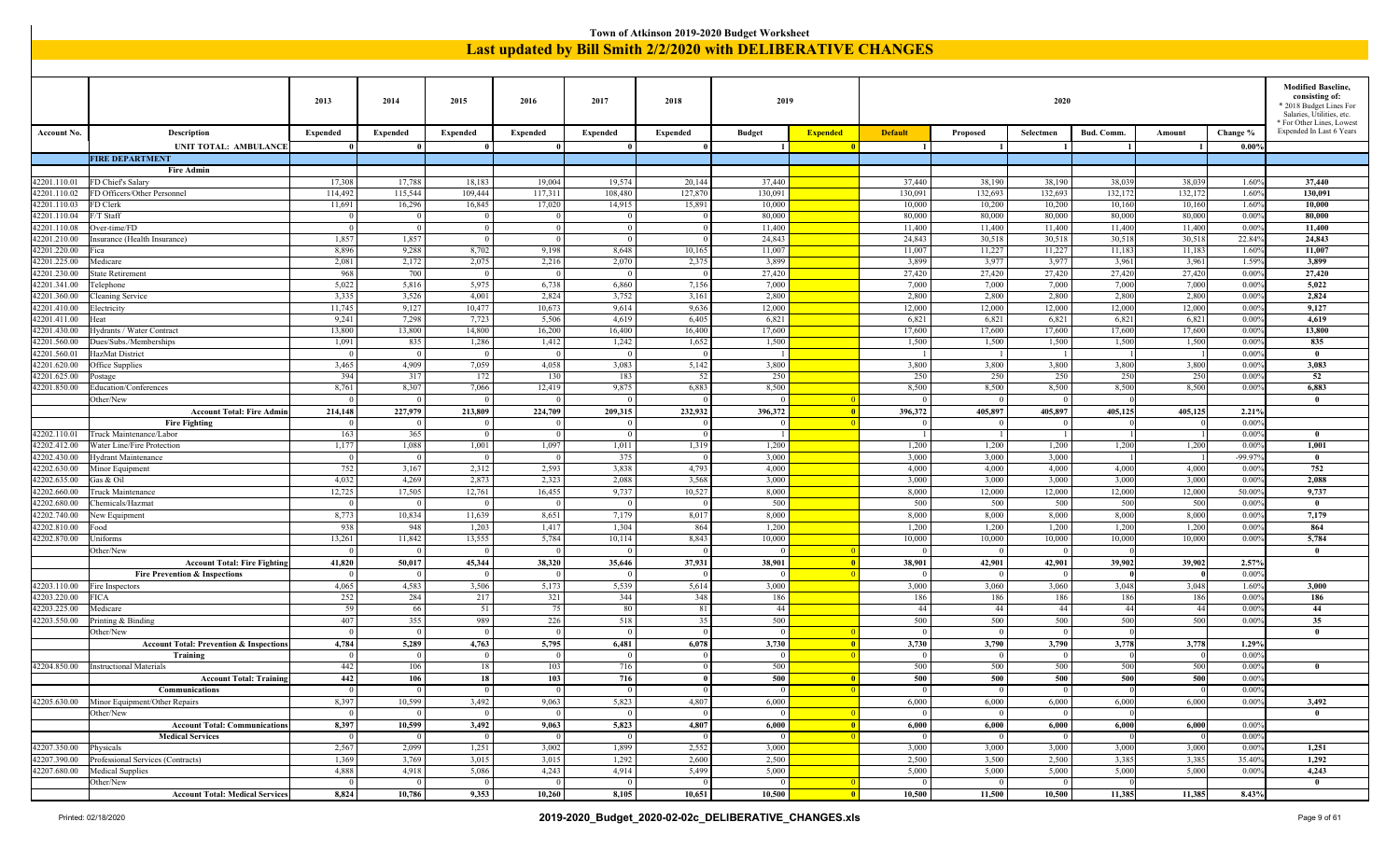|                              | Town of Atkinson 2019-2020 Budget Worksheet<br><b>Last updated by Bill Smith 2/2/2020 with DELIBERATIVE CHANGES</b> |                            |                            |                         |                            |                       |                 |                            |                 |                            |                      |                                  |                            |                 |                       |                                                       |
|------------------------------|---------------------------------------------------------------------------------------------------------------------|----------------------------|----------------------------|-------------------------|----------------------------|-----------------------|-----------------|----------------------------|-----------------|----------------------------|----------------------|----------------------------------|----------------------------|-----------------|-----------------------|-------------------------------------------------------|
|                              |                                                                                                                     |                            |                            |                         |                            |                       |                 |                            |                 |                            |                      |                                  |                            |                 |                       |                                                       |
|                              |                                                                                                                     |                            |                            |                         |                            |                       |                 |                            |                 |                            |                      |                                  |                            |                 |                       |                                                       |
|                              |                                                                                                                     |                            |                            |                         |                            |                       |                 |                            |                 |                            |                      |                                  |                            |                 |                       |                                                       |
|                              |                                                                                                                     |                            |                            |                         |                            |                       |                 |                            |                 |                            |                      |                                  |                            |                 |                       | <b>Modified Baseline.</b>                             |
|                              |                                                                                                                     | 2013                       | 2014                       | 2015                    | 2016                       | 2017                  | 2018            | 2019                       |                 |                            |                      | 2020                             |                            |                 |                       | consisting of:<br>* 2018 Budget Lines For             |
|                              |                                                                                                                     |                            |                            |                         |                            |                       |                 |                            |                 |                            |                      |                                  |                            |                 |                       | Salaries, Utilities, etc.                             |
| Account No.                  | Description                                                                                                         | <b>Expended</b>            | <b>Expended</b>            | <b>Expended</b>         | <b>Expended</b>            | <b>Expended</b>       | <b>Expended</b> | <b>Budget</b>              | <b>Expended</b> | <b>Default</b>             | Proposed             | Selectmen                        | Bud. Comm.                 | Amount          | Change %              | * For Other Lines, Lowest<br>Expended In Last 6 Years |
|                              | UNIT TOTAL: FIRE DEPARTMENT                                                                                         | 278,415                    | 304,777                    | 276,778                 | 288,250                    | 266,086               | 292,399         | 456,003                    |                 | 456,003                    | 470,588              | 469,588                          | 466,690                    | 466,690         | 2.34%                 |                                                       |
|                              | <b>BUILDING INSPECTIONS</b>                                                                                         |                            |                            |                         |                            |                       |                 |                            |                 |                            |                      |                                  |                            |                 |                       |                                                       |
|                              | <b>Building Inspections</b>                                                                                         |                            |                            |                         |                            |                       |                 |                            |                 |                            |                      |                                  |                            |                 |                       |                                                       |
| 42401.110.00                 | Clerk/Secretary                                                                                                     | $\Omega$                   | 0 <sup>1</sup>             | $\overline{0}$          | $\overline{0}$             |                       |                 |                            |                 | - 0                        | $\overline{0}$       | $\overline{0}$                   | $\Omega$                   |                 |                       | $\bf{0}$                                              |
| 42401.110.01                 | Code Officer                                                                                                        | 7,184                      | 6,893                      | 4,568                   | 5,158                      | 5,017                 | 5,739           | 10,332                     |                 | 10,332                     | 10,332               | 10,292                           | 10,292                     | 10,292          | $-0.399$              | 10,332                                                |
| 42401.110.02                 | <b>Building Inspector</b>                                                                                           | 23,205                     | 21,740                     | 21,640                  | 26,260                     | 33,090                | 36,220          | 47,548                     |                 | 47,548                     | 36,000               | 36,000                           | 36,000                     | 36,000          | $-24.299$             | 47,548                                                |
| 42401.110.03                 | Plumbing Inspector                                                                                                  | 7,490                      | 6,250                      | 5,940                   | 13,810                     | 20,230                | 28,680          | 18,587                     |                 | 18,587                     | 14,960               | 14,960                           | 14,960                     | 14,960          | $-19.51$              | 18,587                                                |
| 42401.110.04                 | Electrical Inspector                                                                                                | 10,570                     | 7,960                      | 9,460                   | 12,920                     | 18,990<br>4,794       | 21,990<br>5,743 | 19,451<br>5,947            |                 | 19,451                     | 16,500               | 16,500<br>4,821                  | 16,500                     | 16,500<br>4,821 | $-15.17$<br>$-18.939$ | 19,451<br>5,947                                       |
| 42401.220.00<br>42401.225.00 | Fica<br>Medicare                                                                                                    | 3,004<br>703               | 2,656<br>621               | 2,580<br>603            | 3,605<br>843               | 1,121                 | 1,343           | 1,391                      |                 | 5,947<br>1,391             | 4,821<br>1,135       | 1,135                            | 4,821<br>1,135             | 1,135           | $-18.409$             | 1,391                                                 |
| 42401.341.00                 | Telephone                                                                                                           | 913                        | 954                        | 867                     | 873                        | 803                   | 730             | 990                        |                 | 990                        | 990                  | 990                              | 990                        | 990             | 0.009                 | 730                                                   |
| 12401.390.00                 | Other Prof Services                                                                                                 | 12                         | $\vert 0 \vert$            | $\bf{0}$                | $\bf{0}$                   | $\overline{0}$        |                 | - 1                        |                 |                            | - 1                  | $\overline{1}$                   |                            | $\overline{1}$  | 0.009                 | $\bf{0}$                                              |
| 12401.620.00                 | Office Supplies                                                                                                     | 1,065                      | 1,589                      | 1,825                   | 1,778                      | 2,184                 | 1,821           | 2,038                      |                 | 2,038                      | 2,038                | 2,038                            | 2,038                      | 2,038           | 0.009                 | 1,065                                                 |
| 42401.625.00                 | Postage                                                                                                             | 43                         | 18                         | 18                      | 27                         | 25                    | 69              | 100                        |                 | 100                        | 100                  | 100                              | 100                        | 100             | 0.009                 | 18                                                    |
| 42401.740.00                 | New Equip                                                                                                           | $\theta$                   | 0 <sup>1</sup>             | $\overline{0}$          | $\overline{0}$             | $\overline{0}$        |                 | -1                         |                 |                            | -1                   | $\overline{1}$                   | $\overline{1}$             | -1              | 0.009                 | $\mathbf{0}$                                          |
| 42401.820.00                 | Mileage                                                                                                             | $\Omega$<br>530            | $\vert 0 \vert$<br>370     | $\overline{0}$<br>1,567 | 49                         | $\overline{0}$<br>529 |                 | 100<br>500                 |                 | 100<br>500                 | 100<br>500           | 100<br>500                       | 100<br>500                 | 100             | 0.009                 | $\bf{0}$                                              |
| 42401.850.00                 | Education/Conf<br>Other/New                                                                                         | $\Omega$                   | $\Omega$                   |                         | 362<br>$\Omega$            | $\overline{0}$        | 365             |                            |                 | $\Omega$                   | $\Omega$             | $\overline{0}$                   | $\Omega$                   | 500             | 0.00%                 | 362<br>$\theta$                                       |
|                              | <b>Account Total: Building Inspections</b>                                                                          | 54,718                     | 49,051                     | 49,067                  | 65,685                     | 86,783                | 102,700         | 106,986                    | $\blacksquare$  | 106,986                    | 87,478               | 87,438                           | 87,438                     | 87,438          | $-18.27%$             |                                                       |
|                              | UNIT TOTAL: BUILDING INSPECTIONS                                                                                    | 54,718                     | 49,051                     | 49,067                  | 65,685                     | 86,783                | 102,700         | 106,986                    | $\blacksquare$  | 106,986                    | 87,478               | 87,438                           | 87,438                     | 87,438          | $-18.27%$             |                                                       |
|                              | <b>HOMELAND SECURITY</b>                                                                                            |                            |                            |                         |                            |                       |                 |                            |                 |                            |                      |                                  |                            |                 |                       |                                                       |
|                              | <b>Homeland Security</b>                                                                                            |                            |                            |                         |                            |                       |                 |                            |                 |                            |                      |                                  |                            |                 |                       |                                                       |
| 42901.560.00                 | Dues/Subs/Memberships                                                                                               | $\Omega$                   | 0 <sup>1</sup>             | $\theta$                | $\Omega$                   | $\Omega$              |                 | $\Omega$                   |                 | $\Omega$                   | $\overline{0}$       | $\overline{0}$                   | $\Omega$                   |                 |                       | $\mathbf{0}$                                          |
| 42901.740.00                 | New Equipment                                                                                                       | 230                        | 75                         | 130                     | $\Omega$                   | $\Omega$              |                 | 200                        |                 | 200                        | 200                  | 200                              | 200                        | 200             | 0.009                 | $\theta$                                              |
| 42901.820.00                 | Mileage<br>Other/New                                                                                                | $\overline{0}$<br>$\Omega$ | 0 <sup>1</sup><br>$\theta$ | $\bf{0}$<br>$\Omega$    | $\overline{0}$<br>$\theta$ | $\Omega$<br>$\theta$  |                 | $\overline{0}$<br>$\Omega$ | - 0             | $\overline{0}$<br>$\Omega$ | 0 <br>$\overline{0}$ | $\overline{0}$<br>$\overline{0}$ | $\overline{0}$<br>$\Omega$ |                 |                       | $\bf{0}$<br>$\theta$                                  |
|                              | <b>Account Total: Homeland Security</b>                                                                             | 230                        | 75                         | 130                     |                            |                       |                 | 200                        | - 0             | 200                        | 200                  | 200                              | 200                        | 200             | $0.00\%$              |                                                       |
|                              | UNIT TOTAL: HOMELAND SECURITY                                                                                       | 230                        | 75                         | 130                     | $\mathbf{0}$               | $\mathbf{0}$          |                 | 200                        | - 0             | 200                        | 200                  | 200                              | 200                        | 200             | 0.00%                 |                                                       |
|                              | <b>DISPATCH</b>                                                                                                     |                            |                            |                         |                            |                       |                 |                            |                 |                            |                      |                                  |                            |                 |                       |                                                       |
|                              | <b>Dispatch</b>                                                                                                     |                            |                            |                         |                            |                       |                 |                            |                 |                            |                      |                                  |                            |                 |                       |                                                       |
|                              | 42992.390.00   Dispatch Contract/Prof. Services                                                                     | 39,467                     | 40,454                     | 41,668                  | 41,715                     | 42,800                | 43,737          | 44,889                     |                 | 44,889                     | 46,186               | 46,186                           | 46,186                     | 46,186          | 2.89%                 | 39,467                                                |
|                              | <b>Account Total: Dispatch</b>                                                                                      | 39,467                     | 40,454                     | 41,668                  | 41,715                     | 42,800                | 43,73           | 44,889                     | $\blacksquare$  | 44,889                     | 46,186               | 46,186                           | 46,186                     | 46,186          | 2.89%                 |                                                       |
|                              | <b>UNIT TOTAL: DISPATCH</b>                                                                                         | 39,467                     | 40,454                     | 41,668                  | 41,715                     | 42,800                | 43,737          | 44,889                     | $\blacksquare$  | 44,889                     | 46.186               | 46,186                           | 46,186                     | 46,186          | 2.89%                 |                                                       |
|                              | <b>GROUP TOTAL: PUBLIC SAFETY</b>                                                                                   | 1,256,181                  | 1,282,218                  | 1,335,116               | 1,374,838                  | 1,429,216             | 1,513,298       | 1,797,806                  | $\blacksquare$  | 1,797,806                  | 1,856,940            | 1,855,900                        | 1,849,477                  | 1,849,477       | 2.87%                 |                                                       |
| <b>HIGHWAY &amp; STREETS</b> | <b>HIGHWAY DEPARTMENT</b>                                                                                           |                            |                            |                         |                            |                       |                 |                            |                 |                            |                      |                                  |                            |                 |                       |                                                       |
|                              | Administration                                                                                                      |                            |                            |                         |                            |                       |                 |                            |                 |                            |                      |                                  |                            |                 |                       |                                                       |
|                              | 43111.110.00   Assist. Road Agent                                                                                   | $\Omega$                   | 0 <sup>1</sup>             | 35,945                  | 45,181                     | 55,674                | 45,561          | 49,046                     |                 | 49,046                     | 50,027               | 50,027                           | 49,831                     | 49,831          | 1.60%                 | 49,046                                                |
| 43111.110.01                 | Overtime/Assist RA                                                                                                  | $\Omega$                   | $\theta$                   |                         |                            |                       | 4,793           | 8,500                      |                 | 8,500                      | 8,670                | 8,670                            | 8,636                      | 8,636           | 1.60%                 | 8,500                                                 |
| 43111.130.01                 | Road Agent                                                                                                          | 42,466                     | 47,311                     | 51,874                  | 52,000                     | 55,700                | 58,014          | 59,800                     |                 | 59,800                     | 61,410               | 61,410                           | 60,757                     | 60,757          | 1.60%                 | 59,800                                                |
| 43111.210.00                 | Health Insurance                                                                                                    | 25,269                     | 35,495                     | 28,555                  | 42,067                     | 25,466                | 28,625          | 36,804                     |                 | 36,804                     | 39,528               | 39,528                           | 39,528                     | 39,528          | 7.40%                 | 36,804                                                |
| 43111.220.00                 | Fica                                                                                                                | 2,577                      | 2,877                      | 5,004                   | 5,535                      | 7,177                 | 6,228           | 7,275                      |                 | 7,275                      | 7,421                | 7,421                            | 7,391                      | 7,391           | 1.59%                 | 7,275                                                 |
| 43111.225.00<br>43111.230.00 | Medicare<br>Retirement                                                                                              | 603                        | 673<br>2,220               | 1,170<br>9,496          | 1,294<br>10,525            | 1.678<br>13,627       | 1,450<br>12,230 | 1,702<br>13,231            |                 | 1,702<br>13,231            | 1.736<br>13,496      | 1,736<br>13,496                  | 1,729<br>13,443            | 1,729<br>13,443 | 1.59%<br>1.60%        | 1,702<br>2,220                                        |
|                              | Other/New                                                                                                           |                            |                            |                         |                            |                       |                 |                            |                 |                            |                      |                                  |                            |                 |                       |                                                       |
|                              | <b>Account Total: Superintendents Office</b>                                                                        | 28,448                     | 88,576                     | 132,044                 | 156,602                    | 159,322               | 156,907         | 176,358                    | - 0             | 176,358                    | 182,288              | 182,288                          | 181,315                    | 181,315         | 2.81%                 |                                                       |
|                              | Engineering                                                                                                         | $\theta$                   | $\vert$ 0                  | $\overline{0}$          | $\overline{0}$             | $\Omega$              |                 | $\Omega$                   | - 0             | $\Omega$                   | $\overline{0}$       | $\vert 0 \vert$                  |                            |                 | 0.009                 |                                                       |
| 43112.341.00                 | Telephone                                                                                                           | 901                        | 1,113                      | 1,827                   | 1,725                      | 1,847                 | 1,472           | 1,700                      |                 | 1,700                      | 1,700                | 1,700                            | 1,700                      | 1,700           | 0.009                 | 901                                                   |
| 43112.390.00                 | Other Professional Services-engineer                                                                                | 77                         | 3,098                      | 12,007                  | 5,512                      | 3,873                 | 9,999           | 15,000                     |                 | 15,000                     | 15,000               | 15,000                           | 15,000                     | 15,000          | 0.009                 | 77                                                    |
|                              | 43112.410.00 Electricity/General                                                                                    | 1,364                      | 1,487                      | 1,139                   | 1,184                      | 1,292                 | 1,27:           | 1,500                      |                 | 1,500                      | 1,500                | 1,500                            | 1,500                      | 1,500           | 0.00%                 | 1,139                                                 |
| 43112.850.00                 | 43112.411.00 Heating Oil/General<br><b>Educational Conferences</b>                                                  | 3,097<br>100               | 2,403<br>625               | 2,048<br>895            | 2,036<br>210               | 1,201<br>475          | 2,075<br>- 60   | 2,400<br>500               |                 | 2,400<br>500               | 2,400<br>500         | 2,400<br>500                     | 2,400<br>500               | 2,400<br>500    | 0.00%<br>0.009        | 1,201<br>60                                           |
|                              | 43112.860.00   Legal Notices                                                                                        | 1,728                      | 2,036                      | 1,189                   | 1,666                      | 2,000                 | 1,547           | 2,000                      |                 | 2,000                      | 2,000                | 2,000                            | 2,000                      | 2,000           | 0.00%                 | 1,189                                                 |
|                              | Other/New                                                                                                           | $\bf{0}$                   | 0 <sup>1</sup>             | $\bf{0}$                | $\bf{0}$                   | $\bf{0}$              |                 | $\bf{0}$                   |                 | - 0                        | 0 <sup>1</sup>       | $\overline{0}$                   |                            |                 |                       | $\bf{0}$                                              |
|                              | <b>Account Total: Engineering</b>                                                                                   | 7,266                      | 10,762                     | 19,105                  | 12,333                     | 10,688                | 16,428          | 23,100                     | $\blacksquare$  | 23,100                     | 23,100               | 23,100                           | 23,100                     | 23,100          | $0.00\%$              |                                                       |
|                              | <b>Cleaning and Maint.</b>                                                                                          | $\Omega$                   | $\vert$ 0                  | $\overline{0}$          | $\vert$ 0                  | $\overline{0}$        |                 | $\Omega$                   | $\blacksquare$  | $\Omega$                   | 0                    | 0                                |                            |                 | 0.009                 |                                                       |
| 43122.110.01 Labor           |                                                                                                                     | 64,632                     | 58,303                     | 43,616                  | 34,738                     | 28,278                | 37,617          | 40,350                     |                 | 40,350                     | 46,584               | 46,584                           | 46,423                     | 46,423          | 15.05%                |                                                       |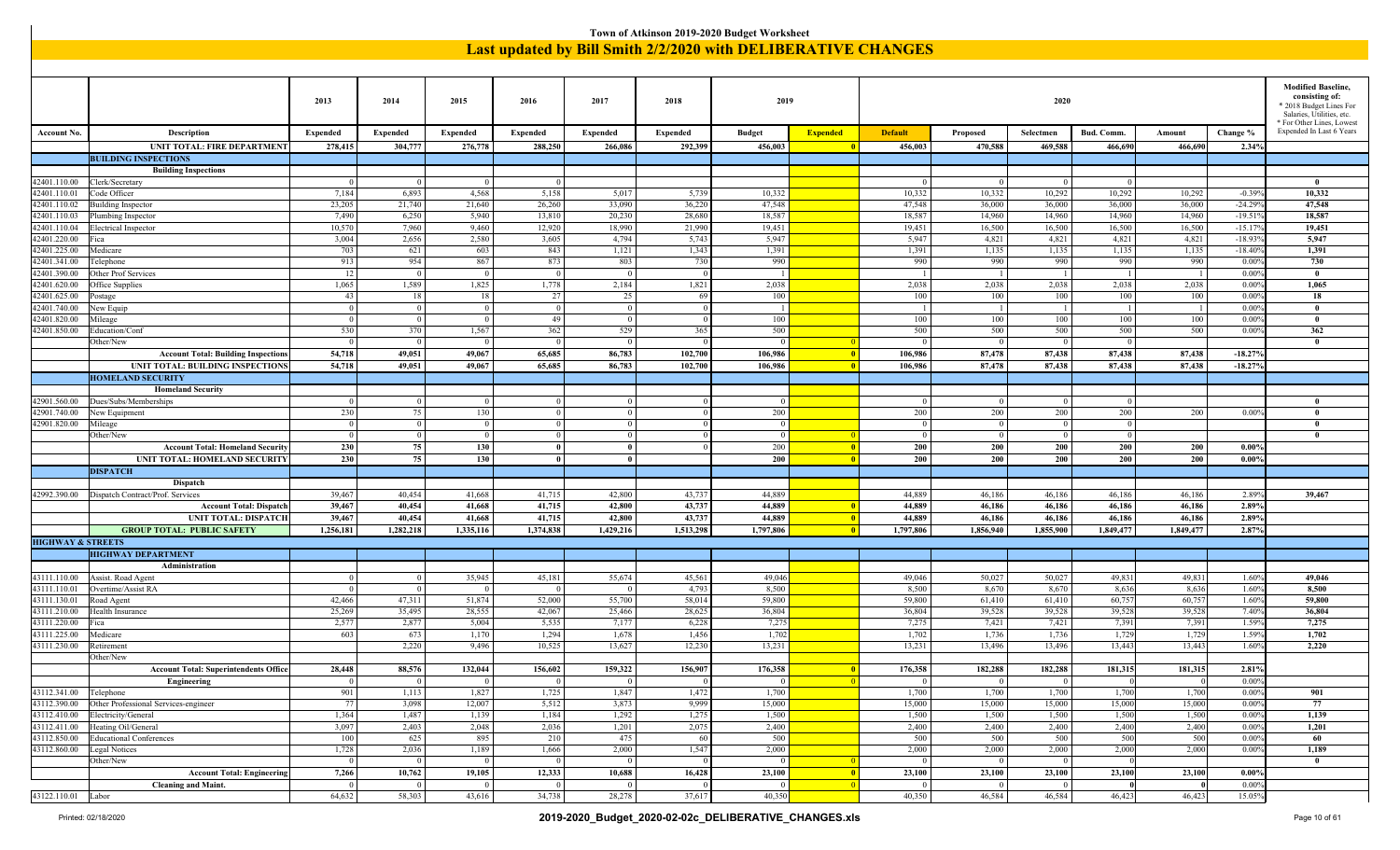|                                                                                                                                                                                                                                                                                                              |                                                                                                                  |                 |                     |                     |                     |                 |                 | Town of Atkinson 2019-2020 Budget Worksheet |                 |                                                               |                 |                 |                 |                 |                             |                                                      |
|--------------------------------------------------------------------------------------------------------------------------------------------------------------------------------------------------------------------------------------------------------------------------------------------------------------|------------------------------------------------------------------------------------------------------------------|-----------------|---------------------|---------------------|---------------------|-----------------|-----------------|---------------------------------------------|-----------------|---------------------------------------------------------------|-----------------|-----------------|-----------------|-----------------|-----------------------------|------------------------------------------------------|
|                                                                                                                                                                                                                                                                                                              |                                                                                                                  |                 |                     |                     |                     |                 |                 |                                             |                 | Last updated by Bill Smith 2/2/2020 with DELIBERATIVE CHANGES |                 |                 |                 |                 |                             |                                                      |
|                                                                                                                                                                                                                                                                                                              |                                                                                                                  |                 |                     |                     |                     |                 |                 |                                             |                 |                                                               |                 |                 |                 |                 |                             |                                                      |
|                                                                                                                                                                                                                                                                                                              |                                                                                                                  |                 |                     |                     |                     |                 |                 |                                             |                 |                                                               |                 |                 |                 |                 |                             |                                                      |
|                                                                                                                                                                                                                                                                                                              |                                                                                                                  |                 |                     |                     |                     |                 |                 |                                             |                 |                                                               |                 |                 |                 |                 |                             | <b>Modified Baseline,</b>                            |
|                                                                                                                                                                                                                                                                                                              |                                                                                                                  | 2013            | 2014                | 2015                | 2016                | 2017            | 2018            | 2019                                        |                 |                                                               |                 | 2020            |                 |                 |                             | consisting of:                                       |
|                                                                                                                                                                                                                                                                                                              |                                                                                                                  |                 |                     |                     |                     |                 |                 |                                             |                 |                                                               |                 |                 |                 |                 |                             | * 2018 Budget Lines For<br>Salaries, Utilities, etc. |
|                                                                                                                                                                                                                                                                                                              |                                                                                                                  |                 |                     |                     |                     |                 |                 |                                             |                 |                                                               |                 |                 |                 |                 |                             | * For Other Lines, Lowest                            |
| Account No.                                                                                                                                                                                                                                                                                                  | Description                                                                                                      | <b>Expended</b> | <b>Expended</b>     | <b>Expended</b>     | <b>Expended</b>     | <b>Expended</b> | <b>Expended</b> | <b>Budget</b>                               | <b>Expended</b> | <b>Default</b>                                                | Proposed        | Selectmen       | Bud. Comm.      | Amount          | Change %                    | Expended In Last 6 Years                             |
| 43122.220.00                                                                                                                                                                                                                                                                                                 | <b>FICA</b>                                                                                                      | 3,995           | 3,598               | 2,687               | 2,144               | 1,740           | 2,323           | 2,502                                       |                 | 2,502                                                         | 2,888           | 2,888           | 2,878           | 2,878           | 15.039                      | 2,502                                                |
| 43122.225.00                                                                                                                                                                                                                                                                                                 | Medicare                                                                                                         | 934             | 841                 | 628                 | 501                 | 417             | 543             | 585                                         |                 | 585                                                           | 675             | 675             | 673             | 673             | 15.04%                      | 585                                                  |
| 43122.230.00                                                                                                                                                                                                                                                                                                 | NH Retirement                                                                                                    |                 | $\Omega$            | 101                 | $\Omega$            | $\Omega$        |                 |                                             |                 | $^{\circ}$                                                    | $\overline{0}$  |                 |                 |                 |                             | $\mathbf{0}$                                         |
| 43122.341.00                                                                                                                                                                                                                                                                                                 | Radio Maintenance                                                                                                | 146             | 522                 | 522                 | 100                 | 345             | 120             | 500                                         |                 | 500                                                           | 500             | 500             | 500             | 500             | 0.009                       | 100                                                  |
| 43122.430.00                                                                                                                                                                                                                                                                                                 | Equipment Repairs                                                                                                | 6,610           | 6,134               | 16,223              | 3,657               | 13,250          | 892             | 4,000                                       |                 | 4,000                                                         | 6,000           | 6,000           | 6,000           | 6,000           | 50.00 <sup>o</sup>          | 892                                                  |
| 43122.630.00                                                                                                                                                                                                                                                                                                 | Minor Equipment/Small Tools                                                                                      | 1,131           | 1,765<br>10,871     | 2,325               | 1,597<br>7,459      | 1,830<br>8,990  | 1,769<br>9,57   | 1,800<br>10,000                             |                 | 1,800<br>10,000                                               | 1,800<br>10,000 | 1,800<br>10,000 | 1,800<br>10,000 | 1,800<br>10,000 | 0.009<br>0.009              | 1,131<br>6,758                                       |
| 43122.635.00<br>43122.660.00                                                                                                                                                                                                                                                                                 | Gas & Oil<br>Fruck Lease                                                                                         | 9,510           | $\Omega$            | 6,758<br>$\Omega$   | 37,926              | 37,926          | 56,123          | 60,000                                      |                 | 21,000                                                        | 21,000          | 21,000          | 21,000          | 21,000          | $-65.009$                   | $\theta$                                             |
| 43122.680.01                                                                                                                                                                                                                                                                                                 | Gravel/Summer                                                                                                    | 2,227           | 3,147               | 5,794               | 1,096               | 3,410           | 4,221           | 5,000                                       |                 | 5,000                                                         | 5,000           | 5,000           | 5,000           | 5,000           | 0.009                       | 1,096                                                |
| 43122.680.02                                                                                                                                                                                                                                                                                                 | Loam/Summer                                                                                                      | 382             | 1,110               | 275                 | 1,444               | 878             | 328             | 1,000                                       |                 | 1,000                                                         | 1,000           | 1,000           | 1,000           | 1,000           | 0.009                       | 275                                                  |
| 43122.680.03                                                                                                                                                                                                                                                                                                 | Patch Material/Summer & Winter                                                                                   | 4,221           | 11,939              | 3,036               |                     | 2,319           | 4,293           | 4,000                                       |                 | 4,000                                                         | 4,000           | 4,000           | 4,000           | 4,000           | 0.009                       | $\bf{0}$                                             |
| 43122.680.04                                                                                                                                                                                                                                                                                                 | Culverts                                                                                                         | 2,567           | 1,354               | 924                 | 17,590              | 1,624           |                 | 2,000                                       |                 | 2,000                                                         | 2,000           | 2,000           | 2,000           | 2,000           | 0.009                       | $\mathbf{0}$                                         |
| 43122.680.05                                                                                                                                                                                                                                                                                                 | Crack Sealing                                                                                                    | 13,115          | 17,736              | 14,900              | 17,590              | 17,000          | 17,000          | 16,000                                      |                 | 16,000                                                        | 16,000          | 16,000          | 16,000          | 16,000          | 0.009                       | 13,115                                               |
| 2,222<br>2,592<br>3,000<br>43122.680.06<br>Other Materials/Summer<br>3,126<br>3,218<br>2,788<br>3,004<br>3,000<br>3,000<br>3,000<br>3,000<br>3,000<br>0.009<br>43122.680.07<br>2,251<br>1,909<br>1,588<br>374<br>1,330<br>496<br>2,000<br>2,000<br>2,000<br>Catch Basins<br>2,000<br>2,000<br>2,000<br>0.009 |                                                                                                                  |                 |                     |                     |                     |                 |                 |                                             |                 |                                                               |                 |                 |                 |                 | 2,222                       |                                                      |
|                                                                                                                                                                                                                                                                                                              | 725<br>376<br>441<br>1,602<br>848<br>134<br>1,000<br>1,000<br>1,000<br>1,000<br>1,000<br>1,000<br>0.009<br>stone |                 |                     |                     |                     |                 |                 |                                             |                 |                                                               |                 |                 |                 |                 |                             | 374                                                  |
| 43122.680.09                                                                                                                                                                                                                                                                                                 |                                                                                                                  |                 |                     |                     |                     |                 |                 |                                             |                 |                                                               |                 |                 |                 |                 |                             | 134                                                  |
| 43122.740.00                                                                                                                                                                                                                                                                                                 | New Equipment/Summer                                                                                             | 1,110           | 1,181               | 497                 | 1,263               | 1,288           | 464             | 1,200                                       |                 | 1,200                                                         | 1,200           | 1,200           | 1,200           | 1,200           | 0.009                       | 464                                                  |
| 43122.740.01                                                                                                                                                                                                                                                                                                 | Equipment Rental/Summer                                                                                          | 3,561           | 3,213               | 3,301               | 3,421               | 3,539           | 4,360           | 3,500                                       |                 | 3,500                                                         | 3,500           | 3,500           | 3,500           | 3,500           | 0.009                       | 3,213                                                |
| 43122.820.00                                                                                                                                                                                                                                                                                                 | Mileage                                                                                                          | 66              | 281                 | 273                 | $\theta$            | 260             |                 | 300                                         |                 | 300                                                           | 300             | 300             | 300             | 300             | 0.009                       | $\bf{0}$                                             |
| 43122.875.00                                                                                                                                                                                                                                                                                                 | Signs/Line Painting                                                                                              | 10,858          | 11,857              | 10,719              | 11,550              | 11,473          | 11,532          | 12,000                                      |                 | 12,000                                                        | 12,000          | 12,000          | 12,000          | 12,000          | 0.009                       | 10,719                                               |
| 43122.890.00                                                                                                                                                                                                                                                                                                 | Contract Labor/Equipment/Summer                                                                                  | 25,712          | 25,424              | 20,696              | 13,322              | 22,067          | 18,302          | 32,000                                      |                 | 32,000                                                        | 32,000          | 32,000          | 32,000          | 32,000          | 0.009                       | 13,322                                               |
| 43122.890.01                                                                                                                                                                                                                                                                                                 | Tree Removal                                                                                                     | 15,550          | 13,928              | 14,525              | 15,920              | 16,094          | 21,60           | 14,000                                      |                 | 14,000                                                        | 18,000          | 18,000          | 16,000          | 18,000          | 28.579                      | 13,928                                               |
|                                                                                                                                                                                                                                                                                                              | Other/New                                                                                                        | $\Omega$        | $\Omega$<br>119,470 | $\Omega$<br>154,208 | $\Omega$<br>159,029 | $\Omega$        | 194,529         | $\Omega$                                    |                 | $\Omega$                                                      | $\overline{0}$  | $\Omega$        | 188,274         | 190,274         |                             | $\bf{0}$                                             |
|                                                                                                                                                                                                                                                                                                              | <b>Account Total: Cleaning and Maint.</b><br><b>Snow and Ice Control</b>                                         | 107,796         |                     |                     |                     | 177,196         |                 | 216,737<br>$\Omega$                         |                 | 177,737                                                       | 190,447<br>- 0  | 190,447<br>- 0  |                 |                 | $-12.219$<br>$0.00^{\circ}$ |                                                      |
| 43125.630.00                                                                                                                                                                                                                                                                                                 | Minor Equipment/Winter                                                                                           | 2,134           | 2,417               | 1,885               | 2,008               | 1,936           | 2,186           | 2,000                                       |                 | 2,000                                                         | 2,000           | 2,000           | 2,000           | 2,000           | 0.009                       | 1,885                                                |
| 43125.680.01                                                                                                                                                                                                                                                                                                 | Salt/Winter                                                                                                      | 54,488          | 69,399              | 52,822              | 58,379              | 57,739          | 60,454          | 58,012                                      |                 | 58,012                                                        | 58,012          | 58,012          | 58,012          | 58,012          | 0.009                       | 52,822                                               |
| 43125.680.02                                                                                                                                                                                                                                                                                                 | Sand/Winter                                                                                                      | 897             | 512                 | 775                 |                     |                 | 752             | 1,000                                       |                 | 1,000                                                         | 1,000           | 1,000           | 1,000           | 1,000           | 0.009                       | $\mathbf{0}$                                         |
| 43125.740.00                                                                                                                                                                                                                                                                                                 | Cutting Edges/Winter                                                                                             | 1,811           | 2,348               | 3,471               | 1,329               | 2,984           | 4,038           | 4,000                                       |                 | 4,000                                                         | 4,000           | 4,000           | 4,000           | 4,000           | 0.009                       | 1,329                                                |
| 43125.890.00                                                                                                                                                                                                                                                                                                 | Contract Labor/Equipment/Winter                                                                                  | 113,188         | 131,380             | 169,695             | 82,904              | 103,002         | 79,77           | 90,000                                      |                 | 90,000                                                        | 90,000          | 90,000          | 90,000          | 90,000          | 0.009                       | 79,770                                               |
|                                                                                                                                                                                                                                                                                                              | Other/New                                                                                                        | $\Omega$        | 0 <sup>1</sup>      | $\Omega$            | $\Omega$            | $\Omega$        |                 | $\Omega$                                    |                 | $\Omega$                                                      | $\Omega$        | $\Omega$        |                 |                 |                             | $\mathbf{0}$                                         |
|                                                                                                                                                                                                                                                                                                              | <b>Account Total: Snow and Ice Control</b>                                                                       | 172,519         | 206,056             | 228,649             | 144,620             | 165,661         | 147,200         | 155,012                                     |                 | 155,012                                                       | 155,012         | 155,012         | 155,012         | 155,012         | $0.00\%$                    |                                                      |
|                                                                                                                                                                                                                                                                                                              | UNIT TOTAL: HIGHWAY DEPARTMENT                                                                                   | 316,029         | 424,864             | 534,005             | 472,584             | 512,867         | 515,064         | 571,207                                     |                 | 532,207                                                       | 550,847         | 550,847         | 547,701         | 549,701         | $-3.77%$                    |                                                      |
|                                                                                                                                                                                                                                                                                                              | <b>STREET LIGHTING</b>                                                                                           |                 |                     |                     |                     |                 |                 |                                             |                 |                                                               |                 |                 |                 |                 |                             |                                                      |
|                                                                                                                                                                                                                                                                                                              | <b>Street Lights</b>                                                                                             |                 |                     |                     |                     |                 |                 |                                             |                 |                                                               |                 |                 |                 |                 |                             |                                                      |
| 43163.410.00                                                                                                                                                                                                                                                                                                 | Street Lighting                                                                                                  | 42,537          | 38,678              | 39,255              | 40,890              | 43,581          | 45,77           | 46,000                                      |                 | 46,000                                                        | 47,308          | 47,308          | 44,000          | 44,000          | $-4.359$                    | 38,678                                               |
|                                                                                                                                                                                                                                                                                                              | <b>Account Total: Street Lights</b>                                                                              | 42,537          | 38,678              | 39,255              | 40,890              | 43,581          | 45,77           | 46,000                                      |                 | 46,000                                                        | 47,308          | 47,308          | 44,000          | 44,000          | $-4.35%$                    |                                                      |
|                                                                                                                                                                                                                                                                                                              | UNIT TOTAL: STREET LIGHTING                                                                                      | 42,537          | 38,678              | 39,255              | 40,890              | 43,581          | 45,77           | 46,000                                      | - 0             | 46,000                                                        | 47,308          | 47,308          | 44,000          | 44,000          | $-4.35%$                    |                                                      |
|                                                                                                                                                                                                                                                                                                              | <b>GROUP TOTAL: HIGHWAY &amp; STREETS</b>                                                                        | 358,566         | 463,542             | 573,260             | 513,474             | 556,448         | 560,840         | 617,207                                     |                 | 578,207                                                       | 598,155         | 598,155         | 591,701         | 593,701         | $-3.81%$                    |                                                      |
| <b>SANITATION</b>                                                                                                                                                                                                                                                                                            |                                                                                                                  |                 |                     |                     |                     |                 |                 |                                             |                 |                                                               |                 |                 |                 |                 |                             |                                                      |
|                                                                                                                                                                                                                                                                                                              | <b>RECYCLING</b>                                                                                                 |                 |                     |                     |                     |                 |                 |                                             |                 |                                                               |                 |                 |                 |                 |                             |                                                      |
| 43234.120.00                                                                                                                                                                                                                                                                                                 | Recycling<br>Custodial                                                                                           | 8,714           | 9,680               | 10,170              | 12,306              | 12,462          | 13,787          | 15,156                                      |                 | 15,156                                                        | 17,028          | 17,028          | 15,156          | 15,156          | 0.009                       | 15,156                                               |
| 43234.220.00 Fica                                                                                                                                                                                                                                                                                            |                                                                                                                  | 535             | 600                 | 630                 | 761                 | 770             | 848             | 947                                         |                 | 947                                                           | 1,056           | 1,056           | 947             | 947             | 0.009                       | 947                                                  |
| 43234.225.00   Medicare                                                                                                                                                                                                                                                                                      |                                                                                                                  | 125             | 140                 | 147                 | 178                 | 180             | 198             | 220                                         |                 | 220                                                           | 246             | 246             | 220             | 220             | $0.00\%$                    | 220                                                  |
|                                                                                                                                                                                                                                                                                                              | 43234.210.00 Health Insurance                                                                                    | $\theta$        | $\vert$ 0           | $\overline{0}$      | $\overline{0}$      | $\overline{0}$  |                 | $\overline{0}$                              |                 | $\theta$                                                      | $\overline{0}$  | $\Omega$        | $\overline{0}$  |                 |                             | $\mathbf{0}$                                         |
|                                                                                                                                                                                                                                                                                                              | 43234.390.00 Other Prof Services                                                                                 | 19,127          | 9,483               | 12,219              | 13,215              | 12,750          | 51,522          | 16,000                                      |                 | 16,000                                                        | 16,000          | 16,000          | 16,000          | 16,000          | 0.00%                       | 9,483                                                |
| 43234.625.00 Postage                                                                                                                                                                                                                                                                                         |                                                                                                                  | $\theta$        | 0 <sup>1</sup>      | $\overline{0}$      | $\bf{0}$            | $\bf{0}$        |                 | -1                                          |                 |                                                               | -1              |                 |                 |                 | 0.009                       | $\mathbf{0}$                                         |
| 43234.740.00 Equipment                                                                                                                                                                                                                                                                                       |                                                                                                                  | 62              | 23                  | $\bf{0}$            | 50                  | $\overline{0}$  |                 | 100                                         |                 | 100                                                           | 100             | 100             |                 |                 | $-99.009$                   | $\mathbf{0}$                                         |
|                                                                                                                                                                                                                                                                                                              | 43234.850.00 Education/Conf                                                                                      | 250             | 0 <sup>1</sup>      | 100                 | 125                 | 150             | 150             | 300                                         |                 | 300                                                           | 300             | 300             | 300             | 300             | 0.009                       | $\mathbf{0}$                                         |
| 43234.875.00 Signs/Decals                                                                                                                                                                                                                                                                                    |                                                                                                                  | $\overline{0}$  | 413                 | 413                 | 432                 | $\overline{0}$  | 7(              | 200                                         |                 | 200                                                           | 200             | 200             | 200             | 200             | 0.009                       | $\bf{0}$                                             |
|                                                                                                                                                                                                                                                                                                              | 43234.890.00 Contract Labor/Equipment                                                                            | 5,910           | 5,547               | 1,072               | 2,500               | 4,020           | 4,972           | 6,000                                       |                 | 6,000                                                         | 6,000           | 6,000           | 5,000           | 5,000           | $-16.679$                   | 1,072                                                |
|                                                                                                                                                                                                                                                                                                              | Other/New                                                                                                        | $\Omega$        | 0 <sup>1</sup>      | $\overline{0}$      | $\Omega$            | $\Omega$        |                 | $\Omega$                                    |                 | $\Omega$                                                      | $\overline{0}$  | $\Omega$        | $\Omega$        |                 |                             | $\bf{0}$                                             |
|                                                                                                                                                                                                                                                                                                              | <b>Account Total: Recycling</b>                                                                                  | 34,723          | 25,887              | 24,752              | 29,567              | 30,332          | 71,547          | 38,924                                      |                 | 38,924                                                        | 40,931          | 40,931          | 37,825          | 37,825          | $-2.82%$                    |                                                      |
|                                                                                                                                                                                                                                                                                                              | <b>UNIT TOTAL: RECYCLING</b>                                                                                     | 34,723          | 25,887              | 24,752              | 29,567              | 30,332          | 71,547          | 38,924                                      |                 | 38,924                                                        | 40,931          | 40,931          | 37,825          | 37,825          | $-2.82%$                    |                                                      |
|                                                                                                                                                                                                                                                                                                              | <b>SOLID WASTE DISPOSAL</b>                                                                                      |                 |                     |                     |                     |                 |                 |                                             |                 |                                                               |                 |                 |                 |                 |                             |                                                      |
|                                                                                                                                                                                                                                                                                                              | <b>Solid Waste Disposal</b>                                                                                      |                 |                     |                     |                     |                 |                 |                                             |                 |                                                               |                 |                 |                 |                 |                             |                                                      |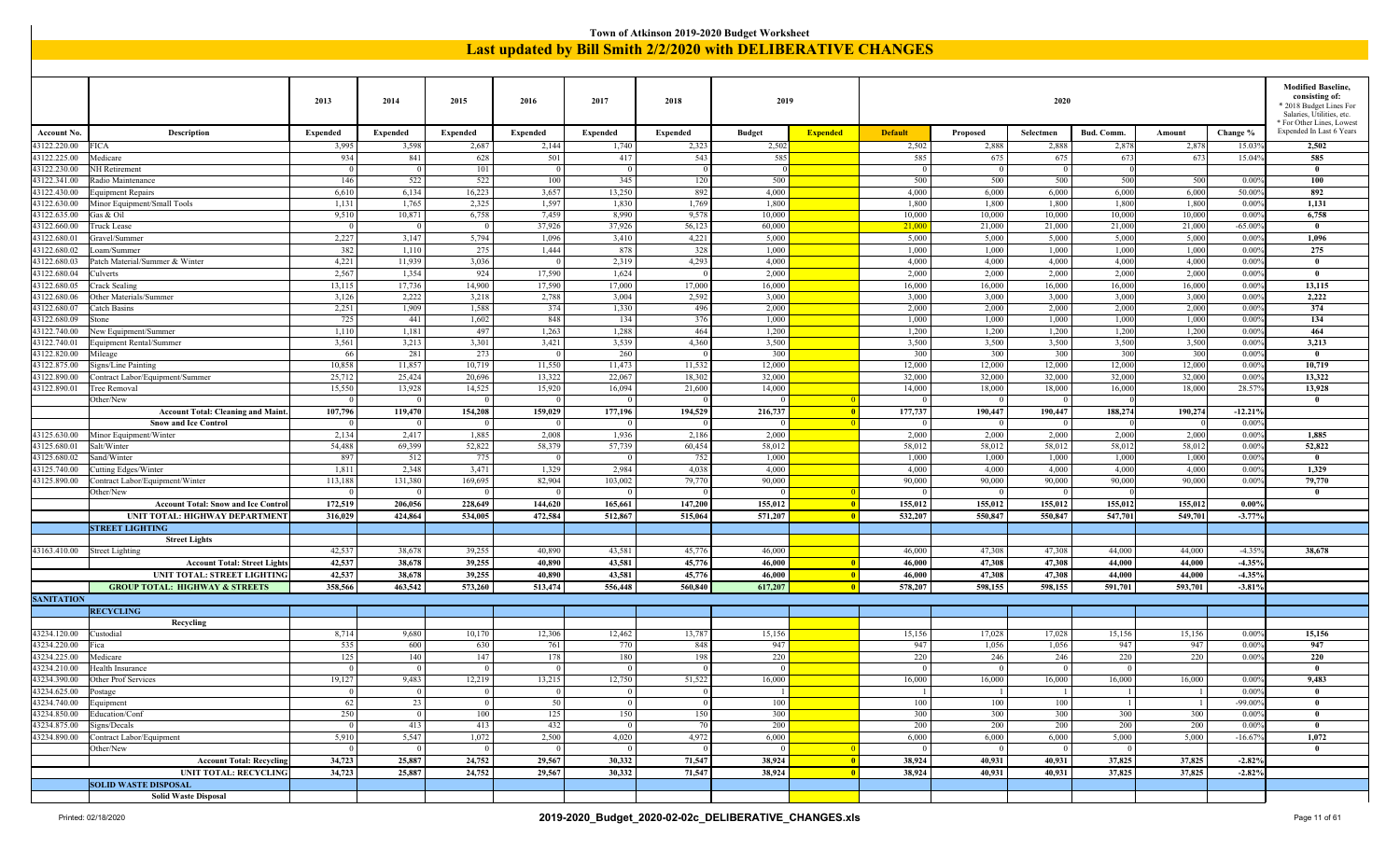|                                         |                                                                |                      |                            |                      |                 |                      | Town of Atkinson 2019-2020 Budget Worksheet |                        |                 |                                                               |                        |                       |                 |                 |                        |                                                                                                                                  |
|-----------------------------------------|----------------------------------------------------------------|----------------------|----------------------------|----------------------|-----------------|----------------------|---------------------------------------------|------------------------|-----------------|---------------------------------------------------------------|------------------------|-----------------------|-----------------|-----------------|------------------------|----------------------------------------------------------------------------------------------------------------------------------|
|                                         |                                                                |                      |                            |                      |                 |                      |                                             |                        |                 | Last updated by Bill Smith 2/2/2020 with DELIBERATIVE CHANGES |                        |                       |                 |                 |                        |                                                                                                                                  |
|                                         |                                                                |                      |                            |                      |                 |                      |                                             |                        |                 |                                                               |                        |                       |                 |                 |                        |                                                                                                                                  |
|                                         |                                                                | 2013                 | 2014                       | 2015                 | 2016            | 2017                 | 2018                                        | 2019                   |                 |                                                               |                        | 2020                  |                 |                 |                        | <b>Modified Baseline,</b><br>consisting of:<br>* 2018 Budget Lines For<br>Salaries, Utilities, etc.<br>* For Other Lines, Lowest |
| Account No.                             | Description                                                    | <b>Expended</b>      | <b>Expended</b>            | <b>Expended</b>      | <b>Expended</b> | <b>Expended</b>      | <b>Expended</b>                             | <b>Budget</b>          | <b>Expended</b> | <b>Default</b>                                                | Proposed               | Selectmen             | Bud. Comm.      | Amount          | Change %               | Expended In Last 6 Years                                                                                                         |
| 43241.390.00                            | Disposal Contract                                              | 424,950              | 382,278                    | 417,217              | 420,427         | 432,440              | 629,306                                     | 585,500                |                 | 585,500                                                       | 604,056                | 604,056               | 604,056         | 604,056         | 3.179                  | 382,278                                                                                                                          |
| 43241.560.00                            | Dues/Subs/Memberships                                          | 125                  | 363                        | 473                  | 498             | 473                  | 473                                         | 500                    |                 | 500                                                           | 500                    | 500                   | 500             | 500             | 0.009                  | 125                                                                                                                              |
| 43241.740.00<br>43241.875.00            | New Equipment                                                  | $\Omega$<br>$\Omega$ | $\Omega$<br>$\overline{0}$ | $\Omega$<br>$\Omega$ | $\Omega$        | $\Omega$<br>$\Omega$ |                                             | $\Omega$<br>$\Omega$   |                 | $\Omega$<br>$\Omega$                                          | $\Omega$<br> 0         | $\Omega$              | $\Omega$        |                 |                        | $\mathbf{0}$<br>$\theta$                                                                                                         |
|                                         | Signs<br>Other/New                                             | $\Omega$             | 0 <sup>1</sup>             | $\overline{0}$       | $\overline{0}$  | $\overline{0}$       |                                             | $\Omega$               |                 | $\Omega$                                                      | $\Omega$               | $\overline{0}$        | $\overline{0}$  |                 |                        | $\mathbf{0}$                                                                                                                     |
|                                         | <b>Account Total: Solid Waste Disposal</b>                     | 425,075              | 382,641                    | 417,690              | 420,925         | 432,913              | 629,779                                     | 586,000                | - 0             | 586,000                                                       | 604,556                | 604,556               | 604,556         | 604,556         | 3.17%                  |                                                                                                                                  |
|                                         | UNIT TOTAL: SOLID WASTE DISPOSAL                               | 425,075              | 382,641                    | 417,690              | 420,925         | 432,913              | 629,779                                     | 586,000                |                 | 586,000                                                       | 604,556                | 604,556               | 604,556         | 604,556         | 3.17%                  |                                                                                                                                  |
|                                         | <b>GROUP TOTAL: SANITATION</b>                                 | 459,798              | 408,528                    | 442,442              | 450,492         | 463,245              | 701,326                                     | 624,924                |                 | 624,924                                                       | 645,487                | 645,487               | 642,381         | 642,381         | 2.79%                  |                                                                                                                                  |
| <b>HEALTH &amp; WELFARE</b>             |                                                                |                      |                            |                      |                 |                      |                                             |                        |                 |                                                               |                        |                       |                 |                 |                        |                                                                                                                                  |
|                                         | <b>HEALTH ADMIN</b>                                            |                      |                            |                      |                 |                      |                                             |                        |                 |                                                               |                        |                       |                 |                 |                        |                                                                                                                                  |
|                                         | <b>Health Admin</b>                                            |                      |                            |                      |                 |                      |                                             |                        |                 |                                                               |                        |                       |                 |                 |                        |                                                                                                                                  |
| 44111.110.00<br>44111.220.00            | Health Inspectors<br>FICA                                      | 4,110<br>255         | 4,080<br>253               | 5,020<br>311         | 5,720<br>355    | 3,780<br>234         | 8,000<br>496                                | 8,521<br>528           |                 | 8,521<br>528                                                  | 7,000<br>434           | 7,000<br>434          | 7,000<br>434    | 7,000<br>434    | $-17.859$<br>$-17.809$ | 8,521<br>528                                                                                                                     |
| 44111.225.00                            | Medicare                                                       | 60                   | 59                         | 73                   | 83              | 55                   | 11(                                         | 124                    |                 | 124                                                           | 102                    | 102                   | 102             | 102             | $-17.749$              | 124                                                                                                                              |
| 44111.341.00                            | H.O. Pager                                                     | $\theta$             | $\overline{0}$             | $\overline{0}$       | $\overline{0}$  | $\overline{0}$       |                                             | $\overline{0}$         |                 | $\overline{0}$                                                | $\vert 0 \vert$        | $\Omega$              | $\overline{0}$  |                 |                        | $\mathbf{0}$                                                                                                                     |
| 44111.390.00                            | Other Prof Services                                            | $\overline{0}$       | $\overline{0}$             | $\overline{0}$       | $\Omega$        | $\overline{0}$       |                                             | $\overline{0}$         |                 | $\overline{0}$                                                | $\vert 0 \vert$        | $\bf{0}$              | $\overline{0}$  |                 |                        | $\mathbf{0}$                                                                                                                     |
| 44111.850.00                            | Education/Conf                                                 | $\theta$             | 150                        | 70                   |                 | 70                   | $10^3$                                      | 200                    |                 | 200                                                           | 200                    | 200                   | 200             | 200             | 0.009                  | $\mathbf{0}$                                                                                                                     |
| 44111.860.00                            | Public Notice                                                  | $\Omega$             | $\Omega$                   | $\Omega$             |                 | $\Omega$             |                                             | 100                    |                 | 100                                                           | 100                    | 100                   | 100             | 100             | 0.009                  | $\mathbf{0}$                                                                                                                     |
|                                         | Other/New                                                      | $\theta$             | 0 <sup>1</sup>             | $\overline{0}$       | $\Omega$        | $\overline{0}$       |                                             | $\overline{0}$         |                 | $\overline{0}$                                                | $\overline{0}$         | $\Omega$              | $\Omega$        |                 |                        | $\mathbf{0}$                                                                                                                     |
|                                         | <b>Account Total: Health Admin</b><br>UNIT TOTAL: HEALTH ADMIN | 4,424<br>4,424       | 4,542<br>4,542             | 5,474<br>5,474       | 6,158<br>6,158  | 4,139<br>4,139       | 8,717<br>8,717                              | 9,473<br>9,473         | -0              | 9,473<br>9,473                                                | 7,836<br>7,836         | 7,836<br>7,836        | 7,836<br>7,836  | 7,836<br>7,836  | $-17.289$<br>$-17.28%$ |                                                                                                                                  |
|                                         | <b>HEALTH AGENCIES</b>                                         |                      |                            |                      |                 |                      |                                             |                        |                 |                                                               |                        |                       |                 |                 |                        |                                                                                                                                  |
|                                         | <b>Children, Clinics &amp; Services</b>                        |                      |                            |                      |                 |                      |                                             |                        |                 |                                                               |                        |                       |                 |                 |                        |                                                                                                                                  |
| 44151.350.01                            | Family Mediation                                               | 8,425                | 8,425                      | 8,425                | 8,425           | 8,425                | 8,425                                       | 8,425                  |                 | 8,425                                                         |                        |                       |                 |                 | $-99.999$              | 8,425                                                                                                                            |
| 44151.350.03                            | Child Advocacy Group                                           | 1,250                | 1,250                      | 1,250                | 1,250           | 1,250                | 1,250                                       | 1,250                  |                 | 1,250                                                         | 1,250                  | 1,250                 | 1,250           | 1,250           | 0.009                  | 1,250                                                                                                                            |
|                                         | <b>Account Total: Children, Clinics/Services</b>               | 11,175               | 11,175                     | 9,675                | 9,675           | 9,675                | 9,675                                       | 9,675                  |                 | 9,675                                                         | 1,251                  | 1,251                 | 1,251           | 1,251           | $-87.079$              |                                                                                                                                  |
|                                         | <b>Adult &amp; Family Services</b>                             | $\Omega$             | 0 <sup>1</sup>             | $\Omega$             | $\Omega$        | $\Omega$             |                                             | $\Omega$               |                 | $\Omega$                                                      | $\overline{0}$         | $\Omega$              |                 |                 | 0.009                  |                                                                                                                                  |
| 44152.350.01                            | Lamprey Health Care<br>Rockingham Visiting Nurse (VNA)         | 1,800<br>$\Omega$    | 1,800<br>$\overline{0}$    | 1,200<br>$\Omega$    | 500<br>$\Omega$ | 500<br>$\Omega$      | 500                                         | 500<br>$\overline{0}$  |                 | 500<br>$\overline{0}$                                         | 500<br>$\vert 0 \vert$ | 500<br>$\Omega$       | 500             | 500             | 0.009                  | 500<br>$\mathbf{0}$                                                                                                              |
| 44152.350.02<br>44152.350.03            | Rockingham Community Action                                    | 2,000                | 2,000                      | 2,000                | 1,000           | 2,000                | 2,000                                       | 2,000                  |                 | 2,000                                                         | 2,000                  | 2,000                 | 2,000           | 2,000           | 0.009                  | 1,000                                                                                                                            |
| 44152.350.05                            | Seacare Health Services                                        | 528                  | $\Omega$                   | $\Omega$             | $\Omega$        | $\Omega$             |                                             | $\Omega$               |                 |                                                               | $\overline{0}$         | $\Omega$              |                 |                 |                        | $\mathbf{0}$                                                                                                                     |
| 44152.350.06                            | Community Health Services Inc                                  | 3,000                | 3,000                      | 3,500                | 3,500           | 2,000                | 1,800                                       | 1,250                  |                 | 1,250                                                         | 1,200                  | 1,200                 | 1,200           | 1,200           | $-4.009$               | 1,800                                                                                                                            |
| 44152.350.07                            | American Red Cross                                             | 300                  | 300                        | 300                  | 300             | 300                  | 300                                         | 300                    |                 | 300                                                           | 300                    | 300                   | 300             | 300             | 0.009                  | 300                                                                                                                              |
| 44152.350.08                            | Rockingham Nutrition & Meals on Wheels                         | 2,736                | 2,974                      | 3,299                | 3,413           | 3,600                | 3,700                                       | 3,700                  |                 | 3,700                                                         | 3,700                  | 3,700                 | 3,811           | 3,811           | 3.00%                  | 2,736                                                                                                                            |
|                                         | Account Total: Adult & Family Services                         | 10,364               | 10,074                     | 10,299               | 8,713           | 8,400                | 8,300                                       | 7,750                  |                 | 7,750                                                         | 7,700                  | 7,700                 | 7,811           | 7,811           | 0.79%                  |                                                                                                                                  |
| 44154.350.01                            | <b>Mental Health Facilities</b><br>Center For Life Management  | 7,500                | $\Omega$<br>7,500          | $\Omega$<br>1,000    | $\Omega$        | $\overline{0}$       |                                             | $\Omega$<br>$1\vert$   |                 | $\mathbf{0}$<br>1                                             | $\overline{0}$<br>-1   | $\Omega$<br> 0        |                 |                 | 0.009<br>0.009         | $\mathbf{0}$                                                                                                                     |
|                                         | <b>Account Total: Mental Health Facilities</b>                 | 7,500                | 7,500                      | 1,000                | $\bf{0}$        | $\bf{0}$             |                                             | $\vert$ 1              |                 | $\vert$ 1                                                     | $\vert$ 1              | $\vert 0 \vert$       |                 |                 | $0.00\%$               |                                                                                                                                  |
|                                         | <b>Special Purpose Programs</b>                                | $\Omega$             | 0 <sup>1</sup>             | $\overline{0}$       | $\overline{0}$  | $\overline{0}$       |                                             | $\vert 0 \vert$        |                 | $\overline{0}$                                                | $\vert$ 0              | 0 <sup>1</sup>        | $\Omega$        |                 | $0.00\%$               |                                                                                                                                  |
| 44156.350.01                            | Vic Geary Center                                               | 5,450                | 5,450                      | 5,450                | 2,500           | 2,500                | 2,400                                       | 2,400                  |                 | 2,400                                                         | 2,400                  | 2,400                 | 2,400           | 2,400           | 0.009                  | 2,400                                                                                                                            |
| 44156.350.03                            | Crisis Center/Pregnancy Care Center                            | 500                  | 500                        | 500                  | 500             | 500                  | 500                                         | $\Omega$               |                 |                                                               | $\overline{0}$         | $\Omega$              |                 |                 |                        | 500                                                                                                                              |
| 44156.350.04                            | Haven (A Safe Place)                                           | 1,250                | 1,250                      | 1,250                | 1,250           | 1,775                | 1,77                                        | 1,775                  |                 | 1,775                                                         | 1,775                  | 1,775                 | 775             | 775             | $-56.349$              | 1,250                                                                                                                            |
| 44156.350.05                            | Greater Salem Care Givers<br>R.S.V.P.                          | 2,000                | 2,000                      | 2,000                | $\Omega$        | $\Omega$             |                                             | $\Omega$               |                 | $\Omega$<br>125                                               | $\Omega$<br>125        | $\Omega$<br>125       |                 |                 |                        | $\theta$<br>125                                                                                                                  |
| 44156.350.08<br>44156.350.09 CASA       |                                                                | 125                  | 125                        | 125                  | 125             | 125<br>300           | 125<br>300                                  | 125<br>500             | 300             | 500                                                           | 500                    | 500                   | 125<br>$\Omega$ | 125<br>$\Omega$ | 0.009                  | 300                                                                                                                              |
|                                         | <b>Account Total: Special Purpose Programs</b>                 | 9,850                | 9,850                      | 10,150               | 4,675           | 5,200                | 5,100                                       | 4,800                  | 300             | 4,800                                                         | 4,800                  | 4,800                 | 3,300           | 3,300           | $-31.25%$              |                                                                                                                                  |
|                                         | <b>UNIT TOTAL: HEALTH AGENCIES</b>                             | 38,889               | 38,599                     | 31,124               | 23,063          | 23,275               | 23,075                                      | 22,226                 | 300             | 22,226                                                        | 13,752                 | 13,751                | 12,363          | 12,363          | $-44.38%$              |                                                                                                                                  |
|                                         | <b>ANIMAL CONTROL</b>                                          |                      |                            |                      |                 |                      |                                             |                        |                 |                                                               |                        |                       |                 |                 |                        |                                                                                                                                  |
|                                         | <b>Animal Control</b>                                          |                      |                            |                      |                 |                      |                                             |                        |                 |                                                               |                        |                       |                 |                 |                        |                                                                                                                                  |
|                                         | $44191.110.01$ Animal Control Officers (2)                     | 8,082                | 8,112                      | 8,234                | 8,274           | 5,870                | 5,360                                       | 8,490                  |                 | 8,490                                                         | 8,490                  | 8,490                 | 8,490           | 8,490           | 0.00%                  | 8,490                                                                                                                            |
|                                         | 44191.110.02   Assistant ACO                                   | 2,986                | 1,282                      | 43                   | 97              | 1,808                |                                             | $\vert 0 \vert$        |                 | $\Omega$                                                      | $\vert 0 \vert$        | $\overline{0}$        |                 |                 |                        | $\bf{0}$                                                                                                                         |
| 44191.190.00 Fines<br>44191.220.00 Fica |                                                                | 175<br>686           | 300<br>582                 | 125<br>513           | 250<br>519      | 125<br>478           | 332                                         | $\vert 0 \vert$<br>526 |                 | $\overline{0}$<br>526                                         | $\vert 0 \vert$<br>526 | $\overline{0}$<br>526 | 526             | 526             | 0.009                  | $\mathbf{0}$<br>526                                                                                                              |
| 44191.225.00 Medicare                   |                                                                | 160                  | 136                        | 120                  | 121             | 112                  | 78                                          | 123                    |                 | 123                                                           | 123                    | 123                   | 123             | 123             | $0.00\%$               | 123                                                                                                                              |
| 44191.341.00 Telephone                  |                                                                | 213                  | 171                        | 197                  | 199             | 355                  | 307                                         | 250                    |                 | 250                                                           | 250                    | 250                   | 250             | 250             | 0.009                  | 171                                                                                                                              |
|                                         | 44191.341.01   Radio Maintenance/Pager                         | $\overline{0}$       | $\vert$ 0                  | $\overline{0}$       | $\overline{0}$  | $\overline{0}$       |                                             | $\overline{0}$         |                 | $\overline{0}$                                                | $\vert 0 \vert$        | $\overline{0}$        | -0              |                 |                        | $\bf{0}$                                                                                                                         |
| 44191.360.00   Kennel                   |                                                                | 336                  | 768                        | 494                  | 264             | $\overline{0}$       |                                             | 500                    |                 | 500                                                           | 500                    | 500                   | 500             | 500             | $0.00\%$               | $\bf{0}$                                                                                                                         |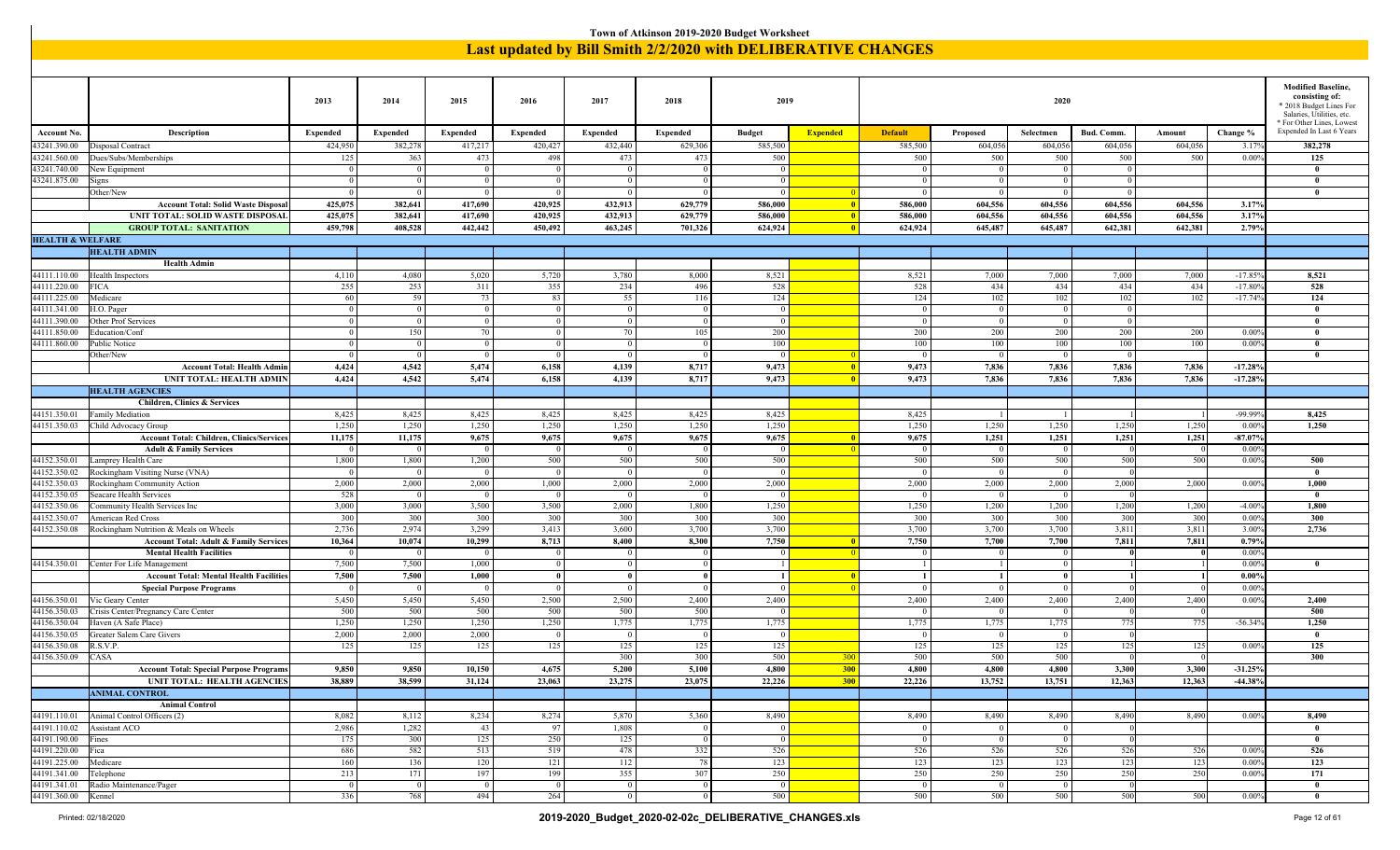|                                 |                                                      |                 |                 |                       |                 |                          |                 | Town of Atkinson 2019-2020 Budget Worksheet                   |                 |                 |                 |                 |                 |                 |                |                                                      |
|---------------------------------|------------------------------------------------------|-----------------|-----------------|-----------------------|-----------------|--------------------------|-----------------|---------------------------------------------------------------|-----------------|-----------------|-----------------|-----------------|-----------------|-----------------|----------------|------------------------------------------------------|
|                                 |                                                      |                 |                 |                       |                 |                          |                 | Last updated by Bill Smith 2/2/2020 with DELIBERATIVE CHANGES |                 |                 |                 |                 |                 |                 |                |                                                      |
|                                 |                                                      |                 |                 |                       |                 |                          |                 |                                                               |                 |                 |                 |                 |                 |                 |                |                                                      |
|                                 |                                                      |                 |                 |                       |                 |                          |                 |                                                               |                 |                 |                 |                 |                 |                 |                |                                                      |
|                                 |                                                      |                 |                 |                       |                 |                          |                 |                                                               |                 |                 |                 |                 |                 |                 |                | <b>Modified Baseline.</b>                            |
|                                 |                                                      | 2013            | 2014            | 2015                  | 2016            | 2017                     | 2018            | 2019                                                          |                 |                 |                 | 2020            |                 |                 |                | consisting of:                                       |
|                                 |                                                      |                 |                 |                       |                 |                          |                 |                                                               |                 |                 |                 |                 |                 |                 |                | * 2018 Budget Lines For<br>Salaries, Utilities, etc. |
|                                 |                                                      |                 |                 |                       |                 |                          |                 |                                                               |                 |                 |                 |                 |                 |                 |                | * For Other Lines, Lowest                            |
| <b>Account No</b>               | Description                                          | <b>Expended</b> | <b>Expended</b> | <b>Expended</b>       | <b>Expended</b> | <b>Expended</b>          | <b>Expended</b> | <b>Budget</b>                                                 | <b>Expended</b> | <b>Default</b>  | Proposed        | Selectmen       | Bud. Comm.      | Amount          | Change %       | Expended In Last 6 Years                             |
| 44191.390.00                    | Other Prof Services                                  | 2,030           | 1,432           | 1,944                 | 1,576           | 1,188                    | 1,126           | 1,500                                                         |                 | 1,500           | 1,500           | 1,500           | 1,500           | 1,500           | 0.00%          | 1,126                                                |
| 44191.610.00                    | <b>Operating Supplies</b>                            | 241             | 146             | 10                    |                 | 135                      |                 | 150                                                           |                 | 150             | 150             | 150             | 150             | 150             | 0.00%          | $\bf{0}$                                             |
| 44191.620.00                    | Office Supplies                                      | $\Omega$        | 106             | $\overline{0}$        | $\Omega$        | $\overline{0}$           |                 | $\Omega$                                                      |                 | $\Omega$        | $\mathbf{0}$    | $\Omega$        |                 |                 |                | $\bf{0}$                                             |
| 44191.625.00                    | Postage                                              | $\Omega$        | $\overline{0}$  | $\overline{0}$        | $\Omega$        | $\overline{0}$           |                 | $\Omega$                                                      |                 | $\Omega$        | $\Omega$        | $\theta$        |                 |                 |                | $\mathbf{0}$                                         |
| 44191.630.00                    | Minor Equipment                                      | 1,211           | 1,880           | 1,117                 | 1,483           | 679                      | 422             | 1,000                                                         |                 | 1,000           | 1,000           | 1,000           | 1,000           | 1,000           | 0.009          | 422                                                  |
| 44191.635.00                    | Gasoline                                             | $\overline{0}$  | $\Omega$        | $\Omega$              |                 | $\overline{0}$           |                 | $\Omega$                                                      |                 | $\overline{0}$  | $\theta$        | $\Omega$        |                 |                 |                | $\bf{0}$                                             |
| 44191.670.00                    | Instructional Materials (Firearms)                   | $\overline{0}$  | $\theta$        | $\Omega$              |                 | $\Omega$                 |                 | $\Omega$                                                      |                 | $\Omega$        | $\theta$        | $\Omega$        |                 |                 |                | $\mathbf{0}$                                         |
| 44191.820.00                    | Mileage/Vehicle                                      | $\Omega$        | $\Omega$        | $\overline{0}$        | $\Omega$        | $\overline{0}$           |                 | $\Omega$                                                      |                 | $\Omega$        | $\Omega$        | $\Omega$        |                 |                 |                | $\mathbf{0}$                                         |
| 44191.870.00                    | Uniforms                                             | 566             | 529             | 507                   | 500             | 389                      | 27              | 500                                                           |                 | 500             | 500             | 500             | 500             | 500             | 0.009          | 27                                                   |
|                                 | Other/New                                            | $\Omega$        | $\Omega$        |                       |                 | $\overline{0}$           |                 | $\Omega$                                                      |                 | $\theta$        | $\Omega$        | $\Omega$        |                 |                 |                | $\bf{0}$                                             |
|                                 | <b>Account Total: Animal Control</b>                 | 16.688          | 15,444          | 13.304                | 13,283          | 11,139                   | 7,652           | 13,039                                                        |                 | 13.039          | 13,039          | 13,039          | 13,039          | 13,039          | 0.009          |                                                      |
|                                 | UNIT TOTAL: ANIMAL CONTROL                           | 16,688          | 15,444          | 13,304                | 13,283          | 11,139                   | 7,652           | 13,039                                                        |                 | 13,039          | 13,039          | 13,039          | 13,039          | 13,039          | $0.00\%$       |                                                      |
|                                 | <b>GENERAL ASSISTANCE</b>                            |                 |                 |                       |                 |                          |                 |                                                               |                 |                 |                 |                 |                 |                 |                |                                                      |
|                                 | <b>General Assistance</b>                            |                 |                 |                       |                 |                          |                 |                                                               |                 |                 |                 |                 |                 |                 |                |                                                      |
| 44421.390.00                    | Other Prof Services                                  | 988             | 0 <sup>1</sup>  | 1,850                 | 1,068           | $\overline{\phantom{0}}$ |                 | 1,000                                                         |                 | 1,000           | 1,000           | 1,000           | 1,000           | 1,000           | 0.009          | $\bf{0}$                                             |
| 44421.410.00                    | Utilities                                            | 1,368           | 493             | 1,775                 | 1,154           | 150                      | 29              | 1,000                                                         |                 | 1,000           | 1,000           | 1,000           | 1,000           | 1,000           | 0.009          | 29                                                   |
| 44421.411.00                    | Fuel                                                 | 3,511           | 1,671           | 1,529                 | 165             | 852                      | 1,107           | 2,000                                                         |                 | 2,000           | 2,000           | 2,000           | 2,000           | 2,000           | 0.009          | 165                                                  |
| 44421.440.00                    | Rent                                                 | 10,898          | 8,233           | 3,908                 | 4,900           | 4,595                    | 3,112           | 4,000                                                         |                 | 4,000           | 4,000           | 4,000           | 4,000           | 4,000           | 0.009          | 3,112<br>$\bf{0}$                                    |
| 44421.690.00<br>44421.810.00    | <b>Medical Expenses</b><br>Food                      | 408<br>1,046    | 458<br>500      | $\overline{0}$<br>186 | 1,191<br>1,914  | 322<br>1,146             | 539<br>1,496    | 500<br>1,500                                                  |                 | 500<br>1,500    | 500<br>1,500    | 500<br>1,500    | 500<br>1,500    | 500<br>1,500    | 0.009<br>0.009 | 186                                                  |
|                                 | <b>Account Total: General Assistanc</b>              | 18,220          | 11,354          | 9,248                 | 10,392          | 7,065                    | 6,283           | 10,000                                                        |                 | 10,000          | 10,000          | 10,000          | 10.000          | 10.000          | 0.00%          |                                                      |
|                                 | UNIT TOTAL: GENERAL ASSISTANCE                       | 18,220          | 11,354          | 9,248                 | 10,392          | 7,065                    | 6,283           | 10,000                                                        |                 | 10,000          | 10,000          | 10,000          | 10,000          | 10,000          | 0.00%          |                                                      |
|                                 | <b>GROUP TOTAL: HEALTH &amp; WELFARE</b>             | 78,221          | 69,939          | 59,150                | 52,896          | 45,618                   | 45,727          | 54,738                                                        | <b>300</b>      | 54,738          | 44,627          | 44,626          | 43,238          | 43,238          | $-21.01%$      |                                                      |
| <b>CULTURE &amp; RECREATION</b> |                                                      |                 |                 |                       |                 |                          |                 |                                                               |                 |                 |                 |                 |                 |                 |                |                                                      |
|                                 | <b>RECREATION</b>                                    |                 |                 |                       |                 |                          |                 |                                                               |                 |                 |                 |                 |                 |                 |                |                                                      |
|                                 | Recreation                                           |                 |                 |                       |                 |                          |                 |                                                               |                 |                 |                 |                 |                 |                 |                |                                                      |
| 15201.120.01                    | Sun & Fun Director                                   | 3,645           | 3,834           | 3,992                 | 3,777           | 2,979                    | 3,403           | 4,056                                                         |                 | 4,056           | 5,160           | 5,160           | 5,160           | 5,160           | 27.22%         | 4,056                                                |
| 45201.120.02                    | <b>S&amp;F</b> Assist Director                       | 5,144           | 5,479           | 5,607                 | 6,001           | 5,388                    | 6,209           | 6,256                                                         |                 | 6,256           | 8,700           | 8,700           | 8,700           | 8,700           | 39.079         | 6,256                                                |
| 45201.120.03                    | S&F Counselors                                       | 29,157          | 31,467          | 30,634                | 32,974          | 30,481                   | 34,504          | 35,539                                                        |                 | 35,539          | 42,007          | 42,007          | 42,007          | 42,007          | 18.20%         | 35,539                                               |
| 45201.220.00                    | S&F Fica                                             | 2,353           | 2,529           | 2,495                 | 2,651           | 2,412                    | 2,735           | 2,843                                                         |                 | 2,843           | 3,352           | 3,352           | 3,352           | 3,352           | 17.90%         | 2,843                                                |
| 15201.225.00                    | S&F Medicare                                         | 550             | 591             | 583                   | 620             | 564                      | 640             | 665                                                           |                 | 665             | 838             | 838             | 838             | 838             | 26.029         | 665                                                  |
| 45201.341.00                    | S&F Telephone                                        | 144             | 16              | 49                    | 17              | $\Omega$                 | $\overline{1}$  | 40                                                            |                 | 40              | 40              | 40              | 40              | 40              | 0.009          | $\bf{0}$                                             |
| 45201.390.00                    | Other Prof Services-Pope                             | 1,579           | 1,125           | 1,102                 | 1,501           | 1,085                    | 809             | 1,500                                                         |                 | 1,500           | 1,500           | 1,500           | 1,500           | 1,500           | 0.00%          | 809                                                  |
| 45201.410.00                    | Supplies & Electricity-Pope                          | 2,877           | 3,257           | 3,585                 | 3,157           | 3,063                    | 3,187           | 3,000                                                         |                 | 3,000           | 3,000           | 3,000           | 3,000           | 3,000           | 0.009          | 2,877                                                |
| 45201.412.00                    | Water utility                                        | 329             | 175             | 202                   | 179             | 198                      | 384             | 400                                                           |                 | 400             | 400             | 400             | 400             | 400             | 0.00%          | 175                                                  |
| 45201.430.00                    | <b>Equipment Maintenance</b>                         | 1,718           | 496             | 1,000                 | 1,000           | 1,000                    | 1,000           | 1,000                                                         |                 | 1,000           | 1,000           | 1,000           | 1,000           | 1,000           | 0.009          | 496                                                  |
| 45201.610.00                    | S&F Supplies                                         | 808             | 800             | 800                   | 760             | 800                      | 1,000           | 1,000                                                         |                 | 1,000           | 1,000           | 1,000           | 1,000           | 1,000           | 0.00%          | 760                                                  |
| 45201.740.00                    | Minor Equipment                                      | 3,151           | 3,800           | 2,500                 | 3,062           | 2,984                    | 2,718           | 2,200                                                         |                 | 2,200           | 2,200           | 2,200           | 2,200           | 2,200           | 0.009          | 2,500                                                |
| 15201.810.00                    | S&F-Food                                             | 1,010           | 996             | 1,027                 | 989             | 999                      | 106             | 220                                                           |                 | 220             | 220             | 220             | 220             | 220             | 0.00%          | 106                                                  |
| 45201.820.00                    | S&F--Buses                                           | 1,405           | 1,650           | 1,879                 | 1,800           | 1,800                    | 2,084           | 1,800                                                         |                 | 1,800           | 1,800           | 1,800           | 1,800           | 1,800           | 0.009          | 1,405                                                |
| 45201.840.00<br>45201.850.00    | Programs, Recreation and Senior Citizen              | 12,462<br>2,330 | 15,196<br>2,500 | 14,577<br>2,538       | 14,241<br>2,492 | 14,499<br>2,558          | 14,714<br>884   | 14,500<br>2,500                                               |                 | 14,500<br>2,500 | 14,500<br>2,500 | 14,500<br>2,500 | 14,500<br>2,500 | 14,500<br>2,500 | 0.00%<br>0.009 | 12,462<br>884                                        |
| 45201.870.00                    | Sponsorship<br>S&F--Uniforms (Appreciation T-Shirts) | 290             | 254             | 602                   | 447             | 22                       | 593             | 400                                                           |                 | 400             | 400             | 400             | 400             | 400             | 0.00%          | 22                                                   |
| 45201.890.00                    | Contract Labor/Equipment                             | (50)            | 3,898           | 2,621                 | 2,982           | 2,200                    | 2,443           | 3,000                                                         |                 | 3,000           | 3,000           | 3,000           | 3,000           | 3,000           | 0.00%          | $-50$                                                |
|                                 | Other/New                                            | $\overline{0}$  | 0 <sup>1</sup>  | $\overline{0}$        | $\overline{0}$  | $\overline{0}$           |                 | - 0                                                           |                 | $\overline{0}$  | $\Omega$        | $\vert$ 0       | $\vert$ 0       |                 |                |                                                      |
|                                 | <b>Account Total: Recreation</b>                     | 68,951          | 74,166          | 73,172                | 75,668          | 70,832                   | 77,430          | 80,919                                                        |                 | 80,919          | 91,617          | 91,617          | 91,617          | 91,617          | 13.22%         |                                                      |
|                                 | <b>UNIT TOTAL: RECREATION</b>                        | 68,951          | 74,166          | 73,172                | 75,668          | 70,832                   | 77,430          | 80,919                                                        |                 | 80,919          | 91,617          | 91,617          | 91,617          | 91,617          | 13.22%         |                                                      |
|                                 | <b>GROUNDS MAINTENANCE</b>                           |                 |                 |                       |                 |                          |                 |                                                               |                 |                 |                 |                 |                 |                 |                |                                                      |
|                                 | <b>Care of Grounds</b>                               |                 |                 |                       |                 |                          |                 |                                                               |                 |                 |                 |                 |                 |                 |                |                                                      |
| 45202.390.00                    | Professional Services: Care of Grounds               | 16,115          | 17,235          | 16,698                | 15,686          | 17,138                   | 16,795          | 17,000                                                        |                 | 17,000          | 17,000          | 17,000          | 17,000          | 17,000          | 0.00%          | 15,686                                               |
| 45202.412.00                    | Water line usage/fire protection                     | 1,184           | 1,432           | 773                   | 446             | 252                      | -80             | 400                                                           |                 | 400             | 400             | 400             | 400             | 400             | 0.00%          | 80                                                   |
|                                 | 45202.730.00 Plantings: Care of Grounds              | 2,000           | 2,000           | 2,000                 | 2,000           | 3,000                    | 2,000           | 2,000                                                         |                 | 2,000           | 2,000           | 2,000           | 2,000           | 2,000           | 0.00%          | 2,000                                                |
| 15202.890.00                    | Contract C of G                                      | 20,300          | 20,000          | 17,925                | 22,500          | 20,500                   | 21,000          | 20,500                                                        |                 | 20,500          | 21,000          | 21,000          | 21,000          | 21,000          | 2.44%          | 17,925                                               |
|                                 | Other/New                                            | $\Omega$        | $\overline{0}$  | $\overline{0}$        | $\overline{0}$  | $\Omega$                 |                 | $\Omega$                                                      |                 | $\Omega$        | $\mathbf{0}$    | $\overline{0}$  | $\bf{0}$        |                 |                | $\bf{0}$                                             |
|                                 | <b>Account Total: Care of Grounds</b>                | 39,599          | 40,667          | 37,396                | 40,632          | 40,890                   | 39,875          | 39,900                                                        |                 | 39,900          | 40,400          | 40,400          | 40,400          | 40,400          | 1.25%          |                                                      |
|                                 | UNIT TOTAL: GROUNDS MAINTENANCE                      | 39,599          | 40,667          | 37,396                | 40,632          | 40,890                   | 39,875          | 39,900                                                        |                 | 39,900          | 40,400          | 40,400          | 40,400          | 40,400          | 1.25%          |                                                      |
|                                 | <b>COMMUNITY CENTER</b>                              |                 |                 |                       |                 |                          |                 |                                                               |                 |                 |                 |                 |                 |                 |                |                                                      |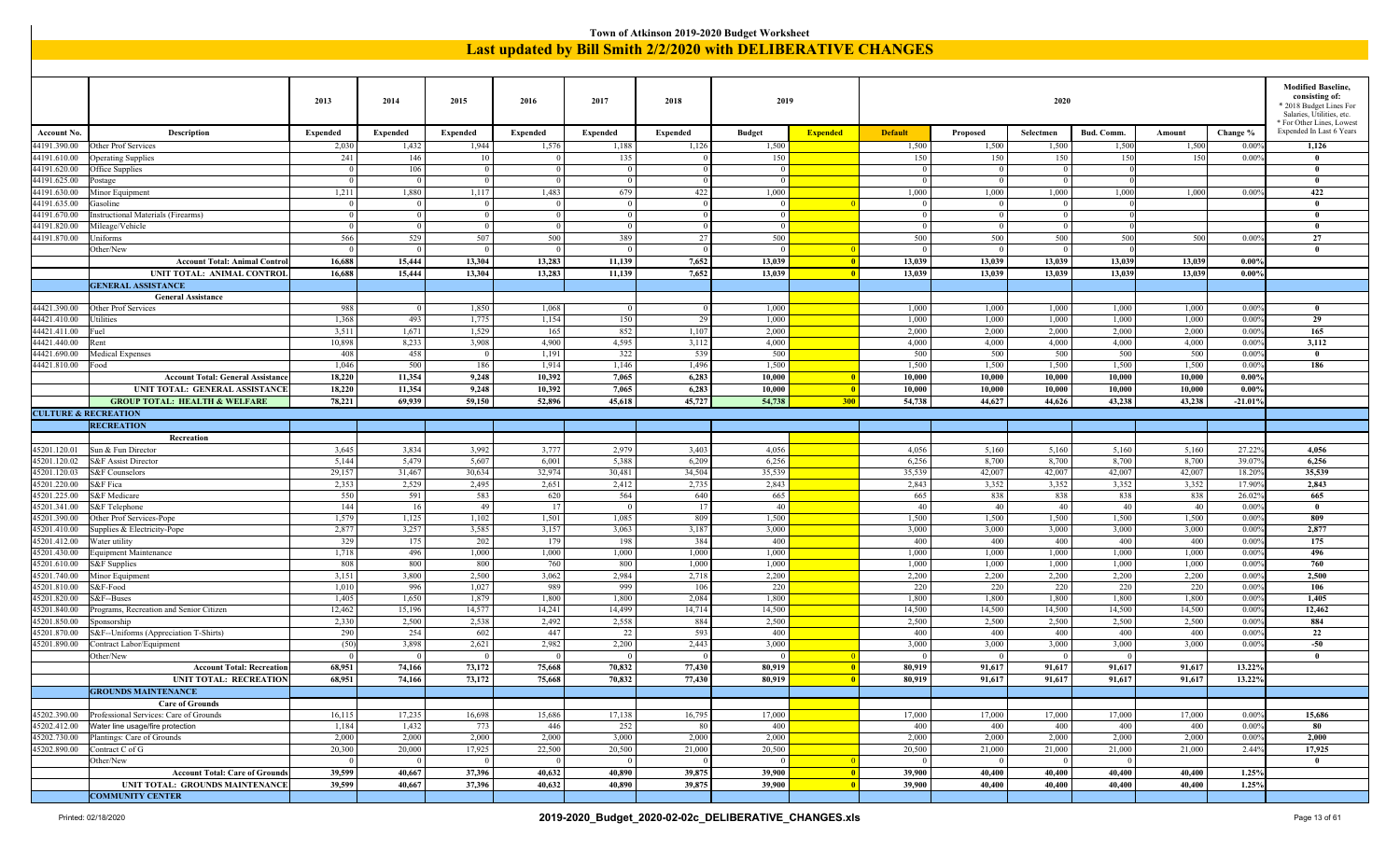|                              | Town of Atkinson 2019-2020 Budget Worksheet<br>Last updated by Bill Smith 2/2/2020 with DELIBERATIVE CHANGES |                       |                    |                       |                   |                   |                 |                       |                          |                    |                       |                  |                       |                    |                     |                                                                                                                              |
|------------------------------|--------------------------------------------------------------------------------------------------------------|-----------------------|--------------------|-----------------------|-------------------|-------------------|-----------------|-----------------------|--------------------------|--------------------|-----------------------|------------------|-----------------------|--------------------|---------------------|------------------------------------------------------------------------------------------------------------------------------|
|                              |                                                                                                              |                       |                    |                       |                   |                   |                 |                       |                          |                    |                       |                  |                       |                    |                     |                                                                                                                              |
|                              |                                                                                                              |                       |                    |                       |                   |                   |                 |                       |                          |                    |                       |                  |                       |                    |                     |                                                                                                                              |
|                              |                                                                                                              | 2013                  | 2014               | 2015                  | 2016              | 2017              | 2018            | 2019                  |                          |                    |                       | 2020             |                       |                    |                     | <b>Modified Baseline,</b><br>consisting of:<br>2018 Budget Lines For<br>Salaries, Utilities, etc.<br>For Other Lines, Lowest |
| <b>Account No</b>            | Description<br><b>Community Center</b>                                                                       | <b>Expended</b>       | <b>Expended</b>    | <b>Expended</b>       | <b>Expended</b>   | <b>Expended</b>   | <b>Expended</b> | <b>Budget</b>         | <b>Expended</b>          | <b>Default</b>     | Proposed              | Selectmen        | <b>Bud. Comm</b>      | Amount             | Change %            | Expended In Last 6 Years                                                                                                     |
| 45208.110.01                 | Senior Rec Coordinator                                                                                       | 24,647                | 24,743             | 39,317                | 40,524            | 41,342            | 42,799          | 44,047                |                          | 44,047             | 44,710                | 44,710           | 44,710                | 44,710             | $1.51$ <sup>c</sup> | 44,047                                                                                                                       |
| 45208.210.00                 | <b>Jealth Insurance</b>                                                                                      | $\Omega$              | $\Omega$           | $^{\circ}$            | $\Omega$          | $\sqrt{ }$        |                 |                       |                          |                    | 19,764                | 19,764           | 19,764                | 19,764             | 0.00%               | $\mathbf{0}$                                                                                                                 |
| 45208.220.00<br>45208.225.00 | ica<br>Medicare                                                                                              | 1,528<br>357          | 1,523<br>356       | 2,438<br>570          | 2,513<br>588      | 2,563<br>600      | 2,654<br>621    | 2,731<br>639          |                          | 2,731<br>639       | 2,806<br>648          | 2,806<br>648     | 2,806<br>648          | 2,806<br>648       | 2.75%<br>1.41%      | 2,731<br>356                                                                                                                 |
| 45208.230.00                 | Retirement                                                                                                   | $\Omega$              | $\Omega$           | 4,229                 | 4,521             | 4,655             | 4,862           | 4,966                 |                          | 4,966              | 5,007                 | 5,007            | 5,007                 | 5,007              | 0.839               | $\mathbf{0}$                                                                                                                 |
| 45208.341.00                 | Felephone, Internet, & Cable                                                                                 | 1,776                 | 2,197              | 2,040                 | 2,192             | 2,233             | 2,210           | 2,300                 |                          | 2,300              | 2,300                 | 2,300            | 2,300                 | 2,300              | 0.00%               | 1,776                                                                                                                        |
| 45208.360.00                 | Cleaning Service                                                                                             | 4,042                 | 5,619              | 5,707                 | 5,401             | 5,600             | 5,28            | 6,704                 |                          | 6,704              | 6,704                 | 6,704            | 6,704                 | 6,704              | 0.00%               | 4,042                                                                                                                        |
| 45208.390.00<br>45208.410.00 | Other Prof Services-Pope                                                                                     | 150<br>3,189          | $\theta$<br>3,345  | 1,075<br>4,908        | 1,158<br>5,436    | 364<br>5,769      | 205<br>5,476    | 500<br>5,400          |                          | 500<br>5,400       | 500<br>5,400          | 500<br>5,400     | 500<br>5,400          | 500<br>5,400       | 0.009<br>0.009      | $\mathbf{0}$<br>3,189                                                                                                        |
| 45208.411.00                 | Electricity<br>Ieat                                                                                          | 5,201                 | 4,862              | 3,931                 | 3,067             | 1,722             | 3,106           | 3,700                 |                          | 3,700              | 3,700                 | 3,700            | 3,700                 | 3,700              | 0.00%               | 1,722                                                                                                                        |
| 45208.412.00                 | Vater                                                                                                        | 831                   | 864                | 641                   | 732               | 626               | 1,189           | 1,000                 |                          | 1,000              | 1,000                 | 1,000            | 1,000                 | 1,000              | 0.00%               | 626                                                                                                                          |
| 45208.620.00                 | Office Supplies                                                                                              | 423                   | 600                | 598                   | 595               | 600               | 552             | 570                   |                          | 570                | 570                   | 570              | 570                   | 570                | 0.00%               | 423                                                                                                                          |
| 45208.625.00                 | ostage                                                                                                       | 115                   | 183                | 186                   | 188               | 33                |                 | 200                   |                          | 200                | 200                   | 200              | 200                   | 200                | 0.009               | $7\phantom{.0}$                                                                                                              |
| 45208.640.00                 | <b>Custodial Supplies</b>                                                                                    | 787                   | 874                | 1,000                 | 1,000             | 1,190             | 1,200           | 1,200                 |                          | 1,200              | 1,200                 | 1,200            | 1,200                 | 1,200              | 0.009               | 787                                                                                                                          |
| 45208.740.00                 | Minor Equipment<br>Other/New                                                                                 | 777<br>$\overline{0}$ | 497<br>$\Omega$    | 456<br>$^{\circ}$     | 536<br>- 0        | 1,000<br>- 0      | 508             | 600<br>$\Omega$       |                          | 600<br>$\Omega$    | 600<br>$\Omega$       | 600<br>$\Omega$  | 600<br>$\Omega$       | 600                | 0.009<br>0.009      | 456<br>$\mathbf{0}$                                                                                                          |
|                              | <b>Account Total: Community Center</b>                                                                       | 44,188                | 45,663             | 67,096                | 68,451            | 68,297            | 70,681          | 74,557                | $\blacksquare$           | 74,557             | 95,109                | 95,109           | 95,109                | 95,109             | 27.57%              |                                                                                                                              |
|                              | UNIT TOTAL: COMMUNITY CENTER                                                                                 | 44,188                | 45,663             | 67,096                | 68,451            | 68,297            | 70,681          | 74,557                | $\overline{0}$           | 74,557             | 95,109                | 95,109           | 95,109                | 95,109             | 27.57%              |                                                                                                                              |
|                              | <b>LIBRARY</b>                                                                                               |                       |                    |                       |                   |                   |                 |                       |                          |                    |                       |                  |                       |                    |                     |                                                                                                                              |
|                              | <b>Library Admin</b>                                                                                         |                       |                    |                       |                   |                   |                 |                       |                          |                    |                       |                  |                       |                    |                     |                                                                                                                              |
| 45501.110.01                 | Librarian                                                                                                    | 59,036                | 60,806             | 63,836                | 67,043            | 71,018            | 75,802          | 77,861                |                          | 77,861             | 75,000                | 75,000           | 75,000                | 75,000             | $-3.679$            | 77,861                                                                                                                       |
| 45501.110.02                 | Children's Librarian                                                                                         | 38,960                | 41,040             | 43,664                | 45,696            | 48,465            | 50,389          | 52,000                |                          | 52,000             | 53,040                | 53,040           | 52,832                | 52,832             | 1.60%               | 52,000                                                                                                                       |
| 45501.110.03<br>45501.110.04 | Aides<br>Employee Merit                                                                                      | 105,226<br>1,227      | 109,384<br>1,667   | 111,152<br>2,267      | 114,053<br>2,358  | 119,266<br>1,203  | 121,22<br>2,454 | 133,028<br>3,120      |                          | 133,028<br>3,120   | 144,052<br>2,723      | 144,052<br>2,723 | 143,520<br>2,723      | 143,520<br>2,723   | 7.89%<br>$-12.729$  | 133,028<br>3,120                                                                                                             |
| 45501.210.00                 | Health Insurance                                                                                             | 28,210                | 34,387             | 29,309                | 37,134            | 37,172            | 33,307          | 46,005                |                          | 46,005             | 57,300                | 57,300           | 57,300                | 57,300             | 24.559              | 46,005                                                                                                                       |
| 45501.220.00                 | ica                                                                                                          | 12,658                | 13,182             | 13,620                | 13,884            | 14,430            | 14,98:          | 16,493                |                          | 16,493             | 17,280                | 17,280           | 16,993                | 16,993             | 3.03%               | 16,493                                                                                                                       |
| 45501.225.00                 | Medicare                                                                                                     | 2,961                 | 3,083              | 3,186                 | 3,247             | 3,375             | 3,50            | 3,857                 |                          | 3,857              | 4,041                 | 4,041            | 3,974                 | 3,974              | 3.03%               | 3,857                                                                                                                        |
| 45501.230.00                 | Retirement                                                                                                   | 9,635                 | 10,969             | 11,793                | 16,360            | 17,512            | 19,126          | 19,171                |                          | 19,171             | 23,857                | 23,857           | 23,857                | 23,857             | 24.44%              | 19,171                                                                                                                       |
| 45501.341.00<br>45501.360.00 | Felephone<br>Cleaning Service                                                                                | 2,888<br>11,375       | 2,901<br>11,760    | 2,945<br>11,775       | 2,943<br>12,600   | 2,940<br>11,950   | 2,966<br>11,986 | 2,940<br>15,000       |                          | 2,940<br>15,000    | 2,940<br>15,000       | 2,940<br>15,000  | 2,940<br>15,000       | 2,940<br>15,000    | 0.00%<br>0.009      | 2,888<br>11,375                                                                                                              |
| 45501.410.00                 | Electricity                                                                                                  | 17,517                | 15,284             | 16,066                | 19,493            | 17,651            | 16,089          | 16,000                |                          | 16,000             | 16,000                | 16,000           | 16,000                | 16,000             | 0.00%               | 15,284                                                                                                                       |
| 45501.411.00                 | Ieat                                                                                                         | 14,215                | 14,064             | 13,523                | 10,070            | 8,740             | 10,47           | 12,000                |                          | 12,000             | 12,000                | 12,000           | 12,000                | 12,000             | 0.009               | 8,740                                                                                                                        |
| 45501.560.00                 | Dues/Subs/Memberships                                                                                        | 513                   | 533                | 779                   | 549               | 555               | 583             | 570                   |                          | 570                | 570                   | 570              | 570                   | 570                | 0.00%               | 513                                                                                                                          |
| 45501.610.00                 | ibrary Supplies                                                                                              | 4,702                 | 5,441              | 7,168                 | 6,029             | 5,690             | 4,784           | 4,512                 |                          | 4,512              | 4,512                 | 4,512            | 4,512                 | 4,512              | 0.009               | 4,702                                                                                                                        |
| 45501.625.00<br>45501.670.00 | ostage<br>Materials of Trade                                                                                 | 204<br>32,275         | 286<br>36,115      | 247<br>38,931         | 207<br>35,939     | 158<br>38,473     | 200<br>36,602   | 200<br>35,000         |                          | 200<br>35,000      | 200<br>35,000         | 200<br>35,000    | 200<br>35,000         | 200<br>35,000      | 0.00%<br>0.009      | 158<br>32,275                                                                                                                |
| 45501.740.00                 | <b>Equipment/Maintenance</b>                                                                                 | 7,312                 | 8,226              | 13,629                | 13,038            | 8,677             | 6,683           | 6,840                 |                          | 6,840              | 6,840                 | 6,840            | 6,840                 | 6,840              | 0.00%               | 6,683                                                                                                                        |
| 45501.820.00                 | Mileage                                                                                                      | 982                   | 945                | 1,036                 | 963               | 922               | 986             | 1,000                 |                          | 1,000              | 1,000                 | 1,000            | 1,000                 | 1,000              | 0.009               | 922                                                                                                                          |
| 45501.840.00                 | <b>Jouth Programs</b>                                                                                        | $\overline{0}$        | $\vert 0 \vert$    | 1,324                 | 1,179             | 1,290             | 2,519           | 1,000                 |                          | 1,000              | 1,000                 | 1,000            | 1,000                 | 1,000              | 0.009               | 1,000                                                                                                                        |
| 45501.850.00                 | Education/Conferences                                                                                        | 2,113                 | 2,411              | 2,758                 | 1,818             | 2,680             | 415,66          | 2,000                 |                          | 2,000              | 2,000                 | 2,000            | 2,000                 | 2,000              | 0.009               | 1,818                                                                                                                        |
|                              | <b>Account Total: Library Admin</b>                                                                          | 352,009               | 372,482            | 389,007               | 404,603           | 412,167           | 415,66          | 448,597               |                          | 448,597            | 474,355               | 474,355          | 473,261               | 473,261            | 5.50%               |                                                                                                                              |
|                              | <b>Library Misc.</b><br>45502.390.00 Other Prof Services                                                     | $\Omega$<br>14,034    | $\Omega$<br>11,739 | $\Omega$<br>14,394    | - 0<br>14,162     | - 0<br>21,236     | 21,426          | 29,438                | $^{\circ}$ 0             | $\Omega$<br>29,438 | $\Omega$<br>20,753    | 20,753           | $\Omega$<br>20,753    | $\Omega$<br>20,753 | $-29.50%$           | 11,739                                                                                                                       |
| 45502.412.00                 | Water line usage/fire protection                                                                             | 2,731                 | 2,724              | 2,718                 | 2,718             | 2,721             | 2,725           | 2,800                 |                          | 2,800              | 2,800                 | 2,800            | 2,800                 | 2,800              | $0.00\%$            | 2,718                                                                                                                        |
| 45502.640.00                 | <b>Custodial Supplies</b>                                                                                    | 1,126                 | 959                | 1,032                 | 835               | 953               | 985             | 1,000                 |                          | 1,000              | 1,000                 | 1,000            | 1,000                 | 1,000              | 0.009               | 835                                                                                                                          |
| 45502.730.00                 | Computer Software                                                                                            | 5,082                 | 8,188              | 6,558                 | 6,659             | 7,132             | 8,459           | 7,750                 |                          | 7,750              | 6,500                 | 6,500            | 6,500                 | 6,500              | $-16.139$           | 5,082                                                                                                                        |
| 45502.740.00                 | Computer Hardware                                                                                            | 1,333                 | 17,061             | 10,418                | 3,321             | 2,919             | 6,868           | 9,585                 |                          | 9,585              | 3,000                 | 3,000            | 3,000                 | 3,000              | $-68.709$           | 1,333                                                                                                                        |
| 45502.810.00                 | Water<br>Other/New                                                                                           | 98<br>$\overline{0}$  | 174<br>$\Omega$    | 256<br>$\overline{0}$ | 160<br>$\sqrt{ }$ | 179<br>$\sqrt{ }$ | 21'             | 200<br>$\overline{0}$ |                          | 200<br>$\Omega$    | 200<br>$\overline{0}$ | 200<br>$\Omega$  | 200<br>$\overline{0}$ | 200                | 0.009               | 98<br>$\mathbf{0}$                                                                                                           |
|                              | <b>Account Total: Library Misc.</b>                                                                          | 24,404                | 40,845             | 35,376                | 27,855            | 35,140            | 40,680          | 50,773                | $\overline{\phantom{a}}$ | 50,773             | 34,253                | 34,253           | 34,253                | 34,253             | $-32.54%$           |                                                                                                                              |
|                              | <b>UNIT TOTAL: LIBRARY</b>                                                                                   | 376,413               | 413,328            | 424,383               | 432,458           | 447,307           | 456,347         | 499,370               | $\blacksquare$           | 499,370            | 508,608               | 508,608          | 507,514               | 507,514            | 1.63%               |                                                                                                                              |
|                              | <b>PATRIOTIC PURPOSES</b>                                                                                    |                       |                    |                       |                   |                   |                 |                       |                          |                    |                       |                  |                       |                    |                     |                                                                                                                              |
|                              | <b>Memorial Day</b>                                                                                          |                       |                    |                       |                   |                   |                 |                       |                          |                    |                       |                  |                       |                    |                     |                                                                                                                              |
| 45831.390.00                 | Professional Services                                                                                        | 937                   | 1,313              | 1,314                 | 902               | 1,078             | 1,172           | 1,300                 |                          | 1,300              | 1,850                 | 1,850            | 1,500                 | 1,500              | 15.389              | 902                                                                                                                          |
| 45831.630.00                 | Minor Equipment                                                                                              | 102                   | $\vert 0 \vert$    | $\overline{0}$        | 460               | 79                |                 | 300                   |                          | 300                | 300                   | 300              | 300                   | 300                | $0.00\%$            | $\bf{0}$                                                                                                                     |
| 45831.810.00                 | Food                                                                                                         | 78                    | 0 <sup>1</sup>     | $\overline{0}$        | $\overline{0}$    | 95                | 146             | 175                   |                          | 175                | 175                   | 175              | 175                   | 175                | $0.00\%$            | $\bf{0}$                                                                                                                     |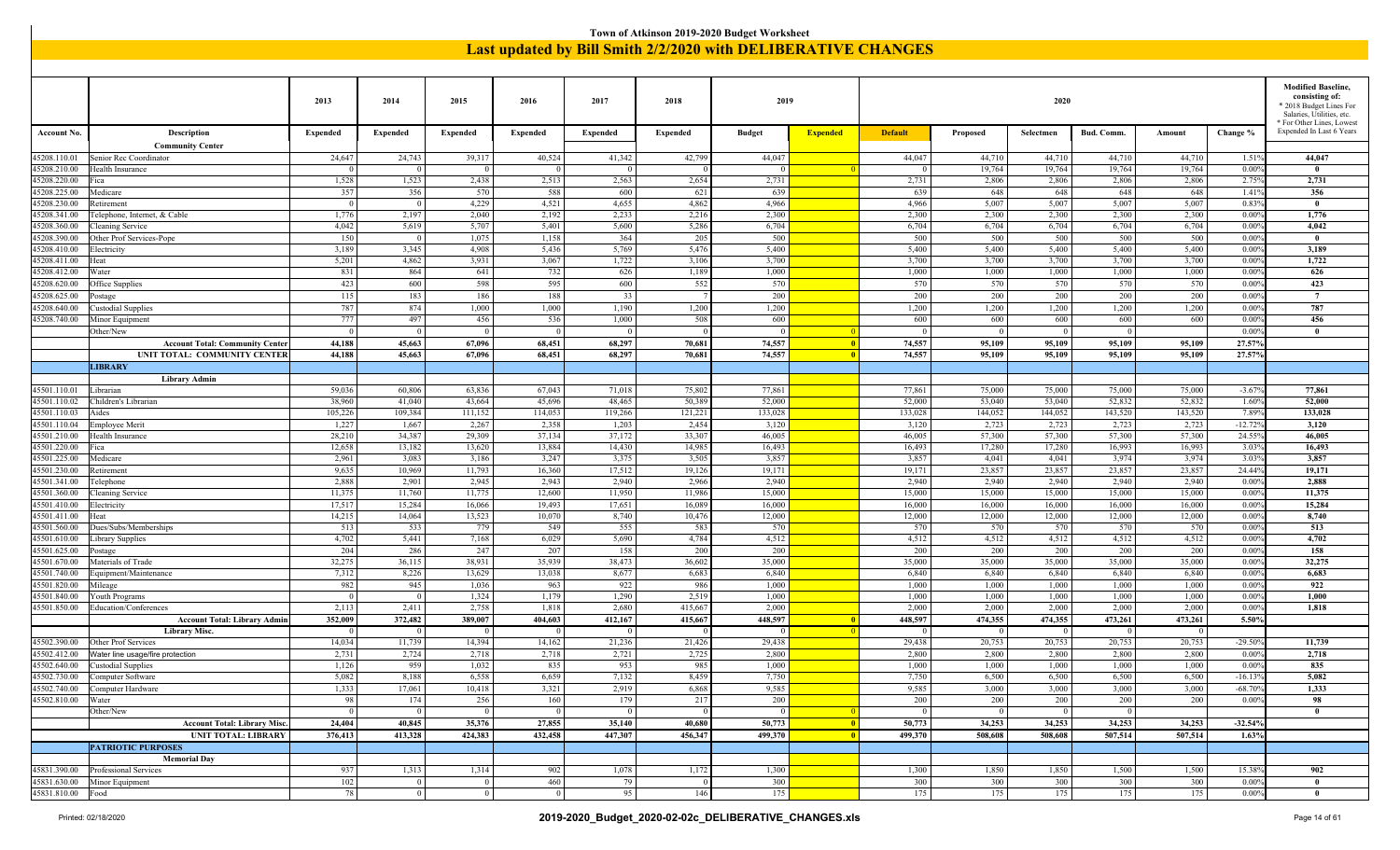|                              |                                                                      |                      |                 |                       |                 |                      | Town of Atkinson 2019-2020 Budget Worksheet                   |                 |                          |                |                |                |                |                |                      |                                                                                                                                             |
|------------------------------|----------------------------------------------------------------------|----------------------|-----------------|-----------------------|-----------------|----------------------|---------------------------------------------------------------|-----------------|--------------------------|----------------|----------------|----------------|----------------|----------------|----------------------|---------------------------------------------------------------------------------------------------------------------------------------------|
|                              |                                                                      |                      |                 |                       |                 |                      | Last updated by Bill Smith 2/2/2020 with DELIBERATIVE CHANGES |                 |                          |                |                |                |                |                |                      |                                                                                                                                             |
|                              |                                                                      |                      |                 |                       |                 |                      |                                                               |                 |                          |                |                |                |                |                |                      |                                                                                                                                             |
|                              |                                                                      |                      |                 |                       |                 |                      |                                                               |                 |                          |                |                |                |                |                |                      |                                                                                                                                             |
|                              |                                                                      | 2013                 | 2014            | 2015                  | 2016            | 2017                 | 2018                                                          | 2019            |                          |                |                | 2020           |                |                |                      | <b>Modified Baseline,</b><br>consisting of:<br>* 2018 Budget Lines For<br>Salaries, Utilities, etc.<br><sup>*</sup> For Other Lines, Lowest |
| <b>Account No</b>            | <b>Description</b>                                                   | <b>Expended</b>      | <b>Expended</b> | Expended              | <b>Expended</b> | <b>Expended</b>      | Expended                                                      | <b>Budget</b>   | <b>Expended</b>          | <b>Default</b> | Proposed       | Selectmen      | Bud. Comm.     | Amount         | Change %             | Expended In Last 6 Years                                                                                                                    |
|                              | <b>Account Total: Memorial Day</b>                                   | 1,116                | 1,313           | 1,314                 | 1,362           | 1,252                | 1,318                                                         | 1,775           | - 0                      | 1,775          | 2,325          | 2,325          | 1,975          | 1,975          | 11.27%               |                                                                                                                                             |
|                              | Flags                                                                | $\Omega$             | $\Omega$        | - 0                   |                 |                      |                                                               |                 |                          | $\Omega$       | $\Omega$       | $\Omega$       | $\eta$         | $\theta$       |                      |                                                                                                                                             |
| 45832.680.00   Flags         |                                                                      | 1,289                | 1,273           | 1,176                 | 2,094           | 2,000                | 1,736                                                         | 2,000           |                          | 2,000          | 2,000          | 2,000          | 2,000          | 2,000          | 0.009                | 1,176                                                                                                                                       |
|                              | <b>Account Total: Flags</b><br><b>UNIT TOTAL: PATRIOTIC PURPOSES</b> | 1,289<br>2,405       | 1,273<br>2,585  | 1,176<br>2,490        | 2,094<br>3,456  | 2,000<br>3,252       | 1,736<br>3,054                                                | 2,000<br>3,775  | $\blacksquare$<br>- 0    | 2,000<br>3,775 | 2,000<br>4,325 | 2,000<br>4,325 | 2,000<br>3,975 | 2,000<br>3,975 | $0.00\%$<br>5.30%    |                                                                                                                                             |
|                              | <b>CABLE OPERATIONS</b>                                              |                      |                 |                       |                 |                      |                                                               |                 |                          |                |                |                |                |                |                      |                                                                                                                                             |
|                              | <b>Cable Operations</b>                                              |                      |                 |                       |                 |                      |                                                               |                 |                          |                |                |                |                |                |                      |                                                                                                                                             |
| 15892.110.00                 | Staff Salary                                                         | 6,438                | 8,575           | 12,511                | 6,805           | 6,940                | 5,860                                                         | 15,046          |                          | 15,046         | 11,488         | 11,488         | 11,488         | 11,488         | $-23.659$            | 15,046                                                                                                                                      |
| 45892.110.01                 | Coordinator's Salary                                                 | 24,827               | 25,346          | 28,087                | 27,927          | 24,171               | 24,49:                                                        | 29,781          |                          | 29,781         | 31,001         | 31,001         | 31,001         | 31,001         | $4.10^{6}$           | 29,781                                                                                                                                      |
| 45892.220.00<br>15892.225.00 | Fica                                                                 | 1,840<br>431         | 2,088           | 2,517<br>589          | 2,162<br>506    | 1,929                | 1,882<br>440                                                  | 2,779<br>650    |                          | 2,779<br>650   | 2,634<br>616   | 2,634          | 2,634          | 2,634          | $-5.229$<br>$-5.239$ | 2,779<br>650                                                                                                                                |
| 15892.341.00                 | Medicare<br>Telephone                                                | 349                  | 488<br>350      | 330                   | 332             | 451<br>332           | 351                                                           | 350             |                          | 350            | 350            | 616<br>350     | 616<br>350     | 616<br>350     | 0.009                | 330                                                                                                                                         |
| 15892.390.00                 | Other Prof Services                                                  | 237                  | 237             | 197                   | $\sqrt{ }$      | 301                  | 3,222                                                         | 800             |                          | 800            | 800            | 800            | 800            | 800            | 0.009                | $\mathbf{0}$                                                                                                                                |
| 15892.560.00                 | Dues/Subs/Memberships                                                | 325                  | 350             | 350                   | 450             | 350                  | 250                                                           | 400             |                          | 400            | 400            | 400            | 400            | 400            | 0.009                | 250                                                                                                                                         |
| 5892.610.00                  | Supplies                                                             | 468                  | 134             | 471                   | 425             | 367                  | 108                                                           | 500             |                          | 500            | 350            | 350            | 350            | 350            | $-30.009$            | 108                                                                                                                                         |
| 15892.630.00                 | Minor Equipment                                                      | 1,334                | 860             | 2,195                 | 1,945           | 1,495                | 1,491                                                         | 2,000           |                          | 2,000          | 2,000          | 2,000          | 2,000          | 2,000          | 0.009                | 860                                                                                                                                         |
| 45892.820.00<br>15892.850.00 | Mileage<br>Education/Conferences                                     | 538<br>125           | 408<br>$\Omega$ | 189<br>$\overline{0}$ | 468<br>700      | 96<br>$\overline{0}$ | 185                                                           | 200<br>175      |                          | 200<br>175     | 200<br>175     | 200<br>175     | 200<br>175     | 200<br>175     | 0.009<br>0.009       | 96<br>$\mathbf{0}$                                                                                                                          |
|                              | Other/New                                                            | $\overline{0}$       | $\bf{0}$        | $\overline{0}$        | - 0             | $\sqrt{ }$           |                                                               | $\Omega$        |                          | $\overline{0}$ | 0 <sup>1</sup> | $\overline{0}$ | $\overline{0}$ |                |                      | $\mathbf{0}$                                                                                                                                |
|                              | <b>Account Total: Cable Operations</b>                               | 36,912               | 38,837          | 47,437                | 41,720          | 36,432               | 38,284                                                        | 52,681          | - 0                      | 52,681         | 50,014         | 50,014         | 50,014         | 50,014         | $-5.06%$             |                                                                                                                                             |
|                              | <b>UNIT TOTAL: CABLE OPERATIONS</b>                                  | 36,912               | 38.837          | 47,437                | 41,720          | 36,432               | 38,284                                                        | 52,681          | $\overline{\mathbf{0}}$  | 52,681         | 50.014         | 50,014         | 50.014         | 50.014         | $-5.06%$             |                                                                                                                                             |
|                              | <b>GROUP TOTAL: CULTURE AND RECREATION</b>                           | 568,468              | 615,246         | 651,974               | 662,385         | 667,010              | 685,671                                                       | 751,202         | -0                       | 751,202        | 790,073        | 790,073        | 788,629        | 788,629        | 4.98%                |                                                                                                                                             |
| <b>CONSERVATION</b>          |                                                                      |                      |                 |                       |                 |                      |                                                               |                 |                          |                |                |                |                |                |                      |                                                                                                                                             |
|                              | <b>CONSERVATION</b><br>Conservation                                  |                      |                 |                       |                 |                      |                                                               |                 |                          |                |                |                |                |                |                      |                                                                                                                                             |
| 46111.110.00                 | Recording Clerk                                                      | 300                  | 539             | 499                   | 653             | 513                  | 855                                                           | 998             |                          | 998            | 1680           | 1680           | 1680           | 1680           |                      | 998                                                                                                                                         |
| 45111.220.00                 | Fica                                                                 |                      |                 |                       |                 |                      |                                                               |                 |                          |                | 105            | 105            | 105            | 105            | 10400.00             |                                                                                                                                             |
| 45111.225.00                 | Medicare                                                             |                      |                 |                       |                 |                      |                                                               | $\mathbf{1}$    |                          |                | 25             | 25             | 25             | 25             | 2400.00              | $\mathbf{1}$                                                                                                                                |
| 46111.390.00                 | Other Prof Services                                                  | 1200                 |                 | 1800                  | 2247            | 140                  | 2850                                                          | 2500            |                          | 2500           | 2500           | 2500           | 2500           | 2500           |                      | $\mathbf{0}$                                                                                                                                |
| 46111.550.00                 | Printing/Binding                                                     | 28<br>340            | 75              | 733                   | 55              | -15<br>418           |                                                               | 400             |                          | 400            | 500<br>450     | 500<br>450     | 500<br>450     | 500<br>450     | 499                  | $\mathbf{0}$<br>55                                                                                                                          |
| 46111.560.00<br>46111.620.00 | Dues/Subs/Memberships<br>Supplies                                    | 85                   | 99              |                       | 135             | 100                  | 788<br><sup>11</sup>                                          | $\overline{1}$  |                          |                |                |                |                |                |                      | $\theta$                                                                                                                                    |
| 46111.625.00                 | Postage                                                              | $\Omega$             |                 |                       |                 |                      |                                                               |                 |                          |                |                |                |                |                |                      | $\mathbf{0}$                                                                                                                                |
| 46111.650.00                 | Care of Grounds / Field Mowing                                       | 1307                 | 1846            | 1473                  | 866             | 2740                 | 212                                                           | 3000            |                          | 3000           | 2500           | 2500           | 2500           | 2500           |                      | 866                                                                                                                                         |
| 46111.740.00                 | New Equipment / Maintenance                                          | 996                  | 242             | 338                   | 182             |                      | 980                                                           | 300             |                          | 300            | 300            | 300            | 300            | 300            |                      | $\mathbf{0}$                                                                                                                                |
| 46111.820.00                 | Mileage                                                              | $\Omega$             |                 |                       |                 |                      |                                                               | 74              |                          | 74             | 74             | 74             | 74             | 74             |                      | $\theta$                                                                                                                                    |
| 46111.840.00<br>46111.850.00 | Special Programs<br>Education/Conferences                            | $\Omega$<br>$\Omega$ |                 | 601<br>- 55           | 769             | 182<br>100           | 19                                                            | 1000<br>250     |                          | 1000<br>250    | 1000<br>250    | 1000<br>250    | 1000<br>250    | 1000<br>250    |                      | $\mathbf{0}$<br>$\theta$                                                                                                                    |
| 46111.875.00                 | Signs                                                                | 283                  |                 | 500                   |                 | -66                  | 1084                                                          | 500             |                          | 500            | 500            | 500            | 500            | 500            |                      | $\mathbf{0}$                                                                                                                                |
|                              | Other/New                                                            | $\Omega$             |                 |                       |                 |                      |                                                               |                 |                          | $\Omega$       |                | $\Omega$       |                |                |                      | $\mathbf{0}$                                                                                                                                |
|                              | <b>Account Total: Conservation</b>                                   | 4539                 | 2801            | 5999                  | 4907            | 4274                 | 9000                                                          | 9027            |                          | 9027           | 9886           | 9886           | 9886           | 9886           | 9.52%                |                                                                                                                                             |
|                              | UNIT TOTAL: CONSERVATION                                             | 4539                 | 2801            | 5999                  | 4907            | 4274                 | 9000                                                          | 9027            |                          | 9027           | 9886           | 9886           | 9886           | 9886           | 9.52%                |                                                                                                                                             |
|                              | <b>GROUP TOTAL: CONSERVATION</b>                                     | 4,539                | 2,801           | 5,999                 | 4,907           | 4,274                | 9,000                                                         | 9,027           | -0                       | 9,027          | 9,886          | 9,886          | 9,886          | 9,886          | 9.52%                |                                                                                                                                             |
| DERL                         |                                                                      |                      |                 |                       |                 |                      |                                                               |                 |                          |                |                |                |                |                |                      |                                                                                                                                             |
|                              | <b>LONG-TERM DEBT PRINCIPAL</b><br><b>Debt Principal</b>             |                      |                 |                       |                 |                      |                                                               |                 |                          |                |                |                |                |                |                      |                                                                                                                                             |
|                              | 47112.981.01 Principal (Library)                                     | 85,000               | 85,000          | 85,000                | 85,000          | 85,000               | 85,000                                                        | 85,000          |                          | 85,000         | 85,000         | 85,000         | 85,000         | 85,000         | 0.00%                | 85,000                                                                                                                                      |
|                              | Other/New                                                            | $\overline{0}$       | $\Omega$        | $\sqrt{0}$            | - 0             | - 0                  |                                                               | $\Omega$        |                          | $\overline{0}$ | 0 <sup>1</sup> | $\overline{0}$ | $\overline{0}$ |                |                      | $\bf{0}$                                                                                                                                    |
|                              | <b>Account Total: Debt Principal</b>                                 | 85,000               | 85,000          | 85,000                | 85,000          | 85,000               | 85,000                                                        | 85,000          | $\overline{\mathbf{0}}$  | 85,000         | 85,000         | 85,000         | 85,000         | 85,000         | $0.00\%$             |                                                                                                                                             |
|                              | UNIT TOTAL: LONG-TERM DEBT PRINCIPAL                                 | 85,000               | 85,000          | 85,000                | 85,000          | 85,000               | 85,000                                                        | 85,000          | $\vert 0 \vert$          | 85,000         | 85,000         | 85,000         | 85,000         | 85,000         | $0.00\%$             |                                                                                                                                             |
|                              | <b>LONG-TERM DEBT INTEREST</b>                                       |                      |                 |                       |                 |                      |                                                               |                 |                          |                |                |                |                |                |                      |                                                                                                                                             |
| 47211.981.01                 | <b>Debt Interest</b>                                                 | 60,775               | 57,163          | 53,550                | 49,300          | 45,050               | 40,800                                                        | 36,550          |                          | 26,800         | 26,800         | 26,800         | 26,800         | 26,800         | $-26.68%$            | 40,800                                                                                                                                      |
|                              | Interest (Library)<br>Other/New                                      | $\overline{0}$       | $\overline{0}$  | $\sqrt{0}$            | $\sqrt{ }$      | $\sqrt{ }$           |                                                               | $\vert 0 \vert$ | - 0                      | $\overline{0}$ | 0 <sup>1</sup> | $\overline{0}$ | $\overline{0}$ |                |                      | $\bf{0}$                                                                                                                                    |
|                              | <b>Account Total: Debt Interest</b>                                  | 60,775               | 57,163          | 53,550                | 49,300          | 45,050               | 40,800                                                        | 36,550          | $\overline{\phantom{0}}$ | 26,800         | 26,800         | 26,800         | 26,800         | 26,800         | $-26.68%$            |                                                                                                                                             |
|                              | UNIT TOTAL: LONG-TERM DEBT INTEREST                                  | 60,775               | 57,163          | 53,550                | 49,300          | 45,050               | 40,800                                                        | 36,550          | $\vert 0 \vert$          | 26,800         | 26,800         | 26,800         | 26,800         | 26,800         | $-26.68%$            |                                                                                                                                             |
|                              | <b>GROUP TOTAL: DEBT</b>                                             | 145,775              | 142,163         | 138,550               | 134,300         | 130,050              | 125,800                                                       | 121,550         | $\overline{\mathbf{0}}$  | 111,800        | 111,800        | 111,800        | 111,800        | 111,800        | $-8.02%$             |                                                                                                                                             |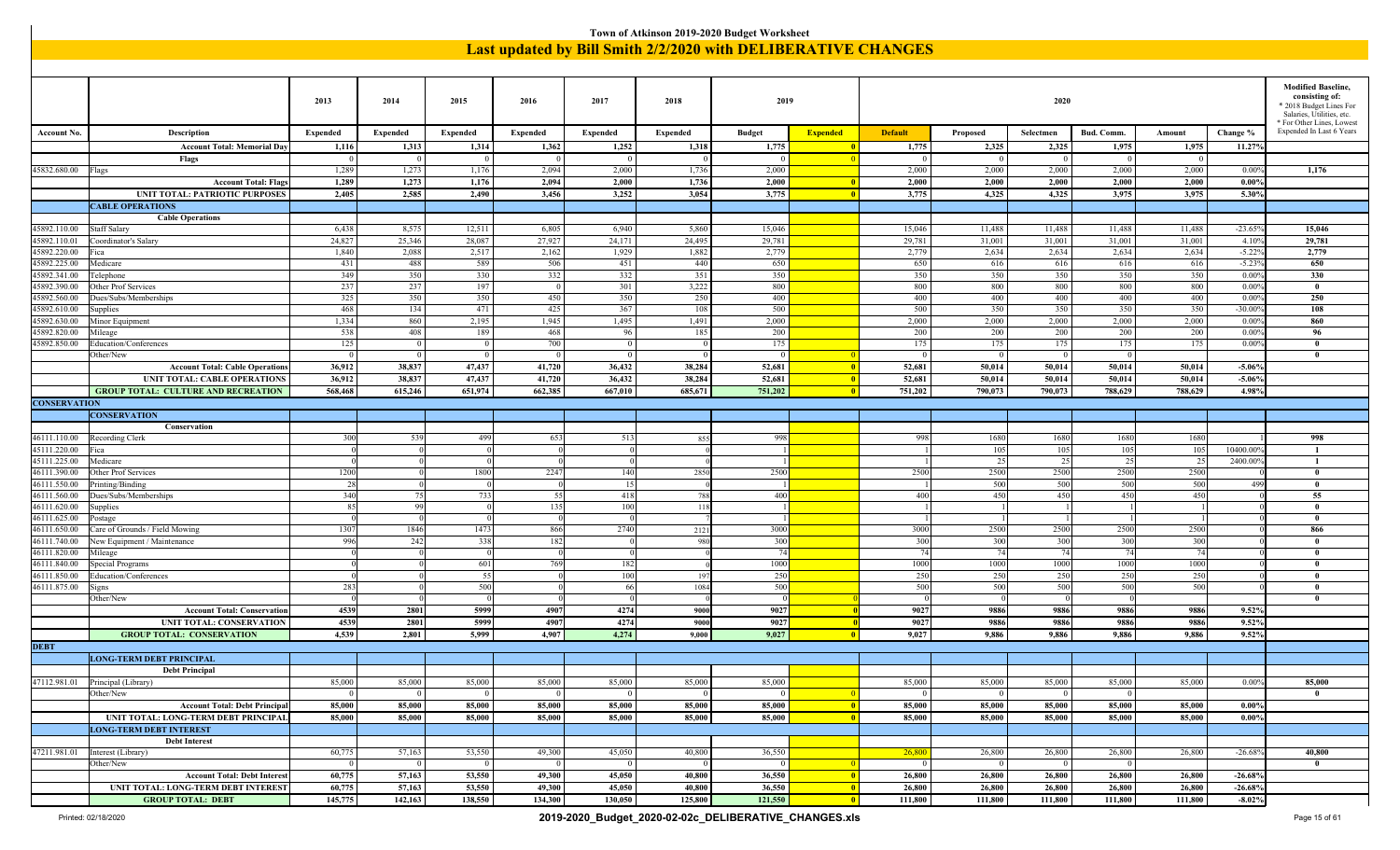|             | Town of Atkinson 2019-2020 Budget Worksheet<br><b>Last updated by Bill Smith 2/2/2020 with DELIBERATIVE CHANGES</b> |                                                         |                                                                                               |           |           |           |                                                    |                                           |                 |                           |                                                      |                    |                              |                          |          |                                                                                                                                  |
|-------------|---------------------------------------------------------------------------------------------------------------------|---------------------------------------------------------|-----------------------------------------------------------------------------------------------|-----------|-----------|-----------|----------------------------------------------------|-------------------------------------------|-----------------|---------------------------|------------------------------------------------------|--------------------|------------------------------|--------------------------|----------|----------------------------------------------------------------------------------------------------------------------------------|
|             |                                                                                                                     |                                                         |                                                                                               |           |           |           |                                                    |                                           |                 |                           |                                                      |                    |                              |                          |          |                                                                                                                                  |
|             |                                                                                                                     | 2013                                                    | 2014                                                                                          | 2015      | 2016      | 2017      | 2018                                               | 2019                                      |                 |                           |                                                      | 2020               |                              |                          |          | <b>Modified Baseline,</b><br>consisting of:<br>* 2018 Budget Lines For<br>Salaries, Utilities, etc.<br>* For Other Lines, Lowest |
| Account No. | <b>Description</b>                                                                                                  | Expended                                                | Expended                                                                                      | Expended  | Expended  | Expended  | Expended                                           | <b>Budget</b>                             | <b>Expended</b> | <b>Default</b>            | Proposed                                             | Selectmen          | Bud. Comm.                   | Amount                   | Change % | Expended In Last 6 Years                                                                                                         |
|             | <b>OPERATING BUDGET TOTAL</b>                                                                                       | 3,913,629                                               | 3,985,495                                                                                     | 4,261,019 | 4,153,556 | 4,322,040 | 4,748,068                                          | 5,112,419                                 | 300             | 5,063,669                 | 5,339,655                                            | 5,278,940          | 5,220,307                    | 5,238,875                | 2.47%    | 3,913,629                                                                                                                        |
|             |                                                                                                                     |                                                         |                                                                                               |           |           |           |                                                    |                                           |                 | $-0.95%$                  | 4.44%                                                | 3.26%              | 2.11%                        | 2.47%                    |          |                                                                                                                                  |
|             |                                                                                                                     | Modified<br><b>Baseline:</b>                            |                                                                                               | 3,913,629 |           |           | <b>Amount left unspent from last year's budget</b> |                                           | 5,112,119       |                           |                                                      |                    |                              | To get to 2%, reduce by: |          | \$24,208                                                                                                                         |
|             |                                                                                                                     | 2018 Budget                                             |                                                                                               | 5,112,419 |           |           |                                                    |                                           |                 |                           |                                                      |                    |                              | To get to 1%, reduce by: |          | \$75,332                                                                                                                         |
|             |                                                                                                                     | Ratio:                                                  | Numbers for Proposed, Selectmen, and Bud. Comm.                                               | 77%       |           |           |                                                    |                                           |                 |                           |                                                      | Increase from 2019 |                              | 126,456                  |          |                                                                                                                                  |
|             |                                                                                                                     | entered on Department tabs/sheets will appear above (in | columns L, M, N on this "SummaryOn1BigSheet"), via                                            |           |           |           |                                                    |                                           |                 |                           | <b>Amendments at 2020-02-01 Deliberative Session</b> |                    |                              |                          |          |                                                                                                                                  |
|             |                                                                                                                     |                                                         | formulas                                                                                      |           |           |           |                                                    | <b>Proposer</b>                           |                 | <b>Description</b>        | <b>LINE</b>                                          |                    | <b>OLD AMOUNT NEW AMOUNT</b> | <b>CHANGE</b>            |          |                                                                                                                                  |
|             |                                                                                                                     |                                                         | To jump quickly To a Department tab/sheet, select Index<br>tab, then click on Department name |           |           |           |                                                    | <b>Jason Grosky</b>                       |                 | <b>COLA</b>               | 41301.110.04                                         |                    | 6,568                        | 6,56                     |          |                                                                                                                                  |
|             |                                                                                                                     |                                                         |                                                                                               |           |           |           |                                                    | <b>Harold Morse</b><br><b>Ted Stewart</b> |                 | computers<br>tree removal | 41506.740.01<br>43122.890.01                         | 12,808<br>16,000   | 22,808<br>18,000             | 10,00<br>2,00            |          |                                                                                                                                  |
|             |                                                                                                                     |                                                         |                                                                                               |           |           |           |                                                    |                                           |                 |                           | <b>SUM OF CHANGES</b>                                |                    |                              | 18,568                   |          |                                                                                                                                  |

|  | New 2020 Proposed Budget Total After Deliberative Changes |  | 5,238,875 | $2.47\%$ |
|--|-----------------------------------------------------------|--|-----------|----------|
|  | Pre-Deliberative 2020 Budget Committee Recommended Total  |  | 5.220.307 | $2.11\%$ |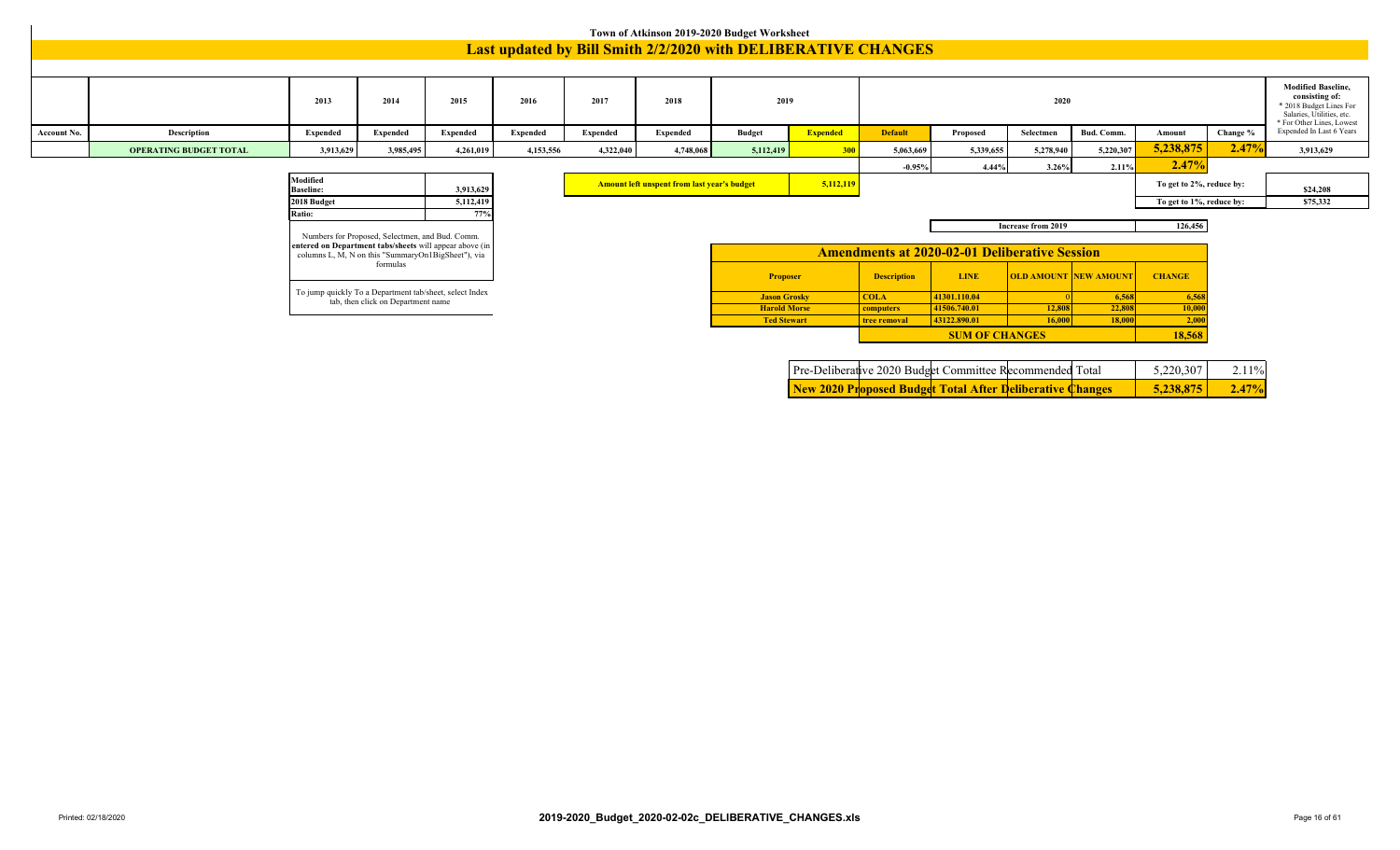<span id="page-16-0"></span>

|                           |                                                          |                 |              |                 |          | <b>Executive Budget Worksheet</b>                             |          |               |                 |                |          |                    |         |         |             |
|---------------------------|----------------------------------------------------------|-----------------|--------------|-----------------|----------|---------------------------------------------------------------|----------|---------------|-----------------|----------------|----------|--------------------|---------|---------|-------------|
|                           |                                                          |                 |              |                 |          | Last updated by Bill Smith 2/2/2020 with DELIBERATIVE CHANGES |          |               |                 |                |          |                    |         |         |             |
|                           |                                                          |                 |              |                 |          |                                                               |          |               |                 |                |          |                    |         |         |             |
|                           |                                                          | 2013            | 2014         | 2015            | 2016     | 2017                                                          | 2018     | 2019          |                 |                |          |                    | 2020    |         |             |
| Account No.               | <b>Description</b>                                       | <b>Expended</b> | Expended     | <b>Expended</b> | Expended | Expended                                                      | Expended | <b>Budget</b> | <b>Expended</b> | <b>Default</b> | Proposed | Selectmen Bud Comm |         | Amount  | Change      |
| <b>GENERAL GOVERNMENT</b> |                                                          |                 |              |                 |          |                                                               |          |               |                 |                |          |                    |         |         |             |
|                           | <b>EXECUTIVE</b>                                         |                 |              |                 |          |                                                               |          |               |                 |                |          |                    |         |         |             |
|                           | <b>Board of Selectmen</b>                                |                 |              |                 |          |                                                               |          |               |                 |                |          |                    |         |         |             |
| 41301.110.01              | <b>BOS Recording Clerk</b>                               |                 |              |                 |          |                                                               | 725      | 5,850         |                 | 5,850          | 5,850    | 5,850              | 5,850   | 5,850   | $0.00\%$    |
| 41301.110.04              | Employee Merit (OBS)                                     |                 |              | $\Omega$        | 9,349    | 11,680                                                        |          |               |                 | $\Omega$       |          |                    |         | 6,568   |             |
| 41301.110.06              | 53rd week 1-time-only Paychecks/FICA/Medicare/Retirement |                 |              |                 |          |                                                               | 32,745   |               |                 | $\Omega$       |          |                    |         |         |             |
| 41301.130.00              | Selectmen's Salaries                                     | 9,994           | 10,400       | 15,561          | 16,901   | 16,901                                                        | 16,901   | 16,901        |                 | 16,901         | 16,901   | 16,901             | 16,901  | 16,901  | 0.00%       |
| 41301.220.00              | Fica                                                     | 620             | 645          | 965             | 1,063    | 1,048                                                         | 1,128    | 1,515         |                 | 1,515          | 1,411    | 1,411              | 1,411   | 1,411   | $-6.86%$    |
| 41301.225.00              | Medicare                                                 | 145             | 151          | 226             | 249      | 245                                                           | 264      | 330           |                 | 330            | 330      | 330                | 330     | 330     | 0.00%       |
| 41301.390.00              | Prof. & Tech. Services                                   | 9,526           | 6,833        | 6,346           | 6,241    | 6,076                                                         | 12,566   | 2,650         |                 | 2,650          | 2,650    | 2,650              | 2,650   | 2,650   | 0.00%       |
| 41301.550.00              | Printing/Town Reports                                    | 4,725           | 6,100        | 6,236           | 6,253    | 6,182                                                         | 6,476    | 6,800         |                 | 6,800          | 6,800    | 6,800              | 6,800   | 6,800   | 0.00%       |
| 41301.690.00              | Recognitions                                             | 1,418           | 1,449        | 1,349           | 1,331    | 995                                                           | 730      | 1,200         |                 | 1,200          | 1,200    | 1,200              | 1,200   | 1,200   | 0.00%       |
| 41301.820.00              | Mileage/Gas/Maintenance                                  | 390             | 275          | 140             | 170      | 94                                                            | 120      | 250           |                 | 250            | 250      | 250                | 250     | 250     | 0.00%       |
| 41301.850.00              | Education/Conferences                                    | $\Omega$        |              |                 |          |                                                               |          |               |                 | $\Omega$       |          |                    |         |         |             |
| 41301.860.00              | <b>Public Notices</b>                                    | 4,487           | 4,883        | 6,794           | 2,091    | 6,079                                                         | 5,809    | 7,000         |                 | 7,000          | 7,000    | 7,000              | 7,000   | 7,000   | 0.00%       |
|                           | Other/New                                                | $\Omega$        |              |                 |          |                                                               |          |               |                 | $\Omega$       |          |                    |         |         |             |
|                           | <b>Account Total: Board of Selectmen</b>                 | 31,303          | 30,735       | 37,616          | 43,648   | 49,300                                                        | 77,464   | 42,496        |                 | 42,496         | 42,392   | 42,392             | 42,392  | 48,960  | 15.21%      |
|                           | <b>Town Administrator</b>                                |                 |              |                 |          |                                                               |          |               |                 | $\Omega$       |          |                    |         |         |             |
| 41302.110.01              | Town Administrator                                       | 75,849          | 73,665       | 86,117          | 71,434   | 76,325                                                        | 80,059   | 90,000        |                 | 90,000         | 96,425   | 96,425             | 96,425  | 96,425  | 7.14%       |
| 41302.120.00              | <b>TA Assist</b>                                         | 35,868          | 36,797       | 48,598          | 47,736   | 48,607                                                        | 51,538   | 52,894        |                 | 52,894         | 52,983   | 52,983             | 52,983  | 52,983  | 0.17%       |
| 41302.210.00              | Health Insurance                                         | 18,408          | 22,925       | 19,539          | 19,028   | 18,864                                                        | 16,654   | 32,204        |                 | 32,204         | 19,764   | $\Omega$           |         |         | $-100.00\%$ |
| 41302.220.00              | Fica                                                     | 6,926           | 6,849        | 8,280           | 7,228    | 7,509                                                         | 7,860    | 8,859         |                 | 8,859          | 9,264    | 9,264              | 9,264   | 9,264   | 4.57%       |
| 41302.225.00              | Medicare                                                 | 1,620           | 1,602        | 1,937           | 1,690    | 1,756                                                         | 1,838    | 2,072         |                 | 2,072          | 2,167    | 2,167              | 2,167   | 2,167   | 4.58%       |
| 41302.230.00              | Retirement                                               | 3,507           | 3,943        | 5,333           | 5,318    | 5,435                                                         | 5,915    | 5,964         |                 | 5,964          | 5,918    | 5,918              | 5,918   | 5,918   | $-0.77%$    |
| 41302.341.00              | Telephone                                                | 6,821           | 6,466        | 6,999           | 7,784    | 7,881                                                         | 7,930    | 7,800         |                 | 7,800          | 7,942    | 7,942              | 7,942   | 7,942   | 1.82%       |
| 41302.430.00              | Equipment Repairs                                        | 465             | 143          | 175             | $\Omega$ | 150                                                           |          | 300           |                 | 300            | 300      | 300                | 300     | 300     | 0.00%       |
| 41302.440.00              | Rental/Leases - (Postage meter)                          | 1,563           | 1,892        | 976             | 1,260    | 1,491                                                         | 1,390    | 1,400         |                 | 1,400          | 1,500    | 1,500              | 1,500   | 1,500   | 7.14%       |
| 41302.560.00              | Dues/Subs./Memberships                                   | 6,157           | 6,810        | 6,768           | 7,136    | 7,348                                                         | 7,598    | 8,000         |                 | 8,000          | 8,500    | 8,500              | 8,500   | 8,500   | 6.25%       |
| 41302.620.00              | Office Supplies                                          | 5,801           | 4,273        | 4,443           | 5,029    | 4,886                                                         | 5,525    | 4,750         |                 | 4,750          | 4,750    | 4,750              | 4,750   | 4,750   | 0.00%       |
| 41302.625.00              | Postage                                                  | $-1,479$        | 1,335        | 2,819           | 1,812    | 3,617                                                         | $-6,844$ | 2,000         |                 | 2,000          | 2,000    | 2,000              | 2,000   | 2,000   | 0.00%       |
| 41302.720.00              | <b>Service Contracts</b>                                 | 995             | 925          | 925             | 945      | $\Omega$                                                      |          | 1,000         |                 | 1,000          | 1,000    | 1,000              |         |         | -99.90%     |
| 41302.740.00              | New Equipment/Supplies                                   | $\theta$        |              |                 |          |                                                               |          |               |                 | $\Omega$       |          |                    |         |         |             |
| 41302.850.00              | Education/Conferences/Dues<br>Other/New                  |                 |              | 830             | 649      | 336                                                           | 155      | 750           |                 | 750            | 1,500    | 1,500              | 1,500   | 1,500   | 100.00%     |
|                           | Account Total: Town Administrator                        | 101,975         | 101,144      | 193,740         | 177,049  | 184,205                                                       | 179,618  | 217,993       |                 | 217,993        | 214,013  | 194,249            | 193,251 | 193,251 | $-11.35%$   |
|                           | <b>Clerical</b>                                          |                 |              |                 |          |                                                               |          |               |                 | $\Omega$       |          |                    |         |         |             |
| 41304.110.00              | Planning Assistant                                       | 11,121          | 11,461       | 17,316          | 15,537   | 16,330                                                        | 16,258   | 20,566        |                 | 20,566         | 20,660   | 20,660             | 20,660  | 20,660  | 0.46%       |
| 41304.210.00              | Health Insurance                                         | $\Omega$        | $\theta$     | $\Omega$        | $\Omega$ | $\mathbf{0}$                                                  | $\Omega$ |               |                 |                |          |                    |         |         | 0.00%       |
| 41304.220.00 Fica         |                                                          | 698             | 711          | 1,074           | 963      | 1,012                                                         | 1,008    | 1,275         |                 | 1,275          | 1,281    | 1,281              | 1,281   | 1,281   | 0.47%       |
| 41304.225.00              | Medicare                                                 | 163             | 166          | 251             | 225      | 237                                                           | 236      | 298           |                 | 298            | 300      | 300                | 300     | 300     | 0.67%       |
| 41304.230.00              | Retirement                                               | $\mathbf{0}$    | $\theta$     | $\Omega$        | $\Omega$ |                                                               |          |               |                 | $\theta$       |          |                    |         |         |             |
|                           | Other/New                                                |                 |              |                 |          |                                                               |          |               |                 | $\overline{0}$ |          |                    |         |         |             |
|                           | <b>Account Total: Clerical</b>                           | 11,982          | 12,337       | 18,641          | 16,725   | 17,579                                                        | 17,502   | 22,140        |                 | 22,140         | 22,242   | 22,242             | 22,242  | 22,242  | 0.46%       |
|                           | <b>Conflict of Interest Committee</b>                    |                 |              |                 |          |                                                               |          |               |                 | $\Omega$       |          |                    |         |         |             |
| 41305.110.00              | Code of Ethics Clerk                                     | $\overline{0}$  | $\mathbf{0}$ | $\vert$ 0       |          |                                                               |          |               |                 |                |          |                    |         |         | $0.00\%$    |
| 41305.220.00              | Fica                                                     |                 |              |                 |          |                                                               |          |               |                 |                |          |                    |         |         | $0.00\%$    |
| 41305.225.00              | Medicare                                                 |                 |              |                 |          | $\Omega$                                                      |          |               |                 |                |          |                    |         |         | $0.00\%$    |
| 41305.390.00              | Prof/Tech Services                                       | $\mathbf{0}$    | $\Omega$     | $\Omega$        |          | $\Omega$                                                      | $\theta$ |               |                 |                |          |                    |         |         | $0.00\%$    |
| 41305.620.00              | <b>Office Supplies</b>                                   |                 | $\Omega$     |                 |          |                                                               |          |               |                 |                |          |                    |         |         | $0.00\%$    |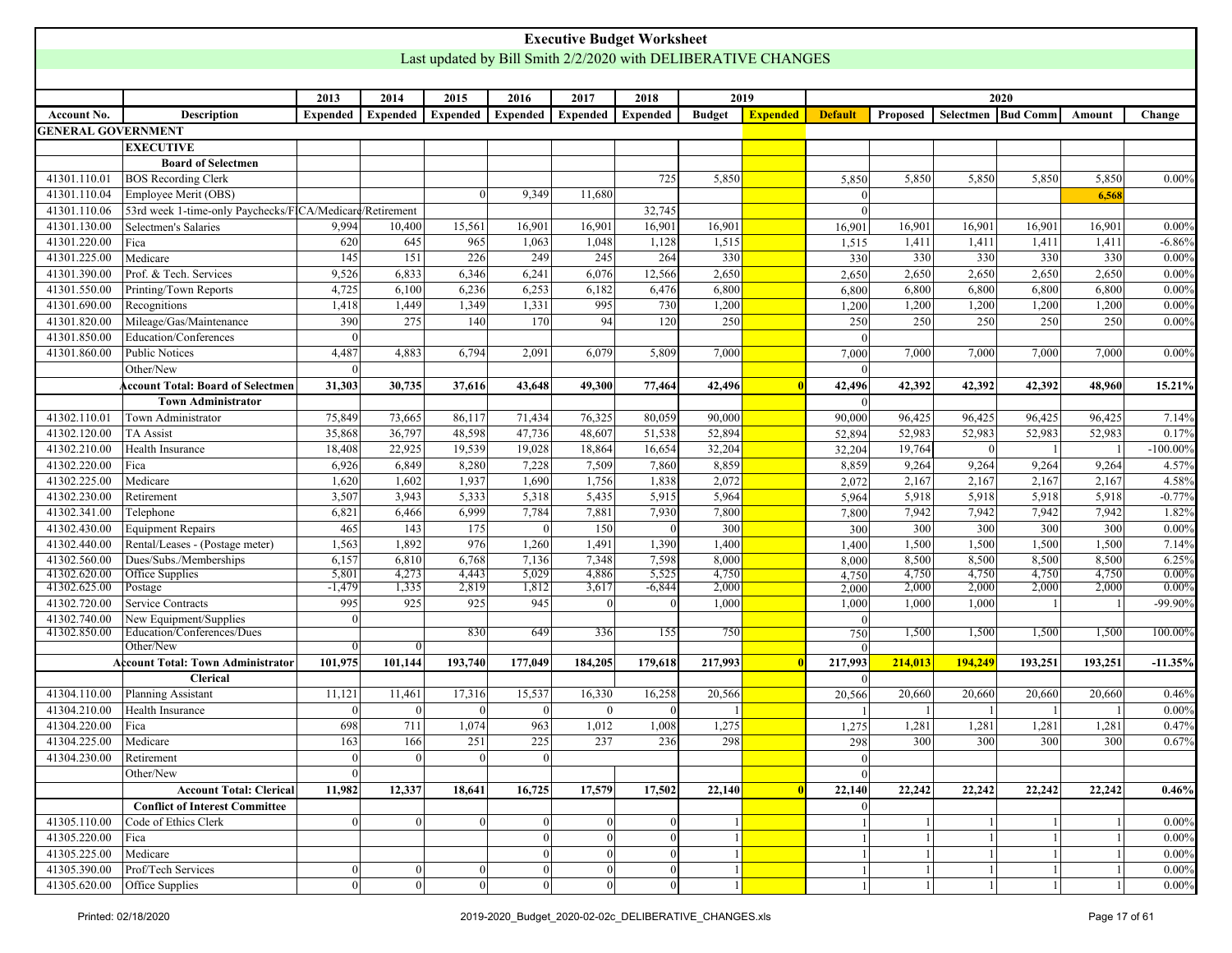|              |                                            |                 |          |          |         |                                | <b>Executive Budget Worksheet</b>                             |               |                 |                |          |         |                      |         |          |
|--------------|--------------------------------------------|-----------------|----------|----------|---------|--------------------------------|---------------------------------------------------------------|---------------|-----------------|----------------|----------|---------|----------------------|---------|----------|
|              |                                            |                 |          |          |         |                                | Last updated by Bill Smith 2/2/2020 with DELIBERATIVE CHANGES |               |                 |                |          |         |                      |         |          |
|              |                                            |                 |          |          |         |                                |                                                               |               |                 |                |          |         |                      |         |          |
|              |                                            | 2013            | 2014     | 2015     | 2016    | 2017                           | 2018                                                          |               | 2019            |                |          |         | 2020                 |         |          |
| Account No.  | Description                                | <b>Expended</b> | Expended | Expended |         | Expended   Expended   Expended |                                                               | <b>Budget</b> | <b>Expended</b> | <b>Default</b> | Proposed |         | Selectmen   Bud Comm | Amount  | Change   |
| 41305.625.00 | Postage                                    | 60              | 62       | 66       |         | 76                             |                                                               | 100           |                 | 100            | 100      | 100     | 100                  | 100     | $0.00\%$ |
| 41305.820.00 | Code of Ethics Mileage                     |                 |          |          |         |                                |                                                               |               |                 |                |          |         |                      |         | $0.00\%$ |
| 41305.850.00 | Education-Conf.                            |                 |          |          |         |                                |                                                               |               |                 |                |          |         |                      |         | $0.00\%$ |
|              | Other/New                                  |                 |          |          |         |                                |                                                               |               |                 |                |          |         |                      |         |          |
|              | <b>Account Total: Conflict of Interest</b> | 60              | 62       | 66       | 70      | 76                             | 82                                                            | 107           |                 | 10             | 107      | 107     | 107                  | 107     | $0.00\%$ |
|              | <b>Committee Support</b>                   |                 |          |          |         |                                |                                                               |               |                 |                |          |         |                      |         |          |
| 41306.740.00 | <b>Safety Committee</b>                    |                 |          |          |         |                                |                                                               |               |                 |                |          |         |                      |         | $0.00\%$ |
|              | Account Total: Committee Support           |                 |          |          |         |                                |                                                               |               |                 |                |          |         |                      |         | $0.00\%$ |
|              | <b>Energy Commission</b>                   |                 |          |          |         |                                |                                                               |               |                 |                |          |         |                      |         |          |
| 41307.390.00 | Professional Services                      |                 |          |          |         |                                |                                                               | 250           |                 | 250            | 250      | 250     | 250                  | 250     | $0.00\%$ |
| 41307.850.00 | Education-Conf.                            |                 |          |          |         |                                |                                                               |               |                 |                |          |         |                      |         |          |
|              | <b>Account Total: Energy Commission</b>    |                 |          |          | 17      |                                |                                                               | 250           |                 | 250            | 250      | 250     | 250                  | 250     | $0.00\%$ |
|              | <b>UNIT TOTAL: EXECUTIVE</b>               | 145,321         | 144,278  | 250,063  | 237,509 | 251,160                        | 274,666                                                       | 282,987       |                 | 282,987        | 279,005  | 259,241 | 258,243              | 264,811 | $-6.42%$ |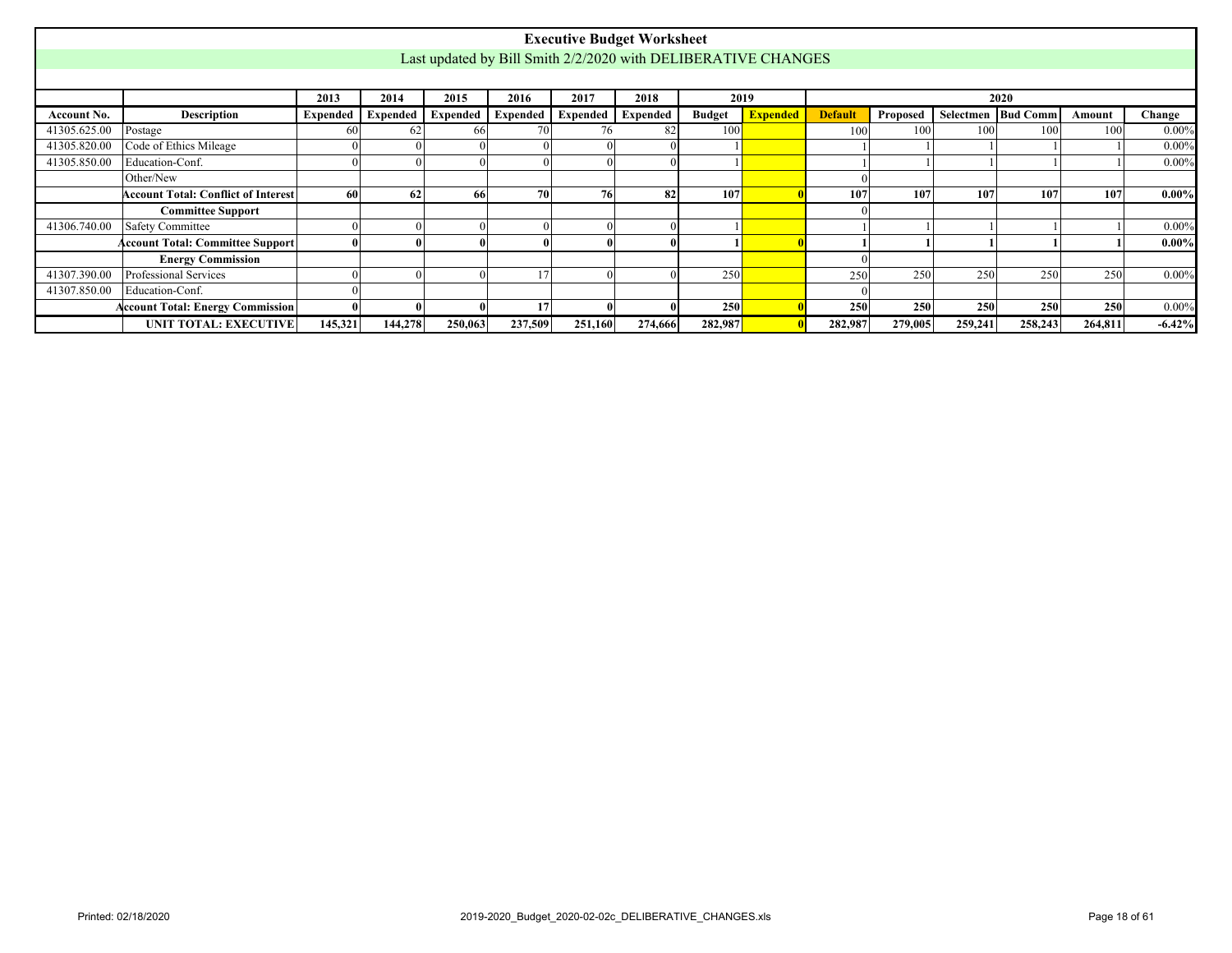<span id="page-18-0"></span>

|              |                                               |                 |                 |                 |                 |                | <b>Elections &amp; Registration Budget Worksheet</b>          |               |                         |                |                 |                 |                    |          |          |
|--------------|-----------------------------------------------|-----------------|-----------------|-----------------|-----------------|----------------|---------------------------------------------------------------|---------------|-------------------------|----------------|-----------------|-----------------|--------------------|----------|----------|
|              |                                               |                 |                 |                 |                 |                | Last updated by Bill Smith 2/2/2020 with DELIBERATIVE CHANGES |               |                         |                |                 |                 |                    |          |          |
|              |                                               |                 |                 |                 |                 |                |                                                               |               |                         |                |                 |                 |                    |          |          |
|              |                                               | 2013            | 2014            | 2015            | 2016            | 2017           | 2018                                                          | 2019          |                         |                |                 |                 | 2020               |          |          |
| Account No.  | <b>Description</b>                            | <b>Expended</b> | <b>Expended</b> | <b>Expended</b> | <b>Expended</b> | Expended       | <b>Expended</b>                                               | <b>Budget</b> | <b>Expended</b>         | <b>Default</b> | Proposed        |                 | Selectmen Bud Comm | Amount   | Change   |
|              | <b>ELECTIONS &amp; REG.</b>                   |                 |                 |                 |                 |                |                                                               |               |                         |                |                 |                 |                    |          |          |
|              | <b>Town Clerk</b>                             |                 |                 |                 |                 |                |                                                               |               |                         |                |                 |                 |                    |          |          |
| 41401.110.00 | Town Clerk Assistants                         | 39,934          | 41,126          | 52,171          | 53,223          | 52,416         | 55,376                                                        | 50,844        |                         | 50,844         | 66,773          | 66,773          | 66,773             | 66,773   | 31.33%   |
| 41401.130.00 | Town Clerk Salary                             | 45,071          | 46,408          | 46,654          | 49,970          | 51,314         | 53,983                                                        | 52,802        |                         | 52,802         | 49,220          | 49,220          | 49,220             | 49,220   | $-6.78%$ |
| 41401.210.00 | Health Insurance                              | 18,408          | 22,925          | 29,309          | 27,415          | 27,740         | 24,980                                                        | 27,603        |                         | 27,603         | 36,563          | 36,563          | 36,563             | 36,563   | 32.46%   |
| 41401.220.00 | Fica                                          | 5,208           | 5,378           | 5,886           | 6,038           | 5,976          | 6,283                                                         | 6,426         |                         | 6,426          | 7,192           | 7,192           | 7,192              | 7,192    | 11.92%   |
| 41401.225.00 | Medicare                                      | 1,218           | 1,258           | 1,376           | 1,412           | 1,397          | 1,469                                                         | 1,503         |                         | 1,503          | 1,682           | 1,682           | 1,682              | 1,682    | 11.91%   |
| 41401.230.00 | Retirement                                    | 4,430           | 4,998           | 8,913           | 9,650           | 9,985          | 10,599                                                        | 11,686        |                         | 11,686         | 10,890          | 10,890          | 10,890             | 10,890   | $-6.81%$ |
| 41401.341.00 | Telephone                                     | 1.147           | 1.082           | 991             | 996             | 995            | 1,046                                                         | 1,279         |                         | 1,279          | 1,279           | 1,279           | 1.279              | 1.279    | $0.00\%$ |
| 41401.355.00 | Microfilm                                     | 125             | 125             | 125             | 125             | 150            | 150                                                           | 150           |                         | 150            | 150             | 150             | 150                | 150      | 0.00%    |
| 41401.390.00 | Other Professional Services                   | 2,533           | 500             | $\Omega$        |                 | $\Omega$       |                                                               |               |                         |                |                 |                 |                    |          | $0.00\%$ |
| 41401.430.00 | <b>Equipment Repairs</b>                      |                 | $\Omega$        | $\Omega$        |                 | $\theta$       |                                                               |               |                         |                |                 |                 |                    |          | $0.00\%$ |
| 41401.440.00 | Service Contracts                             |                 | 234             |                 |                 | $\Omega$       |                                                               |               |                         |                |                 |                 |                    |          | $0.00\%$ |
| 41401.550.00 | Printing & Binding                            | 4,468           | 4,391           | 6,100           |                 | $\Omega$       |                                                               |               |                         |                |                 |                 |                    |          | 0.00%    |
| 41401.560.00 | Dues/Subs./Memberships                        | 195             | 195             | 270             | 45              | 45             | $\overline{20}$                                               | 45            |                         | 45             | 170             | 170             | 170                | 170      | 277.78%  |
| 41401.620.00 | Office Supplies                               | 2,795           | 3,075           | 2,649           | 2,754           | 2,026          | 2,836                                                         | 2,470         |                         | 2,470          | 2,700           | 2,700           | 2,700              | 2,700    | 9.31%    |
| 41401.625.00 | Postage                                       | 3,658           | 4,883           | 3,897           | 4,915           | 3,755          | 4,231                                                         | 4,800         |                         | 4,800          | 6,000           | 6,000           | 6,000              | 6,000    | 25.00%   |
| 41401.740.00 | New Equipment                                 | 2,115           | $\Omega$        | 4,720           | 870             | $\Omega$       |                                                               | 1,000         |                         | 1,000          | 1,300           | 1,300           | 1,300              | 1,300    | 30.00%   |
| 41401.820.00 | Mileage                                       | 1,204           | 1,229           | 1,257           | 1,144           | 887            | 1,105                                                         | 1,200         |                         | 1,200          | 1,200           | 1,200           | 1,200              | 1,200    | $0.00\%$ |
| 41401.850.00 | Education/Conferences                         | 661             | 846             | 589             | 589             | 595            | 597                                                           | 600           |                         | 600            | 1.200           | 1.200           | 1.200              | 1.200    | 100.00%  |
|              | Other/New                                     |                 |                 |                 |                 |                |                                                               |               |                         | $\Omega$       |                 |                 |                    |          |          |
|              | <b>Account Total: Town Clerk</b>              | 133,170         | 138,652         | 164,907         | 159,146         | 157,281        | 162,675                                                       | 162,412       |                         | 162,412        | 186,323         | 186,323         | 186,323            | 186,323  | 14.72%   |
|              | Moderator                                     |                 |                 |                 |                 |                |                                                               |               |                         | $\Omega$       |                 |                 |                    |          |          |
| 41402.110.01 | Counters                                      | 24              | 90              | 21              | 255             | $\overline{0}$ | 98                                                            | 150           |                         | 150            | 500             | 500             | 500                | 500      | 233.33%  |
| 41402.110.02 | <b>Ballot Clerks</b>                          | 405             | 1,359           | 413             | 3,168           | 416            | 1,323                                                         | 450           |                         | 450            | 4,500           | 4,500           | 4,500              | 4,500    | 900.00%  |
| 41402.130.00 | Moderator                                     | $\theta$        | $\theta$        | $\Omega$        | $\Omega$        | $\Omega$       |                                                               |               |                         |                |                 |                 |                    |          | $0.00\%$ |
| 41402.390.00 | Prof. & Tech. Services                        | 1,600           | 2,274           | 1,547           | 3,066           | 1,913          | 1,990                                                         | 2,200         |                         | 2,200          | 4,000           | 4,000           | 3,000              | 3,000    | 36.36%   |
| 41402.550.00 | Printing & Binding                            | 5,841           | 5,604           | 3,838           | 5,704           | 3,685          | 5,351                                                         | 3,800         |                         | 3,800          | 6,500           | 6,500           | 6,500              | 6,500    | 71.05%   |
| 41402.740.00 | New Equipment                                 | 37              | $\theta$        | $\Omega$        |                 | $\theta$       |                                                               | 200           |                         | 200            | 900             | 900             | 900                | 900      | 350.00%  |
| 41402.810.00 | Food                                          | $\overline{37}$ | 203             | $\overline{28}$ | 272             | $\Omega$       | 138                                                           | 50            |                         | 50             | 400             | 400             | 400                | 400      | 700.00%  |
|              | Other/New                                     |                 |                 |                 |                 |                |                                                               |               |                         | $\Omega$       |                 |                 |                    |          |          |
|              | <b>Account Total: Moderator</b>               | 7,943           | 9,530           | 5,846           | 12,465          | 6,014          | 8,900                                                         | 6,851         |                         | 6,851          | 16,801          | 16,801          | 15,801             | 15,801   | 130.64%  |
|              | <b>Election Administration</b>                |                 |                 |                 |                 |                |                                                               |               |                         | $\Omega$       |                 |                 |                    |          |          |
| 41403.130.00 | Checklist Supervisors                         | 308             | 2,481           | 1,444           | 4,486           | 1,674          | 2,862                                                         | 1,675         |                         | 1,675          | 5,752           | 5,752           | 5,478              | 5,478    | 227.04%  |
| 41403.220.00 | Fica                                          |                 |                 |                 |                 |                |                                                               |               |                         |                | 224             |                 | 224                | 224      | #DIV/0!  |
| 41403.225.00 | Medicare                                      |                 |                 |                 |                 |                |                                                               |               |                         |                | 53              |                 | 53                 | 53       | #DIV/0!  |
| 41403.620.00 | Supplies                                      | 40              | 99              | 71              | 169             | $\Omega$       | 46                                                            | $75\,$        |                         | 75             | 95              | 95              | 95                 | 95       | 26.67%   |
| 41403.625.00 | Postage                                       |                 | 7               | $\vert$ 0       | $\Omega$        | 17             | 13                                                            | 20            |                         | 20             | 30              | $\overline{30}$ | $\overline{30}$    | 30       | 50.00%   |
| 41403.740.00 | New Equipment                                 | $\theta$        | $\Omega$        |                 |                 |                |                                                               | 85            |                         | 85             | $\vert 0 \vert$ | $\theta$        |                    | $\theta$ |          |
|              | Other/New                                     |                 |                 |                 |                 |                |                                                               |               |                         |                | 277             | 277             | $\Omega$           |          |          |
|              | <b>Account Total: Election Administration</b> | 356             | 2,588           | 1,515           | 4,664           | 1,691          | 2,921                                                         | 1,855         |                         | 1,855          | 6,431           | 6,154           | 5,880              | 5,880    | 216.98%  |
|              | <b>ELECTION &amp; REGISTRATION</b>            | 141,470         | 150,770         | 172,268         | 176,275         | 164,986        | 174,496                                                       | 171,118       | $\overline{\mathbf{0}}$ | 171,118        | 209,555         | 209,278         | 208,004            | 208,004  | 21.56%   |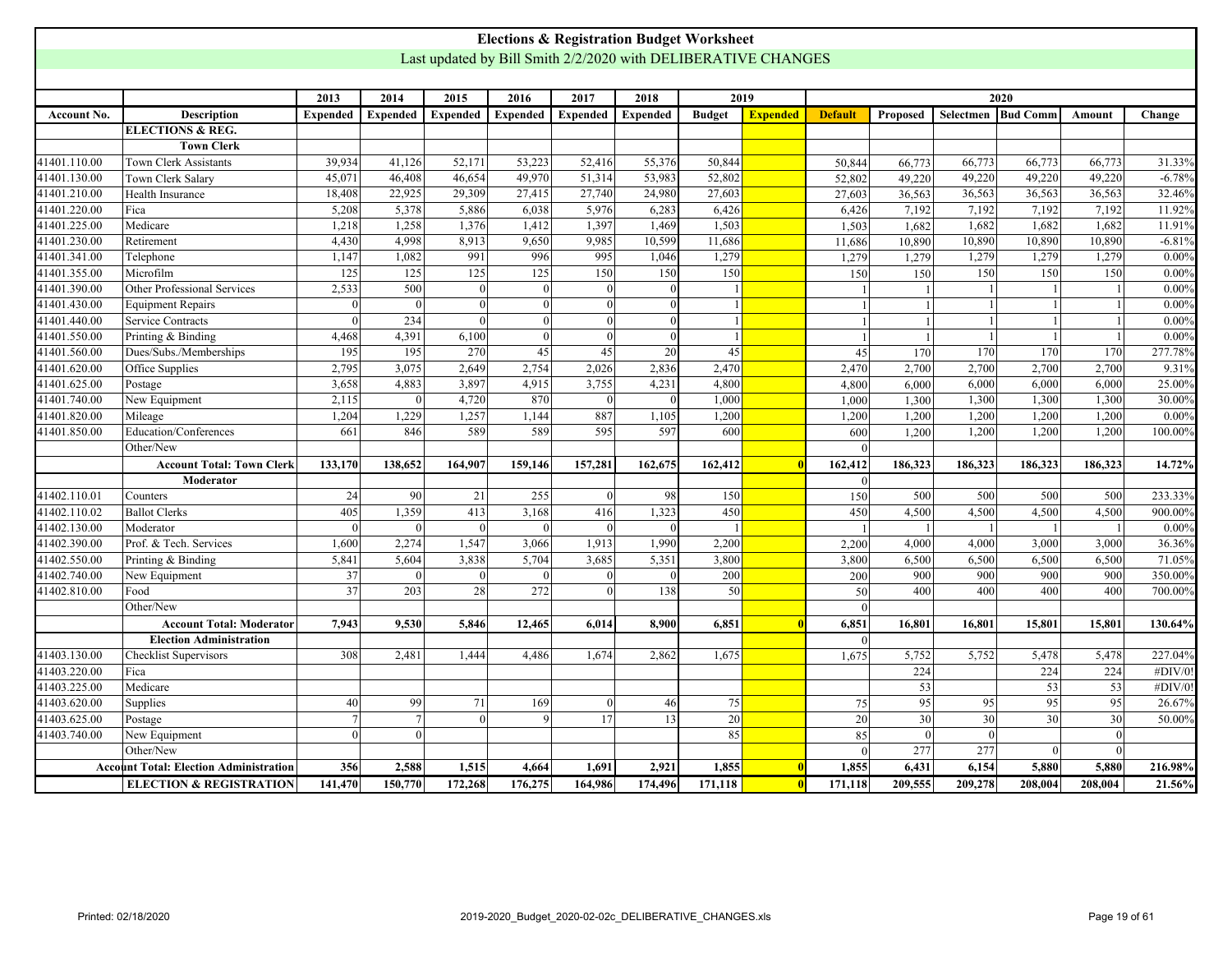<span id="page-19-0"></span>

|              |                                                |                 |                 |                 |                 | <b>Financial Administration Budget Worksheet</b>              |                 |                |                 |                 |          |           |                 |        |           |
|--------------|------------------------------------------------|-----------------|-----------------|-----------------|-----------------|---------------------------------------------------------------|-----------------|----------------|-----------------|-----------------|----------|-----------|-----------------|--------|-----------|
|              |                                                |                 |                 |                 |                 | Last updated by Bill Smith 2/2/2020 with DELIBERATIVE CHANGES |                 |                |                 |                 |          |           |                 |        |           |
|              |                                                |                 |                 |                 |                 |                                                               |                 |                |                 |                 |          |           |                 |        |           |
|              |                                                | 2013            | 2014            | 2015            | 2016            | 2017                                                          | 2018            |                | 2019            |                 |          |           | 2020            |        |           |
| Account No.  | <b>Description</b>                             | <b>Expended</b> | <b>Expended</b> | <b>Expended</b> | <b>Expended</b> | <b>Expended</b>                                               | <b>Expended</b> | <b>Budget</b>  | <b>Expended</b> | <b>Default</b>  | Proposed | Selectmen | <b>Bud Comm</b> | Amount | Change    |
|              | <b>FINANCIAL ADMINISTRATION</b>                |                 |                 |                 |                 |                                                               |                 |                |                 |                 |          |           |                 |        |           |
|              | <b>Accounting and Financial</b>                |                 |                 |                 |                 |                                                               |                 |                |                 |                 |          |           |                 |        |           |
| 41501.110.00 | Bookkeeper                                     | 56,384          | 59,702          | 48,034          | 48,096          | 48,968                                                        | 50,381          | 52,020         |                 | 52,020          | 53,337   | 53,337    | 52,562          | 52,562 | 1.04%     |
| 41501.120.00 | Asst. Bookkeeper                               | 475             | 6,024           | 378             | 162             | 943                                                           | 1,375           | 1,530          |                 | 1,530           | 1,700    | 1,700     | 1,700           | 1,700  | 11.11%    |
| 41501.210.00 | Health Insurance                               | 18,408          | 28,305          | 26,378          | 16,124          | 17,754                                                        | 16,654          | 18,402         |                 | 18,402          | 19,764   | 19,764    | 19,764          | 19,764 | 7.40%     |
| 41501.220.00 | Fica                                           | 3,525           | 4,075           | 2,734           | 2,723           | 2,762                                                         | 2,898           | 3,320          |                 | 3,320           | 3,413    | 3,413     | 3,364           | 3,364  | 1.33%     |
| 41501.225.00 | Medicare                                       | 825             | 953             | 640             | 637             | 646                                                           | 678             | 776            |                 | 776             | 798      | 798       | 787             | 787    | 1.42%     |
| 41501.230.00 | Retirement                                     | 5,541           | 7,070           | 5,269           | 5,332           | 5,489                                                         | 5,844           | 5,865          |                 | 5,865           | 5,958    | 5,958     | 5,871           | 5,871  | 0.10%     |
| 41501.341.00 | Telephone                                      | 382             | 350             | 330             | 332             | 332                                                           | 348             | 400            |                 | 400             | 400      | 400       | 400             | 400    | $0.00\%$  |
| 41501.430.00 | <b>Equipment Repairs</b>                       | $\Omega$        | -C              | $\Omega$        |                 | $\Omega$                                                      |                 | $\overline{1}$ |                 |                 |          |           |                 |        | $0.00\%$  |
| 41501.620.00 | Office Supplies                                | 1,609           | 2,285           | 1,133           | 2,058           | 1,416                                                         | 1,284           | 1,425          |                 | 1,425           | 1,425    | 1,425     | 1,425           | 1,425  | $0.00\%$  |
| 41501.625.00 | Postage                                        | 975             | 1,064           | 1,033           | 965             | 894                                                           | 966             | 1,100          |                 | 1,100           | 1,100    | 1,100     | 1,100           | 1,100  | $0.00\%$  |
| 41501.740.00 | New Equipment                                  |                 |                 | $\Omega$        |                 | $\Omega$                                                      | $\Omega$        |                |                 |                 |          |           |                 |        | 0.00%     |
| 41501.820.00 | Mileage                                        | $\overline{0}$  | $\theta$        | $\Omega$        | 58              | 109                                                           | 122             | 125            |                 | 125             | 125      | 125       | 125             | 125    | $0.00\%$  |
| 41501.850.00 | Education/Conferences                          | 25              | 25              | 885             | 320             | 176                                                           | 1,148           | 500            |                 | 500             | 500      | 500       | 500             | 500    | $0.00\%$  |
|              | Other/New                                      |                 |                 |                 |                 |                                                               |                 |                |                 |                 |          |           |                 |        |           |
|              |                                                |                 |                 |                 |                 |                                                               |                 |                |                 |                 |          |           |                 |        |           |
|              | <b>Account Total: Accounting and Financial</b> | 88,150          | 109,852         | 86,815          | 76,807          | 79,489                                                        | 81,698          | 85,465         |                 | 85,465          | 88,522   | 88,522    | 87,600          | 87,600 | 2.50%     |
|              | <b>Auditing</b>                                |                 |                 |                 |                 |                                                               |                 |                |                 | $\Omega$        |          |           |                 |        |           |
| 41502.301.00 | Accounting & Auditing                          | 13,000          | 13,350          | 12,800          | 13,000          | 13,200                                                        | 13,200          | 17,100         |                 | 17,100          | 17,100   | 14,816    | 14,816          | 14,816 | $-13.36%$ |
|              | <b>Account Total: Auditing</b>                 | 13,000          | 13,350          | 12,800          | 13,000          | 13,200                                                        | 13,200          | 17,100         |                 | 17,100          | 17,100   | 14,816    | 14,816          | 14,816 | $-13.36%$ |
|              | Assessing                                      |                 |                 |                 |                 |                                                               |                 |                |                 | $\Omega$        |          |           |                 |        |           |
| 41503.390.00 | Assessor--Other Prof. Serv                     | 35,760          | 34,384          | 36,927          | 47,595          | 37,193                                                        | 36,500          | 41,000         |                 | 41,000          | 42,000   | 42,000    | 42,000          | 42,000 | 2.44%     |
| 41503.625.00 | Postage                                        | 393             | 583             | 584             | 2,394           | 474                                                           | 453             | 500            |                 | 500             | 500      | 500       | 500             | 500    | 0.00%     |
|              | <b>Account Total: Assessing</b>                | 96,679          | 101,448         | 37,544          | 49,989          | 37,667                                                        | 36,953          | 41,500         |                 | 41,500          | 42,500   | 42,500    | 42,500          | 42,500 | 2.41%     |
|              | <b>Tax Collecting</b>                          |                 |                 |                 |                 |                                                               |                 |                |                 | $\Omega$        |          |           |                 |        |           |
| 41504.110.00 | Deputy Tax Collector                           | 2,355           | 2,337           | 3,843           | 3,220           | 3,708                                                         | 4,396           | 4,215          |                 | 4,215           | 4,300    | 4,300     | 4,215           | 4,215  | $0.00\%$  |
| 41504.130.00 | Tax Collector                                  | 26,752          | 27,508          | 27,654          | 29,726          | 30,566                                                        | 31,078          | 31,959         |                 | 31,959          | 32,829   | 32,829    | 31,959          | 31,959 | $0.00\%$  |
| 41504.220.00 | Fica                                           | 1,805           | 1,850           | 1,953           | 2,042           | 2,125                                                         | 2,199           | 2,243          |                 | 2,243           | 2,302    | 2302      | 2243            | 2,243  | $0.00\%$  |
| 41504.225.00 | Medicare                                       | 422             | 433             | 457             | 478             | 497                                                           | 514             | 525            |                 | 525             | 538      | 538       | 525             | 525    | $0.00\%$  |
| 41504.341.00 | Telephone                                      | 765             | 699             | 664             | 665             | 668                                                           | 697             | 664            |                 | 664             | 664      | 664       | 664             | 664    | $0.00\%$  |
| 41504.355.00 | Microfilming                                   | $\Omega$        | $\Omega$        | $\Omega$        | ∩               | $\Omega$                                                      |                 | $\mathbf{1}$   |                 |                 |          |           |                 |        | $0.00\%$  |
| 41504.390.00 | Other Professional Services                    | 3,049           | 2,688           | 1,985           | 2,295           | 1,412                                                         | 1,359           | 2,900          |                 | 2,900           | 2,900    | 2,900     | 2,900           | 2,900  | $0.00\%$  |
| 41504.430.00 | <b>Equipment Repairs</b>                       | $\theta$        | $\Omega$        | $\Omega$        | $\Omega$        | $\Omega$                                                      | $\Omega$        | $\overline{1}$ |                 |                 |          |           | - 1             |        | $0.00\%$  |
| 41504.560.00 | Dues/Subs/Memberships                          | 190             | $\Omega$        | 40              | 40              | 40                                                            | 40              | 40             |                 | 40              | 40       | 40        | 40              | 40     | $0.00\%$  |
| 41504.620.00 | Office Supplies                                | 589             | 365             | 815             | 843             | 1,413                                                         | 1,066           | 1,140          |                 | 1,140           | 1,140    | 1,140     | 1,140           | 1,140  | $0.00\%$  |
| 41504.625.00 | Postage                                        | 3,193           | 3,407           | 3,559           | 3,362           | 3,798                                                         | 3,630           | 4,290          |                 | 4,290           | 4,290    | 4,290     | 4,290           | 4,290  | $0.00\%$  |
| 41504.740.00 | New Equipment                                  | $\mathbf{0}$    | -0              | $\Omega$        |                 | $\Omega$                                                      |                 |                |                 |                 |          |           |                 |        | $0.00\%$  |
| 41504.820.00 | Mileage                                        | 0               | 78              | 263             | 144             | 56                                                            | 151             | 100            |                 | 100             | 100      | 100       | 100             | 100    | $0.00\%$  |
| 41504.850.00 | Education/Conferences                          | 536             | 576             | 561             | 511             | 440                                                           | 440             | 550            |                 | 550             | 550      | 550       | 550             | 550    | $0.00\%$  |
|              | Other/New                                      |                 |                 |                 |                 |                                                               |                 |                |                 | $\theta$        |          |           |                 |        |           |
|              | <b>Account Total: Tax Collecting</b>           | 39,656          | 39,942          | 41,793          | 43,326          | 44,723                                                        | 45,570          | 48,629         |                 | 48,629          | 49,656   | 49,656    | 48,629          | 48,629 | $0.00\%$  |
|              | <b>Treasury</b>                                |                 |                 |                 |                 |                                                               |                 |                |                 | $\vert 0 \vert$ |          |           |                 |        |           |
| 41505.110.00 | <b>Assistant Treasurer</b>                     | 1,250           | 1,250           | 1,250           | 1,344           | 1,375                                                         | 1,375           | 1,375          |                 | 1,375           | 1,375    | 1,375     | 1,375           | 1,375  | $0.00\%$  |
| 41505.130.00 | Treasurer                                      | 2,000           | 2,000           | 2,000           | 2,150           | 2,200                                                         | 2,200           | 2,200          |                 | 2,200           | 2,200    | 2,200     | 2,200           | 2,200  | $0.00\%$  |
| 41505.220.00 | Fica                                           | 202             | 202             | 202             | 217             | $\overline{222}$                                              | 222             | 222            |                 | 222             | 222      | 222       | 222             | 222    | $0.00\%$  |
| 41505.225.00 | Medicare                                       | 47              | 47              | 47              | 51              | 52                                                            | 52              | 52             |                 | 52              | 52       | 52        | 52              | 52     | $0.00\%$  |
| 41505.340.00 | <b>Bank Services/FAX</b>                       | 312             | 511             | $-700$          | 463             | 150                                                           | 150             | 500            |                 | 500             | 500      | 500       | 500             | 500    | $0.00\%$  |
| 41505.560.00 | Dues/Subs./Memberships                         | 0               | $\vert 0 \vert$ | 0               | 0               |                                                               |                 |                |                 | 0               |          |           |                 |        |           |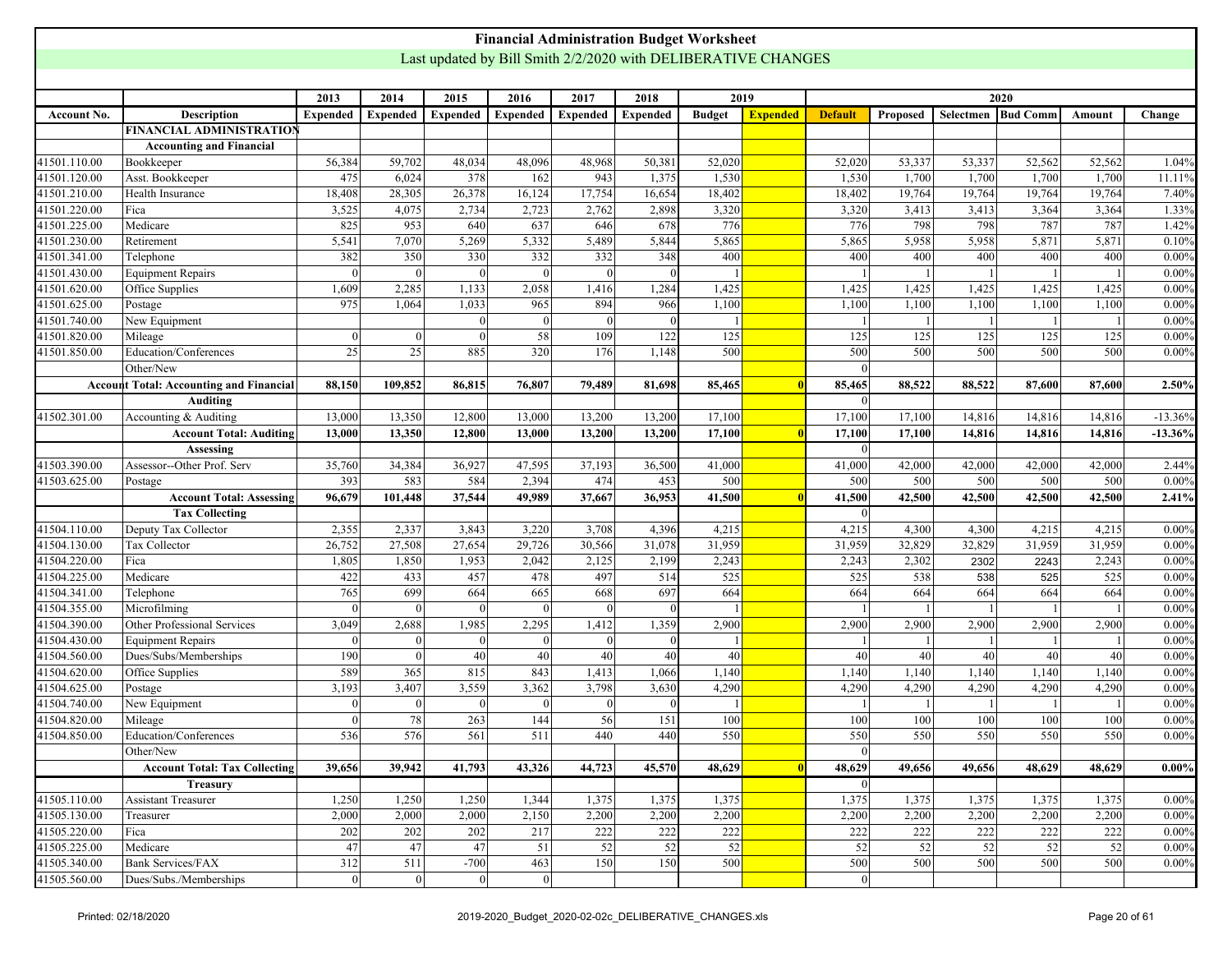|              |                                        |                 |                 |                                                               |          |                 | <b>Financial Administration Budget Worksheet</b> |               |                 |                |          |           |                 |         |            |
|--------------|----------------------------------------|-----------------|-----------------|---------------------------------------------------------------|----------|-----------------|--------------------------------------------------|---------------|-----------------|----------------|----------|-----------|-----------------|---------|------------|
|              |                                        |                 |                 | Last updated by Bill Smith 2/2/2020 with DELIBERATIVE CHANGES |          |                 |                                                  |               |                 |                |          |           |                 |         |            |
|              |                                        |                 |                 |                                                               |          |                 |                                                  |               |                 |                |          |           |                 |         |            |
|              |                                        | 2013            | 2014            | 2015                                                          | 2016     | 2017            | 2018                                             | 2019          |                 |                |          |           | 2020            |         |            |
| Account No.  | <b>Description</b>                     | <b>Expended</b> | <b>Expended</b> | <b>Expended</b>                                               | Expended | <b>Expended</b> | <b>Expended</b>                                  | <b>Budget</b> | <b>Expended</b> | <b>Default</b> | Proposed | Selectmen | <b>Bud Comm</b> | Amount  | Change     |
| 41505.820.00 | Mileage                                |                 |                 | 166                                                           | 63       |                 |                                                  | 250           |                 | 250            | 250      | 250       |                 |         | $-99.60%$  |
| 41505.850.00 | Education/Conferences                  |                 |                 |                                                               |          |                 |                                                  | 100           |                 | 100            | 100      | 100       |                 |         | $-99.00\%$ |
|              | Other/New                              |                 |                 |                                                               |          |                 |                                                  |               |                 |                |          |           |                 |         |            |
|              | <b>Account Total: Treasury</b>         | 3,811           | 4,009           | 2,964                                                         | 4,288    | 3,999           | 3,999                                            | 4,699         |                 | 4.699          | 4.699    | 4.699     | 4,351           | 4.351   | $-7.41%$   |
|              | <b>Computers</b>                       |                 |                 |                                                               |          |                 |                                                  |               |                 |                |          |           |                 |         |            |
| 41506.430.00 | Software Maint                         | 35,315          | 34.127          | 29,399                                                        | 32,062   | 37,195          | 40.912                                           | 46,505        |                 | 46.505         | 53,425   | 50,537    | 49.505          | 49,505  | 6.45%      |
| 41506.430.01 | Hardware Maint                         |                 |                 |                                                               |          | 76              | 29                                               | 1,700         |                 | 1,700          | 1,700    | 1,700     | 1,700           | 1,700   | $0.00\%$   |
| 41506.730.00 | Software Purchase                      | 12,514          | 3,708           | 1,306                                                         | 1,718    | 1,559           | 515                                              | 2,500         |                 | 2,500          | 54,724   | 21,105    | 7,362           | 7,362   | 194.48%    |
| 41506.740.00 | Hardware Purchase                      |                 | 15,235          | 9.490                                                         | 10,185   | 10,026          | 7.997                                            | 7.000         |                 | 7.000          | 26.445   | 24,950    | 19,200          | 19,200  | 174.29%    |
| 41506.740.01 | <b>New Projects</b>                    |                 |                 |                                                               |          |                 | 1,700                                            | 6.200         |                 | 6.200          | 7.808    | 7.808     | 12.808          | 22,808  | 267.87%    |
| 41506.890.00 | IT Services / Professional Services    | 18,000          | 23,720          | 26,930                                                        | 29,717   | 37,683          | 40,160                                           | 44,400        |                 | 44,400         | 42,900   | 43.900    | 46,500          | 46,500  | 4.73%      |
|              | Other/New                              |                 |                 |                                                               |          |                 |                                                  |               |                 |                |          |           |                 |         |            |
|              | <b>Account Total: Computers</b>        | 65,829          | 76.790          | 67,125                                                        | 73,682   | 86,539          | 91,313                                           | 108.305       |                 | 108,305        | 187,002  | 150,000   | 137,075         | 147,075 | 35.80%     |
|              | <b>Budget Committee</b>                |                 |                 |                                                               |          |                 |                                                  |               |                 |                |          |           |                 |         |            |
| 41509.110.00 | Budget Committee Clerk                 | 833             | 1,185           | 1,793                                                         | 1,383    | 1,315           | 1,418                                            | 1,662         |                 | 1,662          | 1,994    | 1,662     | 1,994           | 1,994   | 19.98%     |
| 41509.220.00 | FICA                                   |                 |                 |                                                               |          |                 | 53                                               | 112           |                 | 112            | 124      | 112       | 124             | 124     | 10.71%     |
| 41509.225.00 | Medicare                               |                 |                 |                                                               |          |                 | 13                                               | 26            |                 | 26             | 29       | 26        | 29              | 29      | 11.54%     |
| 41509.620.00 | Office Supplies                        |                 | 235             |                                                               |          | $\Omega$        |                                                  |               |                 |                |          |           |                 |         | $0.00\%$   |
| 41509.850.00 | Education/Conferences                  |                 |                 | 240                                                           |          | 50              |                                                  |               |                 |                |          |           |                 |         | $0.00\%$   |
|              | Other/New                              |                 |                 |                                                               |          |                 |                                                  |               |                 |                |          |           |                 |         |            |
|              | <b>Account Total: Budget Committee</b> | 833             | 1,420           | 2,033                                                         | 1,383    | 1,365           | 1,484                                            | 1,802         |                 | 1.802          | 2,149    | 1,802     | 2,149           | 2,149   | 19.26%     |
|              | : FINANCE ADMINISTRATION               | 307,957         | 346,812         | 251,073                                                       | 262,475  | 266,982         | 274,217                                          | 307,500       |                 | 307,500        | 391,628  | 351,995   | 337,120         | 347,120 | 12.88%     |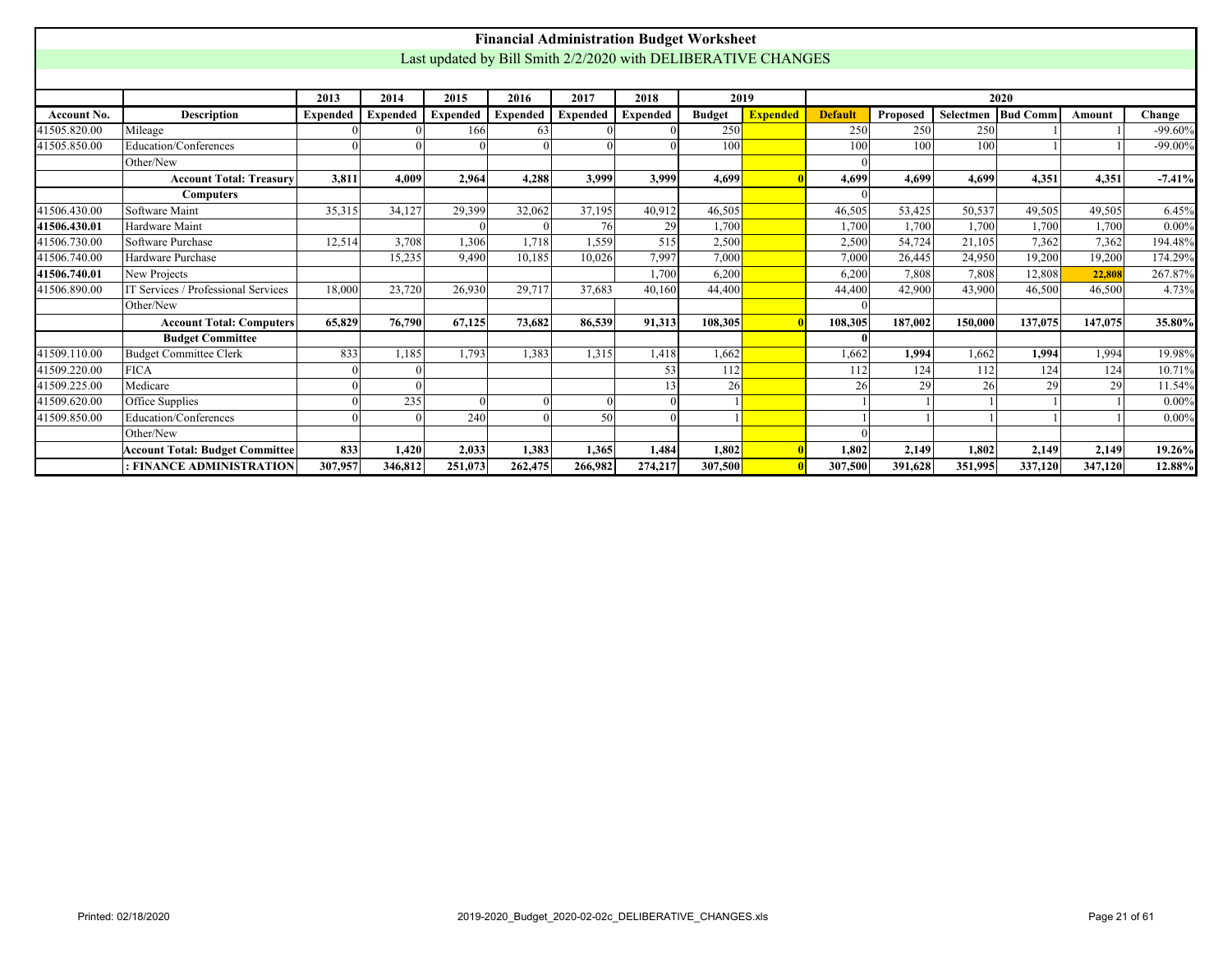<span id="page-21-0"></span>

|              |                                           |                   |        |          |          |          | <b>Legal Services Budget Worksheet</b>                        |               |                 |                |          |        |                      |        |            |
|--------------|-------------------------------------------|-------------------|--------|----------|----------|----------|---------------------------------------------------------------|---------------|-----------------|----------------|----------|--------|----------------------|--------|------------|
|              |                                           |                   |        |          |          |          | Last updated by Bill Smith 2/2/2020 with DELIBERATIVE CHANGES |               |                 |                |          |        |                      |        |            |
|              |                                           |                   |        |          |          |          |                                                               |               |                 |                |          |        |                      |        |            |
|              |                                           | 2013              | 2014   | 2015     | 2016     | 2017     | 2018                                                          |               | 2019            |                |          |        | 2020                 |        |            |
| Account No.  | <b>Description</b>                        | Expended Expended |        | Expended | Expended | Expended | Expended                                                      | <b>Budget</b> | <b>Expended</b> | <b>Default</b> | Proposed |        | Selectmen   Bud Comm | Amount | Change     |
|              | <b>LEGAL SERVICES</b>                     |                   |        |          |          |          |                                                               |               |                 |                |          |        |                      |        |            |
|              | <b>Legal Department Operations</b>        |                   |        |          |          |          |                                                               |               |                 |                |          |        |                      |        |            |
| 41531.320.00 | Legal Services                            | 28,500            | 28,500 | 28,659   | 28,650   | 28,500   | 28,500                                                        | 28,700        |                 | 28,700         | 28,700   | 28,700 | 28,700               | 28,700 | $0.00\%$   |
| 41531.390.00 | Other Professional Services               | 35,777            | 35,704 | 4.857    | 7.451    |          | 3,363                                                         | 8,000         |                 | 8.000          | 8.000    | 8.000  | 8.000                | 8,000  | $0.00\%$   |
|              | <b>Account Total: Legal Department</b>    | 64,277            | 64.204 | 33,516   | 36,101   | 28,500   | 31,863                                                        | 36,700        |                 | 36,700         | 36,700   | 36,700 | 36,700               | 36,700 | $0.00\%$   |
|              | <b>Defense Proceedings</b>                |                   |        |          |          |          |                                                               |               |                 |                |          |        |                      |        |            |
| 41532.390.00 | Other Professional Services               | 531               | 69     |          |          | 181      | 84                                                            | 500           |                 | 500            | 500      | 500    |                      |        | $-99.80\%$ |
|              | <b>Account Total: Defense Proceedings</b> | 531               | 69     |          |          | 181      | 84                                                            | 500l          |                 | 500            | 500      | 500    |                      |        | $-99.80\%$ |
|              | NIT TOTAL: LEGAL SERVICES                 | 64,808            | 64,273 | 33,516   | 36,101   | 28,681   | 31,947                                                        | 37,200        |                 | 37,200         | 37,200   | 37,200 | 36,701               | 36,701 | $-1.34%$   |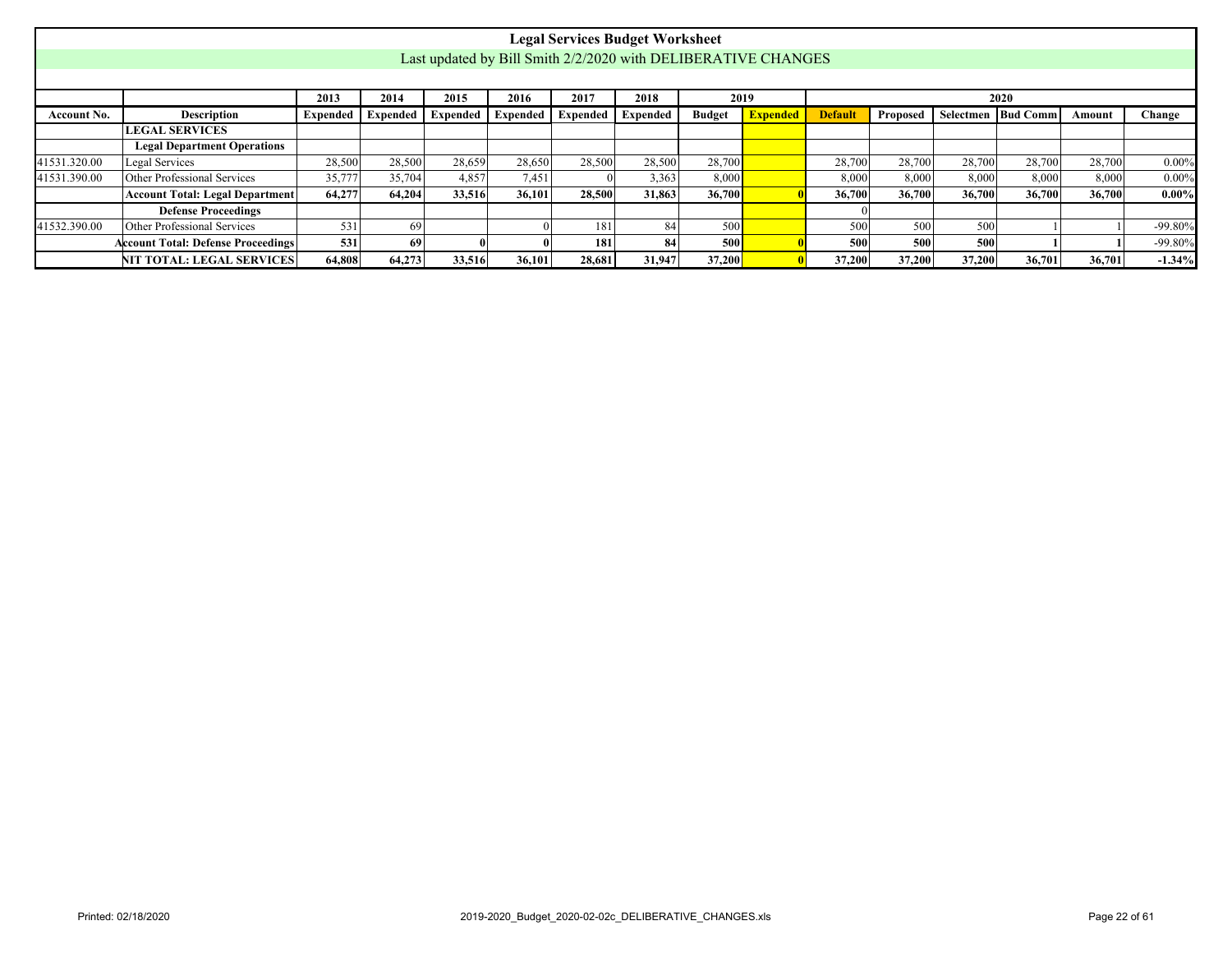<span id="page-22-0"></span>

|              |                                                                                                                                                                                                       |        |        |        |        |        | <b>Personnel Admin Budget Worksheet</b>                       |        |      |        |        |        |        |        |           |
|--------------|-------------------------------------------------------------------------------------------------------------------------------------------------------------------------------------------------------|--------|--------|--------|--------|--------|---------------------------------------------------------------|--------|------|--------|--------|--------|--------|--------|-----------|
|              |                                                                                                                                                                                                       |        |        |        |        |        | Last updated by Bill Smith 2/2/2020 with DELIBERATIVE CHANGES |        |      |        |        |        |        |        |           |
|              |                                                                                                                                                                                                       |        |        |        |        |        |                                                               |        |      |        |        |        |        |        |           |
|              |                                                                                                                                                                                                       | 2013   | 2014   | 2015   | 2016   | 2017   | 2018                                                          |        | 2019 |        |        |        | 2020   |        |           |
| Account No.  | <b>Expended</b><br>Description<br>Expended   Expended  <br>Expended<br><b>Default</b><br>Selectmen   Bud Comm  <br>Expended   Expended  <br>Expended<br><b>Budget</b><br>Proposed<br>Change<br>Amount |        |        |        |        |        |                                                               |        |      |        |        |        |        |        |           |
|              | <b>PERSONNEL ADMIN</b>                                                                                                                                                                                |        |        |        |        |        |                                                               |        |      |        |        |        |        |        |           |
|              | <b>Personnel Admin</b>                                                                                                                                                                                |        |        |        |        |        |                                                               |        |      |        |        |        |        |        |           |
| 41552.250.00 | Unemployment Comp.                                                                                                                                                                                    | 6,395  | 6,437  | 6,520  | 1,003  | 2,006  | 2,461                                                         | 2,719  |      | 2,719  | 2.43'  | 2,437  | 2,006  | 2,006  | $-26.22%$ |
| 41552.260.00 | Worker's Comp                                                                                                                                                                                         | 42,852 | 50,309 | 62,024 | 16,563 | 43,478 | 42,045                                                        | 43,948 |      | 43,948 | 45,525 | 45,525 | 45,525 | 45,525 | 3.59%     |
| 41552.290.00 | Sick Leave Bank                                                                                                                                                                                       |        |        |        |        |        |                                                               |        |      |        |        |        |        |        |           |
|              | Other/New                                                                                                                                                                                             |        |        |        |        |        |                                                               |        |      |        |        |        |        |        |           |
|              | <b>Account Total: Personnel Admin</b>                                                                                                                                                                 | 49,247 | 56,746 | 68,544 | 17,566 | 45,484 | 44,506                                                        | 46,667 |      | 46.667 | 47,962 | 47,962 | 47.531 | 47,531 | 1.85%     |
|              | TOTAL: PERSONNEL ADMIN                                                                                                                                                                                | 49,247 | 56,746 | 68,544 | 17,566 | 45,484 | 44,506                                                        | 46,667 |      | 46.667 | 47.962 | 47,962 | 47.531 | 47,531 | 1.85%     |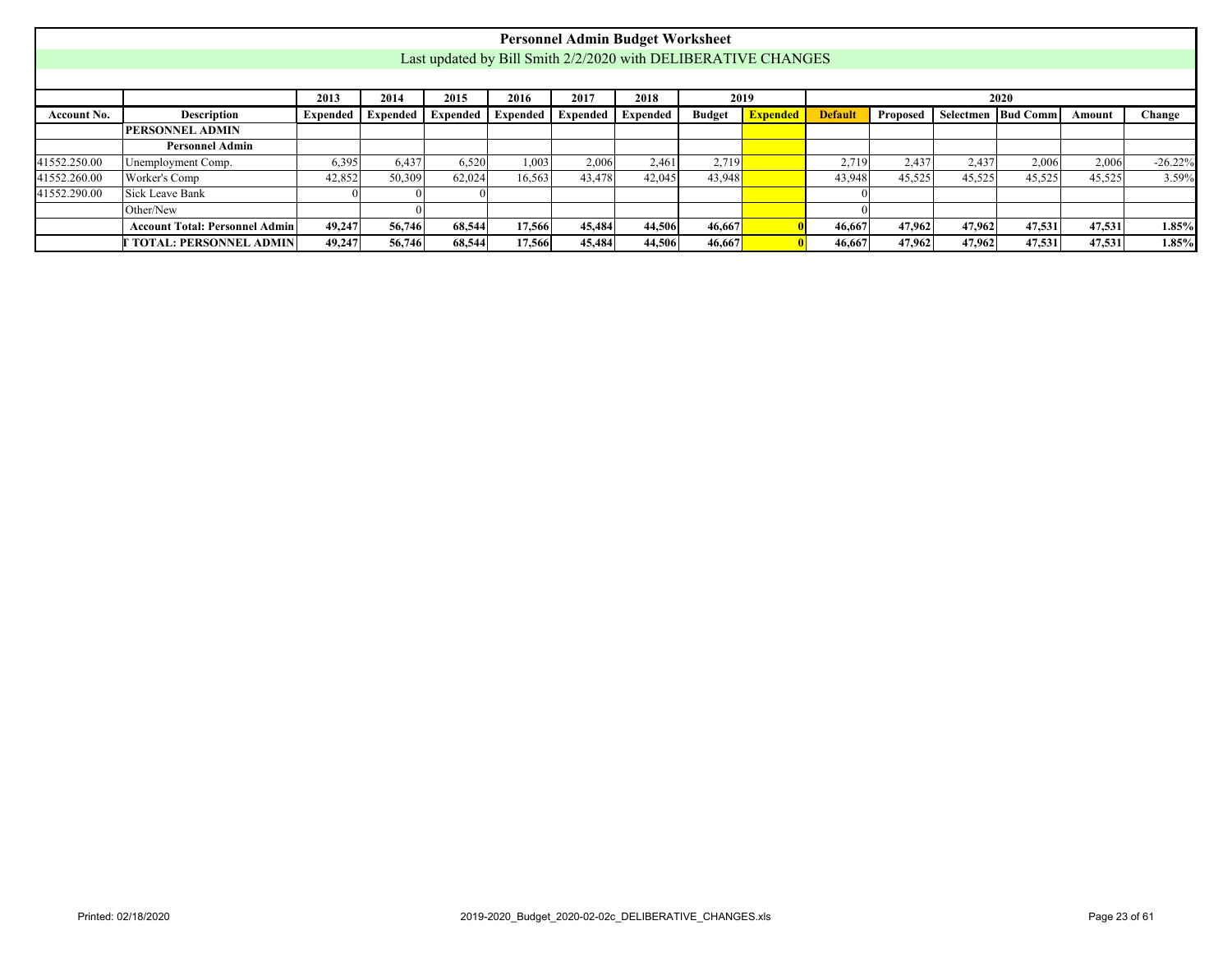<span id="page-23-0"></span>

|              |                                           |                 |                 |                 |                                                               | <b>Planning &amp; Zoning Budget Worksheet</b> |                 |               |                 |                |          |           |                 |        |           |
|--------------|-------------------------------------------|-----------------|-----------------|-----------------|---------------------------------------------------------------|-----------------------------------------------|-----------------|---------------|-----------------|----------------|----------|-----------|-----------------|--------|-----------|
|              |                                           |                 |                 |                 | Last updated by Bill Smith 2/2/2020 with DELIBERATIVE CHANGES |                                               |                 |               |                 |                |          |           |                 |        |           |
|              |                                           |                 |                 |                 |                                                               |                                               |                 |               |                 |                |          |           |                 |        |           |
|              |                                           | 2013            | 2014            | 2015            | 2016                                                          | 2017                                          | 2018            | 2019          |                 |                |          |           | 2020            |        |           |
| Account No.  | <b>Description</b>                        | <b>Expended</b> | <b>Expended</b> | <b>Expended</b> | <b>Expended</b>                                               | Expended                                      | <b>Expended</b> | <b>Budget</b> | <b>Expended</b> | <b>Default</b> | Proposed | Selectmen | <b>Bud Comm</b> | Amount | Change    |
|              | <b>PLANNING &amp; ZONING</b>              |                 |                 |                 |                                                               |                                               |                 |               |                 |                |          |           |                 |        |           |
|              | <b>Planning &amp; Development Control</b> |                 |                 |                 |                                                               |                                               |                 |               |                 |                |          |           |                 |        |           |
| 41911.110.00 | Recording Clerk                           | 1,683           | 1.073           | 1,236           | 1,226                                                         | 1,084                                         | 1,200           | 1,198         |                 | 1,198          | 1,863    | 1,863     | 1,863           | 1,863  | 55.51%    |
| 41911.220.00 | Fica                                      |                 |                 |                 |                                                               |                                               |                 |               |                 |                | 116      | 116       | 116             | 116    | 11500.00% |
| 41911.225.00 | Medicare                                  |                 |                 |                 |                                                               |                                               |                 |               |                 |                | 27       | 27        | 27              | 27     | 2600.00%  |
| 41911.341.00 | Telephone                                 | 576             | 585             | 496             | 498                                                           | 497                                           | 530             | 600           |                 | 600            | 600      | 600       | 600             | 600    | 0.00%     |
| 41911.390.00 | Other Professional Services               | 9,680           | 7,656           | 8.279           | 8.184                                                         | 8.712                                         | 8.976           | 9,300         |                 | 9,300          | 9.300    | 9,300     | 9,300           | 9,300  | 0.00%     |
| 41911.550.00 | Printing & Binding                        | 198             | 53              | 719             | 185                                                           | 524                                           | 241             | 800           |                 | 800            | 800      | 800       | 800             | 800    | 0.00%     |
| 41911.620.00 | Office Supplies                           | 118             | 194             | 1,082           | 475                                                           | 475                                           | 475             | 475           | 475             | 475            | 0.00%    |           |                 |        |           |
| 41911.625.00 | Postage                                   | 457             | 881             | 746             | 1,500                                                         | 1,500                                         | 1,500           | 1,500         | 1,500           | 1,500          | 0.00%    |           |                 |        |           |
| 41911.820.00 | Mileage                                   | 25              | 13              | 30 <sup>1</sup> | 100                                                           | 100                                           | 100             | 100           | 100             | 100            | 0.00%    |           |                 |        |           |
| 41911.835.00 | Recording of Plans                        | 94              | 52              | 26              | 90                                                            |                                               |                 | 300           |                 | 300            | 300      | 300       | 300             | 300    | 0.00%     |
| 41911.850.00 | Education/Conferences                     |                 | 143             | 142             | 122                                                           | 128                                           | 63              | 200           |                 | 200            | 200      | 200       | 200             | 200    | 0.00%     |
| 41911.860.00 | Public Notices                            | 1.571           | 1,261           | 1.191           | 3.807                                                         | 1.515                                         | 2,059           | 2,000         |                 | 2,000          | 2.000    | 2.000     | 2.000           | 2.000  | 0.00%     |
|              | Other/New                                 |                 |                 |                 |                                                               |                                               |                 |               |                 |                |          |           |                 |        |           |
|              | <b>Account Total: Planning</b>            | 14,402          | 11.909          | 13,947          | 15.082                                                        | 13,711                                        | 14,721          | 16,475        |                 | 16,475         | 17.281   | 17.281    | 17,281          | 17.281 | 4.89%     |
|              | <b>Zoning Appeals</b>                     |                 |                 |                 |                                                               |                                               |                 |               |                 |                |          |           |                 |        |           |
| 41913.110.00 | Recording Clerk/Stenographer              | 1,225           | 1,225           | 1,750           | 1,750                                                         | 1,460                                         | 1,575           | 2,098         |                 | 2,098          | 2,192    | 2,192     | 2,192           | 2,192  | 4.48%     |
| 41913.220.00 | Fica                                      | 76              | 22              |                 |                                                               |                                               |                 |               |                 |                | 136      | 136       | 136             | 136    | 13500.00% |
| 41913.225.00 | Medicare                                  | 18              | $\overline{5}$  |                 |                                                               |                                               |                 |               |                 |                | 32       | 32        | 32              | 32     | 3100.00%  |
| 41913.620.00 | Office Supplies                           | 215             | 166             | 187             | 185                                                           | 210                                           | 131             | 380           |                 | 380            | 380      | 380       | 380             | 380    | 0.00%     |
| 41913.625.00 | Postage                                   | 491             | 776             | 374             | 746                                                           | 642                                           | 1,226           | 1,200         |                 | 1,200          | 1,200    | 1,200     | 1,200           | 1,200  | 0.00%     |
| 41913.740.00 | New Equipment/Maintenance                 |                 | $\Omega$        | $\Omega$        | $\Omega$                                                      |                                               |                 |               |                 |                |          |           |                 |        |           |
| 41913.850.00 | Education/Conferences                     |                 | 113             |                 | 116                                                           | 137                                           | 47              | 200           |                 | 200            | 200      | 200       | 200             | 200    | 0.00%     |
| 41913.860.00 | Public Notices                            | 1.074           | 643             | 1.032           | 1.988                                                         | 922                                           | 1,263           | 1,800         |                 | 1,800          | 1,800    | 1,800     | 1,800           | 1,800  | 0.00%     |
|              | Other/New                                 |                 |                 |                 |                                                               |                                               |                 |               |                 |                |          |           |                 |        |           |
|              | <b>Account Total: Zoning</b>              | 3,099           | 2,950           | 3,343           | 4,785                                                         | 3,371                                         | 4,242           | 5,680         |                 | 5,680          | 5,940    | 5,940     | 5,940           | 5,940  | 4.58%     |
|              | <b>TOTAL: PLANNING &amp; ZONING</b>       | 17.501          | 14.859          | 17.290          | 19,867                                                        | 17.082                                        | 18.963          | 22,155        |                 | 22,155         | 23,221   | 23,221    | 23,221          | 23,221 | 4.81%     |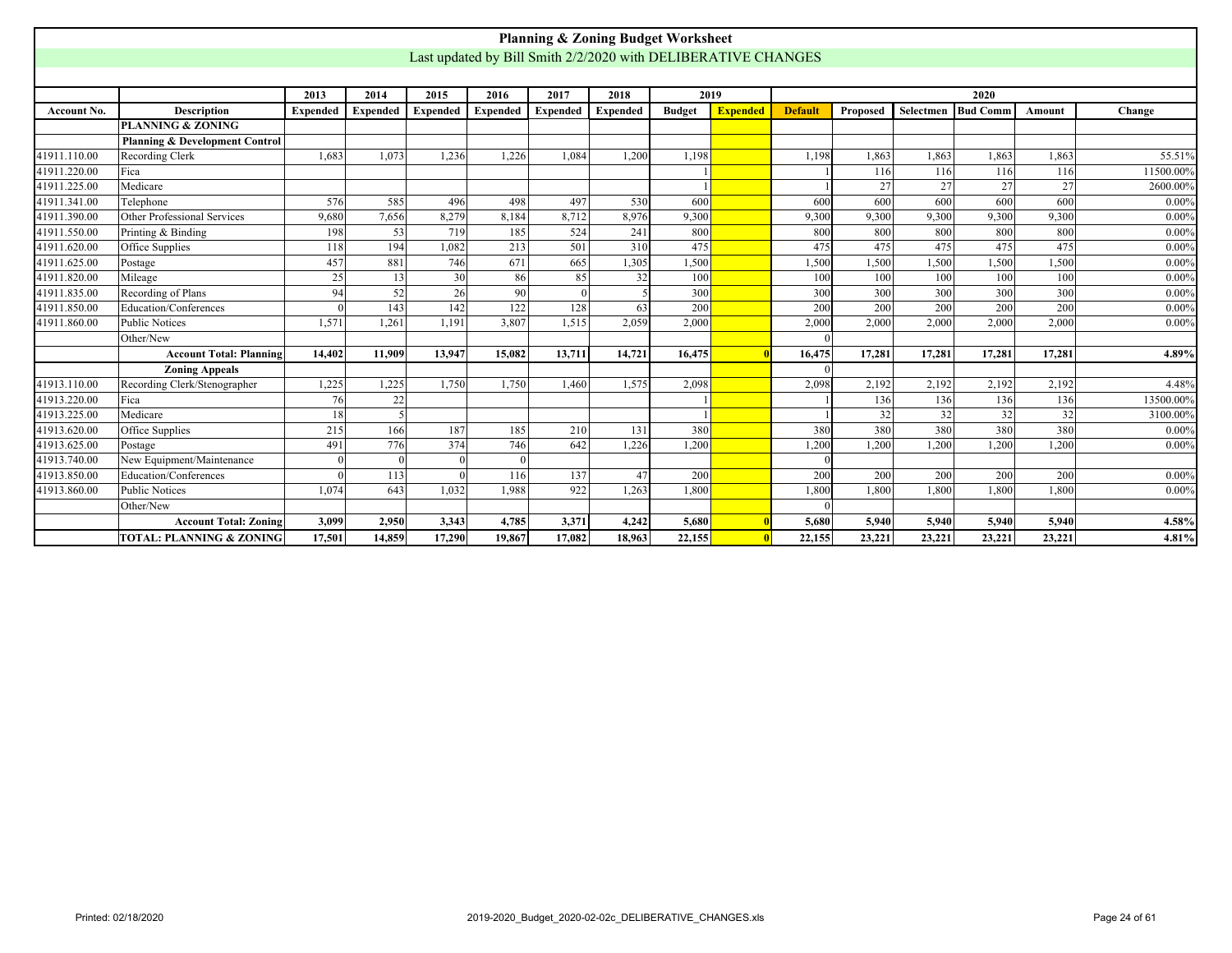<span id="page-24-0"></span>

|              |                                      |          |                 |                 |                 | <b>Buildings Budget Worksheet</b>                             |                 |               |                 |                |              |                    |                |          |           |
|--------------|--------------------------------------|----------|-----------------|-----------------|-----------------|---------------------------------------------------------------|-----------------|---------------|-----------------|----------------|--------------|--------------------|----------------|----------|-----------|
|              |                                      |          |                 |                 |                 | Last updated by Bill Smith 2/2/2020 with DELIBERATIVE CHANGES |                 |               |                 |                |              |                    |                |          |           |
|              |                                      |          |                 |                 |                 |                                                               |                 |               |                 |                |              |                    |                |          |           |
|              |                                      | 2013     | 2014            | 2015            | 2016            | 2017                                                          | 2018            |               | 2019            |                |              |                    | 2020           |          |           |
| Account No.  | <b>Description</b>                   | Expended | <b>Expended</b> | <b>Expended</b> | <b>Expended</b> | <b>Expended</b>                                               | <b>Expended</b> | <b>Budget</b> | <b>Expended</b> | <b>Default</b> | Proposed     | Selectmen Bud Comm |                | Amount   | Change    |
|              | <b>BUILDINGS</b>                     |          |                 |                 |                 |                                                               |                 |               |                 |                |              |                    |                |          |           |
|              | Town Hall Repairs & Maint            |          |                 |                 |                 |                                                               |                 |               |                 |                |              |                    |                |          |           |
| 41941.110.00 | Maintenance Supervisor               | 19,094   | 20,174          | 21,455          | 22,396          | 25,07                                                         | 24,007          | 23,777        |                 | 23,777         | 24,129       | 24,129             | 24,129         | 24,129   | 1.48%     |
| 41941.210.00 | Health Insurance                     |          |                 |                 |                 |                                                               |                 |               |                 |                |              |                    |                |          |           |
| 41941.220.00 | Fica                                 | 1,184    | 1,251           | 1,330           | 1,408           | 1,554                                                         | 1,488           | 1,474         |                 | 1,474          | 1,496        | 1,496              | 1,496          | 1,496    | 1.49%     |
| 41941.225.00 | Medicare                             | 277      | 293             | 311             | 329             | 364                                                           | 348             | 375           |                 | 375            | 350          | 350                | 350            | 350      | $-6.67%$  |
| 41941.341.00 | Telephone                            | 386      | 389             | 578             | 692             | 450                                                           | 196             | 550           |                 | 550            | 240          | 240                | 240            | 240      | $-56.36%$ |
| 41941.360.00 | Cleaning Service                     | 8,460    | 8,850           | 9,185           | 9,270           | 8,675                                                         | 9,607           | 10,000        |                 | 10,000         | 10,690       | 10,690             | 10,690         | 10,690   | 6.90%     |
| 41941.390.00 | O.P.S. - Pest Control/Alarm/Sprink   | 722      | 1,022           | 861             | 979             | 657                                                           | 1,131           | 1,031         |                 | 1,031          | 1,031        | 1,031              | 1,031          | 1,031    | $0.00\%$  |
| 41941.410.00 | Electricity                          | 13,732   | 10,882          | 10,780          | 12,424          | 12,559                                                        | 11,049          | 12,000        |                 | 12,000         | 12,000       | 12,000             | 12,000         | 12,000   | 0.00%     |
| 41941.411.00 | Heat                                 | 450      | $\Omega$        | 822             |                 | 242                                                           | 540             | 400           |                 | 400            | 400          | 400                | 400            | 400      | 0.00%     |
| 41941.413.00 | Septic System                        | 75       | 114             | 240             | 200             | 200                                                           | 240             | 280           |                 | 280            | 280          | 280                | $\Omega$       | $\Omega$ |           |
| 41941.430.00 | General Maintenance                  | 62,558   | 6,377           | 15,497          | 1,786           | 5,077                                                         | 38,763          | 5,550         |                 | 5,550          | 5,550        | 5,550              | 5,550          | 5,550    | 0.00%     |
| 41941.430.01 | <b>Equipment Repairs</b>             | 317      | 0               | $\vert$ 0       | $\mathbf{3}$    | $\Omega$                                                      |                 |               |                 | $\overline{1}$ | $\mathbf{1}$ |                    |                |          | $0.00\%$  |
| 41941.640.00 | Household Supplies                   | 383      | 299             | 838             | 426             | 200                                                           | 214             | 500           |                 | 500            | 500          | 500                | 500            | 500      | 0.00%     |
| 41941.690.00 | Maintenance Supplies (e.g. salt)     | 270      | 701             | 190             | 456             | 158                                                           | 40              | 700           |                 | 700            | 500          | 500                | 500            | 500      | $-28.57%$ |
| 41941.720.00 | Mechanical                           | $\theta$ | $\overline{0}$  | $\theta$        | $\Omega$        | $\Omega$                                                      | $\Omega$        |               |                 | -1             | -1           |                    |                |          | 0.00%     |
| 41941.740.00 | New Equipment                        | $\Omega$ | 119             | 199             | $\Omega$        | 979                                                           | 2,050           | 2,500         |                 | 2,500          | 2,500        | 2,500              | 2,500          | 2,500    | $0.00\%$  |
| 41941.810.00 | Food/bottled water                   | 813      | 278             | 430             | 236             | 209                                                           | 260             | 350           |                 | 350            | 350          | 350                | 350            | 350      | $0.00\%$  |
| 41941.820.00 | Mileage                              | 2,535    | 2,856           | 3,278           | 3,320           | 3,212                                                         | 3,397           | 3,300         |                 | 3,300          | 4,400        | 4,400              | 4,400          | 4,400    | 33.33%    |
|              | <b>Account Total: Town Hall</b>      | 111,256  | 53,605          | 65,995          | 53,925          | 59,607                                                        | 93,330          | 62,789        |                 | 62,789         | 64,418       | 64,418             | 64,138         | 64,138   | 2.15%     |
|              | <b>Town Garage</b>                   |          |                 |                 |                 |                                                               |                 |               |                 | $\Omega$       |              |                    |                |          |           |
| 41942.390.00 | Other Professional Services          |          | 807             | 352             | 728             | 1,089                                                         | 875             | 1,140         |                 | 1,140          | 1,140        | 1,140              | 1,140          | 1,140    | $0.00\%$  |
| 41942.412.00 | Well Test & Alarm System             | 192      |                 | $\vert$ 0       |                 |                                                               |                 |               |                 |                |              |                    |                |          |           |
| 41942.413.00 | Septic System                        |          |                 |                 |                 |                                                               | 240             | 280           |                 | 280            | 280          | 280                |                | $\Omega$ |           |
| 41942.430.00 | General Maintenance                  | 1,318    | 1,567           | 16,633          | 211             | 4,000                                                         | 5,755           | 4,860         |                 | 4,860          | 4,860        | 4,860              | 4,860          | 4,860    | $0.00\%$  |
|              | <b>Account Total: Town Garage</b>    | 1,510    | 1,567           | 16,985          | 939             | 5,089                                                         | 6,870           | 6,280         |                 | 6,280          | 6,280        | 6,280              | 6,000          | 6,000    | $-4.46%$  |
|              | <b>Police Station</b>                |          |                 |                 |                 |                                                               |                 |               |                 | 0              |              |                    |                |          |           |
| 41943.390.00 | Other Professional Services          | 1,418    | 1,047           | 1,188           | 1,560           | 1,250                                                         | 987             | 1,250         |                 | 1,250          | 1,250        | 1,250              | 1,250          | 1,250    | 0.00%     |
| 41943.413.00 | Septic System                        |          |                 |                 |                 |                                                               | 240             | 280           |                 | 280            | 280          | 280                |                | $\Omega$ |           |
| 41943.430.00 | General Maintenance                  | 6,989    | 4,350           | 10,751          | 6,184           | 10,507                                                        | 14,422          | 2,650         |                 | 2,650          | 2,650        | 2,650              | 2,650          | 2,650    | $0.00\%$  |
|              | <b>Account Total: Police Station</b> | 8,407    | 5,397           | 11,939          | 7,744           | 11,757                                                        | 15,649          | 4,180         |                 | 4,180          | 4,180        | 4,180              | 3,900          | 3,900    | $-6.70%$  |
|              | <b>Fire Station</b>                  |          |                 |                 |                 |                                                               |                 |               |                 | $\overline{0}$ |              |                    |                |          |           |
| 41944.390.00 | O.P.S. - Alarm System                | 4,676    | 2,496           | 3,388           | 3,282           | 5,046                                                         | 3,852           | 5,217         |                 | 5,217          | 6,300        | 6,300              | 6,300          | 6,300    | 20.76%    |
| 41944.413.00 | Septic System                        | 260      | 1,024           | 240             | 210             | 280                                                           | 240             | 280           |                 | 280            | 280          | 280                |                | $\Omega$ |           |
| 41944.430.00 | General Maintenance                  | 5,671    | 14,985          | 6,762           | 2,597           | 9,499                                                         | 5,008           | 6,039         |                 | 6,039          | 29,600       | 29,600             | 11,600         | 11,600   | 92.08%    |
|              | <b>Account Total: Fire Station</b>   | 10,607   | 18,506          | 10,390          | 6,089           | 14,825                                                        | 9,100           | 11,536        |                 | 11,536         | 36,180       | 36,180             | 17,900         | 17,900   | 55.17%    |
|              | Library                              |          |                 |                 |                 |                                                               |                 |               |                 | $\overline{0}$ |              |                    |                |          |           |
| 41945.390.00 | Other Professional Services          | 4,386    | 2,375           | 1,049           | 2,200           | 2,000                                                         | 3,211           | 2,114         |                 | 2,114          | 1,700        | 1,700              | 1,700          | 1,700    | $-19.58%$ |
| 41945.413.00 | Septic System                        | $\Omega$ | 114             | 880             | 240             | 240                                                           | 240             | 280           |                 | 280            | 280          | 280                | $\Omega$       | 0        |           |
| 41945.430.00 | General Maintenance                  | 3,665    | 7,682           | 7,527           | 1,317           | 4,135                                                         | 4,480           | 8,383         |                 | 8,383          | 8,383        | 8,383              | 8,383          | 8,383    | $0.00\%$  |
|              | <b>Account Total: Library</b>        | 8,051    | 10,172          | 9,456           | 3,757           | 6,375                                                         | 7,931           | 10,777        |                 | 10,777         | 10,363       | 10,363             | 10,083         | 10,083   | $-6.44%$  |
|              | <b>Kimball House</b>                 |          |                 |                 |                 |                                                               |                 |               |                 | 0              |              |                    |                |          |           |
| 41946.390.00 | O.P.S. - Alarm / Pest Control / Mech | 815      | 753             | 970             | 661             | 531                                                           | 700             | 774           |                 | 774            | 800          | 800                | 800            | 800      | 3.36%     |
| 41946.410.00 | Electricity                          | 578      | 651             | 746             | 744             | 906                                                           | 962             | 850           |                 | 850            | 1,042        | 1,042              | 1,042          | 1,042    | 22.59%    |
| 41946.411.00 | Heat                                 | 2,377    | 3,287           | 1,519           | 1,374           | 1,354                                                         | 1,665           | 1,700         |                 | 1,700          | 2,200        | 2,200              | 2,200          | 2,200    | 29.41%    |
| 41946.412.00 | Water line usage/fire protection     | 446      | 498             | 527             | 316             | 346                                                           | 336             | 250           |                 | 250            | 350          | 350                | 350            | 350      | 40.00%    |
| 41946.413.00 | Septic System                        |          |                 |                 |                 |                                                               |                 | 280           |                 | 280            | 280          | 280                | $\overline{0}$ | 0        |           |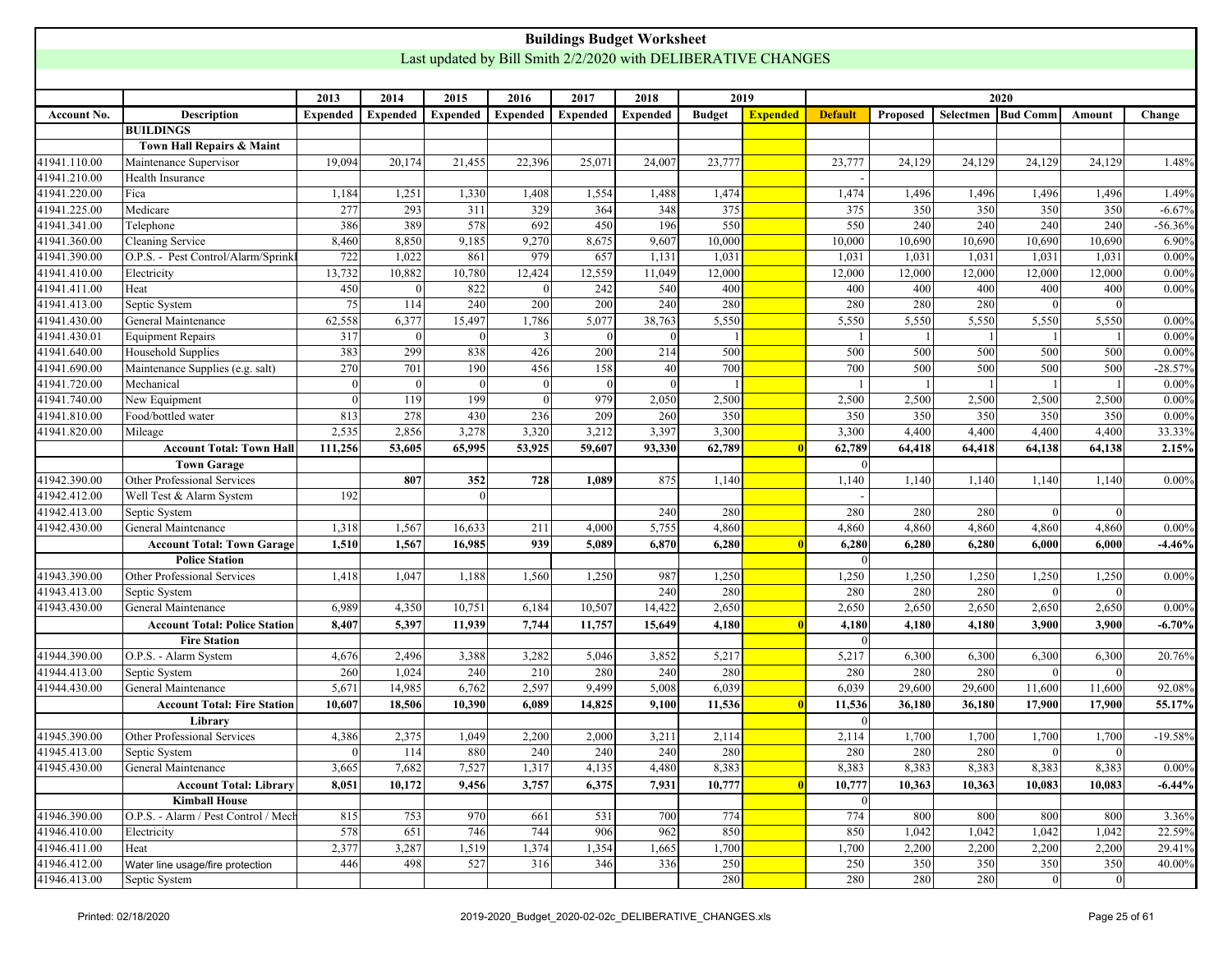|                                                                                                                                                                                               |                                           |                 |                 |                 |                 |                 | <b>Buildings Budget Worksheet</b>                             |               |                 |                |          |           |          |         |            |
|-----------------------------------------------------------------------------------------------------------------------------------------------------------------------------------------------|-------------------------------------------|-----------------|-----------------|-----------------|-----------------|-----------------|---------------------------------------------------------------|---------------|-----------------|----------------|----------|-----------|----------|---------|------------|
|                                                                                                                                                                                               |                                           |                 |                 |                 |                 |                 | Last updated by Bill Smith 2/2/2020 with DELIBERATIVE CHANGES |               |                 |                |          |           |          |         |            |
|                                                                                                                                                                                               |                                           |                 |                 |                 |                 |                 |                                                               |               |                 |                |          |           |          |         |            |
|                                                                                                                                                                                               |                                           | 2013            | 2014            | 2015            | 2016            | 2017            | 2018                                                          | 2019          |                 |                |          |           | 2020     |         |            |
| Account No.                                                                                                                                                                                   | <b>Description</b>                        | <b>Expended</b> | <b>Expended</b> | <b>Expended</b> | <b>Expended</b> | <b>Expended</b> | <b>Expended</b>                                               | <b>Budget</b> | <b>Expended</b> | <b>Default</b> | Proposed | Selectmen | Bud Comm | Amount  | Change     |
| 41946.430.00                                                                                                                                                                                  | General Maintenance                       | 3,650           | 1,218           | 1,480           | 26,754          | 5,983           | 3,091                                                         | 5,860         |                 | 5.860          | 10,000   | 10.000    | 10.000   | 10,000  | 70.65%     |
|                                                                                                                                                                                               | <b>Account Total: Kimball House</b>       | 7.866           | 6.407           | 5.241           | 29,849          | 9,120           | 6,754                                                         | 9,714         |                 | 9,714          | 14.672   | 14,672    | 14,392   | 14,392  | 48.16%     |
|                                                                                                                                                                                               | <b>Wdpk - Hearse House</b>                |                 |                 |                 |                 |                 |                                                               |               |                 |                |          |           |          |         |            |
| 41947.390.00                                                                                                                                                                                  | Other Professional Services               |                 |                 |                 |                 |                 |                                                               | 620           |                 | 620            | 620      | 620       |          |         | $-99.84%$  |
| 41947.413.00                                                                                                                                                                                  | Septic System / Wdpk - Pavilion           | 260             | 114             | 240             | 210             | 240             | 240                                                           | 280           |                 | 280            | 280      | 280       |          |         |            |
| 41947.430.00                                                                                                                                                                                  | General Maintenance / Wdpk - Pope         | 727             | 765             | 3,193           | 746             | 1,500           | 245                                                           | 6,000         |                 | 6.000          | 6,000    | 6.000     | 6,000    | 6,000   | 0.00%      |
| General Maintenance / Hearse House<br>279<br>315<br>41947.430.01<br>3,000<br>1,000<br>1,000<br>1,000<br>3,000<br>1,000<br>$\epsilon$<br>880<br>485<br>1,266<br>3.748<br>956<br>1,740<br>9,900 |                                           |                 |                 |                 |                 |                 |                                                               |               |                 |                |          |           |          |         | $-66.67%$  |
|                                                                                                                                                                                               | <b>Account Total: Wdpk - Hearse House</b> |                 | 9.900           | 7.900           | 7.900           | 7.001           | 7.001                                                         | $-29.28%$     |                 |                |          |           |          |         |            |
|                                                                                                                                                                                               | <b>Community Center</b>                   |                 |                 |                 |                 |                 |                                                               |               |                 |                |          |           |          |         |            |
| 41948.390.00                                                                                                                                                                                  | O.P.S. - Alarm / Pest / Mech / Repai      | 56,372          | 1.861           | 1,273           | 6.498           | 1,477           | 1,935                                                         | 1,541         |                 | 1,541          | 1,541    | 1,541     | 1,541    | 1.541   | $0.00\%$   |
| 41948.413.00                                                                                                                                                                                  | Septic System                             | 410             | 621             | 390             | 435             | 275             | 415                                                           | 500           |                 | 500            | 500      | 500       |          |         |            |
| 41948.430.00                                                                                                                                                                                  | General Maintenance                       | 13.531          | 9.316           | 12.435          | 4.878           | 9,000           | 7.064                                                         | 11.104        |                 | 11.104         | 8.200    | 8.200     | 8.200    | 8.200   | $-26.15%$  |
|                                                                                                                                                                                               | <b>Account Total: Community Center</b>    | 70,313          | 11,799          | 14,098          | 11.811          | 10,752          | 9,414                                                         | 13,145        |                 | 13,145         | 10,241   | 10.241    | 9.741    | 9.741   | $-25.90\%$ |
|                                                                                                                                                                                               | <b>Family Mediation</b>                   |                 |                 |                 |                 |                 |                                                               |               |                 |                |          |           |          |         |            |
| 41949.390.00                                                                                                                                                                                  | Other Professional Services               | 1.451           | 868             | 654             | 893             | 713             | 538                                                           | 1,078         |                 | 1,078          | 1,078    | 1,078     | 1.078    | 1,078   | $0.00\%$   |
| 41949.413.00                                                                                                                                                                                  | Septic System                             |                 |                 |                 |                 |                 | 240                                                           | 280           |                 | 280            | 280      | 280       |          |         |            |
| 41949.430.00                                                                                                                                                                                  | General Maintenance                       | 1,417           | 2,980           | 7,690           | 5,641           | 3,628           | 320                                                           | 900           |                 | 900            | 650      | 650       | 650      | 650     | $-27.78%$  |
|                                                                                                                                                                                               | <b>Account Total: Family Mediation</b>    | 2.867           | 3.849           | 8.343           | 6.534           | 4.341           | 1.098                                                         | 2.258         |                 | 2.258          | 2.008    | 2.008     | 1.728    | 1.728   | $-23.47%$  |
|                                                                                                                                                                                               | <b>Conservation: East Road Building</b>   |                 |                 |                 |                 |                 |                                                               |               |                 |                |          |           |          |         |            |
| 41950.430.00                                                                                                                                                                                  | General Maintenance                       | 11              | $\Omega$        |                 |                 |                 | 23                                                            |               |                 |                | 400      | 400       | 400      | 400     | 39900.00%  |
|                                                                                                                                                                                               | <b>Account Total: Conservation</b>        | 11              | O               |                 |                 |                 | 23                                                            |               |                 |                | 400      | 400       | 400      | 400     | 39900.00%  |
|                                                                                                                                                                                               | <b>UNIT TOTAL: BUILDINGS</b>              | 222,155         | 112,180         | 146,195         | 121,604         | 123,606         | 150,654                                                       | 130,580       |                 | 130,580        | 156,642  | 156,642   | 135,283  | 135,283 | 3.60%      |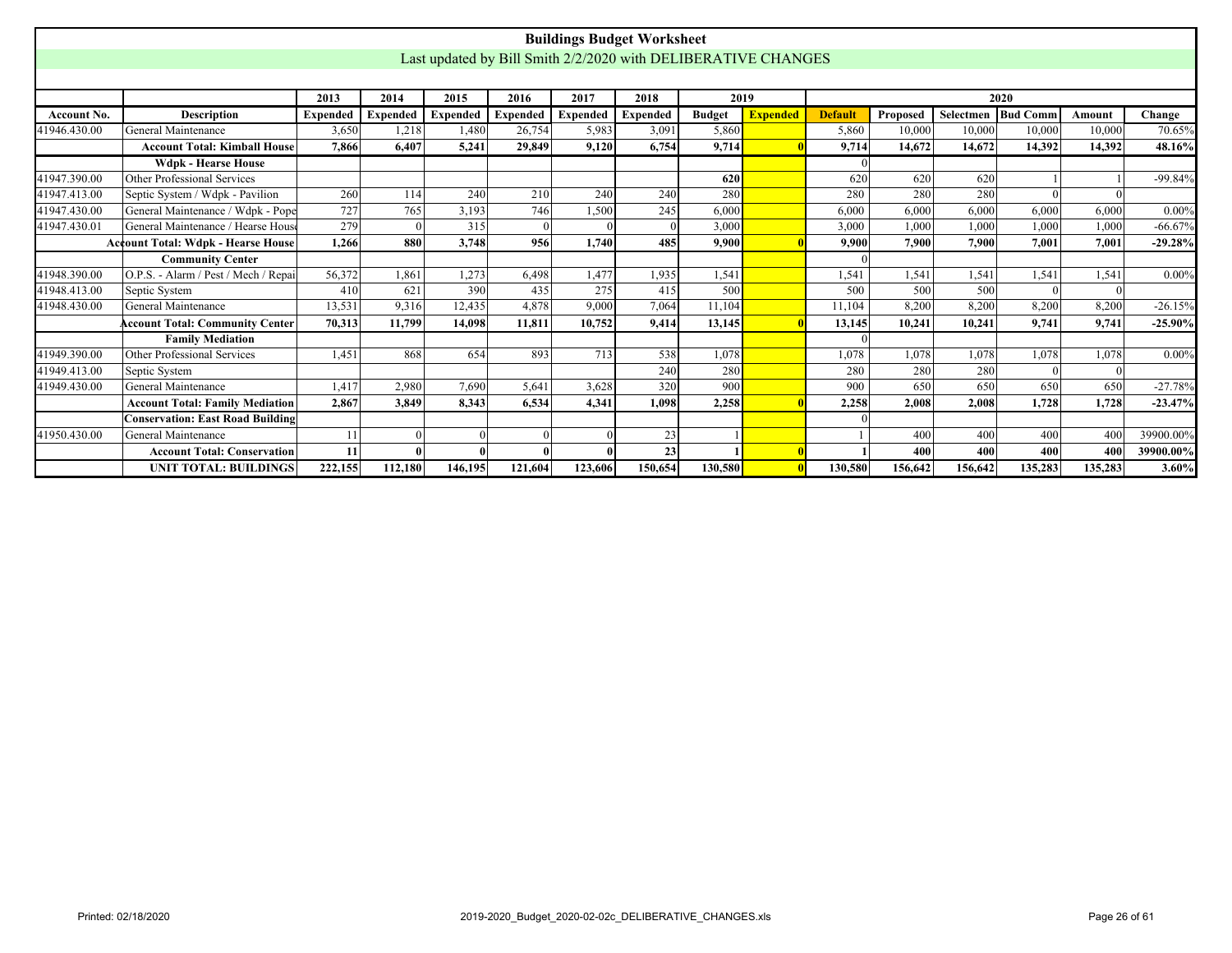<span id="page-26-0"></span>

|              |                                                                                              |          |                 |          |                 |                 | <b>Cemeteries Budget Worksheet</b>                            |               |                 |                |          |        |                             |        |           |
|--------------|----------------------------------------------------------------------------------------------|----------|-----------------|----------|-----------------|-----------------|---------------------------------------------------------------|---------------|-----------------|----------------|----------|--------|-----------------------------|--------|-----------|
|              |                                                                                              |          |                 |          |                 |                 | Last updated by Bill Smith 2/2/2020 with DELIBERATIVE CHANGES |               |                 |                |          |        |                             |        |           |
|              |                                                                                              |          |                 |          |                 |                 |                                                               |               |                 |                |          |        |                             |        |           |
|              |                                                                                              | 2013     | 2014            | 2015     | 2016            | 2017            | 2018                                                          | 2019          |                 |                |          |        | 2020                        |        |           |
| Account No.  | <b>Description</b>                                                                           | Expended | <b>Expended</b> | Expended | <b>Expended</b> | <b>Expended</b> | <b>Expended</b>                                               | <b>Budget</b> | <b>Expended</b> | <b>Default</b> | Proposed |        | <b>Selectmen   Bud Comm</b> | Amount | Change    |
|              | <b>CEMETERIES</b>                                                                            |          |                 |          |                 |                 |                                                               |               |                 |                |          |        |                             |        |           |
|              | <b>Cemeteries</b>                                                                            |          |                 |          |                 |                 |                                                               |               |                 |                |          |        |                             |        |           |
| 41951.110.00 | Wages                                                                                        | 6,919    | 10,712          | 12,388   | 17,045          | 19,885          | 21,432                                                        | 21,000        |                 | 21,000         | 21,315   | 21,315 | 21,000                      | 21,000 | $0.00\%$  |
| 41951.220.00 | Fica                                                                                         | 429      | 664             | 768      | 1,057           | 1,233           | 1,329                                                         | 1,302         |                 | 1,302          | 1,322    | 1,322  | 1,302                       | 1,302  | $0.00\%$  |
| 41951.225.00 | 155<br>305<br>305<br>180<br>247<br>311<br>305<br>305<br>305<br>305<br>Medicare<br>100<br>288 |          |                 |          |                 |                 |                                                               |               |                 |                |          |        |                             |        | $0.00\%$  |
| 41951.320.00 | Cemetery Deeds                                                                               | 224      | 350             | 275      | 312             | 162             | 87                                                            | 300           |                 | 300            | 300      | 300    | 300                         | 300    | $0.00\%$  |
| 41951.341.00 | Telephone                                                                                    |          |                 | 603      | 606             | 613             | 297                                                           | 500           |                 | 500            | 500      | 500    | 500                         | 500    | $0.00\%$  |
| 41951.390.00 | Other Professional Services                                                                  | 10.852   | 14.269          | 13,562   | 15,164          | 14,965          | 20,510                                                        | 21,000        |                 | 21,000         | 21,000   | 21,000 | 21,000                      | 21,000 | $0.00\%$  |
| 41951.620.00 | Office supplies                                                                              |          |                 |          |                 |                 | 87                                                            | 380           |                 | 380            | 380      | 380    | 380                         | 380    | $0.00\%$  |
| 41951.625.00 | Postage                                                                                      |          |                 |          |                 |                 |                                                               | 25            |                 | 25             | 50       | 50     | 50                          | 50     | 100.00%   |
| 41951.630.00 | Minor Equipment                                                                              | 1,387    | 1,220           | 716      | 829             | 376             | 473                                                           | 1,500         |                 | 1,500          | 1.000    | 1,000  | 1,000                       | 1,000  | $-33.33%$ |
| 41951.650.00 | Care of Grounds                                                                              | 17,288   | 18,733          | 18,083   | 14,053          | 17,857          | 21,866                                                        | 23,000        |                 | 23,000         | 24,000   | 24,000 | 24,000                      | 24,000 | 4.35%     |
| 41951.820.00 | Mileage                                                                                      |          | 121             | 193      | 124             | 131             | 157                                                           | 300           |                 | 300            | 200      | 200    | 200                         | 200    | $-33.33%$ |
| 41951.635.00 | Gasoline for mower                                                                           |          |                 |          |                 |                 | 117                                                           | 150           |                 | 150            | 150      | 150    | 150                         | 150    | $0.00\%$  |
|              | <b>Account Total: Cemeteries</b>                                                             | 37,200   | 46,225          | 46,767   | 49,437          | 55,510          | 66,673                                                        | 69,762        |                 | 69,762         | 70,522   | 70,522 | 70,187                      | 70,187 | 0.61%     |
|              | <b>UNIT TOTAL: CEMETERIES</b>                                                                | 37,200   | 46,225          | 46,767   | 49,437          | 55,510          | 66,673                                                        | 69,762        |                 | 69,762         | 70,522   | 70,522 | 70.187                      | 70,187 | 0.61%     |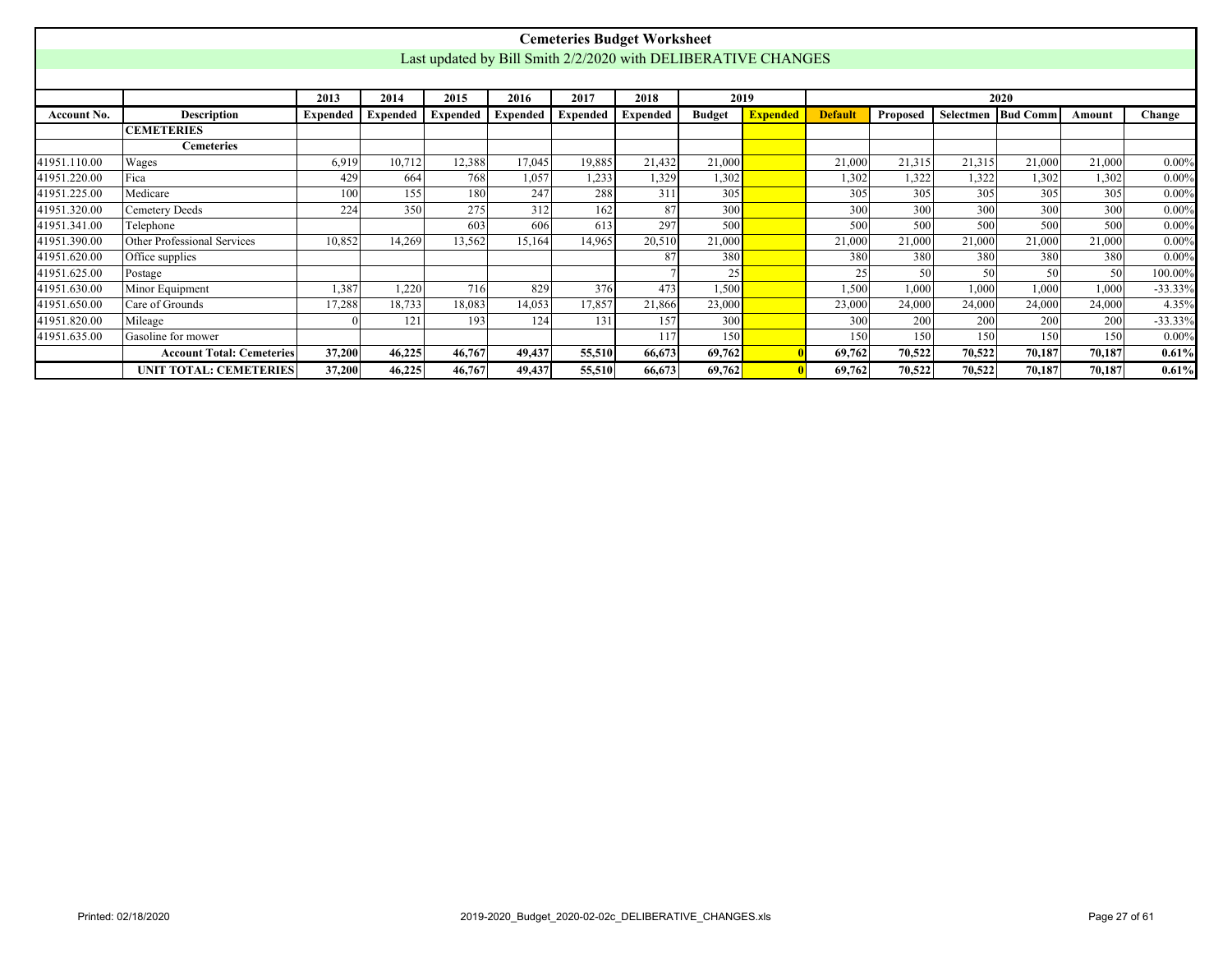<span id="page-27-0"></span>

|                    |                                                                                                                                                                                                         |        |        |        | <b>Other Insurance Budget Worksheet</b> |        |        |        |                                                               |        |        |        |        |        |          |
|--------------------|---------------------------------------------------------------------------------------------------------------------------------------------------------------------------------------------------------|--------|--------|--------|-----------------------------------------|--------|--------|--------|---------------------------------------------------------------|--------|--------|--------|--------|--------|----------|
|                    |                                                                                                                                                                                                         |        |        |        |                                         |        |        |        | Last updated by Bill Smith 2/2/2020 with DELIBERATIVE CHANGES |        |        |        |        |        |          |
|                    |                                                                                                                                                                                                         |        |        |        |                                         |        |        |        |                                                               |        |        |        |        |        |          |
|                    | 2014<br>2015<br>2016<br>2017<br>2013<br>2018<br>2019<br>2020                                                                                                                                            |        |        |        |                                         |        |        |        |                                                               |        |        |        |        |        |          |
| <b>Account No.</b> | <b>Description</b><br><b>Expended</b><br><b>Default</b><br>Proposed<br>Selectmen   Bud Comm<br>Expended<br>Change<br>Expended  <br>Expended<br><b>Budget</b><br>Expended Expended<br>Expended<br>Amount |        |        |        |                                         |        |        |        |                                                               |        |        |        |        |        |          |
|                    | <b>OTHER INSURANCE</b>                                                                                                                                                                                  |        |        |        |                                         |        |        |        |                                                               |        |        |        |        |        |          |
|                    | <b>Other Insurance</b>                                                                                                                                                                                  |        |        |        |                                         |        |        |        |                                                               |        |        |        |        |        |          |
| 41969.520.00       | Property and Liability                                                                                                                                                                                  | 50,153 | 58,446 | 62,349 | 32,904                                  | 66,033 | 63,536 | 61.164 |                                                               | 61.164 | 59.973 | 59.973 | 59.973 | 59,973 | $-1.95%$ |
|                    | P & L Deductible                                                                                                                                                                                        |        |        |        |                                         |        |        |        |                                                               |        |        |        |        |        |          |
|                    | <b>Account Total: Other Insurance</b>                                                                                                                                                                   | 50,153 | 58,446 | 62,349 | 32,904                                  | 66,033 | 63,536 | 61,164 |                                                               | 61.164 | 59.973 | 59,973 | 59,973 | 59.973 | $-1.95%$ |
|                    | UNIT TOTAL: OTHER INSURANCE                                                                                                                                                                             | 50,153 | 58,446 | 62,349 | 32,904                                  | 66,033 | 63,536 | 61,164 |                                                               | 61.164 | 59,973 | 59,973 | 59.973 | 59,973 | $-1.95%$ |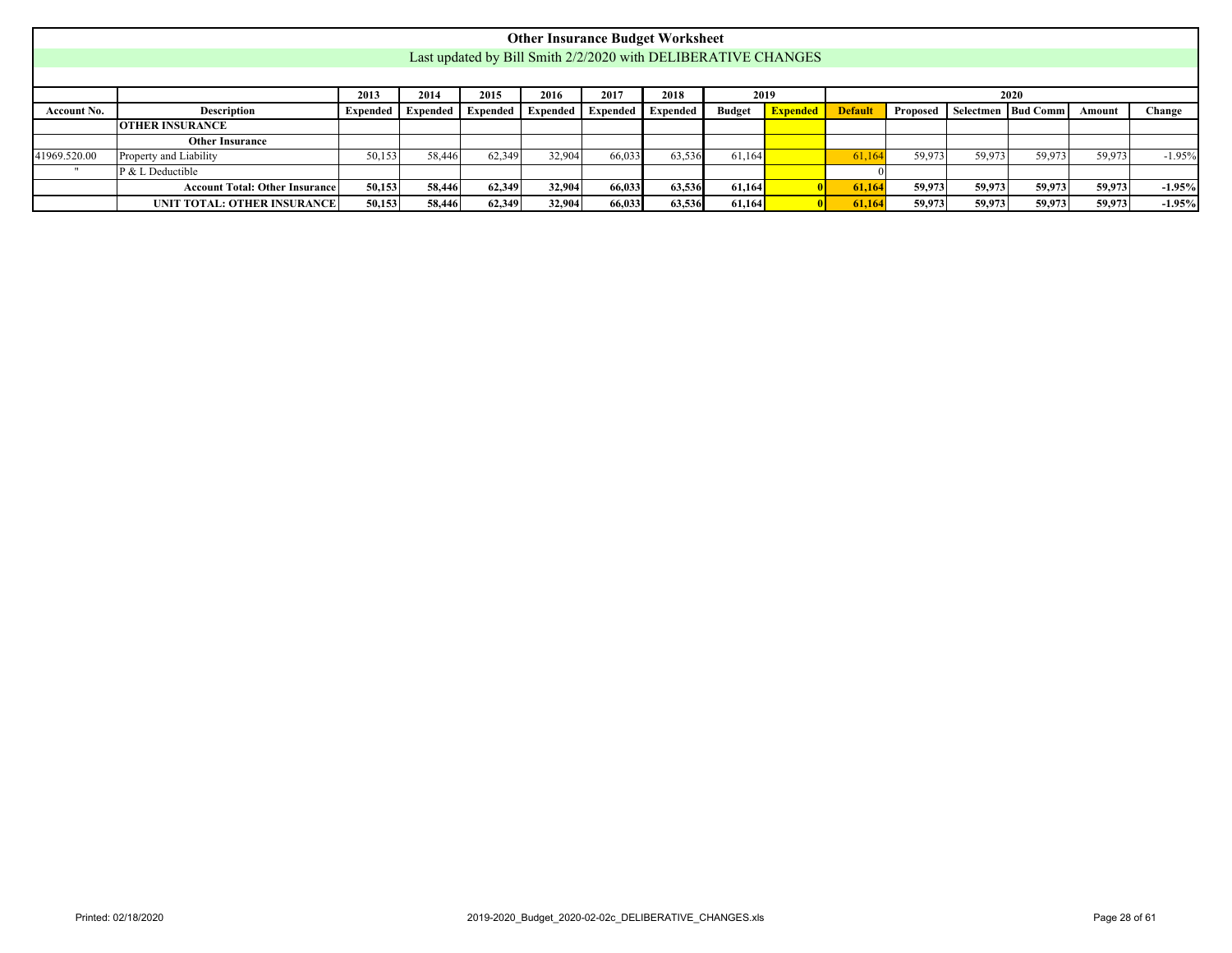<span id="page-28-0"></span>

|              |                                                                                                                                                                                                                |       |       |       | <b>Advertising Regional Budget Worksheet</b>                  |       |       |       |  |       |       |       |       |       |       |
|--------------|----------------------------------------------------------------------------------------------------------------------------------------------------------------------------------------------------------------|-------|-------|-------|---------------------------------------------------------------|-------|-------|-------|--|-------|-------|-------|-------|-------|-------|
|              |                                                                                                                                                                                                                |       |       |       | Last updated by Bill Smith 2/2/2020 with DELIBERATIVE CHANGES |       |       |       |  |       |       |       |       |       |       |
|              |                                                                                                                                                                                                                |       |       |       |                                                               |       |       |       |  |       |       |       |       |       |       |
|              | 2020<br>2013<br>2014<br>2015<br>2016<br>2017<br>2018<br>2019                                                                                                                                                   |       |       |       |                                                               |       |       |       |  |       |       |       |       |       |       |
| Account No.  | Selectmen   Bud Comm<br><b>Expended</b><br><b>Default</b><br>Proposed<br>Change<br><b>Description</b><br>Expended Expended<br>Expended<br><b>Budget</b><br>Expended<br><b>Expended</b><br>Expended  <br>Amount |       |       |       |                                                               |       |       |       |  |       |       |       |       |       |       |
|              | ADVERTISING/REGIONAL                                                                                                                                                                                           |       |       |       |                                                               |       |       |       |  |       |       |       |       |       |       |
|              | <b>Advertising/Regional</b>                                                                                                                                                                                    |       |       |       |                                                               |       |       |       |  |       |       |       |       |       |       |
| 41974.855.00 | Advertising/Regional (Rockingham Planning Commission)                                                                                                                                                          | 6.269 | 6.469 | 6.463 | 6,526                                                         | 6,655 | 6,748 | 6,832 |  | 6.832 | 6.979 | 6,979 | 6.932 | 6,932 | 1.46% |
|              | Other/New                                                                                                                                                                                                      |       |       |       |                                                               |       |       |       |  |       |       |       |       |       |       |
|              | <b>Account Total: Advertising/Regional</b>                                                                                                                                                                     | 6.269 | 6.469 | 6,463 | 6,526                                                         | 6,655 | 6.748 | 6,832 |  | 6.832 | 6.979 | 6.979 | 6,932 | 6,932 | 1.46% |
|              | UNIT TOTAL: ADVERTISING/REGIONAL                                                                                                                                                                               | 6.269 | 6,469 | 6,463 | 6,526                                                         | 6,655 | 6,748 | 6,832 |  | 6,832 | 6.979 | 6.979 | 6,932 | 6,932 | 1.46% |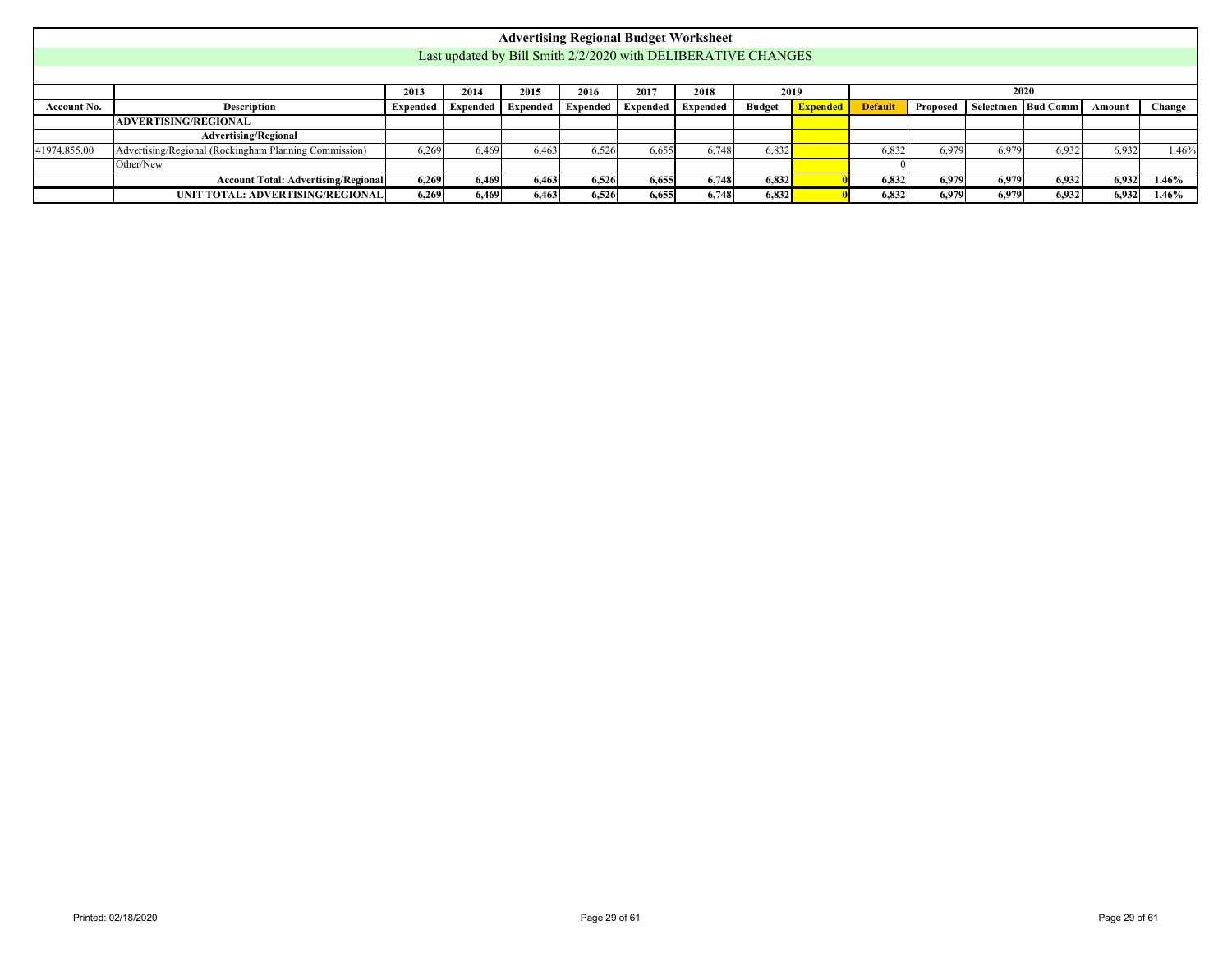<span id="page-29-0"></span>

|                              |                                          |                 |                 |                 |                 | <b>Police Department Budget Worksheet</b>                     |                 |                |                 |                |                 |            |                      |            |                   |
|------------------------------|------------------------------------------|-----------------|-----------------|-----------------|-----------------|---------------------------------------------------------------|-----------------|----------------|-----------------|----------------|-----------------|------------|----------------------|------------|-------------------|
|                              |                                          |                 |                 |                 |                 | Last updated by Bill Smith 2/2/2020 with DELIBERATIVE CHANGES |                 |                |                 |                |                 |            |                      |            |                   |
|                              |                                          |                 |                 |                 |                 |                                                               |                 |                |                 |                |                 |            |                      |            |                   |
|                              |                                          | 2013            | 2014            | 2015            | 2016            | 2017                                                          | 2018            |                | 2019            |                |                 |            | 2020                 |            |                   |
| Account No.                  | Description                              | <b>Expended</b> | <b>Expended</b> | <b>Expended</b> | <b>Expended</b> | Expended                                                      | <b>Expended</b> | <b>Budget</b>  | <b>Expended</b> | <b>Default</b> | <b>Proposed</b> |            | Selectmen   Bud Comm | Amount     | Change            |
|                              | <b>POLICE DEPARTMENT</b>                 |                 |                 |                 |                 |                                                               |                 |                |                 |                |                 |            |                      |            |                   |
|                              | <b>Police Admin</b>                      |                 |                 |                 |                 |                                                               |                 |                |                 |                |                 |            |                      |            |                   |
| 42101.110.01                 | <b>Part-Time Chief's Salary</b>          | 9,593           | 71,680          | 71,652          | 73,829          | 76,040                                                        | 90,990          | 83,024         |                 | 83,024         | 85,514          | 85,514     | 85,514               | 85,514     | 3.00%             |
| 42101.110.02                 | Part Time Officers Pay                   | 85,950          | 98,455          | 90,738          | 85,556          | 103,279                                                       | 98,503          | 72,371         |                 | 72,371         | 36,102          | 36,102     | 36,102               | 36,102     | $-50.12%$         |
| 42101.110.03                 | Full Time Officers Pay (Hourly)          | 248,898         | 194,684         | 183,320         | 176,600         | 180,814                                                       | 204,328         | 286,630        |                 | 286,630        | 343,775         | 343,775    | 343,775              | 343,775    | 19.94%            |
| 42101.110.04                 | Dispatch                                 | 38,901          | 42,036          | 40,134          | 42,532          | 46,642                                                        | 44,971          | 49,389         |                 | 49,389         | 51,510          | 51,510     | 51,510               | 51,510     | 4.29%             |
| 42101.110.05                 | School Crossing Guard                    | 3,997           | 3,674           | 4,069           | 4,628           | 4,835                                                         | 4,482           | 5,500          |                 | 5,500          | 5,500           | 5,500      | 5,500                | 5,500      | 0.00%             |
| 42101.110.06                 | Supervisor Pay                           | 67,176          | 70,454          | 129,230         | 134,458         | 140,223                                                       | 137,316         | 153,878        |                 | 153,878        | 156,550         | 156,550    | 156,550              | 156,550    | 1.74%             |
| 42101.110.07                 | Clerical                                 | 15,269          | 13,296          | 15,138          | 15,412          | 16,408                                                        | 15,040          | 12,000         |                 | 12,000         | 12,000          | 12,000     | 12,000               | 12,000     | 0.00%             |
| 42101.110.08                 | Full Time Officers Overtime              | 22,186          | 18,985          | 16,565          | 22,008          | 19,091                                                        | 23,879          | 22,575         |                 | 22,575         | 22,575          | 22,575     | 22,575               | 22,575     | 0.00%             |
| 42101.110.09                 | Supervisor OT                            | 9,564           | 9,360           | 14,314          | 16,779          | 18,464                                                        | 21,583          | 18,475         |                 | 18,475         | 19,029          | 19,029     | 19,029               | 19,029     | 3.00%             |
| 42101.210.00                 | Insurance (AD&D)                         | 106,438         | 69,480          | 69,009          | 78,706          | 69,986                                                        | 57,868          | 88,278         |                 | 88,278         | 96,431          | 96,431     | 96,431               | 96,431     | 9.24%             |
| 42101.220.00                 | Fica                                     | 9,379           | 14,132          | 5,888           | 6,797           | 7,466                                                         | 9,891           | 9,913          |                 | 9,913          | 11,820          | 11,820     | 11,820               | 11,820     | 19.24%            |
| 42101.225.00                 | Medicare                                 | 7,329           | 7,694           | 8,254           | 8,633           | 8,943                                                         | 9,555           | 10,206         |                 | 10,206         | 10,575          | 10,575     | 10,575               | 10,575     | 3.62%             |
| 42101.230.00                 | NH Retirement                            | 80,428          | 76,728          | 95,135          | 104,571         | 109,016                                                       | 119,818         | 144,883        |                 | 144,883        | 160,597         | 160,597    | 160,597              | 160,597    | 10.85%            |
| 42101.320.00                 | Legal Services                           | 18,526          | 1,010           | 8,000           | 10,209          | 15,044                                                        | 11,625          | 15,965         |                 | 15,965         | 16,444          | 16,444     | 16,444               | 16,444     | 3.00%             |
| 42101.560.00                 | Dues/Subs./Memberships                   | 1,314           | 1,542           | 1,513           | 1,056           | 874                                                           | 1,036           | 1,125          |                 | 1,125          | 1,125           | 1,125      | 1,125                | 1,125      | 0.00%             |
| 42101.820.00                 | Mileage                                  |                 |                 |                 |                 |                                                               |                 |                |                 |                |                 |            |                      |            |                   |
|                              | <b>Account Total: Police Admin</b>       | 724,948         | 693,207         | 752,959         | 781,774         | 817,125                                                       | 850,885         | 974,212        |                 | 974,212        | 1,029,547       | 1,029,547  | 1,029,547            | 1,029,547  | 5.68%             |
|                              | <b>Education/Training</b>                |                 |                 |                 |                 |                                                               |                 |                |                 |                |                 |            |                      |            |                   |
| 42104.110.00                 | Training (payroll)                       | 10,000          | 9,316           | 10,071          | 7,271           | 9,860                                                         | 9,946           | 10,000         |                 | 10,000         | 10,000          | 10,000     | 10,000               | 10,000     | $0.00\%$          |
| 42104.220.00<br>42104.225.00 | Fica<br>Medicare                         | 259<br>146      | 236<br>188      | 146<br>125      | 125<br>104      | 120<br>127                                                    | 79<br>142       | 124<br>145     |                 | 124<br>145     | 124<br>145      | 124<br>145 | 124<br>145           | 124<br>145 | 0.00%<br>$0.00\%$ |
| 42104.230.00                 | Retirement                               | 1,328           | 2,328           | 1,144           | 820             | 1,567                                                         | 2,199           | 2,314          |                 | 2,314          | 2,314           | 2,314      | 2,314                | 2,314      | 0.00%             |
| 42104.390.00                 | Training Instructor pay                  | 500             | 150             | 742             | 585             | 820                                                           | 884             | 600            |                 | 600            | 600             | 600        | 600                  | 600        | 0.00%             |
| 42104.850.00                 | Education/Training (supplies)            | 1,037           | 3,953           | 5,012           | 4,651           | 4,326                                                         | 3,722           | 4,800          |                 | 4,800          | 4,800           | 4,800      | 4,800                | 4,800      | 0.00%             |
|                              | Other/New                                |                 |                 |                 |                 |                                                               |                 |                |                 |                |                 |            |                      |            |                   |
|                              | <b>Account Total: Education/Training</b> | 13,270          | 16,171          | 17,240          | 13,556          | 16,820                                                        | 16,972          | 17,983         |                 | 17,983         | 17,983          | 17,983     | 17,983               | 17,983     | $0.00\%$          |
|                              | <b>Support Services</b>                  |                 |                 |                 |                 |                                                               |                 |                |                 | $\Omega$       |                 |            |                      |            |                   |
| 42105.341.00                 | Telephone                                | 5,934           | 7,927           | 9,270           | 9,949           | 9,604                                                         | 9,864           | 10,470         |                 | 10,470         | 10,470          | 10,470     | 10,470               | 10,470     | 0.00%             |
| 42105.350.00                 | <b>Employee Screening</b>                | $\Omega$        | 1,425           | 1,050           | $\Omega$        | 7,125                                                         | 6,550           | 2,025          |                 | 2,025          | 2,025           | 2,025      | 1,500                | 1,500      | $-25.93%$         |
| 42105.550.00                 | Printing & Binding                       | 408             | 942             | 746             | 903             | 586                                                           | 836             | 1,000          |                 | 1,000          | 1,000           | 1,000      | 1,000                | 1,000      | 0.00%             |
| 42105.620.00                 | Office Supplies                          | 2,617           | 4,616           | 4,554           | 4,991           | 4,619                                                         | 5,043           | 4,940          |                 | 4,940          | 4,940           | 4,940      | 4,940                | 4,940      | 0.00%             |
| 42105.625.00                 | Postage                                  | 123             | 52              | 565             | 705             | 461                                                           | 404             | 750            |                 | 750            | 750             | 750        | 750                  | 750        | $0.00\%$          |
| 42105.740.00                 | New Equipment                            | 2,966           | 6,216           | 6,551           | 4,822           | 13,104                                                        | 8,897           | 2,375          |                 | 2,375          | 2,375           | 2,375      | 2,375                | 2,375      | 0.00%             |
| 42105.870.00                 | Uniforms                                 | 7,528           | 13,735          | 10,777          | 15,277          | 16,074                                                        | 13,030          | 15,000         |                 | 15,000         | 15,000          | 15,000     | 15,000               | 15,000     | $0.00\%$          |
|                              | Other/New                                |                 |                 |                 |                 |                                                               |                 |                |                 | $\Omega$       |                 |            |                      |            |                   |
|                              | <b>Account Total: Support Services</b>   | 19,576          | 34,913          | 33,513          | 36,647          | 51,573                                                        | 44,624          | 36,560         |                 | 36,560         | 36,560          | 36,560     | 36,035               | 36,035     | $-1.44%$          |
|                              | <b>Special Details</b>                   |                 |                 |                 |                 |                                                               |                 |                |                 | $\overline{0}$ |                 |            |                      |            |                   |
| 42106.110.01                 | <b>Town Details</b>                      | 3,977           | 4,620           | 3,923           | 5,401           | 2,611                                                         | 6,066           | 5,177          |                 | 5,177          | 5,177           | 5,177      | 5,177                | 5,177      | $0.00\%$          |
| 42106.220.00                 | Fica                                     | 117             | 176             | 129             | 145             | 57                                                            | 57              | 64             |                 | 64             | 64              | 64         | 64                   | 64         | $0.00\%$          |
| 42106.225.00                 | Medicare                                 | 57              | 65              | 55              | 80              | 38                                                            | 80              | 75             |                 | 75             | 75              | 75         | 75                   | 75         | 0.00%             |
| 42106.230.00                 | Retirement                               | 426             | 420             | 327             | 155             | 138                                                           | 794             | 1,198          |                 | 1,198          | 1,198           | 1,198      | 1,198                | 1,198      | $0.00\%$          |
|                              | Other/New                                |                 |                 |                 |                 |                                                               |                 |                |                 | $\Omega$       |                 |            |                      |            |                   |
|                              | <b>Account Total: Special Details</b>    | 4,578           | 5,282           | 4,434           | 5,781           | 2,844                                                         | 6,997           | 6,514          |                 | 6,514          | 6,514           | 6,514      | 6,514                | 6,514      | $0.00\%$          |
|                              | <b>Police Building Maintenance</b>       |                 |                 |                 |                 |                                                               |                 |                |                 | $\Omega$       |                 |            |                      |            |                   |
| 42107.360.00                 | Cleaning Service                         | 407             | 11              | 305             |                 | $\mathbf{0}$                                                  | $\theta$        | $\mathfrak{S}$ |                 | 5              | 2,860           | 2,860      | 2,860                | 2,860      | 57100.00%         |
| 42107.410.00                 | Electricity                              | 7,192           | 6,158           | 5,768           | 5,957           | 6,276                                                         | 6,484           | 7,252          |                 | 7,252          | 7,252           | 7,252      | 7,252                | 7,252      | $0.00\%$          |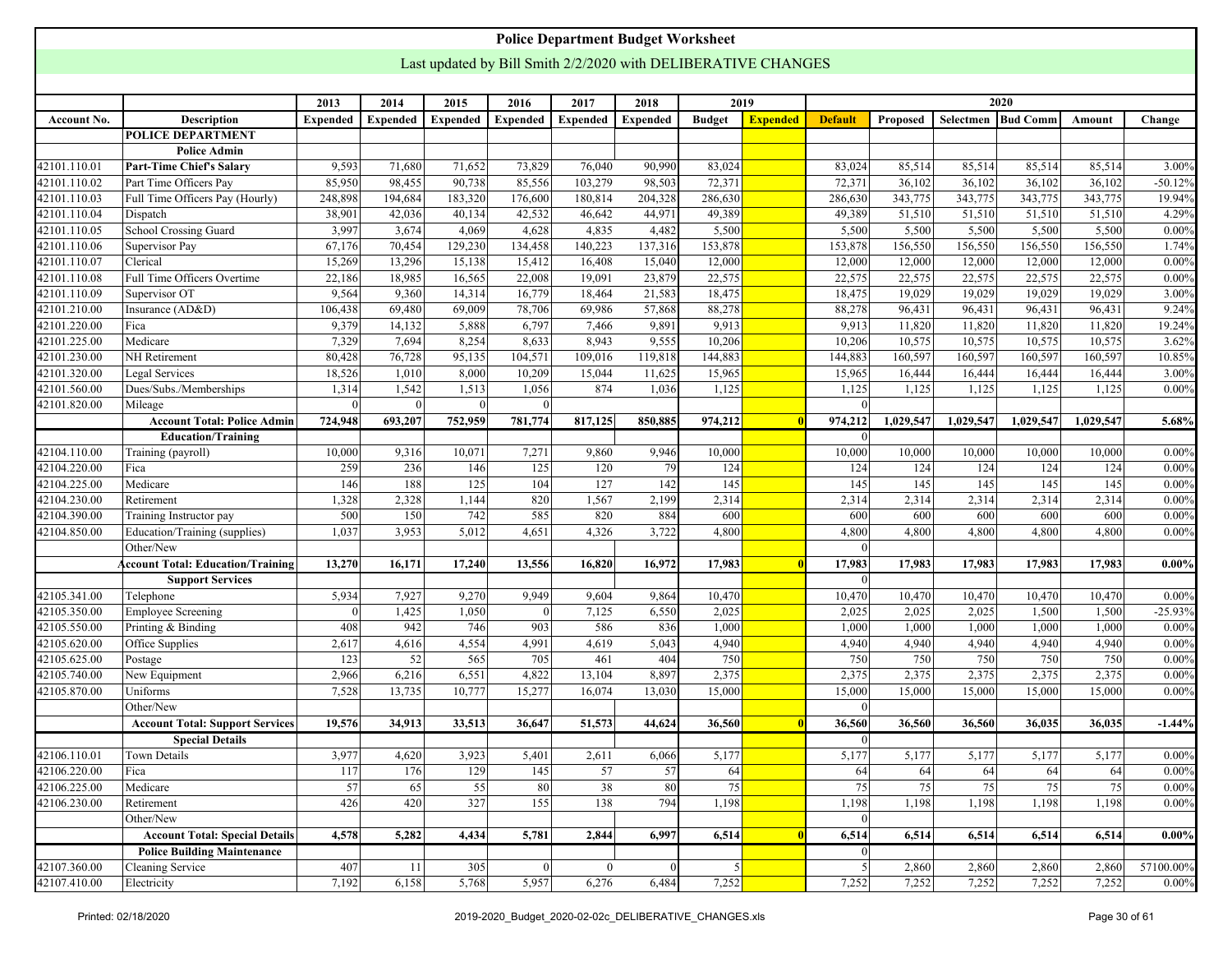|                                                                                                                        |                                            |          |          |                 |                 |          | <b>Police Department Budget Worksheet</b>                     |               |                 |                |           |           |                      |           |          |
|------------------------------------------------------------------------------------------------------------------------|--------------------------------------------|----------|----------|-----------------|-----------------|----------|---------------------------------------------------------------|---------------|-----------------|----------------|-----------|-----------|----------------------|-----------|----------|
|                                                                                                                        |                                            |          |          |                 |                 |          |                                                               |               |                 |                |           |           |                      |           |          |
|                                                                                                                        |                                            |          |          |                 |                 |          | Last updated by Bill Smith 2/2/2020 with DELIBERATIVE CHANGES |               |                 |                |           |           |                      |           |          |
|                                                                                                                        |                                            |          |          |                 |                 |          |                                                               |               |                 |                |           |           |                      |           |          |
|                                                                                                                        |                                            | 2013     | 2014     | 2015            | 2016            | 2017     | 2018                                                          |               | 2019            |                |           |           | 2020                 |           |          |
| <b>Account No.</b>                                                                                                     | <b>Description</b>                         | Expended | Expended | <b>Expended</b> | <b>Expended</b> | Expended | Expended                                                      | <b>Budget</b> | <b>Expended</b> | <b>Default</b> | Proposed  |           | Selectmen   Bud Comm | Amount    | Change   |
| 42107.411.00                                                                                                           | Heating Oil / Propane                      | 4,546    | 3,922    | 3,621           | 2,254           | 1,734    | 2,976                                                         | 3,100         |                 | 3,100          | 3,100     | 3,100     | 3,100                | 3,100     | $0.00\%$ |
| 42107.430.00                                                                                                           | General Maintenance                        | 261      | 606      | 520             | 576             | 567      | 188                                                           | 600           |                 | 600            | 600       | 600       | 600                  | 600       | $0.00\%$ |
| 710<br>870<br>782<br>742<br>773<br>714<br>800<br>800<br>800<br>800<br>800<br>800<br>42107.640.00<br>Household Supplies |                                            |          |          |                 |                 |          |                                                               |               |                 |                |           |           |                      | $0.00\%$  |          |
| 42107.810.00                                                                                                           | Food                                       | 1,768    | 2,724    | 2,429           | 2,695           | 2,512    | 2,083                                                         | 2,000         |                 | 2,000          | 2,000     | 2,000     | 2,000                | 2,000     | $0.00\%$ |
|                                                                                                                        | Other/New                                  |          |          |                 |                 |          |                                                               |               |                 |                |           |           |                      |           |          |
|                                                                                                                        | <b>Account Total: Building Maintenance</b> | 14.884   | 14,291   | 13,424          | 12,224          | 11,862   | 12,445                                                        | 13,757        |                 | 13,757         | 16.612    | 16,612    | 16.612               | 16,612    | 20.75%   |
|                                                                                                                        | <b>Cruiser Maintenance</b>                 |          |          |                 |                 |          |                                                               |               |                 |                |           |           |                      |           |          |
| 42109.430.00                                                                                                           | Equipment Repairs                          | 1,210    | 2,045    | 2,497           | 2,110           | 1,726    | 1,872                                                         | 3,000         |                 | 3,000          | 3,000     | 3,000     | 3,000                | 3,000     | $0.00\%$ |
| 42109.635.00                                                                                                           | Cruiser Gas                                | 33,986   | 25,542   | 21,972          | 17,609          | 19,350   | 22,358                                                        | 23,000        |                 | 23,000         | 26,000    | 26,000    | 23,000               | 23,000    | $0.00\%$ |
| 42109.660.00                                                                                                           | Cruiser Maintenance                        | 10,307   | 10,632   | 11,882          | 11,675          | 13,445   | 12,201                                                        | 13,400        |                 | 13,400         | 13,400    | 13,400    | 13,400               | 13,400    | $0.00\%$ |
| 42109.740.00                                                                                                           | New Equipment                              | 2,600    | 2,367    | 14,204          | 14,192          | 9,969    | 2,234                                                         | 2,300         |                 | 2,300          | 2,600     | 2,600     | 2,600                | 2,600     | 13.04%   |
|                                                                                                                        | Other/New                                  |          |          |                 |                 |          |                                                               |               |                 |                |           |           |                      |           |          |
|                                                                                                                        | <b>Adcount Total: Cruiser Maintenance</b>  | 48,103   | 40,585   | 50,555          | 45,586          | 44,490   | 38,665                                                        | 41,700        |                 | 41,700         | 45,000    | 45,000    | 42,000               | 42,000    | $0.72\%$ |
|                                                                                                                        | OTAL: POLICE DEPARTMENT                    | 827,237  | 805,044  | 872,720         | 895,568         | 944,714  | 970,588                                                       | 1,090,726     |                 | 1,090,726      | 1,152,216 | 1,152,216 | 1,148,691            | 1,148,691 | 5.31%    |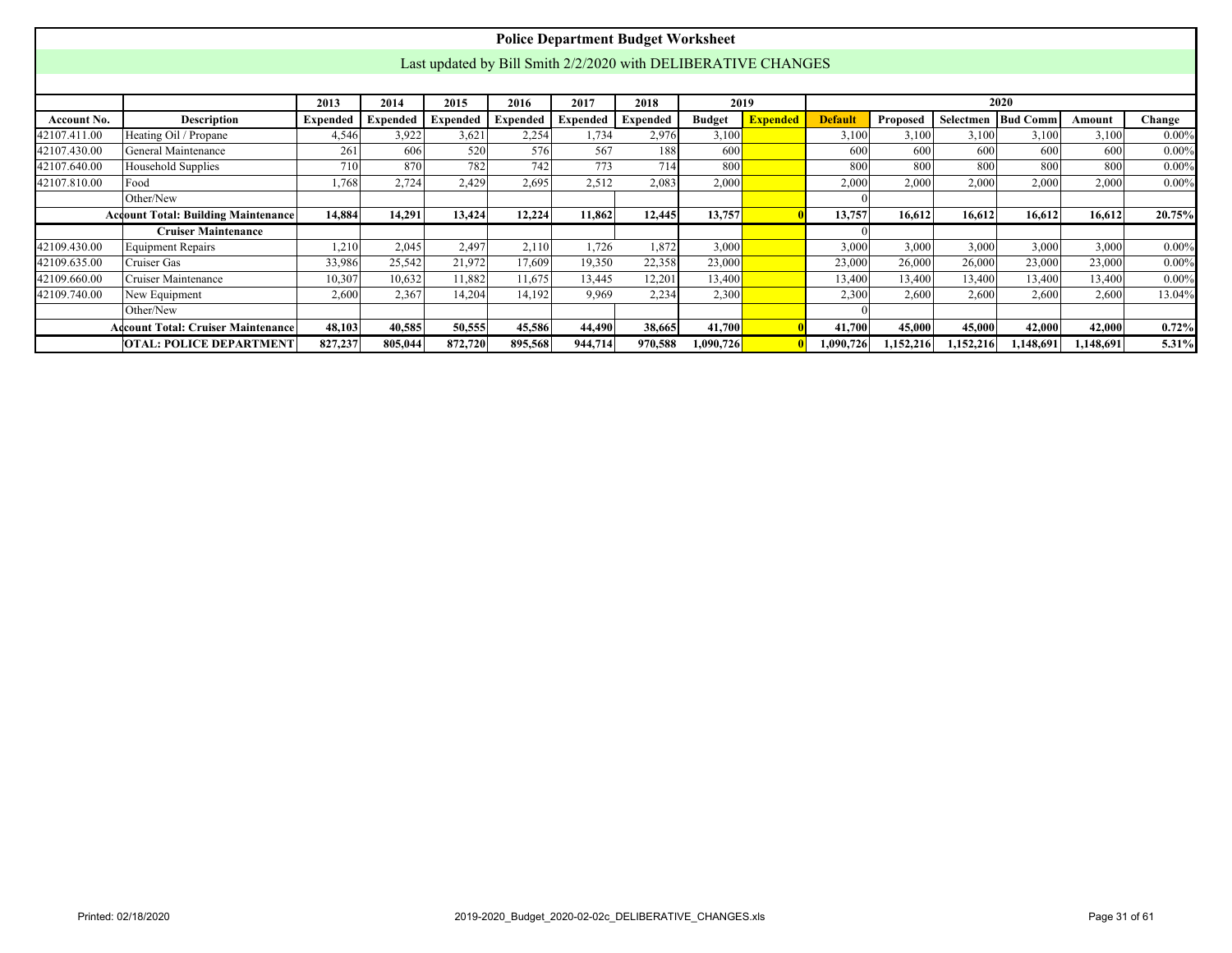<span id="page-31-0"></span>

|                    |                                        |                 |                 |          |                 |                 | <b>Elder Services Budget Worksheet</b>                        |               |                 |                |          |         |                      |         |          |
|--------------------|----------------------------------------|-----------------|-----------------|----------|-----------------|-----------------|---------------------------------------------------------------|---------------|-----------------|----------------|----------|---------|----------------------|---------|----------|
|                    |                                        |                 |                 |          |                 |                 | Last updated by Bill Smith 2/2/2020 with DELIBERATIVE CHANGES |               |                 |                |          |         |                      |         |          |
|                    |                                        |                 |                 |          |                 |                 |                                                               |               |                 |                |          |         |                      |         |          |
|                    |                                        | 2013            | 2014            | 2015     | 2016            | 2017            | 2018                                                          | 2019          |                 |                |          |         | 2020                 |         |          |
| <b>Account No.</b> | Description                            | <b>Expended</b> | <b>Expended</b> | Expended | <b>Expended</b> | <b>Expended</b> | <b>Expended</b>                                               | <b>Budget</b> | <b>Expended</b> | <b>Default</b> | Proposed |         | Selectmen   Bud Comm | Amount  | Change   |
|                    | <b>ELDER SERVICES</b>                  |                 |                 |          |                 |                 |                                                               |               |                 |                |          |         |                      |         |          |
|                    | <b>Elder Services</b>                  |                 |                 |          |                 |                 |                                                               |               |                 |                |          |         |                      |         |          |
| 42151.110.00       | E.S. -- Director's Salary              |                 |                 |          |                 | 3,511           | 2,901                                                         | 3,833         |                 | 3,833          | 3,890    | 3,890   | 3,890                | 3,890   | 1.49%    |
| 42151.110.01       | $E.S. - Payroll (10 part-time-driven)$ | 40,476          | 60,347          | 70,341   | 63,519          | 69,945          | 80,685                                                        | 74,928        |                 | 74,928         | 76,051   | 76,051  | 76,051               | 76,051  | 1.50%    |
| 42151.220.00       | Fica                                   | 2,469           | 3,742           | 4.361    | 4,141           | 4,554           | 5,182                                                         | 4,883         |                 | 4,883          | 4,956    | 4,956   | 4,956                | 4,956   | 1.49%    |
| 42151.225.00       | Medicare                               | 578             | 875             | 1,020    | 969             | 1.065           | 1.212                                                         | 1,142         |                 | 1.142          | 1.159    | 1,159   | 1,159                | 1,159   | 1.49%    |
| 42151.390.00       | Other Professional Services            |                 |                 | 1,135    | .358            | 1.051           | 1,231                                                         | 1,300         |                 | ,300           | 1,300    | 1,300   | 1,300                | 1,300   | $0.00\%$ |
| 42151.620.00       | Office Supplies                        |                 |                 | 694      | 449             | 464             | 382                                                           | 475           |                 | 475            | 475      | 475     | 475                  | 475     | $0.00\%$ |
| 42151.625.00       | Postage                                |                 | 10 <sup>1</sup> | 21       | 94              | 105             | 531                                                           | 100           |                 | 100            | 100      | 100     | 100                  | 100     | $0.00\%$ |
| 42151.635.00       | Vehicle Gas (5 vehicles)               | 10,131          | 10,173          | 8.247    | 7,231           | 6,783           | 8,213                                                         | 8,000         |                 | 8,000          | 8,000    | 8,000   | 8,000                | 8,000   | $0.00\%$ |
| 42151.660.00       | Vehicle Maintenance (5 vehicles)       | 2,461           |                 | 8,886    | 5,859           | 4,866           | 4,015                                                         | 4,240         |                 | 4,240          | 4,240    | 4,240   | 4,240                | 4,240   | $0.00\%$ |
| 42151.850.00       | <b>Educational Conferences</b>         |                 | 7,670           | 47       |                 |                 |                                                               | 100           |                 | 100            | 100      | 100     | 100                  | 100     | $0.00\%$ |
|                    | <b>Account Total: Elder Services</b>   | 56,114          | 82,817          | 94,753   | 83,620          | 88,833          | 103,874                                                       | 99,001        |                 | 99,001         | 100,271  | 100,271 | 100,271              | 100,271 | 1.28%    |
|                    | <b>Unit Total: ELDER SERVICES</b>      | 56,114          | 82,817          | 94,753   | 83,620          | 88,833          | 103,874                                                       | 99,001        |                 | 99,001         | 100,271  | 100,271 | 100,271              | 100.271 | 1.28%    |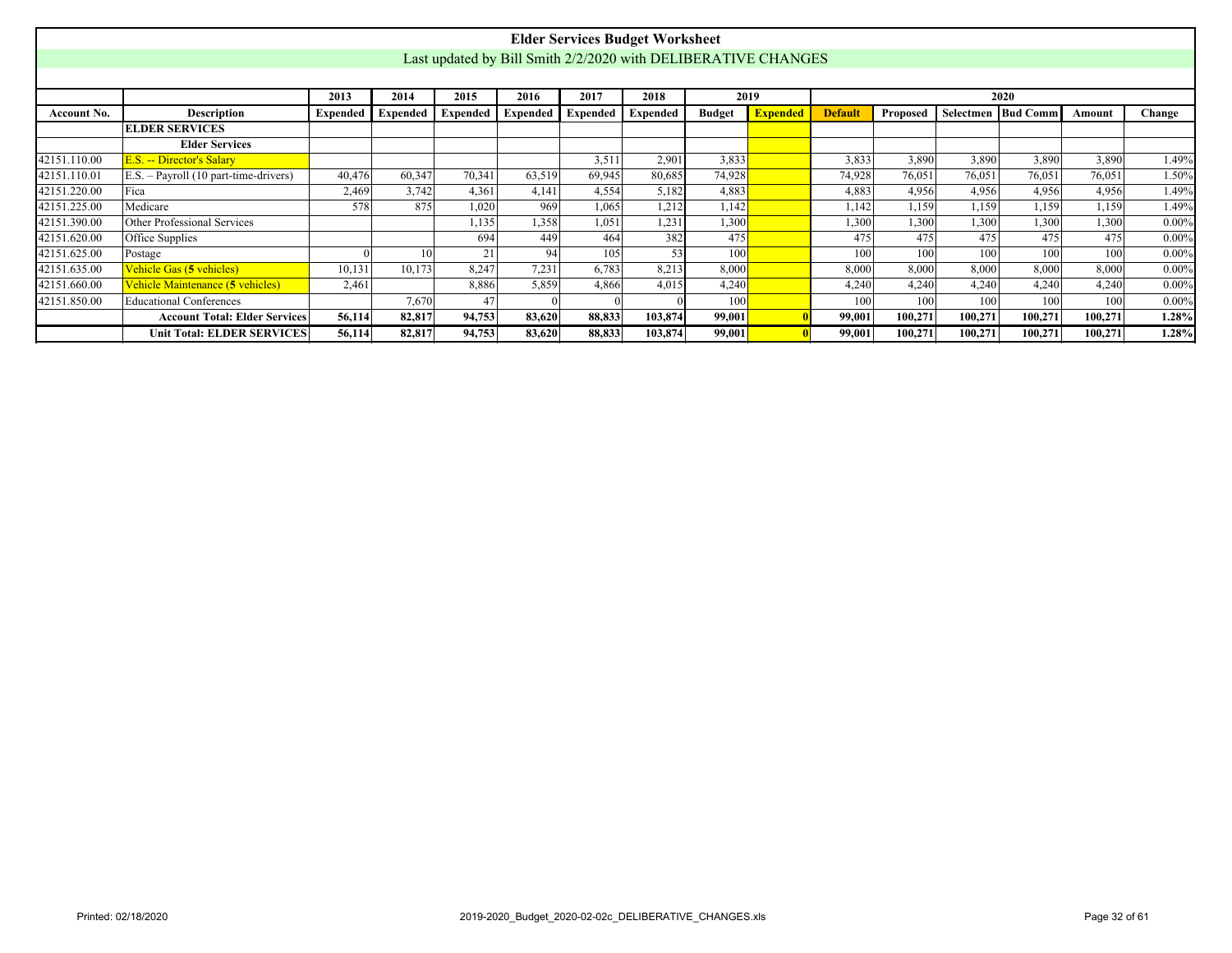<span id="page-32-0"></span>

|              |                                                                                                                                                                                                    |  |  |  |  |  | <b>Ambulance Budget Worksheet</b> |  |                                                               |  |  |  |  |  |          |
|--------------|----------------------------------------------------------------------------------------------------------------------------------------------------------------------------------------------------|--|--|--|--|--|-----------------------------------|--|---------------------------------------------------------------|--|--|--|--|--|----------|
|              |                                                                                                                                                                                                    |  |  |  |  |  |                                   |  | Last updated by Bill Smith 2/2/2020 with DELIBERATIVE CHANGES |  |  |  |  |  |          |
|              |                                                                                                                                                                                                    |  |  |  |  |  |                                   |  |                                                               |  |  |  |  |  |          |
|              | 2014<br>2015<br>2013<br>2016<br>2017<br>2018<br>2019<br>2020                                                                                                                                       |  |  |  |  |  |                                   |  |                                                               |  |  |  |  |  |          |
| Account No.  | <b>Expended</b><br>  Expended   Expended   Expended   Expended  <br>Description<br><b>Budget</b><br>Proposed   Selectmen   Bud Comm<br>Change<br><b>Default</b><br>Expended   Expended  <br>Amount |  |  |  |  |  |                                   |  |                                                               |  |  |  |  |  |          |
|              | <b>AMBULANCE</b>                                                                                                                                                                                   |  |  |  |  |  |                                   |  |                                                               |  |  |  |  |  |          |
|              | Ambulance                                                                                                                                                                                          |  |  |  |  |  |                                   |  |                                                               |  |  |  |  |  |          |
| 42152.350.00 | Ambulance Contract                                                                                                                                                                                 |  |  |  |  |  |                                   |  |                                                               |  |  |  |  |  |          |
|              | <b>Account Total: Ambulance</b>                                                                                                                                                                    |  |  |  |  |  |                                   |  |                                                               |  |  |  |  |  |          |
|              | UNIT TOTAL: AMBULANCE                                                                                                                                                                              |  |  |  |  |  |                                   |  |                                                               |  |  |  |  |  | $0.00\%$ |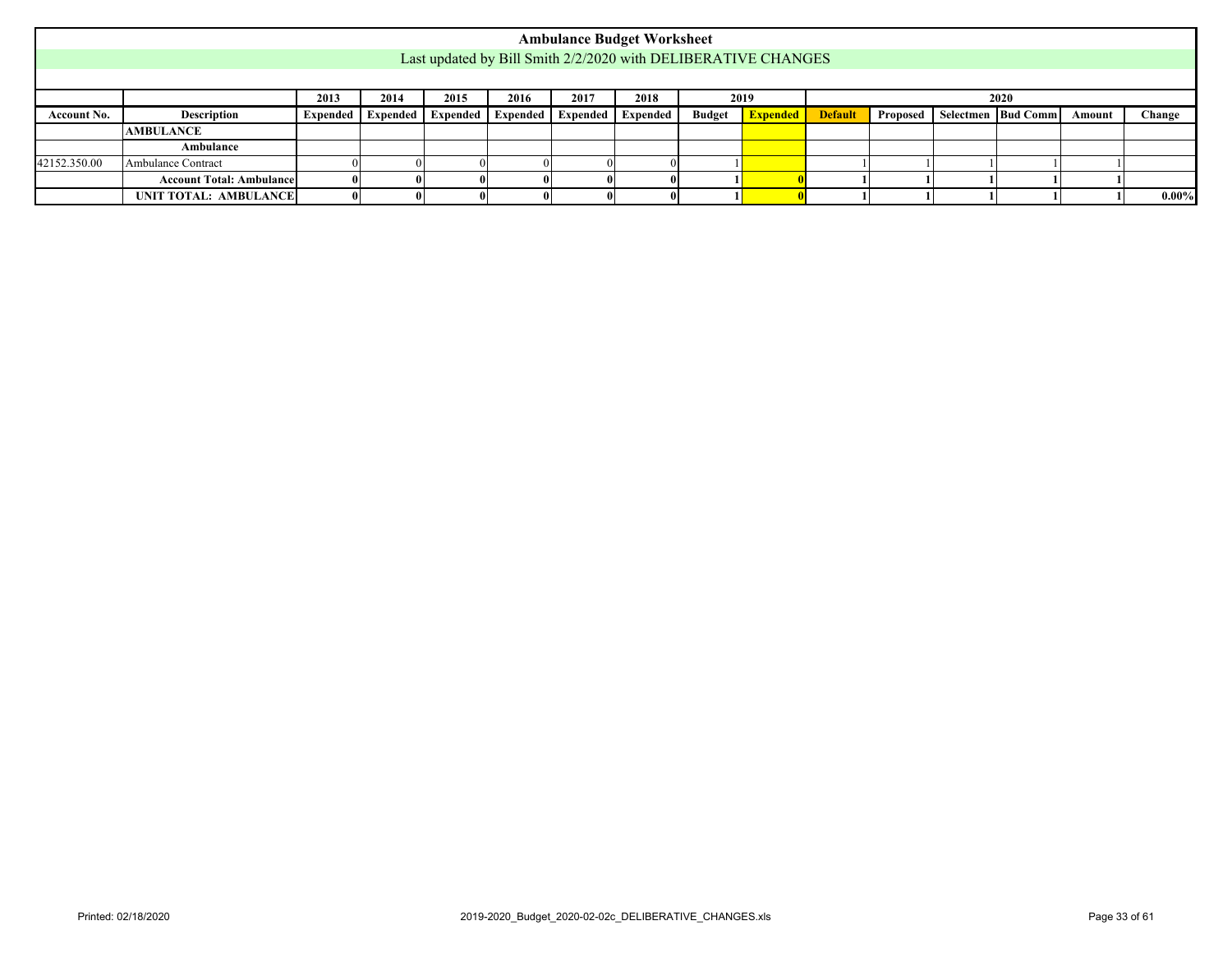<span id="page-33-0"></span>

|              |                                                    |                 |                 |                 |                 | <b>Fire Department Budget Worksheet</b>                       |                 |               |                 |                |          |           |                 |                  |          |
|--------------|----------------------------------------------------|-----------------|-----------------|-----------------|-----------------|---------------------------------------------------------------|-----------------|---------------|-----------------|----------------|----------|-----------|-----------------|------------------|----------|
|              |                                                    |                 |                 |                 |                 | Last updated by Bill Smith 2/2/2020 with DELIBERATIVE CHANGES |                 |               |                 |                |          |           |                 |                  |          |
|              |                                                    |                 |                 |                 |                 |                                                               |                 |               |                 |                |          |           |                 |                  |          |
|              |                                                    | 2013            | 2014            | 2015            | 2016            | 2017                                                          | 2018            |               | 2019            |                |          |           | 2020            |                  |          |
| Account No.  | <b>Description</b>                                 | <b>Expended</b> | <b>Expended</b> | <b>Expended</b> | <b>Expended</b> | <b>Expended</b>                                               | <b>Expended</b> | <b>Budget</b> | <b>Expended</b> | <b>Default</b> | Proposed | Selectmen | <b>Bud Comm</b> | Amount           | Change   |
|              | <b>FIRE DEPARTMENT</b>                             |                 |                 |                 |                 |                                                               |                 |               |                 |                |          |           |                 |                  |          |
|              | <b>Fire Admin</b>                                  |                 |                 |                 |                 |                                                               |                 |               |                 |                |          |           |                 |                  |          |
| 42201.110.01 | FD Chief's Salary                                  | 17,308          | 17,788          | 18,183          | 19,004          | 19,574                                                        | 20,144          | 37,440        |                 | 37,440         | 38,190   | 38,190    | 38,039          | 38,039           | 1.60%    |
| 42201.110.02 | FD Officers/Other Personnel                        | 114,492         | 115,544         | 109,444         | 117,311         | 108,480                                                       | 127,870         | 130,091       |                 | 130,091        | 132,693  | 132,693   | 132,172         | 132,172          | 1.60%    |
| 42201.110.03 | FD Clerk                                           | 11,691          | 16,296          | 16,845          | 17,020          | 14,915                                                        | 15,891          | 10,000        |                 | 10,000         | 10,200   | 10,200    | 10,160          | 10,160           | 1.60%    |
| 42201.110.04 | F/T Staff                                          |                 |                 |                 |                 |                                                               |                 | 80,000        |                 | 80,000         | 80,000   | 80,000    | 80,000          | 80,000           | $0.00\%$ |
| 42201.110.08 | Over-time/FD                                       |                 |                 |                 |                 |                                                               |                 | 11,400        |                 | 11,400         | 11,400   | 11,400    | 11,400          | 11,400           | $0.00\%$ |
| 42201.210.00 | Insurance (Health Insurance)                       | 1,857           | 1,857           |                 |                 | $\Omega$                                                      |                 | 24,843        |                 | 24,843         | 30,518   | 30,518    | 30,518          | 30,518           | 22.84%   |
| 42201.220.00 | Fica                                               | 8,896           | 9,288           | 8,702           | 9,198           | 8,648                                                         | 10,165          | 11,007        |                 | 11,007         | 11,227   | 11,227    | 11,183          | 11,183           | 1.60%    |
| 42201.225.00 | Medicare                                           | 2,081           | 2,172           | 2,075           | 2,216           | 2,070                                                         | 2,375           | 3,899         |                 | 3,899          | 3,977    | 3,977     | 3,961           | 3,961            | 1.59%    |
| 42201.230.00 | <b>State Retirement</b>                            | 968             | 700             |                 |                 |                                                               |                 | 27,420        |                 | 27,420         | 27,420   | 27,420    | 27,420          | 27,420           | $0.00\%$ |
| 42201.341.00 | Telephone                                          | 5,022           | 5,816           | 5,975           | 6,738           | 6,860                                                         | 7,156           | 7,000         |                 | 7,000          | 7,000    | 7,000     | 7,000           | 7,000            | $0.00\%$ |
| 42201.360.00 | Cleaning Service                                   | 3,335           | 3,526           | 4,001           | 2,824           | 3,752                                                         | 3,161           | 2,800         |                 | 2,800          | 2,800    | 2,800     | 2,800           | 2,800            | $0.00\%$ |
|              |                                                    |                 |                 |                 |                 |                                                               |                 |               |                 |                |          |           |                 |                  |          |
| 42201.410.00 | Electricity                                        | 11,745<br>9,241 | 9,127           | 10,477          | 10,673          | 9,614                                                         | 9,636           | 12,000        |                 | 12,000         | 12,000   | 12,000    | 12,000          | 12,000           | $0.00\%$ |
| 42201.411.00 | Heat                                               |                 | 7,298           | 7,723           | 5,506           | 4,619                                                         | 6,405           | 6,821         |                 | 6,821          | 6,821    | 6,821     | 6,821           | 6,821            | $0.00\%$ |
| 42201.430.00 | Hydrants / Water Contract                          | 13,800          | 13,800          | 14,800          | 16,200          | 16,400                                                        | 16,400          | 17,600        |                 | 17,600         | 17,600   | 17,600    | 17,600          | 17,600           | $0.00\%$ |
| 42201.560.00 | Dues/Subs./Memberships                             | 1,091           | 835             | 1,286           | 1,412           | 1,242                                                         | 1,652           | 1,500         |                 | 1,500          | 1,500    | 1,500     | 1,500           | 1,500            | $0.00\%$ |
| 42201.560.01 | HazMat District                                    |                 | $\Omega$        |                 |                 | $\Omega$                                                      |                 |               |                 |                |          |           |                 |                  | $0.00\%$ |
| 42201.620.00 | Office Supplies                                    | 3,465           | 4,909           | 7,059           | 4,058           | 3,083                                                         | 5,142           | 3,800         |                 | 3,800          | 3,800    | 3,800     | 3,800           | 3,800            | $0.00\%$ |
| 42201.625.00 | Postage                                            | 394             | 317             | 172             | 130             | 183                                                           | 52              | 250           |                 | 250            | 250      | 250       | 250             | 250              | $0.00\%$ |
| 42201.850.00 | Education/Conferences                              | 8,761           | 8,307           | 7,066           | 12,419          | 9,875                                                         | 6,883           | 8,500         |                 | 8,500          | 8,500    | 8,500     | 8,500           | 8,500            | $0.00\%$ |
|              | Other/New                                          |                 |                 |                 |                 |                                                               |                 |               |                 | $\vert$ 0      |          |           |                 |                  |          |
|              | <b>Account Total: Fire Admin</b>                   | 214,148         | 227,979         | 213,809         | 224,709         | 209,315                                                       | 232,932         | 396,372       |                 | 396,372        | 405,897  | 405,897   | 405,125         | 405,125          | 2.21%    |
|              | <b>Fire Fighting</b>                               |                 |                 |                 |                 |                                                               |                 |               |                 | $\overline{0}$ |          |           |                 |                  |          |
| 42202.110.01 | Truck Maintenance/Labor                            | 163             | 365             |                 | $\Omega$        | $\Omega$                                                      |                 |               |                 |                |          |           |                 |                  | $0.00\%$ |
| 42202.412.00 | Water Line/Fire Protection                         | 1,177           | 1,088           | 1,001           | 1,097           | 1,011                                                         | 1,319           | 1,200         |                 | 1,200          | 1,200    | 1,200     | 1,200           | 1,200            | 0.00%    |
| 42202.430.00 | <b>Hydrant Maintenance</b>                         | $\Omega$        | $\vert$ 0       | $\Omega$        | $\Omega$        | 375                                                           | $\Omega$        | 3,000         |                 | 3,000          | 3,000    | 3,000     |                 |                  | -99.97%  |
| 42202.630.00 | Minor Equipment                                    | 752             | 3,167           | 2,312           | 2,593           | 3,838                                                         | 4,793           | 4,000         |                 | 4,000          | 4,000    | 4,000     | 4,000           | 4,000            | $0.00\%$ |
| 42202.635.00 | Gas & Oil                                          | 4,032           | 4,269           | 2,873           | 2,323           | 2,088                                                         | 3,568           | 3,000         |                 | 3,000          | 3,000    | 3,000     | 3,000           | 3,000            | $0.00\%$ |
| 42202.660.00 | Truck Maintenance                                  | 12,725          | 17,505          | 12,761          | 16,455          | 9,737                                                         | 10,527          | 8,000         |                 | 8,000          | 12,000   | 12,000    | 12,000          | 12,000           | 50.00%   |
| 42202.680.00 | Chemicals/Hazmat                                   |                 |                 |                 |                 | $\Omega$                                                      |                 | 500           |                 | 500            | 500      | 500       | 500             | $\overline{500}$ | $0.00\%$ |
| 42202.740.00 | New Equipment                                      | 8,773           | 10,834          | 11,639          | 8,651           | 7,179                                                         | 8,017           | 8,000         |                 | 8,000          | 8,000    | 8,000     | 8,000           | 8,000            | $0.00\%$ |
| 42202.810.00 | Food                                               | 938             | 948             | 1,203           | 1,417           | 1,304                                                         | 864             | 1,200         |                 | 1,200          | 1,200    | 1,200     | 1,200           | 1,200            | $0.00\%$ |
| 42202.870.00 | Uniforms                                           | 13,261          | 11,842          | 13,555          | 5,784           | 10,114                                                        | 8,843           | 10,000        |                 | 10,000         | 10,000   | 10,000    | 10,000          | 10,000           | $0.00\%$ |
|              | Other/New                                          |                 |                 |                 |                 |                                                               |                 |               |                 | 0              |          |           |                 |                  |          |
|              | <b>Account Total: Fire Fighting</b>                | 41,820          | 50,017          | 45,344          | 38,320          | 35,646                                                        | 37,931          | 38,901        |                 | 38,901         | 42,901   | 42,901    | 39,902          | 39,902           | 2.57%    |
|              | <b>Fire Prevention &amp; Inspections</b>           |                 |                 |                 |                 |                                                               |                 |               |                 | 0              |          |           |                 |                  |          |
| 42203.110.00 | Fire Inspectors                                    | 4,065           | 4,583           | 3,506           | 5,173           | 5,539                                                         | 5,614           | 3,000         |                 | 3,000          | 3,060    | 3,060     | 3,048           | 3,048            | 1.60%    |
| 42203.220.00 | <b>FICA</b>                                        | 252             | 284             | 217             | 321             | 344                                                           | 348             | 186           |                 | 186            | 186      | 186       | 186             | 186              | $0.00\%$ |
| 42203.225.00 | Medicare                                           | 59              | 66              | $\overline{51}$ | $\overline{75}$ | 80                                                            | 81              | 44            |                 | 44             | 44       | 44        | 44              | 44               | $0.00\%$ |
| 42203.550.00 | Printing & Binding                                 | 407             | 355             | 989             | 226             | 518                                                           | 35              | 500           |                 | 500            | 500      | 500       | 500             | 500              | $0.00\%$ |
|              | Other/New                                          |                 | 0               |                 |                 |                                                               |                 |               |                 | 0              |          |           |                 |                  |          |
|              | <b>Account Total: Prevention &amp; Inspections</b> |                 |                 |                 |                 |                                                               |                 |               |                 |                |          |           |                 |                  |          |
|              |                                                    | 4,784           | 5,289           | 4,763           | 5,795           | 6,481                                                         | 6,078           | 3,730         |                 | 3,730          | 3,790    | 3,790     | 3,778           | 3,778            | 1.29%    |
|              | Training                                           |                 |                 |                 |                 |                                                               |                 |               |                 | 0              |          |           |                 |                  |          |
| 42204.850.00 | Instructional Materials                            | 442             | 106             | 18              | 103             | 716                                                           | $\theta$        | 500           |                 | 500            | 500      | 500       | 500             | 500              | $0.00\%$ |
|              | <b>Account Total: Training</b>                     | 442             | 106             | 18              | 103             | 716                                                           | $\mathbf{0}$    | 500           |                 | 500            | 500      | 500       | 500             | 500              | $0.00\%$ |
|              | <b>Communications</b>                              |                 |                 |                 |                 |                                                               |                 |               |                 | 0              |          |           |                 |                  |          |
| 42205.630.00 | Minor Equipment/Other Repairs                      | 8,397           | 10,599          | 3,492           | 9,063           | 5,823                                                         | 4,807           | 6,000         |                 | 6,000          | 6,000    | 6,000     | 6,000           | 6,000            | $0.00\%$ |
|              | Other/New                                          |                 | $\Omega$        |                 |                 |                                                               |                 |               |                 | $\vert$ 0      |          |           |                 |                  |          |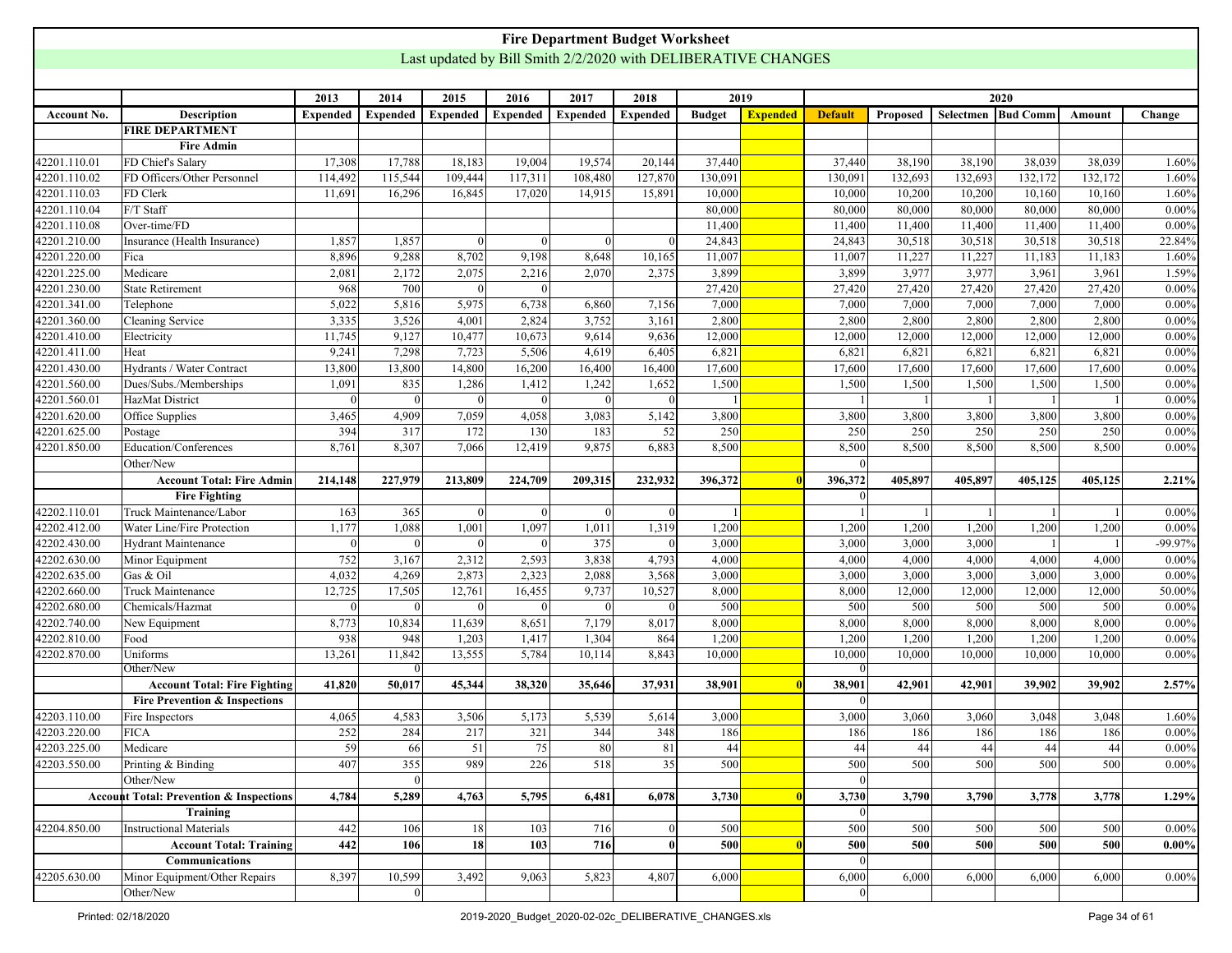|              |                                                                                                                                                                                                                               |         |         |         |         |         | <b>Fire Department Budget Worksheet</b> |         |                                                               |         |         |         |         |         |          |
|--------------|-------------------------------------------------------------------------------------------------------------------------------------------------------------------------------------------------------------------------------|---------|---------|---------|---------|---------|-----------------------------------------|---------|---------------------------------------------------------------|---------|---------|---------|---------|---------|----------|
|              |                                                                                                                                                                                                                               |         |         |         |         |         |                                         |         | Last updated by Bill Smith 2/2/2020 with DELIBERATIVE CHANGES |         |         |         |         |         |          |
|              |                                                                                                                                                                                                                               |         |         |         |         |         |                                         |         |                                                               |         |         |         |         |         |          |
|              | 2017<br>2015<br>2018<br>2019<br>2013<br>2016<br>2014<br>2020                                                                                                                                                                  |         |         |         |         |         |                                         |         |                                                               |         |         |         |         |         |          |
| Account No.  | <b>Expended</b><br>Description<br><b>Expended</b><br><b>Expended</b> Expended<br><b>Budget</b><br><b>Default</b><br><b>Bud Comm</b><br>Expended<br>Proposed<br>Selectmen<br>Expended  <br><b>Expended</b><br>Change<br>Amount |         |         |         |         |         |                                         |         |                                                               |         |         |         |         |         |          |
|              | $0.00\%$<br><b>Account Total: Communications</b><br>8,397<br>10,599<br>3.492<br>9,063<br>5,823<br>4,807<br>6,000<br>6.000<br>6.000<br>6,000<br>6.000<br>6,000                                                                 |         |         |         |         |         |                                         |         |                                                               |         |         |         |         |         |          |
|              | <b>Medical Services</b>                                                                                                                                                                                                       |         |         |         |         |         |                                         |         |                                                               |         |         |         |         |         |          |
| 42207.350.00 | Physicals                                                                                                                                                                                                                     | 2,567   | 2,099   | 1,251   | 3,002   | 1,899   | 2,552                                   | 3,000   |                                                               | 3,000   | 3,000   | 3,000   | 3.000   | 3,000   | $0.00\%$ |
| 42207.390.00 | Professional Services (Contracts)                                                                                                                                                                                             | 1,369   | 3,769   | 3,015   | 3,015   | 1,292   | 2.600                                   | 2,500   |                                                               | 2,500   | 3,500   | 2,500   | 3,385   | 3,385   | 35.40%   |
| 42207.680.00 | <b>Medical Supplies</b>                                                                                                                                                                                                       | 4,888   | 4.918   | 5,086   | 4,243   | 4,914   | 5,499                                   | 5,000   |                                                               | 5,000   | 5,000   | 5,000   | 5.000   | 5,000   | $0.00\%$ |
|              | Other/New                                                                                                                                                                                                                     |         |         |         |         |         |                                         |         |                                                               |         |         |         |         |         |          |
|              | <b>Account Total: Medical Services</b>                                                                                                                                                                                        | 8.824   | 10.786  | 9.353   | 10.260  | 8,105   | 10.651                                  | 10.500  |                                                               | 10.500  | 11.500  | 10.500  | 11.385  | 11.385  | 8.43%    |
|              | [ TOTAL: FIRE DEPARTMENT]                                                                                                                                                                                                     | 278,415 | 304,777 | 276,778 | 288,250 | 266,086 | 292,399                                 | 456,003 |                                                               | 456,003 | 470,588 | 469,588 | 466,690 | 466,690 | 2.34%    |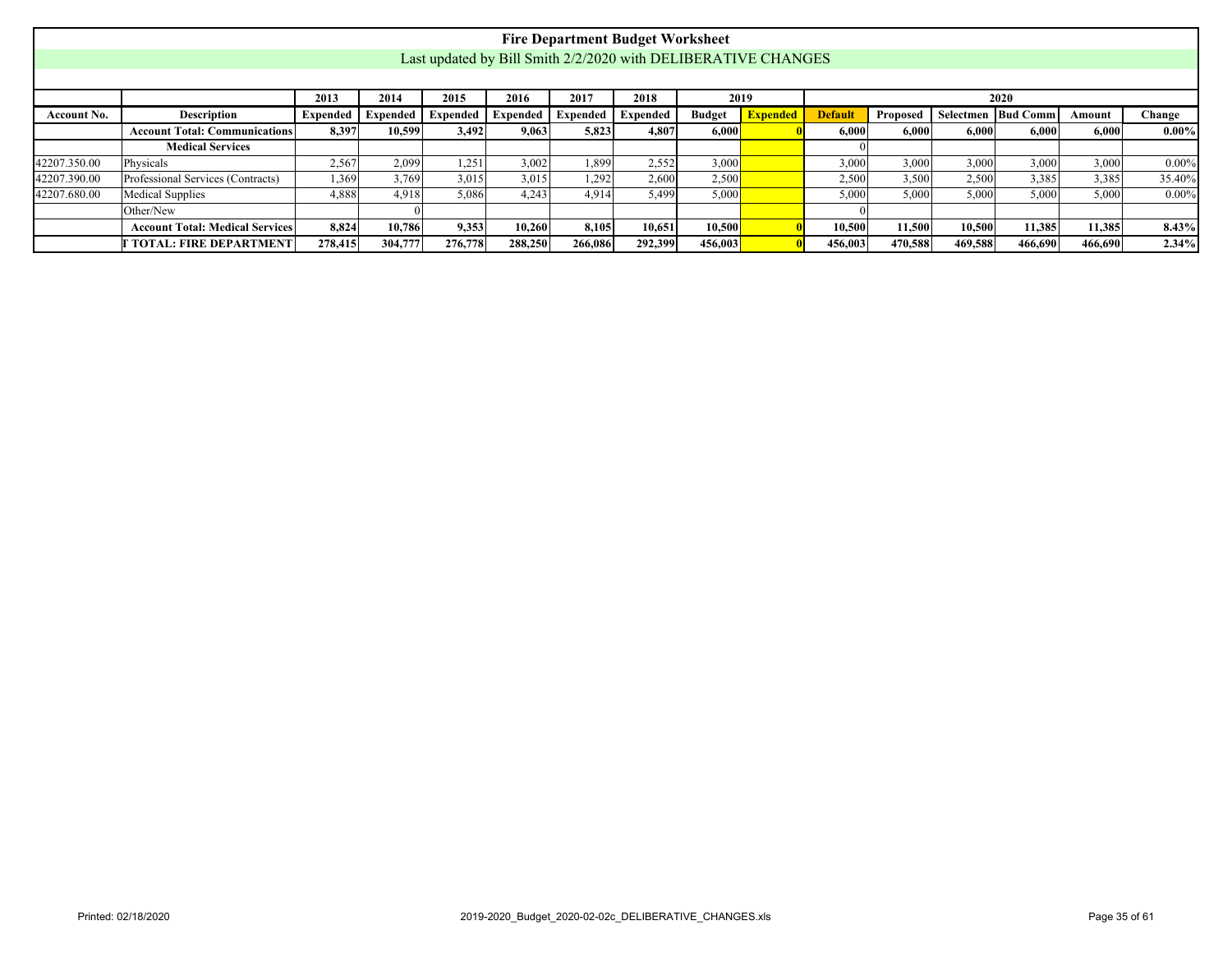<span id="page-35-0"></span>

|                    |                                                                                                                                                      |                 |          |                 |                 |          | <b>Building Inspections Budget Worksheet</b>                  |               |                 |                |                 |        |                      |        |           |
|--------------------|------------------------------------------------------------------------------------------------------------------------------------------------------|-----------------|----------|-----------------|-----------------|----------|---------------------------------------------------------------|---------------|-----------------|----------------|-----------------|--------|----------------------|--------|-----------|
|                    |                                                                                                                                                      |                 |          |                 |                 |          | Last updated by Bill Smith 2/2/2020 with DELIBERATIVE CHANGES |               |                 |                |                 |        |                      |        |           |
|                    |                                                                                                                                                      |                 |          |                 |                 |          |                                                               |               |                 |                |                 |        |                      |        |           |
|                    |                                                                                                                                                      | 2013            | 2014     | 2015            | 2016            | 2017     | 2018                                                          | 2019          |                 |                |                 |        | 2020                 |        |           |
| <b>Account No.</b> | <b>Description</b>                                                                                                                                   | <b>Expended</b> | Expended | <b>Expended</b> | <b>Expended</b> | Expended | <b>Expended</b>                                               | <b>Budget</b> | <b>Expended</b> | <b>Default</b> | <b>Proposed</b> |        | Selectmen   Bud Comm | Amount | Change    |
|                    | <b>BUILDING INSPECTIONS</b>                                                                                                                          |                 |          |                 |                 |          |                                                               |               |                 |                |                 |        |                      |        |           |
|                    | <b>Building Inspections</b>                                                                                                                          |                 |          |                 |                 |          |                                                               |               |                 |                |                 |        |                      |        |           |
| 42401.110.00       | Clerk/Secretary                                                                                                                                      |                 |          |                 |                 |          |                                                               |               |                 |                |                 |        |                      |        |           |
| 42401.110.01       | Code Officer                                                                                                                                         | 7,184           | 6,893    | 4,568           | 5,158           | 5,017    | 5,739                                                         | 10,332        |                 | 10,332         | 10,332          | 10,292 | 10,292               | 10,292 | $-0.39%$  |
| 42401.110.02       | 23,205<br>21,740<br>21,640<br>26,260<br>33,090<br>36,220<br>47,548<br><b>Building Inspector</b><br>47.548<br>36,000<br>36,000<br>36,000<br>36,000    |                 |          |                 |                 |          |                                                               |               |                 |                |                 |        |                      |        | $-24.29%$ |
| 42401.110.03       | Plumbing Inspector<br>18,587<br>14,960<br>$-19.51%$<br>7,490<br>6,250<br>5.940<br>13,810<br>20,230<br>28,680<br>18,587<br>14,960<br>14,960<br>14,960 |                 |          |                 |                 |          |                                                               |               |                 |                |                 |        |                      |        |           |
| 42401.110.04       | <b>Electrical Inspector</b>                                                                                                                          | 10,570          | 7.960    | 9.460           | 12.920          | 18.990   | 21.990                                                        | 19,451        |                 | 19.451         | 16.500          | 16,500 | 16,500               | 16,500 | $-15.17%$ |
| 42401.220.00       | Fica                                                                                                                                                 | 3,004           | 2,656    | 2,580           | 3,605           | 4,794    | 5,743                                                         | 5,947         |                 | 5,947          | 4,821           | 4,821  | 4,821                | 4,821  | $-18.93%$ |
| 42401.225.00       | Medicare                                                                                                                                             | 703             | 621      | 603             | 843             | 1,121    | 1.343                                                         | 1,391         |                 | 1.391          | 1.135           | 1.135  | 1,135                | 1,135  | $-18.40%$ |
| 42401.341.00       | Telephone                                                                                                                                            | 913             | 954      | 867             | 873             | 803      | 730                                                           | 990           |                 | 990            | 990             | 990    | 990                  | 990    | $0.00\%$  |
| 42401.390.00       | Other Prof Services                                                                                                                                  | 12              |          |                 |                 |          |                                                               |               |                 |                |                 |        |                      |        | $0.00\%$  |
| 42401.620.00       | Office Supplies                                                                                                                                      | 1,065           | 1,589    | 1,825           | 1,778           | 2,184    | 1,821                                                         | 2,038         |                 | 2,038          | 2,038           | 2,038  | 2,038                | 2,038  | $0.00\%$  |
| 42401.625.00       | Postage                                                                                                                                              | 43              | 18       | 18              | 27              | 25       | 69                                                            | 100           |                 | 100            | 100             | 100    | 100                  | 100    | $0.00\%$  |
| 42401.740.00       | New Equip                                                                                                                                            |                 |          |                 |                 |          |                                                               |               |                 |                |                 |        |                      |        | $0.00\%$  |
| 42401.820.00       | Mileage                                                                                                                                              | $\Omega$        |          |                 | 49              |          |                                                               | 100           |                 | 100            | 100             | 100    | 100                  | 100    | $0.00\%$  |
| 42401.850.00       | Education/Conf                                                                                                                                       | 530             | 370      | 1,567           | 362             | 529      | 365                                                           | 500           |                 | 500            | 500             | 500    | 500                  | 500    | $0.00\%$  |
|                    | Other/New                                                                                                                                            |                 |          |                 |                 |          |                                                               |               |                 |                |                 |        |                      |        |           |
|                    | <b>Account Total: Building Inspections</b>                                                                                                           | 54,718          | 49.051   | 49,067          | 65,685          | 86,783   | 102,700                                                       | 106.986       |                 | 106.986        | 87,478          | 87,438 | 87,438               | 87,438 | $-18.27%$ |
|                    | TAL: BUILDING INSPECTIONS                                                                                                                            | 54,718          | 49,051   | 49,067          | 65,685          | 86,783   | 102,700                                                       | 106,986       |                 | 106.986        | 87,478          | 87,438 | 87,438               | 87,438 | $-18.27%$ |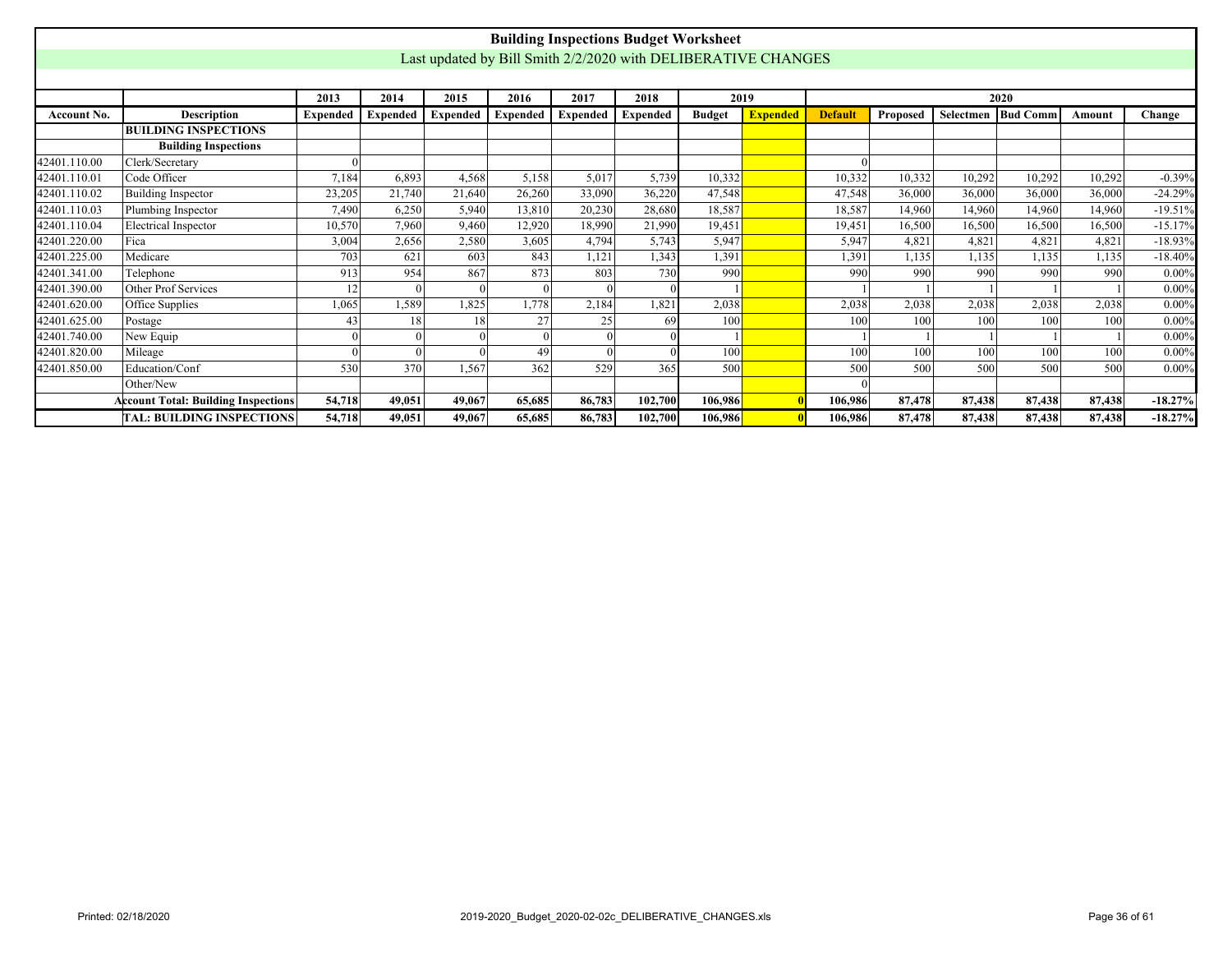<span id="page-36-0"></span>

|              |                                                                                                                                                                                           |            |    |                  |  |  | <b>Homeland Security Budget Worksheet</b>                     |     |  |            |     |                  |     |     |          |
|--------------|-------------------------------------------------------------------------------------------------------------------------------------------------------------------------------------------|------------|----|------------------|--|--|---------------------------------------------------------------|-----|--|------------|-----|------------------|-----|-----|----------|
|              |                                                                                                                                                                                           |            |    |                  |  |  | Last updated by Bill Smith 2/2/2020 with DELIBERATIVE CHANGES |     |  |            |     |                  |     |     |          |
|              |                                                                                                                                                                                           |            |    |                  |  |  |                                                               |     |  |            |     |                  |     |     |          |
|              | 2014<br>2015<br>2017<br>2018<br>2019<br>2013<br>2016<br>2020                                                                                                                              |            |    |                  |  |  |                                                               |     |  |            |     |                  |     |     |          |
| Account No.  | <b>Budget</b> Expended<br>Expended<br><b>Expended</b> Expended Expended<br>Expended   Expended  <br><b>Default</b><br>Selectmen   Bud Comm<br>Description<br>Proposed<br>Change<br>Amount |            |    |                  |  |  |                                                               |     |  |            |     |                  |     |     |          |
|              | <b>HOMELAND SECURITY</b>                                                                                                                                                                  |            |    |                  |  |  |                                                               |     |  |            |     |                  |     |     |          |
|              | <b>Homeland Security</b>                                                                                                                                                                  |            |    |                  |  |  |                                                               |     |  |            |     |                  |     |     |          |
| 42901.560.00 | Dues/Subs/Memberships                                                                                                                                                                     |            |    |                  |  |  |                                                               |     |  |            |     |                  |     |     |          |
| 42901.740.00 | New Equipment                                                                                                                                                                             | 230        | 75 | 130              |  |  |                                                               | 200 |  | 200        | 200 | 200              | 200 | 200 | $0.00\%$ |
| 42901.820.00 | Mileage                                                                                                                                                                                   |            |    |                  |  |  |                                                               |     |  |            |     |                  |     |     |          |
|              | Other/New                                                                                                                                                                                 |            |    |                  |  |  |                                                               |     |  |            |     |                  |     |     |          |
|              | <b>Account Total: Homeland Security</b>                                                                                                                                                   | <b>230</b> | 75 | 130 <sup>1</sup> |  |  |                                                               | 200 |  | <b>200</b> | 200 | 200 <sup>1</sup> | 200 | 200 | $0.00\%$ |
|              | <b>DTAL: HOMELAND SECURITY</b>                                                                                                                                                            | 230        | 75 | 130              |  |  |                                                               | 200 |  | 200        | 200 | 200              | 200 | 200 | $0.00\%$ |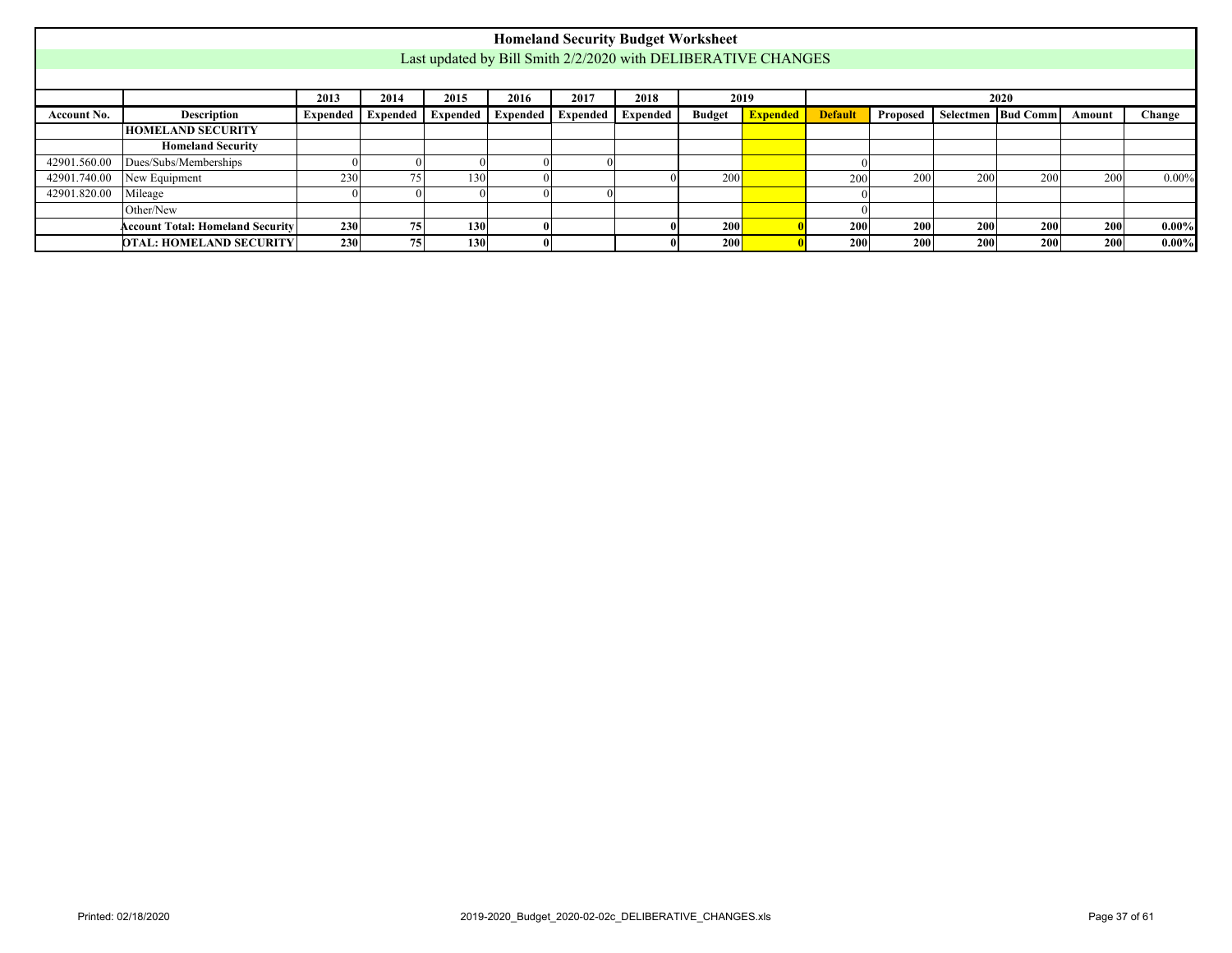<span id="page-37-0"></span>

|              |                                                                                                                                                                                                                       |        |        |        |        |        | <b>Dispatch Budget Worksheet</b> |        |                                                               |        |        |        |        |        |       |
|--------------|-----------------------------------------------------------------------------------------------------------------------------------------------------------------------------------------------------------------------|--------|--------|--------|--------|--------|----------------------------------|--------|---------------------------------------------------------------|--------|--------|--------|--------|--------|-------|
|              |                                                                                                                                                                                                                       |        |        |        |        |        |                                  |        | Last updated by Bill Smith 2/2/2020 with DELIBERATIVE CHANGES |        |        |        |        |        |       |
|              |                                                                                                                                                                                                                       |        |        |        |        |        |                                  |        |                                                               |        |        |        |        |        |       |
|              | 2018<br>2015<br>2016<br>2017<br>2013<br>2014<br>2019<br>2020                                                                                                                                                          |        |        |        |        |        |                                  |        |                                                               |        |        |        |        |        |       |
| Account No.  | <b>Description</b><br><b>Default</b><br><b>Budget</b><br>Expended<br>Selectmen   Bud Comm  <br>Change<br>Expended Expended<br><b>Expended</b><br>Proposed<br><b>Expended</b><br>Expended<br><b>Expended</b><br>Amount |        |        |        |        |        |                                  |        |                                                               |        |        |        |        |        |       |
|              | <b>DISPATCH</b>                                                                                                                                                                                                       |        |        |        |        |        |                                  |        |                                                               |        |        |        |        |        |       |
|              | <b>Dispatch</b>                                                                                                                                                                                                       |        |        |        |        |        |                                  |        |                                                               |        |        |        |        |        |       |
| 42992.390.00 | Dispatch Contract/Prof. Services                                                                                                                                                                                      | 39,467 | 40.454 | 41,668 | 41,715 | 42,800 | 43,737                           | 44,889 |                                                               | 44,889 | 46.186 | 46.186 | 46.186 | 46.186 | 2.89% |
|              | <b>Account Total: Dispatch</b>                                                                                                                                                                                        | 39,467 | 40,454 | 41.668 | 41,715 | 42,800 | 43,737                           | 44,889 |                                                               | 44,889 | 46,186 | 46.186 | 46,186 | 46,186 | 2.89% |
|              | UNIT TOTAL: DISPATCH                                                                                                                                                                                                  | 39,467 | 40,454 | 41,668 | 41,715 | 42,800 | 43,737                           | 44,889 |                                                               | 44,889 | 46,186 | 46,186 | 46,186 | 46,186 | 2.89% |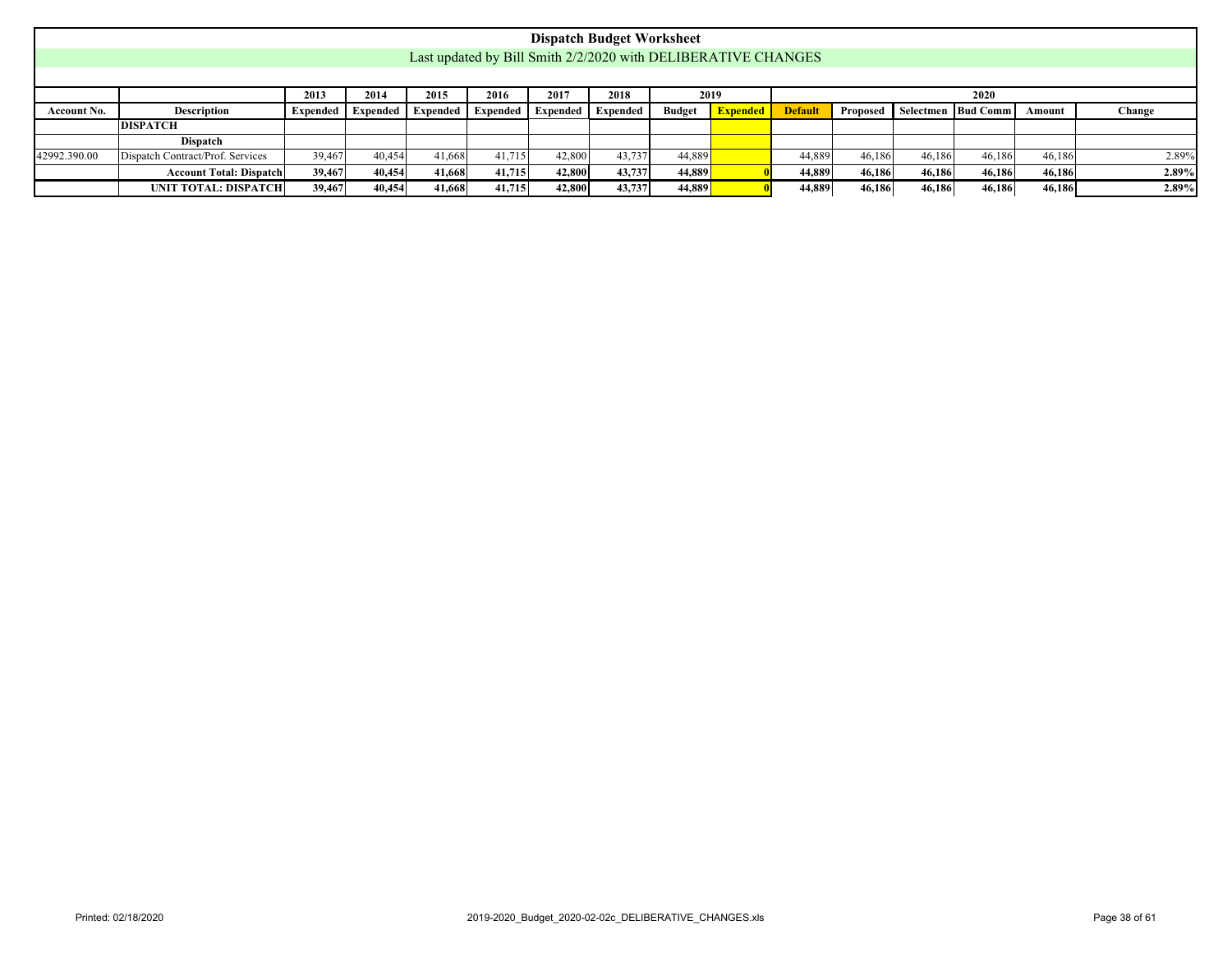<span id="page-38-0"></span>

|              |                                              |                 |                  |                 |                 |                 | <b>Highway Department Budget Worksheet</b> |               |                                                               |                |          |           |                 |         |            |
|--------------|----------------------------------------------|-----------------|------------------|-----------------|-----------------|-----------------|--------------------------------------------|---------------|---------------------------------------------------------------|----------------|----------|-----------|-----------------|---------|------------|
|              |                                              |                 |                  |                 |                 |                 |                                            |               | Last updated by Bill Smith 2/2/2020 with DELIBERATIVE CHANGES |                |          |           |                 |         |            |
|              |                                              |                 |                  |                 |                 |                 |                                            |               |                                                               |                |          |           |                 |         |            |
|              |                                              | 2013            | 2014             | 2015            | 2016            | 2017            | 2018                                       |               | 2019                                                          |                |          |           | 2020            |         |            |
| Account No.  | <b>Description</b>                           | <b>Expended</b> | <b>Expended</b>  | <b>Expended</b> | <b>Expended</b> | <b>Expended</b> | <b>Expended</b>                            | <b>Budget</b> | <b>Expended</b>                                               | <b>Default</b> | Proposed | Selectmen | <b>Bud Comm</b> | Amount  | Change     |
|              | <b>HIGHWAY DEPARTMENT</b>                    |                 |                  |                 |                 |                 |                                            |               |                                                               |                |          |           |                 |         |            |
|              | Administration                               |                 |                  |                 |                 |                 |                                            |               |                                                               |                |          |           |                 |         |            |
| 43111.110.00 | Assist. Road Agent                           |                 |                  | 35,945          | 45,181          | 55,674          | 45,561                                     | 49,046        |                                                               | 49,046         | 50,027   | 50,027    | 49,831          | 49,831  | 1.60%      |
| 43111.110.01 | Overtime/Assist RA                           |                 |                  |                 |                 |                 | 4,793                                      | 8,500         |                                                               | 8,500          | 8,670    | 8,670     | 8,636           | 8,636   | 1.60%      |
| 43111.130.01 | Road Agent                                   | 42,466          | 47,311           | 51,874          | 52,000          | 55,700          | 58,014                                     | 59,800        |                                                               | 59,800         | 61,410   | 61,410    | 60,757          | 60,757  | 1.60%      |
| 43111.210.00 | Health Insurance                             | 25,269          | 35,495           | 28,555          | 42,067          | 25,466          | 28,625                                     | 36,804        |                                                               | 36,804         | 39,528   | 39,528    | 39,528          | 39,528  | 7.40%      |
| 43111.220.00 | Fica                                         | 2,577           | 2,877            | 5,004           | 5,535           | 7,177           | 6,228                                      | 7,275         |                                                               | 7,275          | 7,421    | 7,421     | 7,391           | 7,391   | 1.59%      |
| 43111.225.00 | Medicare                                     | 603             | 673              | 1,170           | 1,294           | 1,678           | 1,456                                      | 1,702         |                                                               | 1,702          | 1,736    | 1,736     | 1,729           | 1,729   | 1.59%      |
| 43111.230.00 | Retirement                                   |                 | 2,220            | 9,496           | 10,525          | 13,627          | 12,230                                     | 13,231        |                                                               | 13,231         | 13,496   | 13,496    | 13,443          | 13,443  | 1.60%      |
|              | Other/New                                    |                 |                  |                 |                 |                 |                                            |               |                                                               | $\Omega$       |          |           |                 |         |            |
|              | <b>Account Total: Superintendents Office</b> | 28,448          | 88,576           | 132,044         | 156,602         | 159,322         | 156,907                                    | 176,358       |                                                               | 176,358        | 182,288  | 182,288   | 181,315         | 181,315 | 2.81%      |
|              | Engineering                                  |                 |                  |                 |                 |                 |                                            |               |                                                               | $\vert$ 0      |          |           |                 |         |            |
| 43112.341.00 | Telephone                                    | 901             | 1,113            | 1,827           | 1,725           | 1,847           | 1,472                                      | 1,700         |                                                               | 1,700          | 1,700    | 1,700     | 1,700           | 1,700   | $0.00\%$   |
| 43112.390.00 | Other Professional Services-engineer         | 77              | 3,098            | 12,007          | 5,512           | 3,873           | 9,999                                      | 15,000        |                                                               | 15,000         | 15,000   | 15,000    | 15,000          | 15,000  | $0.00\%$   |
| 43112.410.00 | Electricity/General                          | 1,364           | 1,487            | 1,139           | 1,184           | 1,292           | 1,275                                      | 1,500         |                                                               | 1,500          | 1,500    | 1,500     | 1,500           | 1,500   | $0.00\%$   |
| 43112.411.00 | Heating Oil/General                          | 3,097           | 2,403            | 2,048           | 2,036           | 1,201           | 2,075                                      | 2,400         |                                                               | 2,400          | 2,400    | 2,400     | 2,400           | 2,400   | $0.00\%$   |
| 43112.850.00 | <b>Educational Conferences</b>               | 100             | 625              | 895             | 210             | 475             | 60                                         | 500           |                                                               | 500            | 500      | 500       | 500             | 500     | $0.00\%$   |
| 43112.860.00 | Legal Notices                                | 1,728           | 2,036            | 1,189           | 1,666           | 2,000           | 1,547                                      | 2,000         |                                                               | 2,000          | 2,000    | 2,000     | 2,000           | 2,000   | $0.00\%$   |
|              | Other/New                                    |                 |                  |                 |                 |                 |                                            |               |                                                               |                |          |           |                 |         |            |
|              | <b>Account Total: Engineering</b>            | 7,266           | 10,762           | 19,105          | 12,333          | 10,688          | 16,428                                     | 23,100        |                                                               | 23,100         | 23,100   | 23,100    | 23,100          | 23,100  | $0.00\%$   |
|              | <b>Cleaning and Maint.</b>                   |                 |                  |                 |                 |                 |                                            |               |                                                               | $\vert$ 0      |          |           |                 |         |            |
| 43122.110.01 | Labor                                        | 64,632          | 58,303           | 43,616          | 34,738          | 28,278          | 37,617                                     | 40,350        |                                                               | 40,350         | 46,584   | 46,584    | 46,423          | 46,423  | 15.05%     |
| 43122.220.00 | <b>FICA</b>                                  | 3,995           | 3,598            | 2,687           | 2,144           | 1,740           | 2,323                                      | 2,502         |                                                               | 2,502          | 2,888    | 2,888     | 2,878           | 2,878   | 15.03%     |
| 43122.225.00 | Medicare                                     | 934             | 841              | 628             | 501             | 417             | 543                                        | 585           |                                                               | 585            | 675      | 675       | 673             | 673     | 15.04%     |
| 43122.230.00 | NH Retirement                                |                 |                  | 101             |                 |                 |                                            |               |                                                               | $\vert$ 0      |          |           |                 |         |            |
| 43122.341.00 | Radio Maintenance                            | 146             | $\overline{522}$ | 522             | 100             | 345             | 120                                        | 500           |                                                               | 500            | 500      | 500       | 500             | 500     | 0.00%      |
| 43122.430.00 | <b>Equipment Repairs</b>                     | 6,610           | 6,134            | 16,223          | 3,657           | 13,250          | 892                                        | 4,000         |                                                               | 4,000          | 6,000    | 6,000     | 6,000           | 6,000   | 50.00%     |
| 43122.630.00 | Minor Equipment/Small Tools                  | 1,131           | 1,765            | 2,325           | 1,597           | 1,830           | 1,769                                      | 1,800         |                                                               | 1,800          | 1,800    | 1,800     | 1,800           | 1,800   | $0.00\%$   |
| 43122.635.00 | Gas & Oil                                    | 9,510           | 10,871           | 6,758           | 7,459           | 8,990           | 9,578                                      | 10,000        |                                                               | 10,000         | 10,000   | 10,000    | 10,000          | 10,000  | $0.00\%$   |
| 43122.660.00 | <b>Truck Lease</b>                           | $\theta$        | $\Omega$         |                 | 37926.00        | 37926.00        | 56,123                                     | 60,000        |                                                               | 21,000         | 21,000   | 21,000    | 21,000          | 21,000  | $-65.00\%$ |
| 43122.680.01 | Gravel/Summer                                | 2,227           | 3,147            | 5,794           | 1,291           | 3,410           | 4,221                                      | 5,000         |                                                               | 5,000          | 5,000    | 5,000     | 5,000           | 5,000   | 0.00%      |
| 43122.680.02 | Loam/Summer                                  | 382             | 1,110            | 275             | 1,096           | 878             | 328                                        | 1,000         |                                                               | 1,000          | 1,000    | 1,000     | 1,000           | 1,000   | $0.00\%$   |
| 43122.680.03 | Patch Material/Summer & Winter               | 4,221           | 11,939           | 3,036           | 1,444           | 2,319           | 4,293                                      | 4,000         |                                                               | 4,000          | 4,000    | 4,000     | 4,000           | 4,000   | $0.00\%$   |
| 43122.680.04 | Culverts                                     | 2,567           | 1,354            | 924             |                 | 1,624           |                                            | 2,000         |                                                               | 2,000          | 2,000    | 2,000     | 2,000           | 2,000   | $0.00\%$   |
| 43122.680.05 | Crack Sealing                                | 13,115          | 17,736           | 14,900          | 17,590          | 17,000          | 17,000                                     | 16,000        |                                                               | 16,000         | 16,000   | 16,000    | 16,000          | 16,000  | $0.00\%$   |
| 43122.680.06 | Other Materials/Summer                       | 3,126           | 2,222            | 3,218           | 2,788           | 3,004           | 2,592                                      | 3,000         |                                                               | 3,000          | 3,000    | 3,000     | 3,000           | 3,000   | $0.00\%$   |
| 43122.680.07 | <b>Catch Basins</b>                          | 2,251           | 1,909            | 1,588           | 374             | 1,330           | 496                                        | 2,000         |                                                               | 2,000          | 2,000    | 2,000     | 2,000           | 2,000   | $0.00\%$   |
| 43122.680.09 | Stone                                        | 725             | 441              | 1,602           | 848             | 134             | 376                                        | 1,000         |                                                               | 1,000          | 1,000    | 1,000     | 1,000           | 1,000   | $0.00\%$   |
| 43122.740.00 | New Equipment/Summer                         | 1,110           | 1,181            | 497             | 1,263           | 1,288           | 464                                        | 1,200         |                                                               | 1,200          | 1,200    | 1,200     | 1,200           | 1,200   | $0.00\%$   |
| 43122.740.01 | Equipment Rental/Summer                      | 3,561           | 3,213            | 3,301           | 3,421           | 3,539           | 4,360                                      | 3,500         |                                                               | 3,500          | 3,500    | 3,500     | 3,500           | 3,500   | $0.00\%$   |
| 43122.820.00 | Mileage                                      | 66              | 281              | 273             |                 | 260             |                                            | 300           |                                                               | 300            | 300      | 300       | 300             | 300     | $0.00\%$   |
| 43122.875.00 | Signs/Line Painting                          | 10,858          | 11,857           | 10,719          | 11,550          | 11,473          | 11,532                                     | 12,000        |                                                               | 12,000         | 12,000   | 12,000    | 12,000          | 12,000  | $0.00\%$   |
| 43122.890.00 | Contract Labor/Equipment/Summer              | 25,712          | 25,424           | 20,696          | 13,322          | 22,067          | 18,302                                     | 32,000        |                                                               | 32,000         | 32,000   | 32,000    | 32,000          | 32,000  | $0.00\%$   |
| 43122.890.01 | Tree Removal                                 | 15,550          | 13,928           | 14,525          | 15,920          | 16,094          | 21,600                                     | 14,000        |                                                               | 14,000         | 18,000   | 18,000    | 16,000          | 18,000  | 28.57%     |
|              | Other/New                                    |                 |                  |                 |                 |                 |                                            |               |                                                               | $\vert$ 0      |          |           |                 |         |            |
|              | <b>Account Total: Cleaning and Maint.</b>    | 107,796         | 119,470          | 154,208         | 159,029         | 177,196         | 194,529                                    | 216,737       |                                                               | 177,737        | 190,447  | 190,447   | 188,274         | 190,274 | $-12.21%$  |
|              | <b>Snow and Ice Control</b>                  |                 |                  |                 |                 |                 |                                            |               |                                                               | 0              |          |           |                 |         |            |
| 43125.630.00 | Minor Equipment/Winter                       | 2,134           | 2,417            | 1,885           | 2,008           | 1,936           | 2,186                                      | 2,000         |                                                               | 2,000          | 2,000    | 2,000     | 2,000           | 2,000   | $0.00\%$   |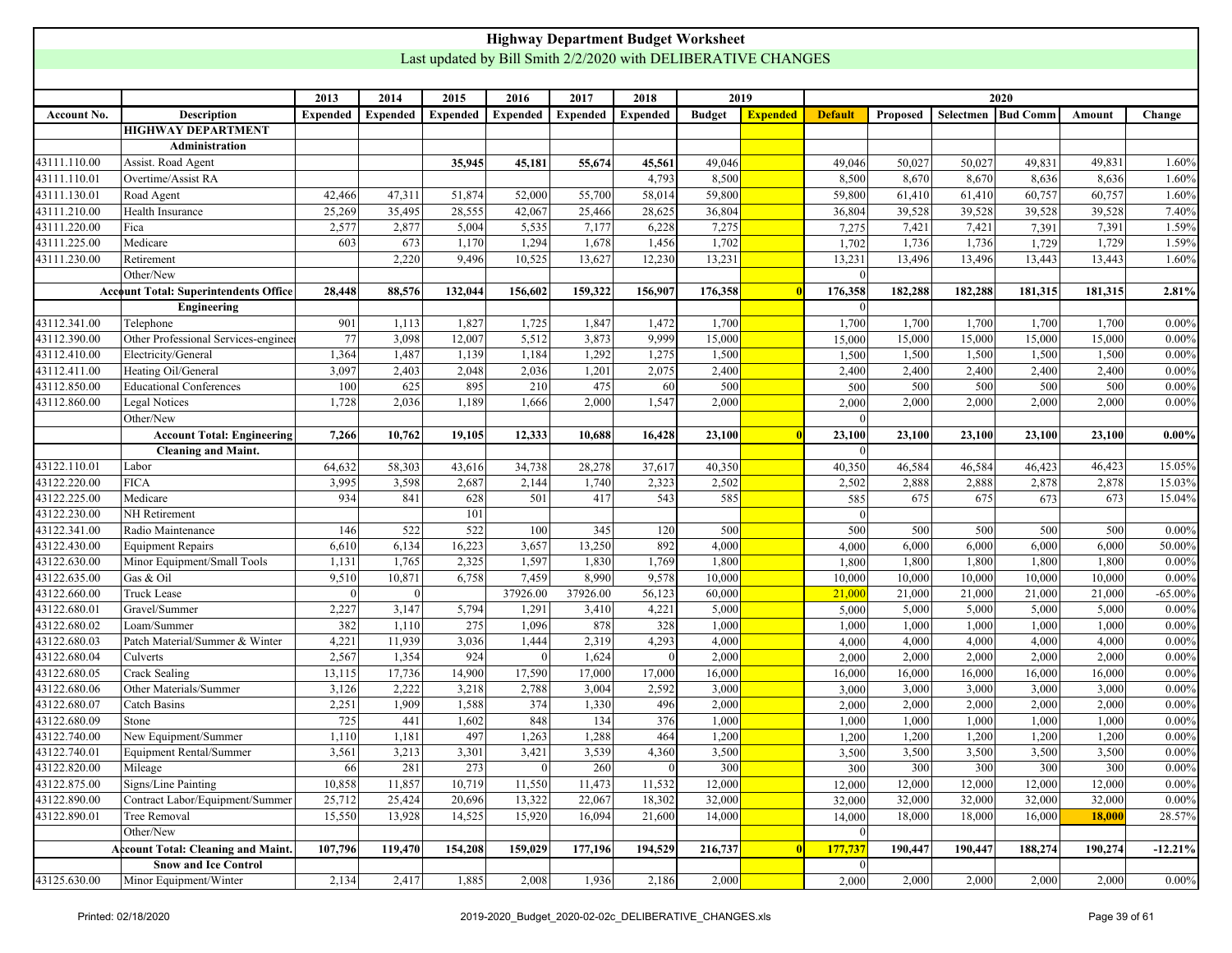|              |                                                                                                                                                                                                                      |         |         |         |         |         | <b>Highway Department Budget Worksheet</b>                    |         |  |         |         |         |         |                      |          |
|--------------|----------------------------------------------------------------------------------------------------------------------------------------------------------------------------------------------------------------------|---------|---------|---------|---------|---------|---------------------------------------------------------------|---------|--|---------|---------|---------|---------|----------------------|----------|
|              |                                                                                                                                                                                                                      |         |         |         |         |         | Last updated by Bill Smith 2/2/2020 with DELIBERATIVE CHANGES |         |  |         |         |         |         |                      |          |
|              |                                                                                                                                                                                                                      |         |         |         |         |         |                                                               |         |  |         |         |         |         |                      |          |
|              | 2014<br>2015<br>2017<br>2018<br>2016<br>2013<br>2019<br>2020                                                                                                                                                         |         |         |         |         |         |                                                               |         |  |         |         |         |         |                      |          |
| Account No.  | <b>Expended</b><br>Bud Comm<br><b>Description</b><br><b>Expended</b><br><b>Default</b><br>Expended<br>Expended<br><b>Budget</b><br>Proposed<br>Selectmen<br>Change<br>Expended 1<br>Expended<br>Expended  <br>Amount |         |         |         |         |         |                                                               |         |  |         |         |         |         |                      |          |
| 43125.680.01 | 58,379<br>57,739<br>52,822<br>58,012<br>69,399<br>$0.00\%$<br>Salt/Winter<br>54,488<br>60,454<br>58,012<br>58,012<br>58,012<br>58,012<br>58,012                                                                      |         |         |         |         |         |                                                               |         |  |         |         |         |         |                      |          |
| 43125.680.02 | Sand/Winter                                                                                                                                                                                                          | 897     | 512     | 775     |         |         | 752                                                           | 1,000   |  | 1,000   | 1,000   | 1,000   | 1.000   | $1,000$ <sup>!</sup> | $0.00\%$ |
| 43125.740.00 | Cutting Edges/Winter                                                                                                                                                                                                 | 1,811   | 2,348   | 3,471   | 1,329   | 2,984   | 4,038                                                         | 4,000   |  | 4.000   | 4.000   | 4.000   | 4.000   | 4.000                | $0.00\%$ |
| 43125.890.00 | Contract Labor/Equipment/Winter                                                                                                                                                                                      | 113,188 | 131,380 | 169,695 | 82,904  | 103,002 | 79,770                                                        | 90,000  |  | 90,000  | 90,000  | 90,000  | 90,000  | 90,000               | $0.00\%$ |
|              | Other/New                                                                                                                                                                                                            |         |         |         |         |         |                                                               |         |  |         |         |         |         |                      |          |
|              | <b>Account Total: Snow and Ice Control</b>                                                                                                                                                                           | 172,519 | 206,056 | 228,649 | 144,620 | 165,661 | 147,200                                                       | 155,012 |  | 155,012 | 155,012 | 155,012 | 155,012 | 155,012              | $0.00\%$ |
|              | <b>AL: HIGHWAY DEPARTMENT</b>                                                                                                                                                                                        | 316,029 | 424,864 | 534,005 | 472,584 | 512,867 | 515,064                                                       | 571,207 |  | 532,207 | 550,847 | 550,847 | 547.701 | 549,701              | $-3.77%$ |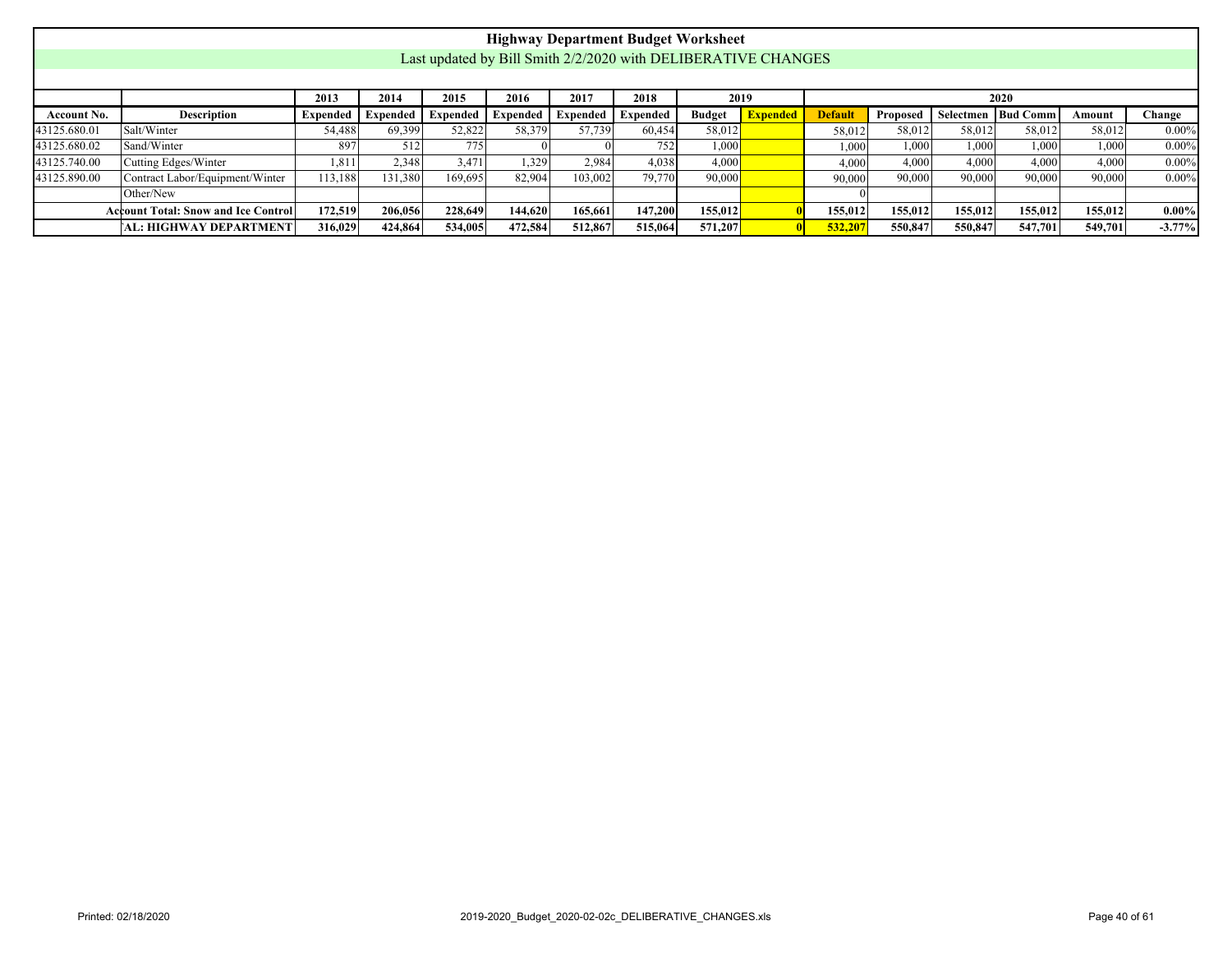<span id="page-40-0"></span>

|              |                                                                                                                                                                                                                    |        |        |        |        |        | <b>Street Lighting Budget Worksheet</b>                       |        |  |        |        |        |        |        |          |
|--------------|--------------------------------------------------------------------------------------------------------------------------------------------------------------------------------------------------------------------|--------|--------|--------|--------|--------|---------------------------------------------------------------|--------|--|--------|--------|--------|--------|--------|----------|
|              |                                                                                                                                                                                                                    |        |        |        |        |        | Last updated by Bill Smith 2/2/2020 with DELIBERATIVE CHANGES |        |  |        |        |        |        |        |          |
|              |                                                                                                                                                                                                                    |        |        |        |        |        |                                                               |        |  |        |        |        |        |        |          |
|              | 2018<br>2013<br>2014<br>2015<br>2016<br>2017<br>2019<br>2020                                                                                                                                                       |        |        |        |        |        |                                                               |        |  |        |        |        |        |        |          |
| Account No.  | Change<br>Selectmen   Bud Comm<br><b>Description</b><br><b>Default</b><br>Expended Expended<br><b>Budget</b><br><b>Expended</b><br><b>Expended</b><br><b>Expended</b><br>Expended Expended<br>Proposed  <br>Amount |        |        |        |        |        |                                                               |        |  |        |        |        |        |        |          |
|              | <b>STREET LIGHTING</b>                                                                                                                                                                                             |        |        |        |        |        |                                                               |        |  |        |        |        |        |        |          |
|              | <b>Street Lights</b>                                                                                                                                                                                               |        |        |        |        |        |                                                               |        |  |        |        |        |        |        |          |
| 43163.410.00 | Street Lighting                                                                                                                                                                                                    | 42,537 | 38.678 | 39,255 | 40.890 | 43,581 | 45,776                                                        | 46,000 |  | 46,000 | 47,308 | 47,308 | 44,000 | 44,000 | $-4.35%$ |
|              | <b>Account Total: Street Lights</b>                                                                                                                                                                                | 42,537 | 38,678 | 39,255 | 40,890 | 43,581 | 45,776                                                        | 46,000 |  | 46,000 | 47.308 | 47.308 | 44,000 | 44,000 | $-4.35%$ |
|              | UNIT TOTAL: STREET LIGHTING                                                                                                                                                                                        | 42,537 | 38,678 | 39,255 | 40,890 | 43,581 | 45,776                                                        | 46,000 |  | 46,000 | 47,308 | 47.308 | 44,000 | 44,000 | $-4.35%$ |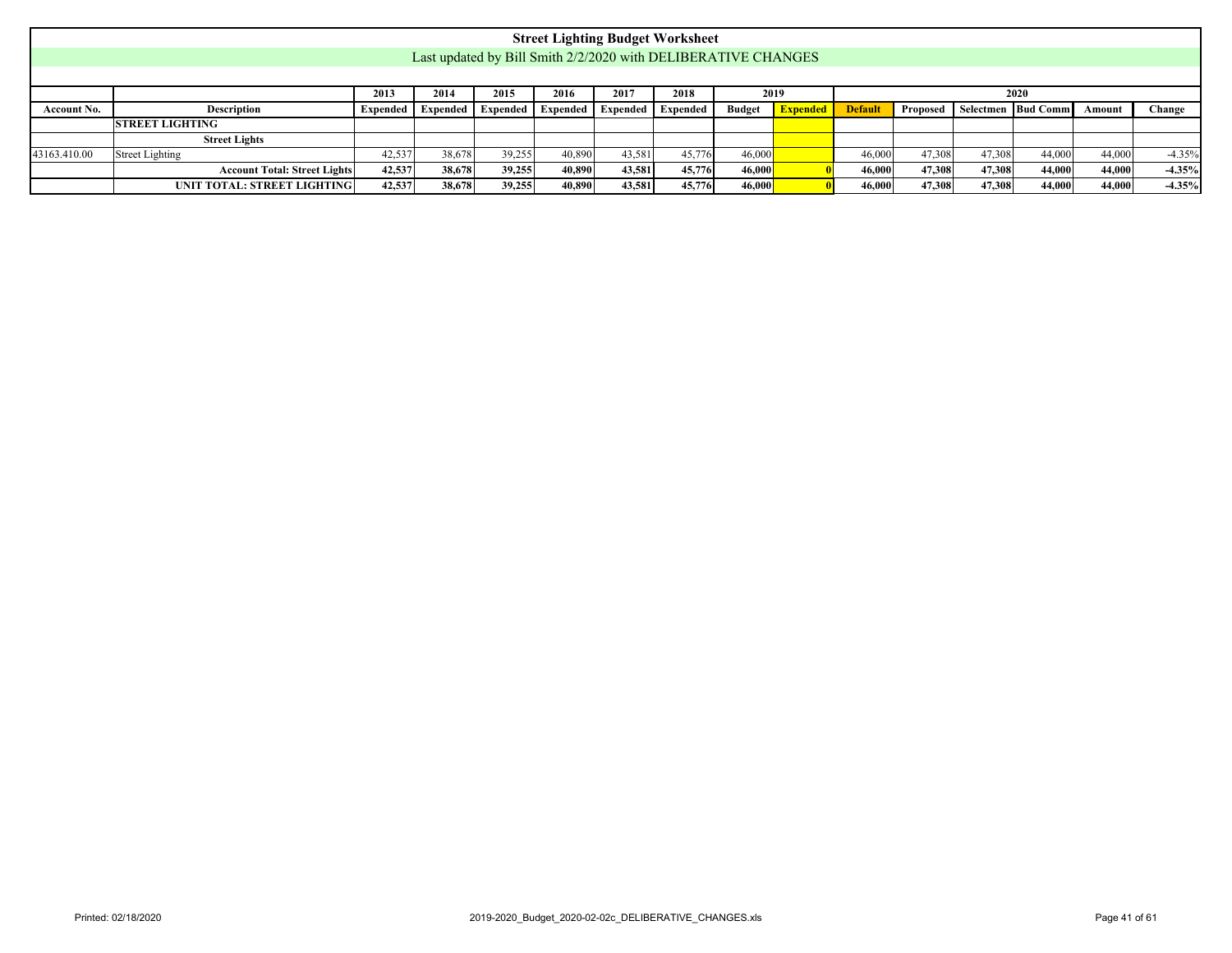<span id="page-41-0"></span>

|              |                                 |          |                 |                 |          |          |          |               | Last updated by Bill Smith 2/2/2020 with DELIBERATIVE CHANGES |                |          |           |                 |        |            |
|--------------|---------------------------------|----------|-----------------|-----------------|----------|----------|----------|---------------|---------------------------------------------------------------|----------------|----------|-----------|-----------------|--------|------------|
|              |                                 |          |                 |                 |          |          |          |               |                                                               |                |          |           |                 |        |            |
|              |                                 | 2013     | 2014            | 2015            | 2016     | 2017     | 2018     | 2019          |                                                               |                |          |           | 2020            |        |            |
| Account No.  | <b>Description</b>              | Expended | <b>Expended</b> | <b>Expended</b> | Expended | Expended | Expended | <b>Budget</b> | <b>Expended</b>                                               | <b>Default</b> | Proposed | Selectmen | <b>Bud Comm</b> | Amount | Change     |
|              | <b>RECYCLING</b>                |          |                 |                 |          |          |          |               |                                                               |                |          |           |                 |        |            |
|              | Recycling                       |          |                 |                 |          |          |          |               |                                                               |                |          |           |                 |        |            |
| 43234.120.00 | Custodial                       | 8,714    | 9.680           | 10,170          | 12,306   | 12,462   | 13,787   | 15,156        |                                                               | 15,156         | 17,028   | 17,028    | 15,156          | 15,156 | $0.00\%$   |
| 43234.220.00 | Fica                            | 535      | 600             | 630             | 761      | 770      | 848      | 947           |                                                               | 947            | 1,056    | 1,056     | 947             | 947    | $0.00\%$   |
| 43234.225.00 | Medicare                        | 125      | 1401            | 147             | 178      | 180      | 198      | 220           |                                                               | 220            | 246      | 246       | 220             | 220    | $0.00\%$   |
| 43234.210.00 | Health Insurance                |          |                 |                 |          |          |          |               |                                                               |                |          |           |                 |        |            |
| 43234.390.00 | Other Prof Services             | 19,127   | 9,483           | 12,219          | 13,215   | 12,750   | 51,522   | 16,000        |                                                               | 16,000         | 16,000   | 16,000    | 16,000          | 16,000 | $0.00\%$   |
| 43234.625.00 | Postage                         |          |                 |                 |          | $\theta$ |          |               |                                                               |                |          |           |                 |        | $0.00\%$   |
| 43234.740.00 | Equipment                       | 62       | 23              |                 | 50       | $\theta$ |          | 100           |                                                               | 100            | 100      | 100       |                 |        | $-99.00\%$ |
| 43234.850.00 | Education/Conf                  | 250      |                 | 100             | 125      | 150      | 150      | 300           |                                                               | 300            | 300      | 300       | 300             | 300    | $0.00\%$   |
| 43234.875.00 | Signs/Decals                    |          | 413             | 413             | 432      | $\Omega$ |          | 200           |                                                               | 200            | 200      | 200       | 200             | 200    | $0.00\%$   |
| 43234.890.00 | Contract Labor/Equipment        | 5,910    | 5,547           | 1.072           | 2,500    | 4,020    | 4,972    | 6,000         |                                                               | 6,000          | 6,000    | 6,000     | 5,000           | 5,000  | $-16.67%$  |
|              | Other/New                       |          |                 |                 |          |          |          |               |                                                               |                |          |           |                 |        |            |
|              | <b>Account Total: Recycling</b> | 34,723   | 25,887          | 24,752          | 29,567   | 30,332   | 71,547   | 38,924        |                                                               | 38,924         | 40,931   | 40,931    | 37,825          | 37,825 | $-2.82%$   |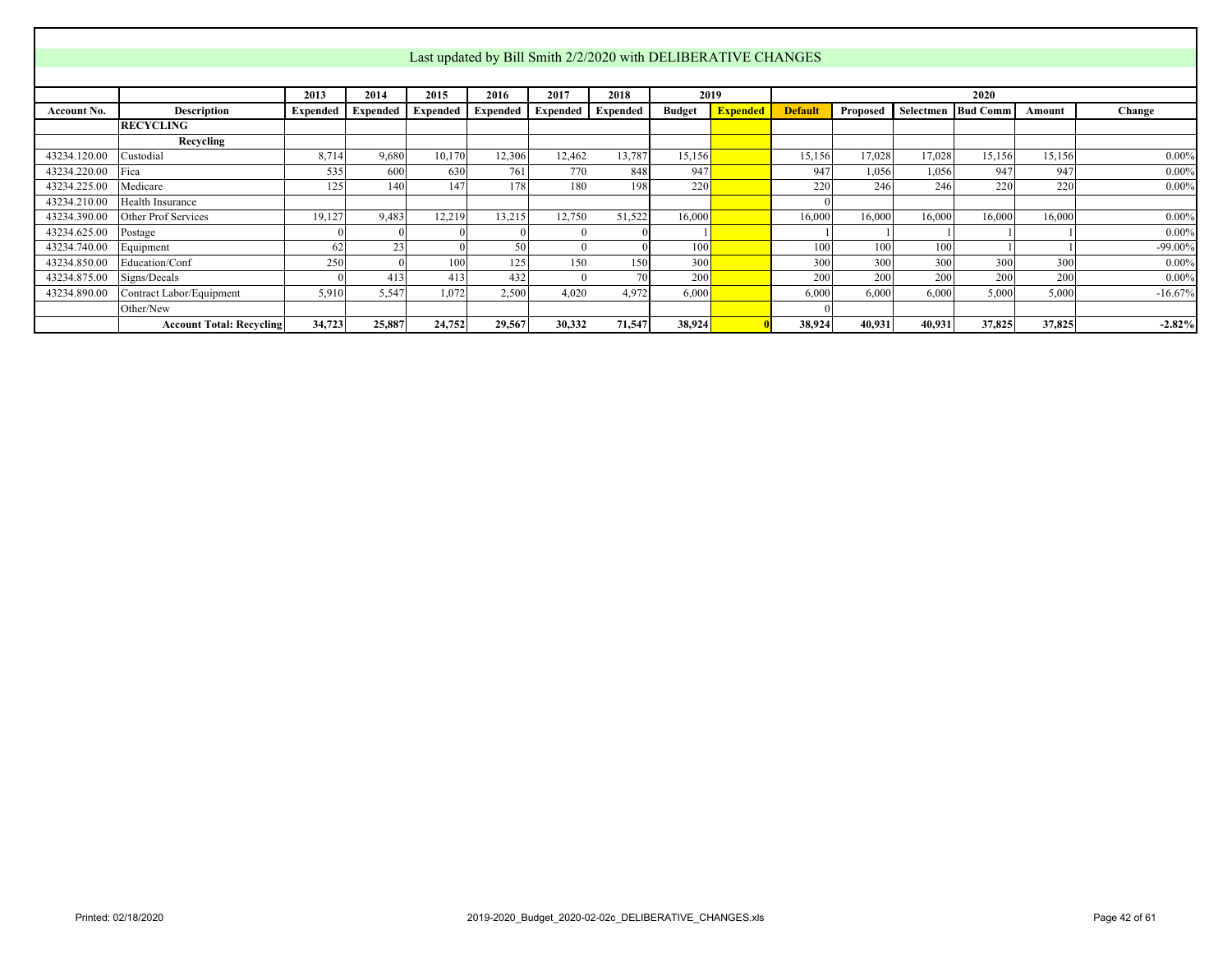<span id="page-42-0"></span>

|              |                                   |                 |                 |          |                 |          | <b>Solid Waste Budget Worksheet</b> |               |                                                               |                |          |         |                    |         |          |
|--------------|-----------------------------------|-----------------|-----------------|----------|-----------------|----------|-------------------------------------|---------------|---------------------------------------------------------------|----------------|----------|---------|--------------------|---------|----------|
|              |                                   |                 |                 |          |                 |          |                                     |               | Last updated by Bill Smith 2/2/2020 with DELIBERATIVE CHANGES |                |          |         |                    |         |          |
|              |                                   |                 |                 |          |                 |          |                                     |               |                                                               |                |          |         |                    |         |          |
|              |                                   | 2013            | 2014            | 2015     | 2016            | 2017     | 2018                                |               | 2019                                                          |                |          |         | 2020               |         |          |
| Account No.  | <b>Description</b>                | <b>Expended</b> | <b>Expended</b> | Expended | <b>Expended</b> | Expended | Expended                            | <b>Budget</b> | <b>Expended</b>                                               | <b>Default</b> | Proposed |         | Selectmen Bud Comm | Amount  | Change   |
|              | <b>SOLID WASTE DISPOSAL</b>       |                 |                 |          |                 |          |                                     |               |                                                               |                |          |         |                    |         |          |
|              | <b>Solid Waste Disposal</b>       |                 |                 |          |                 |          |                                     |               |                                                               |                |          |         |                    |         |          |
| 43241.390.00 | Disposal Contract                 | 424,950         | 382,278         | 417,217  | 420,427         | 432,440  | 629,306                             | 585,500       |                                                               | 585,500        | 604,056  | 604,056 | 604,056            | 604,056 | 3.17%    |
| 43241.560.00 | Dues/Subs/Memberships             | 125             | 363             | 473      | 498             | 473      | 473                                 | 500           |                                                               | 500            | 500      | 500     | 500                | 500     | $0.00\%$ |
| 43241.740.00 | New Equipment                     |                 |                 |          |                 |          |                                     |               |                                                               |                |          |         |                    |         |          |
| 43241.875.00 | Signs                             |                 |                 |          |                 |          |                                     |               |                                                               |                |          |         |                    |         |          |
|              | Other/New                         |                 |                 |          |                 |          |                                     |               |                                                               |                |          |         |                    |         |          |
|              | <b>Account Total: Solid Waste</b> | 425,075         | 382,641         | 417,690  | 420,925         | 432,913  | 629,779                             | 586,000       |                                                               | 586,000        | 604,556  | 604,556 | 604,556            | 604,556 | 3.17%    |
|              | UNIT TOTAL: SOLID WASTE           | 425,075         | 382,641         | 417,690  | 420,925         | 432,913  | 629,779                             | 586,000       |                                                               | 586,000        | 604,556  | 604,556 | 604,556            | 604,556 | 3.17%    |
|              | <b>GROUP TOTAL: SANITATION</b>    | 450,961         | 407,393         | 442,442  | 450.492         | 463,245  | 701,326                             | 624.924       |                                                               | 624,924        | 645,487  | 645,487 | 642,381            | 642,381 | 2.79%    |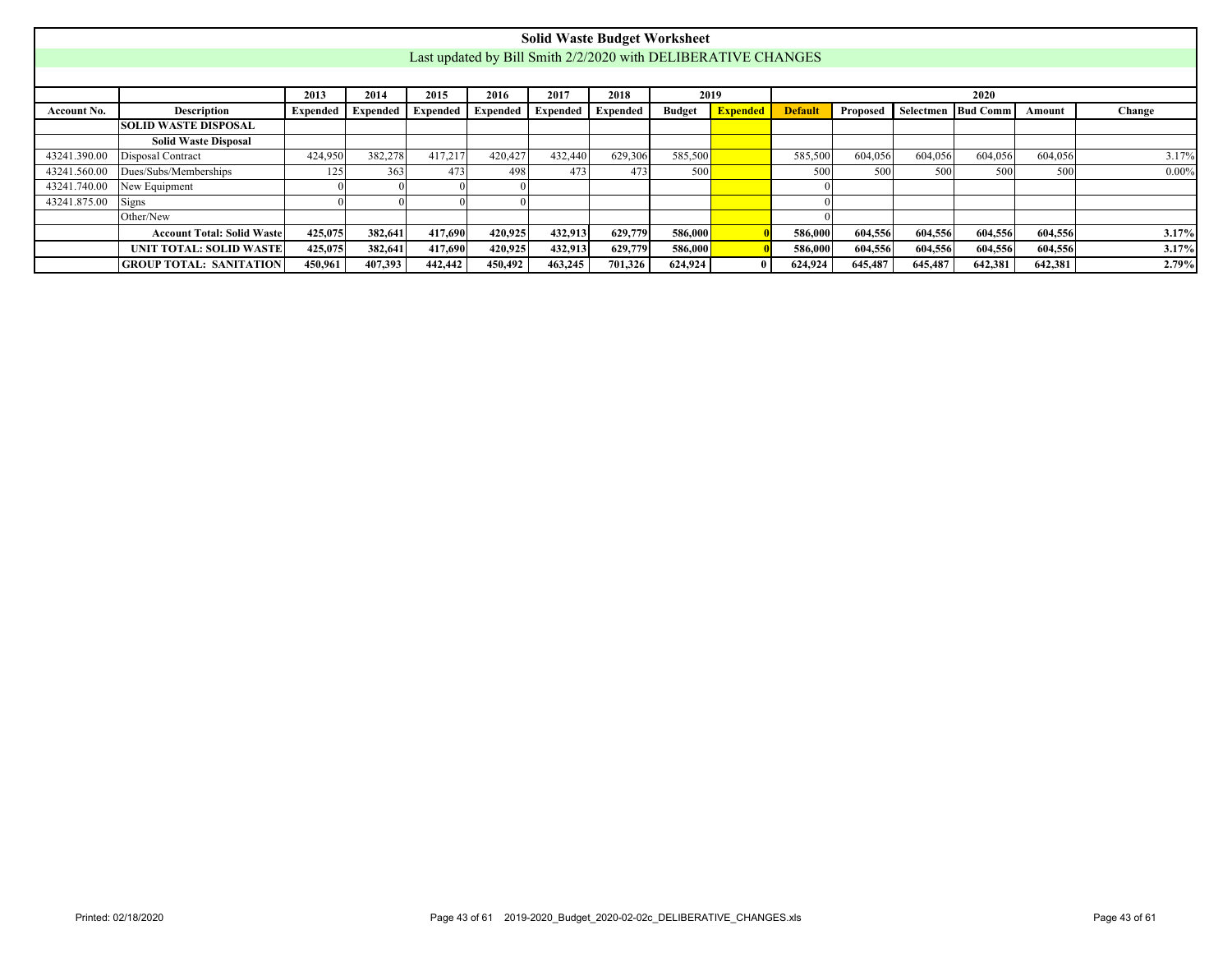<span id="page-43-0"></span>

|                         |                                    |                 |       |                                           |       |       | <b>Health Admin Budget Worksheet</b>                          |               |                 |                |          |       |                      |        |           |
|-------------------------|------------------------------------|-----------------|-------|-------------------------------------------|-------|-------|---------------------------------------------------------------|---------------|-----------------|----------------|----------|-------|----------------------|--------|-----------|
|                         |                                    |                 |       |                                           |       |       | Last updated by Bill Smith 2/2/2020 with DELIBERATIVE CHANGES |               |                 |                |          |       |                      |        |           |
|                         |                                    |                 |       |                                           |       |       |                                                               |               |                 |                |          |       |                      |        |           |
|                         |                                    | 2013            | 2014  | 2015                                      | 2016  | 2017  | 2018                                                          |               | 2019            |                |          |       | 2020                 |        |           |
| Account No.             | <b>Description</b>                 | <b>Expended</b> |       | Expended   Expended   Expended   Expended |       |       | Expended                                                      | <b>Budget</b> | <b>Expended</b> | <b>Default</b> | Proposed |       | Selectmen   Bud Comm | Amount | Change    |
|                         | <b>HEALTH ADMIN</b>                |                 |       |                                           |       |       |                                                               |               |                 |                |          |       |                      |        |           |
|                         | <b>Health Admin</b>                |                 |       |                                           |       |       |                                                               |               |                 |                |          |       |                      |        |           |
|                         | $44111.110.00$ Health Inspectors   | 4,110           | 4,080 | 5,020                                     | 5,720 | 3,780 | 8,000                                                         | 8,521         |                 | 8,521          | 7,000    | 7,000 | 7,000                | 7,000  | $-17.85%$ |
| 44111.220.00 FICA       |                                    | 255             | 253   | 311                                       | 355   | 234   | 496                                                           | 528           |                 | 528            | 434      | 434   | 434                  | 434    | $-17.80%$ |
| 44111.225.00 Medicare   |                                    | 60 <sup>1</sup> | 59    | 73                                        | 83    | 55    | 116                                                           | 124           |                 | 124            | 102      | 102   | 102                  | 102    | $-17.74%$ |
| 44111.341.00 H.O. Pager |                                    |                 |       |                                           |       |       |                                                               |               |                 |                |          |       |                      |        |           |
|                         | $44111.390.00$ Other Prof Services |                 |       |                                           |       |       |                                                               |               |                 |                |          |       |                      |        |           |
|                         | 44111.850.00 Education/Conf        |                 | 150   | 70                                        |       | 70    | 105                                                           | 200           |                 | 200            | 200      | 200   | 200                  | 200    | $0.00\%$  |
|                         | 44111.860.00 Public Notice         |                 |       |                                           |       |       |                                                               | 100           |                 | 100            | 100      | 100   | 100                  | 100    | $0.00\%$  |
|                         | Other/New                          |                 |       |                                           |       |       |                                                               |               |                 |                |          |       |                      |        |           |
|                         | <b>Account Total: Health Admin</b> | 4,424           | 4,542 | 5,474                                     | 6,158 | 4,139 | 8,717                                                         | 9,473         |                 | 9,473          | 7,836    | 7,836 | 7,836                | 7,836  | $-17.28%$ |
|                         | UNIT TOTAL: HEALTH ADMIN           | 4,424           | 4,542 | 5,474                                     | 6,158 | 4,139 | 8,717                                                         | 9,473         |                 | 9,473          | 7,836    | 7,836 | 7,836                | 7,836  | $-17.28%$ |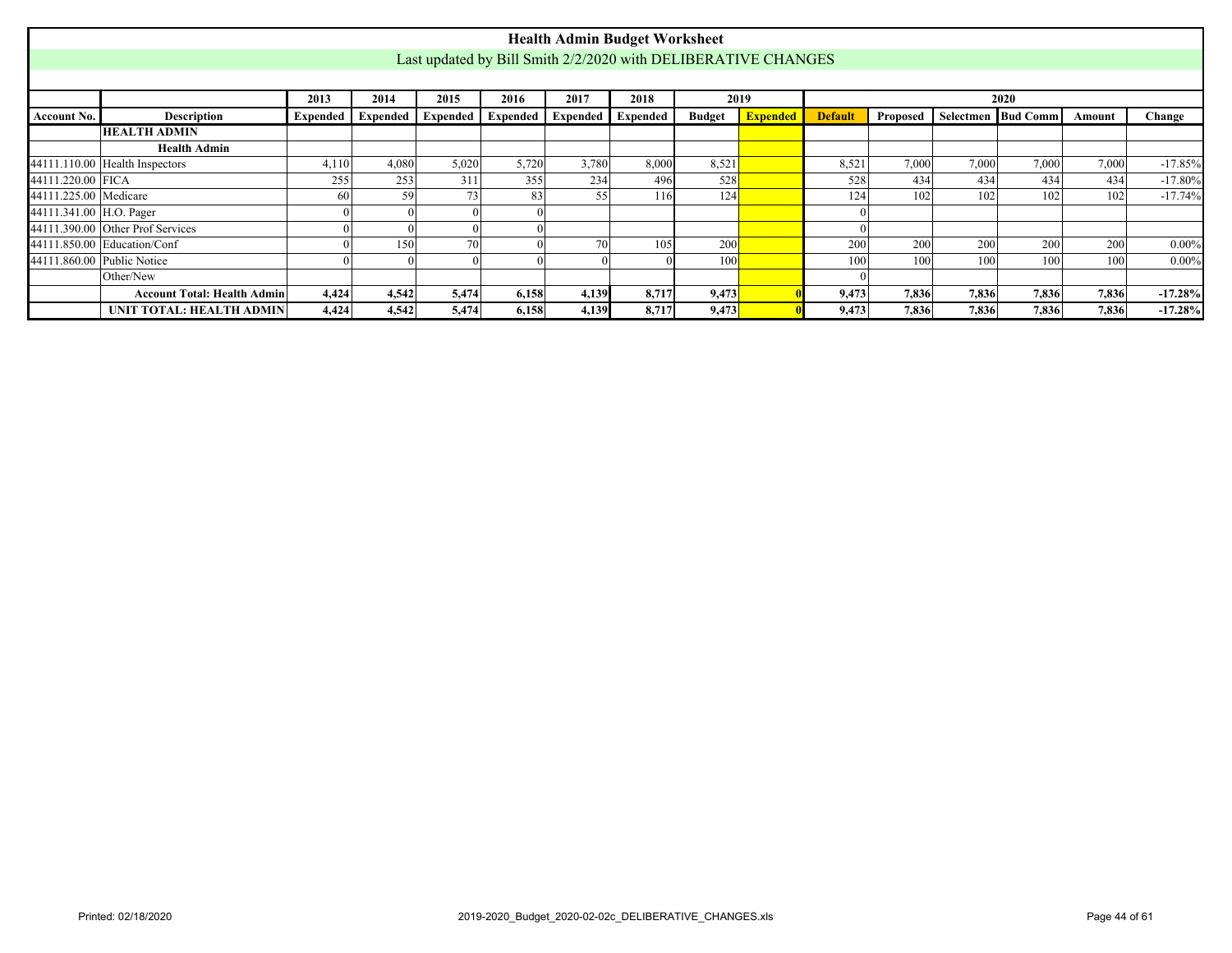<span id="page-44-0"></span>

|                       |                                                   |                 |                 |                                                               |                 | <b>Health Agencies Budget Worksheet</b> |                 |               |                 |                |          |              |                    |          |            |
|-----------------------|---------------------------------------------------|-----------------|-----------------|---------------------------------------------------------------|-----------------|-----------------------------------------|-----------------|---------------|-----------------|----------------|----------|--------------|--------------------|----------|------------|
|                       |                                                   |                 |                 | Last updated by Bill Smith 2/2/2020 with DELIBERATIVE CHANGES |                 |                                         |                 |               |                 |                |          |              |                    |          |            |
|                       |                                                   |                 |                 |                                                               |                 |                                         |                 |               |                 |                |          |              |                    |          |            |
|                       |                                                   | 2013            | 2014            | 2015                                                          | 2016            | 2017                                    | 2018            |               | 2019            |                |          | 2020         |                    |          |            |
| <b>Account No.</b>    | <b>Description</b>                                | <b>Expended</b> | <b>Expended</b> | <b>Expended</b>                                               | <b>Expended</b> | <b>Expended</b>                         | <b>Expended</b> | <b>Budget</b> | <b>Expended</b> | <b>Default</b> | Proposed |              | Selectmen Bud Comm | Amount   | Change     |
|                       | <b>HEALTH AGENCIES</b>                            |                 |                 |                                                               |                 |                                         |                 |               |                 |                |          |              |                    |          |            |
|                       | <b>Children, Clinics &amp; Services</b>           |                 |                 |                                                               |                 |                                         |                 |               |                 |                |          |              |                    |          |            |
|                       | 44151.350.01 Family Mediation                     | 8,425           | 8,425           | 8,425                                                         | 8,425           | 8,425                                   | 8,425           | 8,425         |                 | 8,425          |          |              |                    |          | -99.99%    |
|                       | 44151.350.03 Child Advocacy Group                 | 1,250           | 1,250           | 1,250                                                         | 1,250           | 1,250                                   | 1,250           | 1,250         |                 | 1,250          | 1,250    | 1,250        | 1,250              | 1,250    | $0.00\%$   |
|                       | <b>Account Total: Children, Clinics/Services</b>  | 11,175          | 11,175          | 9,675                                                         | 9,675           | 9,675                                   | 9.675           | 9,675         |                 | 9,675          | 1,251    | 1,251        | 1,251              | 1,251    | $-87.07\%$ |
|                       | <b>Adult &amp; Family Services</b>                |                 |                 |                                                               |                 |                                         |                 |               |                 | $\Omega$       |          |              |                    |          |            |
|                       | 44152.350.01 Lamprey Health Care                  | 1.800           | 1.800           | 1.200                                                         | 500             | 500                                     | 500             | 500           |                 | 500            | 500      | 500          | 500                | 500      | $0.00\%$   |
|                       | 44152.350.02 Rockingham Visiting Nurse (VNA)      |                 |                 |                                                               |                 |                                         |                 |               |                 |                |          |              |                    |          |            |
|                       | 44152.350.03 Rockingham Community Action          | 2,000           | 2.000           | 2.000                                                         | 1.000           | 2.000                                   | 2.000           | 2.000         |                 | 2,000          | 2.000    | 2.000        | 2.000              | 2.000    | $0.00\%$   |
|                       | 44152.350.05 Seacare Health Services              | 528             |                 |                                                               |                 |                                         |                 |               |                 |                |          |              |                    |          |            |
|                       | 44152.350.06 Community Health Services Inc        | 3,000           | 3,000           | 3,500                                                         | 3,500           | 2,000                                   | 1,800           | 1,250         |                 | 1,250          | 1,200    | 1,200        | 1,200              | 1,200    | $-4.00%$   |
| 44152.350.07          | American Red Cross                                | 300             | 300             | 300                                                           | 300             | 300                                     | 300             | 300           |                 | 300            | 300      | 300          | 300                | 300      | $0.00\%$   |
|                       | 44152.350.08 Rockingham Nutrition & Meals on Wh   | 2,736           | 2.974           | 3,299                                                         | 3,413           | 3,600                                   | 3,700           | 3,700         |                 | 3,700          | 3,700    | 3,700        | 3,811              | 3,811    | 3.00%      |
|                       | <b>Account Total: Adult &amp; Family Services</b> | 10,364          | 10.074          | 10,299                                                        | 8,713           | 8,400                                   | 8.300           | 7,750         |                 | 7,750          | 7.700    | 7,700        | 7,811              | 7.811    | 0.79%      |
|                       | <b>Mental Health Facilities</b>                   |                 |                 |                                                               |                 |                                         |                 |               |                 |                |          |              |                    |          |            |
|                       | 44154.350.01 Center For Life Management           | 7,500           | 7,500           | 1,000                                                         | $\Omega$        |                                         |                 |               |                 |                |          |              |                    |          | $0.00\%$   |
|                       | <b>Account Total: Mental Health Facilities</b>    | 7,500           | 7,500           | 1,000                                                         | $\mathbf{0}$    | $\Omega$                                |                 |               |                 |                |          | $\mathbf{0}$ |                    |          | $0.00\%$   |
|                       | <b>Special Purpose Programs</b>                   |                 |                 |                                                               |                 |                                         |                 |               |                 |                |          |              |                    |          |            |
|                       | 44156.350.01 Vic Geary Center                     | 5,450           | 5,450           | 5,450                                                         | 2,500           | 2,500                                   | 2,400           | 2,400         |                 | 2,400          | 2,400    | 2,400        | 2,400              | 2,400    | $0.00\%$   |
|                       | 44156.350.03 Crisis Center/Pregnancy Care Center  | 500             | 500             | 500                                                           | 500             | 500                                     | 500             | $\Omega$      |                 |                |          | $\Omega$     |                    | $\Omega$ |            |
|                       | 44156.350.04 Haven (A Safe Place)                 | 1,250           | 1,250           | 1,250                                                         | 1,250           | 1,775                                   | 1.775           | 1.775         |                 | 1,775          | 1.775    | 1,775        | 775                | 775      | $-56.34%$  |
|                       | 44156.350.05 Greater Salem Care Givers            | 2,000           | 2,000           | 2,000                                                         | $\Omega$        |                                         |                 |               |                 |                |          |              |                    |          |            |
| 44156.350.08 R.S.V.P. |                                                   | 125             | 125             | 125                                                           | 125             | 125                                     | 125             | 125           |                 | 125            | 125      | 125          | 125                | 125      | $0.00\%$   |
| 44156.350.09          | <b>CASA</b>                                       | 300             | 300             | 300                                                           | 300             | 300                                     | 300             | 500           | 300             | 500            | 500      | 500          | $\Omega$           | $\Omega$ |            |
|                       | <b>Account Total: Special Purpose Programs</b>    | 9,850           | 9,850           | 10,150                                                        | 4,675           | 5,200                                   | 5,100           | 4,800         | 300             | 4,800          | 4,800    | 4,800        | 3,300              | 3,300    | $-31.25%$  |
|                       | IT TOTAL: HEALTH AGENCIES                         | 38,889          | 38,599          | 31,124                                                        | 23,063          | 23,275                                  | 23,075          | 22,226        | 300             | 22,226         | 13,752   | 13,751       | 12,363             | 12,363   | $-44.38%$  |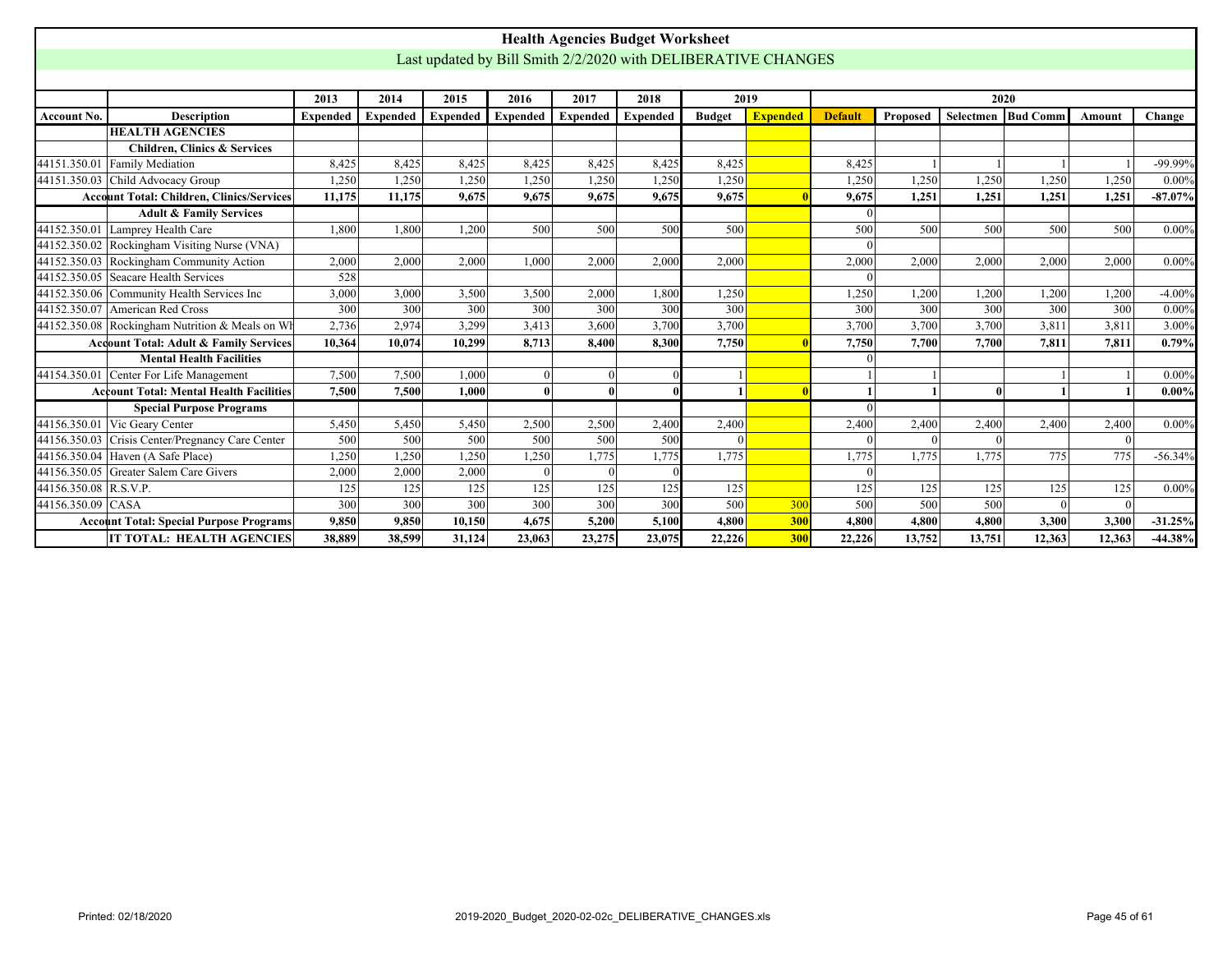<span id="page-45-0"></span>

|                        |                                                 |                 |                 |                 |                 |                 | <b>Animal Control Budget Worksheet</b>                        |               |                 |                |          |                  |                      |        |          |
|------------------------|-------------------------------------------------|-----------------|-----------------|-----------------|-----------------|-----------------|---------------------------------------------------------------|---------------|-----------------|----------------|----------|------------------|----------------------|--------|----------|
|                        |                                                 |                 |                 |                 |                 |                 | Last updated by Bill Smith 2/2/2020 with DELIBERATIVE CHANGES |               |                 |                |          |                  |                      |        |          |
|                        |                                                 |                 |                 |                 |                 |                 |                                                               |               |                 |                |          |                  |                      |        |          |
|                        |                                                 | 2013            | 2014            | 2015            | 2016            | 2017            | 2018                                                          |               | 2019            |                |          |                  | 2020                 |        |          |
| Account No.            | <b>Description</b>                              | <b>Expended</b> | <b>Expended</b> | <b>Expended</b> | <b>Expended</b> | <b>Expended</b> | <b>Expended</b>                                               | <b>Budget</b> | <b>Expended</b> | <b>Default</b> | Proposed |                  | Selectmen   Bud Comm | Amount | Change   |
|                        | <b>ANIMAL CONTROL</b>                           |                 |                 |                 |                 |                 |                                                               |               |                 |                |          |                  |                      |        |          |
|                        | <b>Animal Control</b>                           |                 |                 |                 |                 |                 |                                                               |               |                 |                |          |                  |                      |        |          |
| 44191.110.01           | Animal Control Officers (2)                     | 8,082           | 8,112           | 8,234           | 8,274           | 5,870           | 5,360                                                         | 8,490         |                 | 8,490          | 8.490    | 8.490            | 8.490                | 8.490  | $0.00\%$ |
|                        | 44191.110.02 Assistant ACO                      | 2,986           | 1,282           | 43              | 97              | 1.808           |                                                               |               |                 |                |          |                  |                      |        |          |
| 44191.190.00 Fines     |                                                 | 175             | 300             | 125             | 250             | 125             |                                                               |               |                 |                |          |                  |                      |        |          |
| 44191.220.00 Fica      |                                                 | 686             | 582             | 513             | 519             | 478             | 332                                                           | 526           |                 | 526            | 526      | $\overline{526}$ | 526                  | 526    | $0.00\%$ |
| 44191.225.00 Medicare  |                                                 | 160             | 136             | 120             | 121             | 112             | 78                                                            | 123           |                 | 123            | 123      | 123              | 123                  | 123    | $0.00\%$ |
| 44191.341.00 Telephone |                                                 | 213             | 171             | 197             | 199             | 355             | 307                                                           | 250           |                 | 250            | 250      | 250              | 250                  | 250    | $0.00\%$ |
|                        | 44191.341.01 Radio Maintenance/Pager            |                 | $\Omega$        |                 |                 |                 |                                                               |               |                 |                |          |                  |                      |        |          |
| 44191.360.00 Kennel    |                                                 | 336             | 768             | 494             | 264             | $\Omega$        |                                                               | 500           |                 | 500            | 500      | 500              | 500                  | 500    | $0.00\%$ |
|                        | 44191.390.00 Other Prof Services                | 2,030           | 1,432           | 1,944           | 1,576           | 1,188           | 1,126                                                         | 1,500         |                 | 1,500          | 1,500    | .500             | 1,500                | 1,500  | $0.00\%$ |
|                        | 44191.610.00 Operating Supplies                 | 241             | 146             | 10 <sup>1</sup> |                 | 135             |                                                               | 150           |                 | 150            | 150      | 150              | 150                  | 150    | $0.00\%$ |
|                        | $44191.620.00$ Office Supplies                  |                 | 106             |                 |                 |                 |                                                               |               |                 |                |          |                  |                      |        |          |
| 44191.625.00 Postage   |                                                 | $\Omega$        |                 |                 |                 |                 |                                                               |               |                 |                |          |                  |                      |        |          |
|                        | 44191.630.00 Minor Equipment                    | 1,211           | 1.880           | 1,117           | 1.483           | 679             | 422                                                           | 1,000         |                 | 1,000          | 1.000    | 1.000            | 1.000                | 1.000  | $0.00\%$ |
| 44191.635.00 Gasoline  |                                                 |                 |                 |                 |                 |                 |                                                               |               |                 |                |          |                  |                      |        |          |
|                        | 44191.670.00 Instructional Materials (Firearms) | $\Omega$        | $\Omega$        |                 |                 |                 |                                                               |               |                 |                |          |                  |                      |        |          |
|                        | 44191.820.00 Mileage/Vehicle                    | $\Omega$        |                 |                 |                 |                 |                                                               |               |                 |                |          |                  |                      |        |          |
| 44191.870.00           | <b>Uniforms</b>                                 | 566             | 529             | 507             | 500             | 389             | 27                                                            | 500           |                 | 500            | 500      | 500              | 500                  | 500    | $0.00\%$ |
|                        | Other/New                                       |                 |                 |                 |                 |                 |                                                               |               |                 |                |          |                  |                      |        |          |
|                        | <b>Account Total: Animal Control</b>            | 16.688          | 15,444          | 13.304          | 13,283          | 11.139          | 7,652                                                         | 13.039        |                 | 13.039         | 13.039   | 13.039           | 13.039               | 13.039 | $0.00\%$ |
|                        | NIT TOTAL: ANIMAL CONTROL                       | 16,688          | 15,444          | 13,304          | 13,283          | 11,139          | 7,652                                                         | 13,039        |                 | 13,039         | 13,039   | 13,039           | 13,039               | 13,039 | $0.00\%$ |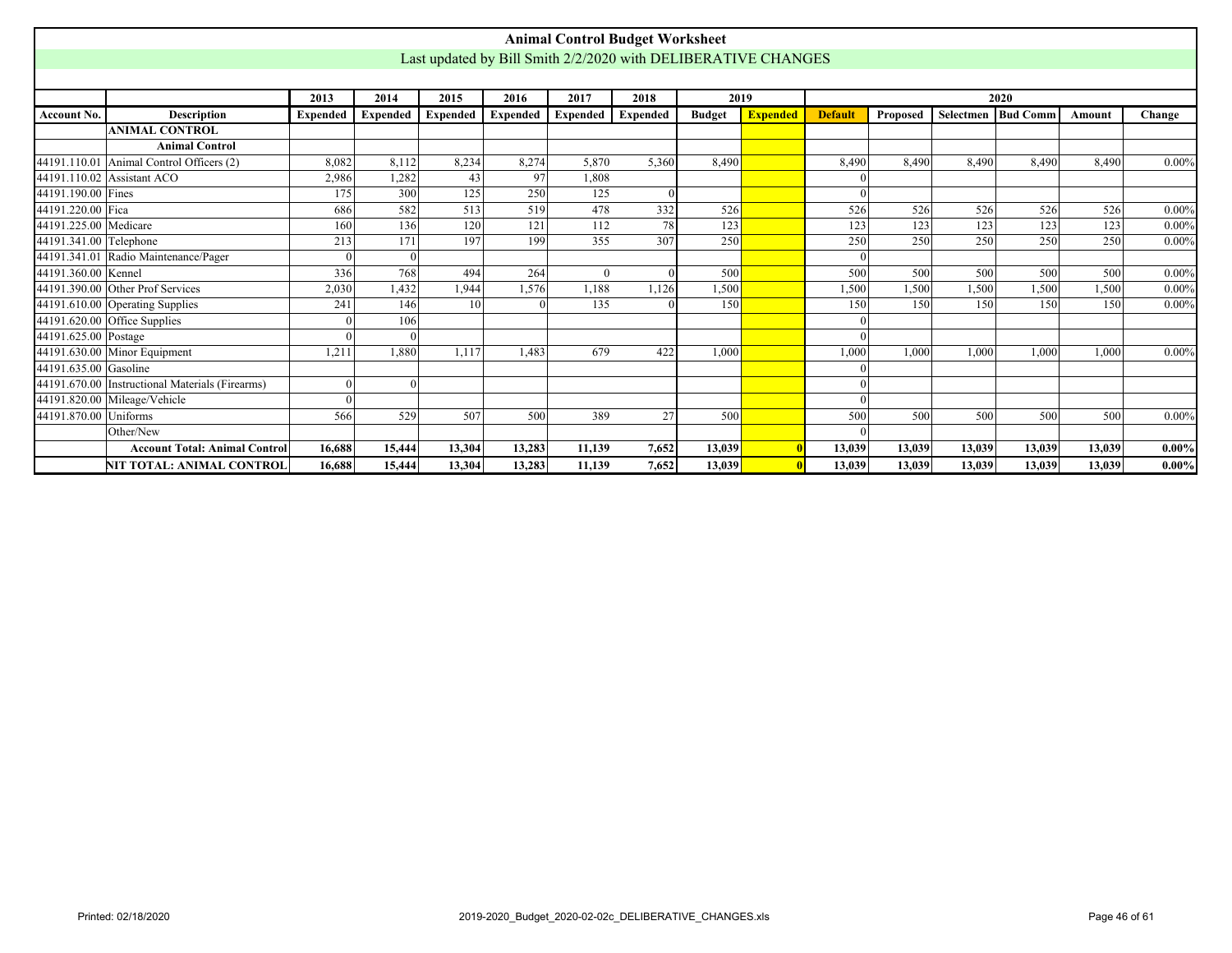<span id="page-46-0"></span>

|                   |                                                                                                                                                                                                            |        |        |       | <b>General Assistance Budget Worksheet</b>                    |       |       |        |  |        |        |        |        |        |          |
|-------------------|------------------------------------------------------------------------------------------------------------------------------------------------------------------------------------------------------------|--------|--------|-------|---------------------------------------------------------------|-------|-------|--------|--|--------|--------|--------|--------|--------|----------|
|                   |                                                                                                                                                                                                            |        |        |       | Last updated by Bill Smith 2/2/2020 with DELIBERATIVE CHANGES |       |       |        |  |        |        |        |        |        |          |
|                   |                                                                                                                                                                                                            |        |        |       |                                                               |       |       |        |  |        |        |        |        |        |          |
|                   | 2017<br>2013<br>2014<br>2015<br>2016<br>2018<br>2019<br>2020                                                                                                                                               |        |        |       |                                                               |       |       |        |  |        |        |        |        |        |          |
| Account No.       | Selectmen Bud Comm<br>Description<br>Expended   Expended   Expended   Expended<br><b>Expended</b><br><b>Expended</b><br><b>Default</b><br>Change<br><b>Expended</b><br><b>Budget</b><br>Proposed<br>Amount |        |        |       |                                                               |       |       |        |  |        |        |        |        |        |          |
|                   | <b>GENERAL ASSISTANCE</b>                                                                                                                                                                                  |        |        |       |                                                               |       |       |        |  |        |        |        |        |        |          |
|                   | <b>General Assistance</b>                                                                                                                                                                                  |        |        |       |                                                               |       |       |        |  |        |        |        |        |        |          |
|                   | $0.00\%$<br>44421.390.00 Other Prof Services<br>988<br>1,850<br>1,068<br>1,000<br>1.000<br>1.000<br>1.000<br>1.000<br>1,000                                                                                |        |        |       |                                                               |       |       |        |  |        |        |        |        |        |          |
|                   | 44421.410.00 Utilities<br>.368<br>493<br>1.775<br>150<br>29<br>1,000<br>1.000<br>1.000<br>$0.00\%$<br>1.154<br>1,000<br>1.000<br>1.000                                                                     |        |        |       |                                                               |       |       |        |  |        |        |        |        |        |          |
| 44421.411.00 Fuel |                                                                                                                                                                                                            | 3.511  | 1.671  | 1.529 | 165                                                           | 852   | 1.107 | 2.000  |  | 2.000  | 2.000  | 2.000  | 2,000  | 2.000  | $0.00\%$ |
| 44421.440.00 Rent |                                                                                                                                                                                                            | 10,898 | 8,233  | 3.908 | 4.900                                                         | 4,595 | 3,112 | 4,000  |  | 4,000  | 4,000  | 4.000  | 4.000  | 4,000  | $0.00\%$ |
|                   | $44421.690.00$ Medical Expenses                                                                                                                                                                            | 408    | 458    |       | 1.191                                                         | 322   | 539   | 500    |  | 500    | 500    | 500    | 500    | 500    | $0.00\%$ |
| 44421.810.00 Food |                                                                                                                                                                                                            | 1.046  | 500    | 186   | 1.914                                                         | 1.146 | 1,496 | 1,500  |  | 1,500  | 1,500  | 1.500  | 1.500  | 1.500  | $0.00\%$ |
|                   | <b>Account Total: General Assistance</b>                                                                                                                                                                   | 18,220 | 11,354 | 9.248 | 10,392                                                        | 7,065 | 6,283 | 10.000 |  | 10,000 | 10.000 | 10.000 | 10.000 | 10,000 | $0.00\%$ |
|                   | UNIT TOTAL: GENERAL ASSISTANCE                                                                                                                                                                             | 18,220 | 11,354 | 9,248 | 10,392                                                        | 7,065 | 6,283 | 10,000 |  | 10,000 | 10,000 | 10,000 | 10,000 | 10,000 | $0.00\%$ |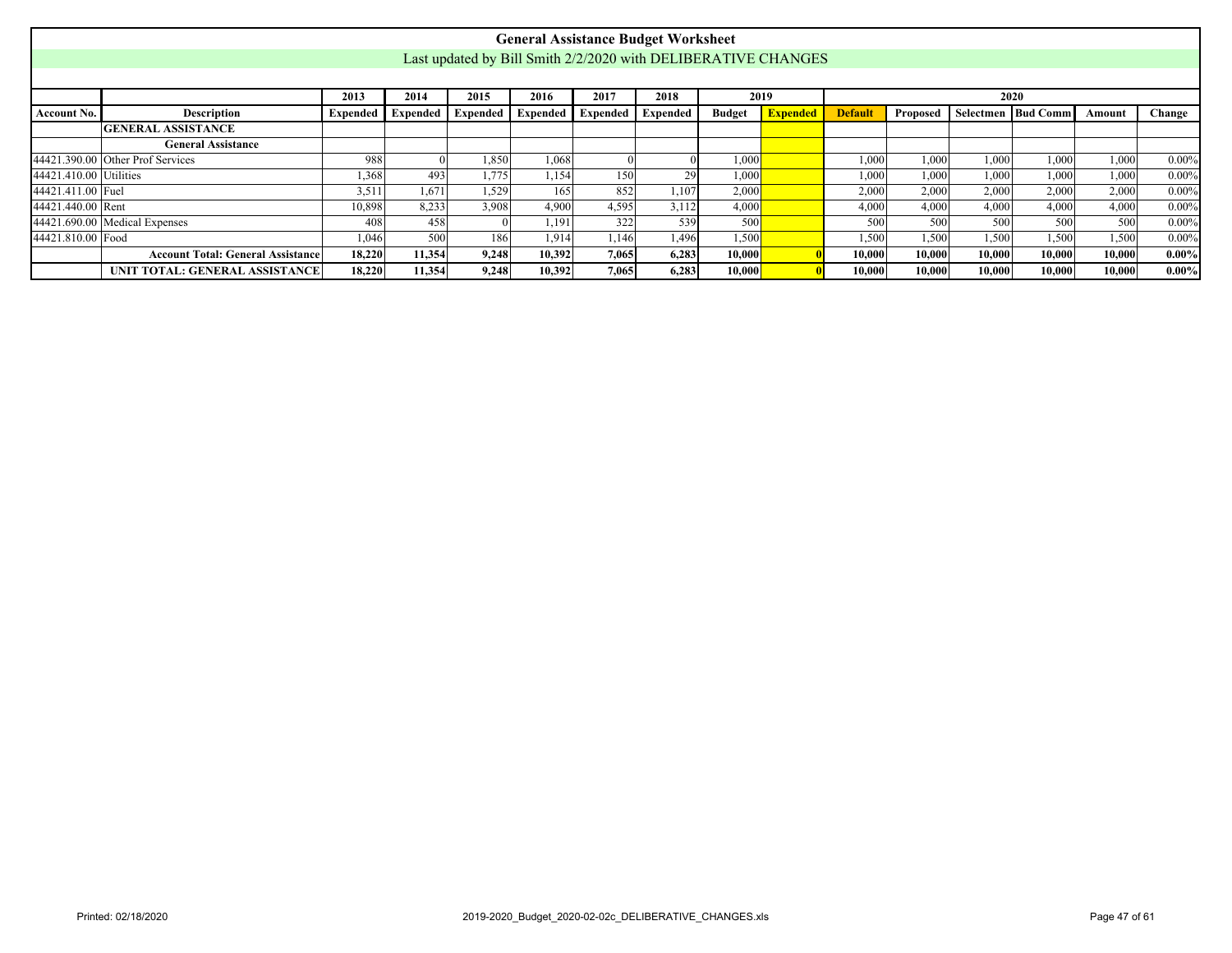<span id="page-47-0"></span>

|                                                                                                                                 |                                                                                                                                                                                                                                                  |        |        |                                                               |        |        | <b>Recreation Budget Worksheet</b> |        |  |        |        |        |        |        |          |
|---------------------------------------------------------------------------------------------------------------------------------|--------------------------------------------------------------------------------------------------------------------------------------------------------------------------------------------------------------------------------------------------|--------|--------|---------------------------------------------------------------|--------|--------|------------------------------------|--------|--|--------|--------|--------|--------|--------|----------|
|                                                                                                                                 |                                                                                                                                                                                                                                                  |        |        | Last updated by Bill Smith 2/2/2020 with DELIBERATIVE CHANGES |        |        |                                    |        |  |        |        |        |        |        |          |
|                                                                                                                                 | 2020<br>2019<br>2013<br>2014<br>2015<br>2016<br>2017<br>2018                                                                                                                                                                                     |        |        |                                                               |        |        |                                    |        |  |        |        |        |        |        |          |
|                                                                                                                                 | <b>Bud Comm</b><br><b>Expended</b><br><b>Expended</b><br><b>Expended</b><br><b>Expended</b><br><b>Budget</b><br><b>Expended</b><br><b>Default</b><br>Selectmen<br><b>Description</b><br><b>Expended</b><br>Proposed<br><b>Expended</b><br>Amount |        |        |                                                               |        |        |                                    |        |  |        |        |        |        |        |          |
| <b>Account No.</b>                                                                                                              |                                                                                                                                                                                                                                                  |        |        |                                                               |        |        |                                    |        |  |        |        |        |        |        | Change   |
|                                                                                                                                 | <b>RECREATION</b>                                                                                                                                                                                                                                |        |        |                                                               |        |        |                                    |        |  |        |        |        |        |        |          |
|                                                                                                                                 | Recreation                                                                                                                                                                                                                                       |        |        |                                                               |        |        |                                    |        |  |        |        |        |        |        |          |
|                                                                                                                                 | 45201.120.01 Sun & Fun Director                                                                                                                                                                                                                  | 3,645  | 3,834  | 3,992                                                         | 3,777  | 2,979  | 3,403                              | 4,056  |  | 4,056  | 5,160  | 5,160  | 5,160  | 5,160  | 27.22%   |
|                                                                                                                                 | 45201.120.02 S&F Assist Director                                                                                                                                                                                                                 | 5.144  | 5.479  | 5.607                                                         | 6,001  | 5,388  | 6,209                              | 6,256  |  | 6,256  | 8,700  | 8,700  | 8,700  | 8,700  | 39.07%   |
|                                                                                                                                 | 45201.120.03 S&F Counselors                                                                                                                                                                                                                      | 29,157 | 31,467 | 30,634                                                        | 32,974 | 30,481 | 34,504                             | 35,539 |  | 35,539 | 42,007 | 42,007 | 42,007 | 42,007 | 18.20%   |
| 45201.220.00 S&F Fica                                                                                                           |                                                                                                                                                                                                                                                  | 2,353  | 2.529  | 2.495                                                         | 2,651  | 2.412  | 2.735                              | 2,843  |  | 2,843  | 3,352  | 3,352  | 3,352  | 3,352  | 17.90%   |
| 45201.225.00 S&F Medicare<br>591<br>583<br>564<br>665<br>838<br>838<br>838<br>550<br>620<br>640<br>665<br>838<br>17<br>40<br>17 |                                                                                                                                                                                                                                                  |        |        |                                                               |        |        |                                    |        |  |        |        |        |        |        | 26.02%   |
|                                                                                                                                 | 45201.341.00 S&F Telephone<br>16<br>144<br>49<br>40<br>40<br>40<br>40<br>40<br>45201.390.00 Other Prof Services                                                                                                                                  |        |        |                                                               |        |        |                                    |        |  |        |        |        |        |        |          |
|                                                                                                                                 |                                                                                                                                                                                                                                                  | 1,579  | 1,125  | 1,102                                                         | 1,501  | 1,085  | 809                                | .500   |  | 1,500  | 1,500  | 1,500  | 1,500  | 1,500  | $0.00\%$ |
|                                                                                                                                 | 45201.410.00 Electricity-Pope                                                                                                                                                                                                                    | 2,877  | 3,257  | 3,585                                                         | 3,157  | 3,063  | 3,187                              | 3,000  |  | 3,000  | 3,000  | 3,000  | 3,000  | 3,000  | $0.00\%$ |
| 45201.412.00 Water utility                                                                                                      |                                                                                                                                                                                                                                                  | 329    | 175    | 202                                                           | 179    | 198    | 384                                | 400    |  | 400    | 400    | 400    | 400    | 400    | $0.00\%$ |
|                                                                                                                                 | 45201.430.00 Equipment Maintenance                                                                                                                                                                                                               | 1.718  | 496    | 1,000                                                         | 1,000  | 1,000  | 1.000                              | 1.000  |  | 1,000  | 1,000  | 1.000  | 1.000  | 1,000  | $0.00\%$ |
|                                                                                                                                 | 45201.610.00 S&F Supplies                                                                                                                                                                                                                        | 808    | 800    | 800                                                           | 760    | 800    | 1.000                              | 1.000  |  | 1,000  | 1,000  | 1,000  | 1,000  | 1,000  | $0.00\%$ |
|                                                                                                                                 | 45201.740.00 Minor Equipment                                                                                                                                                                                                                     | 3,151  | 3,800  | 2,500                                                         | 3,062  | 2,984  | 2,718                              | 2,200  |  | 2,200  | 2,200  | 2,200  | 2,200  | 2,200  | $0.00\%$ |
| 45201.810.00 S&F-Food                                                                                                           |                                                                                                                                                                                                                                                  | 1,010  | 996    | 1,027                                                         | 989    | 999    | 106                                | 220    |  | 220    | 220    | 220    | 220    | 220    | $0.00\%$ |
| 45201.820.00 S&F--Buses                                                                                                         |                                                                                                                                                                                                                                                  | 1,405  | 1,650  | 1.879                                                         | 1,800  | 1,800  | 2,084                              | 1.800  |  | 1,800  | 1,800  | 1,800  | 1.800  | 1,800  | $0.00\%$ |
|                                                                                                                                 | 45201.840.00 Programs, Recreation and Senior Citiz                                                                                                                                                                                               | 12,462 | 15,196 | 14,577                                                        | 14,241 | 14,499 | 14,714                             | 14,500 |  | 14,500 | 14,500 | 14,500 | 14,500 | 14,500 | $0.00\%$ |
| 45201.850.00 Sponsorship                                                                                                        |                                                                                                                                                                                                                                                  | 2,330  | 2,500  | 2,538                                                         | 2,492  | 2,558  | 884                                | 2,500  |  | 2,500  | 2,500  | 2,500  | 2,500  | 2,500  | $0.00\%$ |
|                                                                                                                                 | 45201.870.00 S&F--Uniforms (Appreciation T-Shirts                                                                                                                                                                                                | 290    | 254    | 602                                                           | 447    | 22     | 593                                | 400    |  | 400    | 400    | 400    | 400    | 400    | $0.00\%$ |
|                                                                                                                                 | 45201.890.00 Contract Labor/Equipment                                                                                                                                                                                                            | $-50$  | 3,898  | 2,621                                                         | 2,982  | 2,200  | 2,443                              | 3,000  |  | 3,000  | 3,000  | 3,000  | 3,000  | 3,000  | $0.00\%$ |
|                                                                                                                                 | Other/New                                                                                                                                                                                                                                        |        |        |                                                               |        |        |                                    |        |  |        |        |        |        |        |          |
|                                                                                                                                 | <b>Account Total: Recreation</b>                                                                                                                                                                                                                 | 68.951 | 74,166 | 73,172                                                        | 75,668 | 70,832 | 77,430                             | 80.919 |  | 80,919 | 91.617 | 91.617 | 91,617 | 91,617 | 13.22%   |
|                                                                                                                                 | <b>UNIT TOTAL: RECREATION</b>                                                                                                                                                                                                                    | 68,951 | 74,166 | 73,172                                                        | 75,668 | 70,832 | 77,430                             | 80,919 |  | 80.919 | 91,617 | 91,617 | 91,617 | 91.617 | 13.22%   |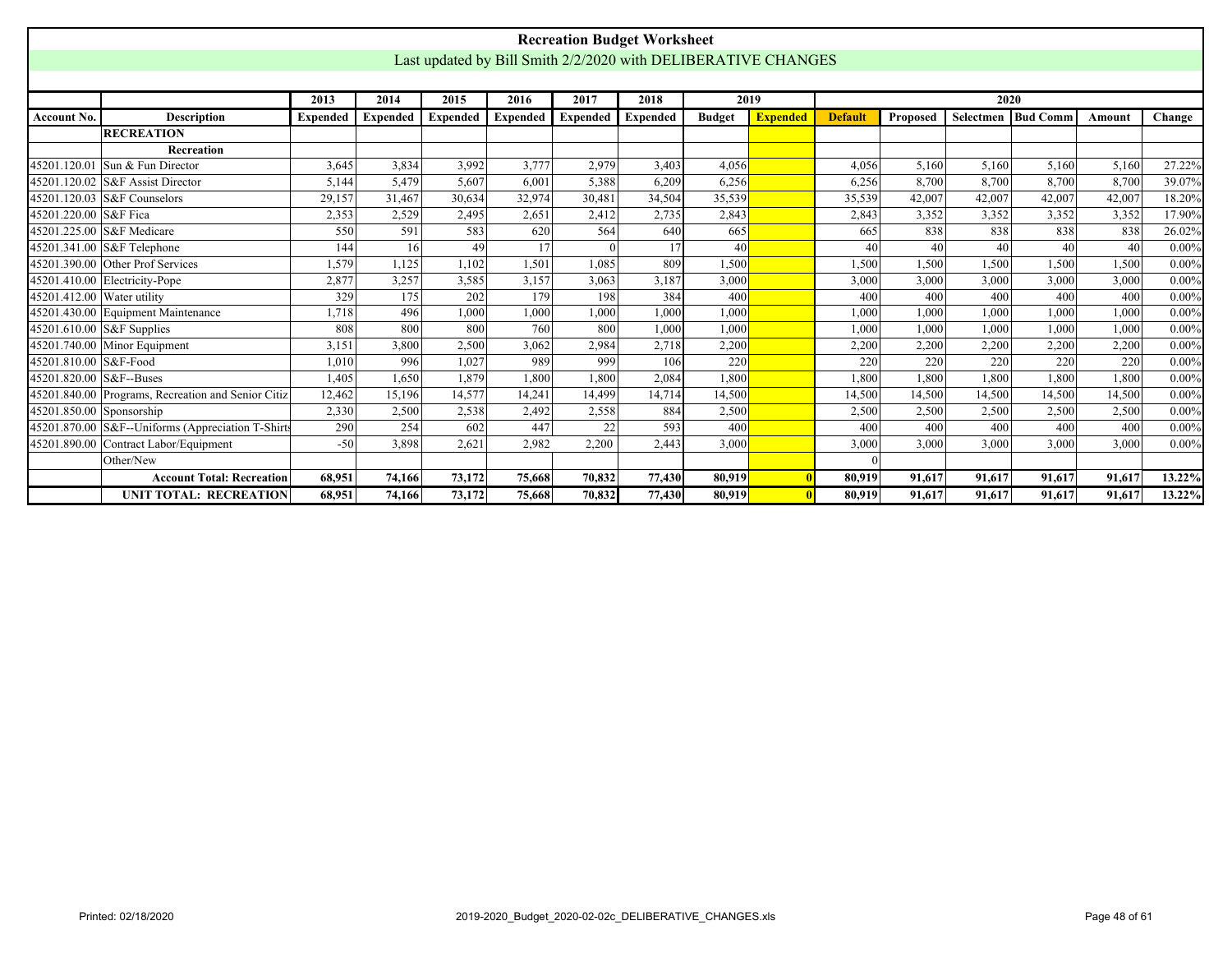<span id="page-48-0"></span>

|                    |                                                                                                                                                                                                                               |        |        |        |        |        | <b>Grounds Maintenance Budget Worksheet</b>                   |        |  |        |        |        |        |        |          |
|--------------------|-------------------------------------------------------------------------------------------------------------------------------------------------------------------------------------------------------------------------------|--------|--------|--------|--------|--------|---------------------------------------------------------------|--------|--|--------|--------|--------|--------|--------|----------|
|                    |                                                                                                                                                                                                                               |        |        |        |        |        | Last updated by Bill Smith 2/2/2020 with DELIBERATIVE CHANGES |        |  |        |        |        |        |        |          |
|                    |                                                                                                                                                                                                                               |        |        |        |        |        |                                                               |        |  |        |        |        |        |        |          |
|                    | 2020<br>2015<br>2017<br>2018<br>2016<br>2013<br>2014<br>2019                                                                                                                                                                  |        |        |        |        |        |                                                               |        |  |        |        |        |        |        |          |
| <b>Account No.</b> | <b>Description</b><br>Selectmen Bud Comm<br>Expended  <br>Expended<br><b>Expended</b><br>Proposed<br>Change<br>Expended<br><b>Expended</b><br><b>Budget</b><br><b>Default</b><br><b>Expended</b><br><b>Expended</b><br>Amount |        |        |        |        |        |                                                               |        |  |        |        |        |        |        |          |
|                    | <b>GROUNDS MAINTENANCE</b>                                                                                                                                                                                                    |        |        |        |        |        |                                                               |        |  |        |        |        |        |        |          |
|                    | <b>Care of Grounds</b>                                                                                                                                                                                                        |        |        |        |        |        |                                                               |        |  |        |        |        |        |        |          |
|                    | 45202.390.00 Professional Services: Care of Grounds<br>16,115<br>17,235<br>16.698<br>15,686<br>17.138<br>16.795<br>17,000<br>17,000<br>17,000<br>17,000<br>17,000<br>17,000<br>$0.00\%$                                       |        |        |        |        |        |                                                               |        |  |        |        |        |        |        |          |
|                    | 45202.412.00 Water line usage/fire protection                                                                                                                                                                                 | 1,184  | 1,432  | 773    | 446    | 252    | 80                                                            | 400    |  | 400    | 400    | 400    | 400    | 400    | $0.00\%$ |
|                    | 45202.730.00 Plantings: Care of Grounds                                                                                                                                                                                       | 2,000  | 2,000  | 2,000  | 2,000  | 3,000  | 2,000                                                         | 2,000  |  | 2,000  | 2,000  | 2,000  | 2,000  | 2,000  | $0.00\%$ |
|                    | 45202.890.00 Contract C of G                                                                                                                                                                                                  | 20,300 | 20,000 | 17.925 | 22,500 | 20,500 | 21,000                                                        | 20,500 |  | 20,500 | 21,000 | 21,000 | 21,000 | 21,000 | 2.44%    |
|                    | Other/New                                                                                                                                                                                                                     |        |        |        |        |        |                                                               |        |  |        |        |        |        |        |          |
|                    | <b>Account Total: Care of Grounds</b>                                                                                                                                                                                         | 39,599 | 40.667 | 37,396 | 40,632 | 40,890 | 39,875                                                        | 39,900 |  | 39,900 | 40,400 | 40,400 | 40.400 | 40,400 | 1.25%    |
|                    | <b>TAL: GROUNDS MAINTENANCE</b>                                                                                                                                                                                               | 39,599 | 40,667 | 37,396 | 40,632 | 40,890 | 39,875                                                        | 39,900 |  | 39,900 | 40,400 | 40,400 | 40,400 | 40,400 | 1.25%    |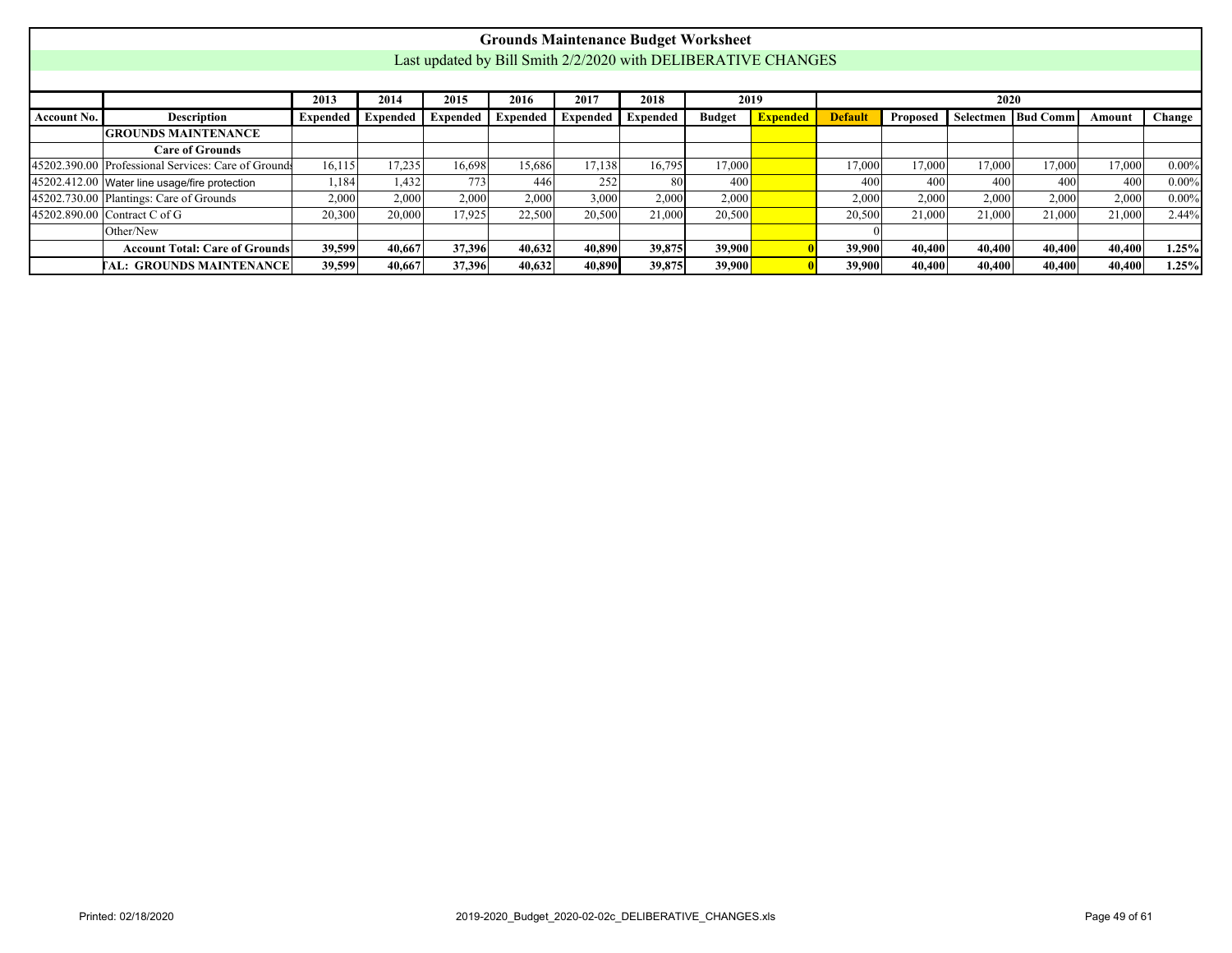<span id="page-49-0"></span>

|              |                                        |                 |                 |                 |                 |          | <b>Community Center Budget Worksheet</b>                      |               |                 |                |          |        |                            |        |          |
|--------------|----------------------------------------|-----------------|-----------------|-----------------|-----------------|----------|---------------------------------------------------------------|---------------|-----------------|----------------|----------|--------|----------------------------|--------|----------|
|              |                                        |                 |                 |                 |                 |          | Last updated by Bill Smith 2/2/2020 with DELIBERATIVE CHANGES |               |                 |                |          |        |                            |        |          |
|              |                                        |                 |                 |                 |                 |          |                                                               |               |                 |                |          |        |                            |        |          |
|              |                                        | 2013            | 2014            | 2015            | 2016            | 2017     | 2018                                                          |               | 2019            |                |          | 2020   |                            |        |          |
| Account No.  | <b>Description</b>                     | <b>Expended</b> | <b>Expended</b> | <b>Expended</b> | <b>Expended</b> | Expended | <b>Expended</b>                                               | <b>Budget</b> | <b>Expended</b> | <b>Default</b> | Proposed |        | <b>Selectmen IBud Comm</b> | Amount | Change   |
|              | <b>COMMUNITY CENTER</b>                |                 |                 |                 |                 |          |                                                               |               |                 |                |          |        |                            |        |          |
|              | <b>Community Center</b>                |                 |                 |                 |                 |          |                                                               |               |                 |                |          |        |                            |        |          |
| 45208.110.01 | Senior Rec Coordinator                 | 24,647          | 24,743          | 39,317          | 40,524          | 41.342   | 42,799                                                        | 44,047        |                 | 44,047         | 44,710   | 44,710 | 44,710                     | 44,710 | 1.51%    |
| 45208.210.00 | Health Insurance                       |                 |                 |                 |                 |          |                                                               |               |                 |                | 19.764   | 19.764 | 19.764                     | 19.764 |          |
| 45208.220.00 | Fica                                   | 1,528           | 1,523           | 2,438           | 2,513           | 2,563    | 2,654                                                         | 2,731         |                 | 2,731          | 2,806    | 2,806  | 2,806                      | 2,806  | 2.75%    |
| 45208.225.00 | Medicare                               | 357             | 356             | 570             | 588             | 600      | 621                                                           | 639           |                 | 639            | 648      | 648    | 648                        | 648    | 1.41%    |
| 45208.230.00 | Retirement                             |                 |                 | 4.229           | 4,521           | 4.655    | 4862                                                          | 4,966         |                 | 4.966          | 5.007    | 5.007  | 5.007                      | 5.007  | 0.83%    |
| 45208.341.00 | Telephone, Internet, & Cable           | 1.776           | 2,197           | 2.040           | 2,192           | 2,233    | 2,216                                                         | 2,300         |                 | 2,300          | 2,300    | 2,300  | 2,300                      | 2,300  | $0.00\%$ |
| 45208.360.00 | <b>Cleaning Service</b>                | 4,042           | 5,619           | 5.707           | 5.401           | 5.600    | 5,286                                                         | 6,704         |                 | 6,704          | 6,704    | 6,704  | 6.704                      | 6.704  | $0.00\%$ |
| 45208.390.00 | Other Prof Services-Pope               | 150             |                 | 1,075           | 1,158           | 364      | 205                                                           | 500           |                 | 500            | 500      | 500    | 500                        | 500    | $0.00\%$ |
| 45208.410.00 | Electricity                            | 3,189           | 3,345           | 4.908           | 5.436           | 5.769    | 5,476                                                         | 5,400         |                 | 5,400          | 5.400    | 5,400  | 5,400                      | 5,400  | $0.00\%$ |
| 45208.411.00 | Heat                                   | 5,201           | 4,862           | 3,931           | 3,067           | 1,722    | 3,106                                                         | 3,700         |                 | 3,700          | 3,700    | 3,700  | 3,700                      | 3,700  | $0.00\%$ |
| 45208.412.00 | Water                                  | 831             | 864             | 641             | 732             | 626      | 1,189                                                         | 1,000         |                 | 1,000          | 1,000    | 1,000  | 1,000                      | 1,000  | $0.00\%$ |
| 45208.620.00 | Office Supplies                        | 423             | 600             | 598             | 595             | 600      | 552                                                           | 570           |                 | 570            | 570      | 570    | 570                        | 570    | $0.00\%$ |
| 45208.625.00 | Postage                                | 115             | 183             | 186             | 188             | 33       |                                                               | 200           |                 | 200            | 200      | 200    | 200                        | 200    | $0.00\%$ |
| 45208.640.00 | <b>Custodial Supplies</b>              | 787             | 874             | 1,000           | 1.000           | 1.190    | 1,200                                                         | 1,200         |                 | 1,200          | 1,200    | 1,200  | 1,200                      | 1,200  | $0.00\%$ |
| 45208.740.00 | $\overline{\text{Minor}}$ Equipment    | 777             | 497             | 456             | 536             | 1,000    | 508                                                           | 600           |                 | 600            | 600      | 600    | 600                        | 600    | $0.00\%$ |
|              | Other/New                              |                 |                 |                 |                 |          |                                                               |               |                 |                |          |        |                            |        |          |
|              | <b>Account Total: Community Center</b> | 44,188          | 45,663          | 67.096          | 68.451          | 68,297   | 70.681                                                        | 74,557        |                 | 74,557         | 95.109   | 95.109 | 95.109                     | 95.109 | 27.57%   |
|              | TOTAL: COMMUNITY CENTER                | 44,188          | 45.663          | 67.096          | 68.451          | 68.297   | 70.681                                                        | 74,557        |                 | 74.557         | 95.109   | 95,109 | 95.109                     | 95,109 | 27.57%   |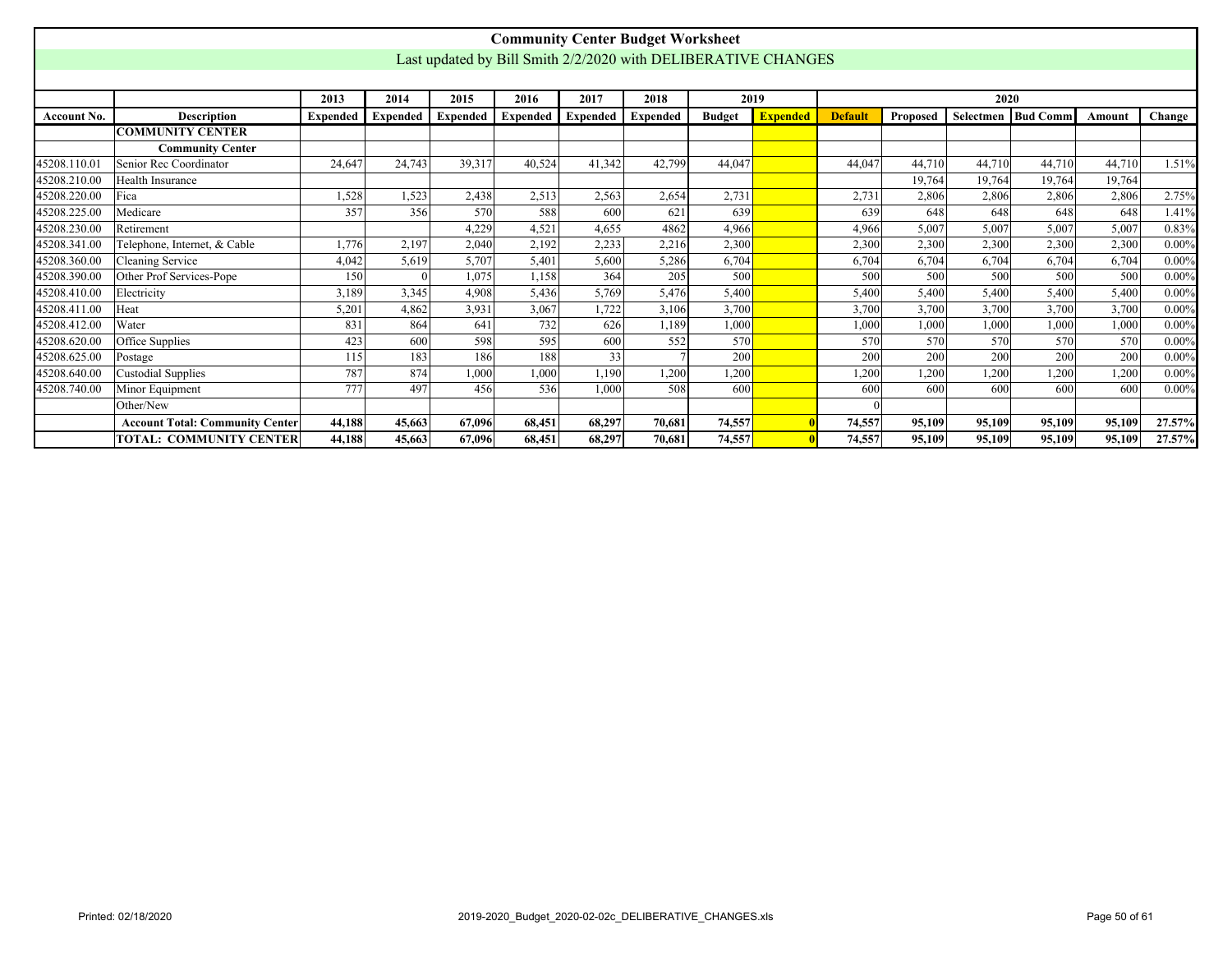<span id="page-50-0"></span>

|                      |                                                     |                 |                 |                 |                 |                 | <b>Library Budget Worksheet</b>                               |               |                 |                |          |           |                 |         |            |
|----------------------|-----------------------------------------------------|-----------------|-----------------|-----------------|-----------------|-----------------|---------------------------------------------------------------|---------------|-----------------|----------------|----------|-----------|-----------------|---------|------------|
|                      |                                                     |                 |                 |                 |                 |                 | Last updated by Bill Smith 2/2/2020 with DELIBERATIVE CHANGES |               |                 |                |          |           |                 |         |            |
|                      |                                                     |                 |                 |                 |                 |                 |                                                               |               |                 |                |          |           |                 |         |            |
|                      |                                                     | 2013            | 2014            | 2015            | 2016            | 2017            | 2018                                                          |               | 2019            |                |          |           | 2020            |         |            |
| <b>Account No.</b>   | <b>Description</b>                                  | <b>Expended</b> | <b>Expended</b> | <b>Expended</b> | <b>Expended</b> | <b>Expended</b> | <b>Expended</b>                                               | <b>Budget</b> | <b>Expended</b> | <b>Default</b> | Proposed | Selectmen | <b>Bud Comm</b> | Amount  | Change     |
|                      | <b>LIBRARY</b>                                      |                 |                 |                 |                 |                 |                                                               |               |                 |                |          |           |                 |         |            |
|                      | <b>Library Admin</b>                                |                 |                 |                 |                 |                 |                                                               |               |                 |                |          |           |                 |         |            |
| 45501.110.01         | Librarian                                           | 59,036          | 60,806          | 63,836          | 67,043          | 71,018          | 75,802                                                        | 77,861        |                 | 77,861         | 75,000   | 75,000    | 75,000          | 75,000  | $-3.67%$   |
|                      | 45501.110.02 Children's Librarian (Youth Services D | 38,960          | 41,040          | 43,664          | 45,696          | 48,465          | 50,389                                                        | 52,000        |                 | 52,000         | 53,040   | 53,040    | 52,832          | 52,832  | 1.60%      |
| 45501.110.03         | Aides (Library Assistants)                          | 105,226         | 109,384         | 111,152         | 114,053         | 119,266         | 121,221                                                       | 133,028       |                 | 133,028        | 144,052  | 144,052   | 143,520         | 143,520 | 7.89%      |
| 45501.110.04         | Employee Merit                                      | 1,227           | 1,667           | 2,267           | 2,358           | 1,203           | 2,454                                                         | 3,120         |                 | 3,120          | 2,723    | 2,723     | 2,723           | 2,723   | $-12.72%$  |
| 45501.210.00         | Health Insurance                                    | 28,210          | 34,387          | 29,309          | 37.134          | 37.172          | 33,307                                                        | 46,005        |                 | 46,005         | 57,300   | 57,300    | 57,300          | 57,300  | 24.55%     |
| 45501.220.00         | Fica                                                | 12,658          | 13,182          | 13,620          | 13.884          | 14,430          | 14,985                                                        | 16,493        |                 | 16,493         | 17,280   | 17,280    | 16,993          | 16,993  | 3.03%      |
| 45501.225.00         | Medicare                                            | 2,961           | 3.083           | 3.186           | 3.247           | 3,375           | 3,505                                                         | 3,857         |                 | 3,857          | 4,041    | 4.041     | 3.974           | 3,974   | 3.03%      |
| 45501.230.00         | Retirement                                          | 9,635           | 10,969          | 11,793          | 16,360          | 17,512          | 19,126                                                        | 19,171        |                 | 19,171         | 23,857   | 23,857    | 23,857          | 23,857  | 24.44%     |
| 45501.341.00         | Telephone                                           | 2,888           | 2,901           | 2,945           | 2,943           | 2,940           | 2,966                                                         | 2,940         |                 | 2,940          | 2,940    | 2,940     | 2,940           | 2,940   | $0.00\%$   |
| 45501.360.00         | Cleaning Service                                    | 11,375          | 11,760          | 11,775          | 12,600          | 11,950          | 11,986                                                        | 15,000        |                 | 15,000         | 15,000   | 15,000    | 15,000          | 15,000  | $0.00\%$   |
| 45501.410.00         | Electricity                                         | 17,517          | 15,284          | 16,066          | 19,493          | 17,651          | 16,089                                                        | 16,000        |                 | 16,000         | 16,000   | 16,000    | 16,000          | 16,000  | $0.00\%$   |
| 45501.411.00 Heat    |                                                     | 14,215          | 14,064          | 13,523          | 10,070          | 8,740           | 10,476                                                        | 12,000        |                 | 12,000         | 12,000   | 12,000    | 12,000          | 12,000  | $0.00\%$   |
|                      | 45501.560.00 Dues/Subs/Memberships                  | 513             | 533             | 779             | 549             | 555             | 583                                                           | 570           |                 | 570            | 570      | 570       | 570             | 570     | $0.00\%$   |
|                      | 45501.610.00 Library Supplies                       | 4,702           | 5,441           | 7,168           | 6,029           | 5,690           | 4,784                                                         | 4,512         |                 | 4,512          | 4,512    | 4,512     | 4,512           | 4,512   | $0.00\%$   |
| 45501.625.00 Postage |                                                     | 204             | 286             | 247             | 207             | 158             | 200                                                           | 200           |                 | 200            | 200      | 200       | 200             | 200     | $0.00\%$   |
|                      | 45501.670.00 Materials of Trade                     | 32,275          | 36,115          | 38.931          | 35,939          | 38,473          | 36,602                                                        | 35,000        |                 | 35,000         | 35,000   | 35,000    | 35,000          | 35,000  | $0.00\%$   |
| 45501.740.00         | Equipment/Maintenance                               | 7,312           | 8,226           | 13.629          | 13,038          | 8,677           | 6,683                                                         | 6,840         |                 | 6,840          | 6,840    | 6,840     | 6,840           | 6,840   | $0.00\%$   |
| 45501.820.00         | Mileage                                             | 982             | 945             | 1,036           | 963             | 922             | 986                                                           | 1,000         |                 | 1,000          | 1,000    | 1,000     | 1,000           | 1,000   | $0.00\%$   |
| 45501.840.00         | Youth Programs                                      |                 |                 | 1.324           | 1.179           | 1.290           | 1,004                                                         | 1,000         |                 | 1,000          | 1,000    | 1.000     | 1.000           | 1,000   | $0.00\%$   |
| 45501.850.00         | Education/Conferences                               | 2,113           | 2,411           | 2,758           | 1,818           | 2,680           | 2,519                                                         | 2,000         |                 | 2,000          | 2,000    | 2,000     | 2,000           | 2,000   | $0.00\%$   |
|                      | <b>Account Total: Library Admin</b>                 | 352,009         | 372,482         | 389,007         | 404,603         | 412,167         | 415,667                                                       | 448,597       |                 | 448,597        | 474,355  | 474,355   | 473,261         | 473,261 | 5.50%      |
|                      | <b>Library Misc.</b>                                |                 |                 |                 |                 |                 |                                                               |               |                 | $\Omega$       |          |           |                 |         |            |
|                      | 45502.390.00 Other Prof Services                    | 14,034          | 11,739          | 14,394          | 14,162          | 21,236          | 21,426                                                        | 29,438        |                 | 29,438         | 20,753   | 20,753    | 20,753          | 20,753  | $-29.50%$  |
| 45502.412.00         | Water line usage/fire protection                    | 2,731           | 2,724           | 2,718           | 2,718           | 2,721           | 2,725                                                         | 2,800         |                 | 2,800          | 2,800    | 2,800     | 2,800           | 2,800   | $0.00\%$   |
| 45502.640.00         | Custodial Supplies                                  | 1,126           | 959             | 1.032           | 835             | 953             | 985                                                           | 1,000         |                 | 1,000          | 1.000    | 1.000     | 1,000           | 1.000   | $0.00\%$   |
|                      | 45502.730.00 Computer Software                      | 5,082           | 8.188           | 6,558           | 6,659           | 7.132           | 8,459                                                         | 7,750         |                 | 7,750          | 6.500    | 6.500     | 6,500           | 6,500   | $-16.13%$  |
| 45502.740.00         | Computer Hardware                                   | 1,333           | 17,061          | 10,418          | 3.321           | 2,919           | 6,868                                                         | 9,585         |                 | 9,585          | 3,000    | 3,000     | 3,000           | 3,000   | $-68.70%$  |
| 45502.810.00         | Water                                               | 98              | 174             | 256             | 160             | 179             | 217                                                           | 200           |                 | 200            | 200      | 200       | 200             | 200     | $0.00\%$   |
|                      | Other/New                                           |                 |                 |                 |                 |                 |                                                               |               |                 |                |          |           |                 |         |            |
|                      | <b>Account Total: Library Misc</b>                  | 24,404          | 40,845          | 35,376          | 27,855          | 35,140          | 40,680                                                        | 50,773        |                 | 50,773         | 34,253   | 34,253    | 34,253          | 34253   | $-32.54\%$ |
|                      | <b>UNIT TOTAL: LIBRARY</b>                          | 376,413         | 413,328         | 424,383         | 432,458         | 447,307         | 456,347                                                       | 499,370       |                 | 499,370        | 508,608  | 508,608   | 507,514         | 507,514 | 1.63%      |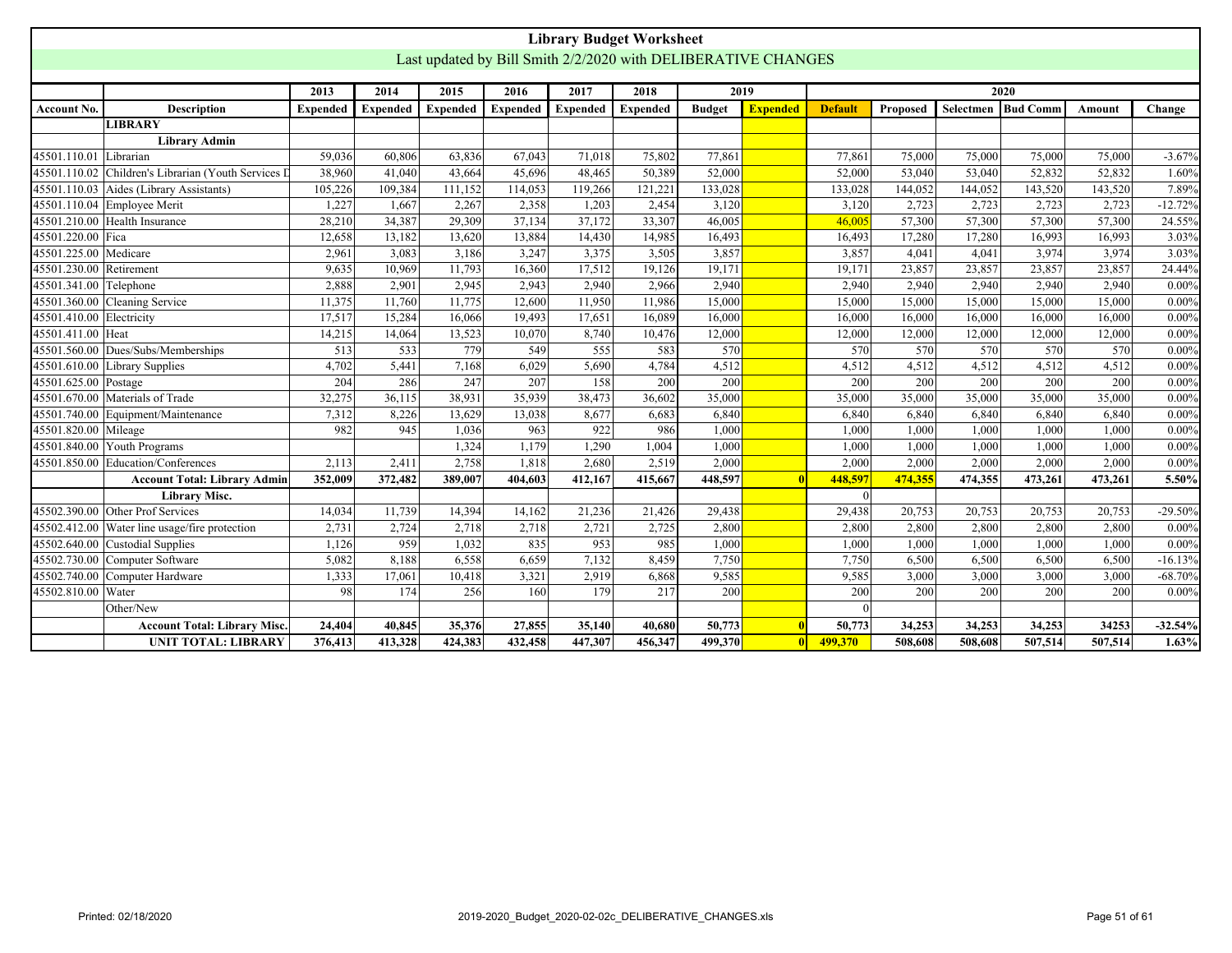<span id="page-51-0"></span>

|                   |                                                                                                                                                                                                                               |       |       |                                                               |       | <b>Patriotic Purposes Budget Worksheet</b> |       |       |  |       |       |       |       |       |          |
|-------------------|-------------------------------------------------------------------------------------------------------------------------------------------------------------------------------------------------------------------------------|-------|-------|---------------------------------------------------------------|-------|--------------------------------------------|-------|-------|--|-------|-------|-------|-------|-------|----------|
|                   |                                                                                                                                                                                                                               |       |       | Last updated by Bill Smith 2/2/2020 with DELIBERATIVE CHANGES |       |                                            |       |       |  |       |       |       |       |       |          |
|                   |                                                                                                                                                                                                                               |       |       |                                                               |       |                                            |       |       |  |       |       |       |       |       |          |
|                   | 2015<br>2017<br>2018<br>2019<br>2013<br>2014<br>2016<br>2020                                                                                                                                                                  |       |       |                                                               |       |                                            |       |       |  |       |       |       |       |       |          |
| Account No.       | <b>Description</b><br><b>Expended</b><br>Selectmen   Bud Comm<br><b>Expended</b><br>Expended<br>Expended<br><b>Default</b><br><b>Expended</b><br><b>Expended</b><br><b>Budget</b><br>Proposed<br>Change<br>Expended<br>Amount |       |       |                                                               |       |                                            |       |       |  |       |       |       |       |       |          |
|                   | <b>PATRIOTIC PURPOSES</b>                                                                                                                                                                                                     |       |       |                                                               |       |                                            |       |       |  |       |       |       |       |       |          |
|                   | <b>Memorial Day</b>                                                                                                                                                                                                           |       |       |                                                               |       |                                            |       |       |  |       |       |       |       |       |          |
| 45831.390.00      | Professional Services<br>937<br>1,313<br>902<br>1,078<br>1.172<br>1,300<br>1,300<br>1,850<br>1,850<br>1,500<br>1,500<br>15.38%<br>1,314                                                                                       |       |       |                                                               |       |                                            |       |       |  |       |       |       |       |       |          |
| 45831.630.00      | Minor Equipment                                                                                                                                                                                                               | 102   |       |                                                               | 460   | 791                                        |       | 300   |  | 300   | 300   | 300   | 300   | 300   | $0.00\%$ |
| 45831.810.00 Food |                                                                                                                                                                                                                               | 78    |       |                                                               |       | 95                                         | 146   | 175   |  | 175   | 175   | 175   | 175   | 175   | $0.00\%$ |
|                   | <b>Account Total: Memorial Day</b>                                                                                                                                                                                            | 1,116 | 1,313 | 1,314                                                         | 1,362 | 1,252                                      | 1,318 | 1,775 |  | 1,775 | 2,325 | 2,325 | 1,975 | 1,975 | 11.27%   |
|                   | Flags                                                                                                                                                                                                                         |       |       |                                                               |       |                                            |       |       |  |       |       |       |       |       |          |
| 45832.680.00      | Flags                                                                                                                                                                                                                         | 1,289 | 1,273 | 1,176                                                         | 2,094 | 2,000                                      | 1,736 | 2,000 |  | 2,000 | 2,000 | 2,000 | 2,000 | 2,000 | $0.00\%$ |
|                   | <b>Account Total: Flags</b>                                                                                                                                                                                                   | 1,289 | 1,273 | 1,176                                                         | 2,094 | 2,000                                      | 1,736 | 2,000 |  | 2,000 | 2,000 | 2,000 | 2,000 | 2,000 | $0.00\%$ |
|                   | <b>TOTAL: PATRIOTIC PURPOSES</b>                                                                                                                                                                                              | 2,405 | 2,585 | 2,490                                                         | 3,456 | 3,252                                      | 3,054 | 3,775 |  | 3,775 | 4,325 | 4,325 | 3,975 | 3,975 | 5.30%    |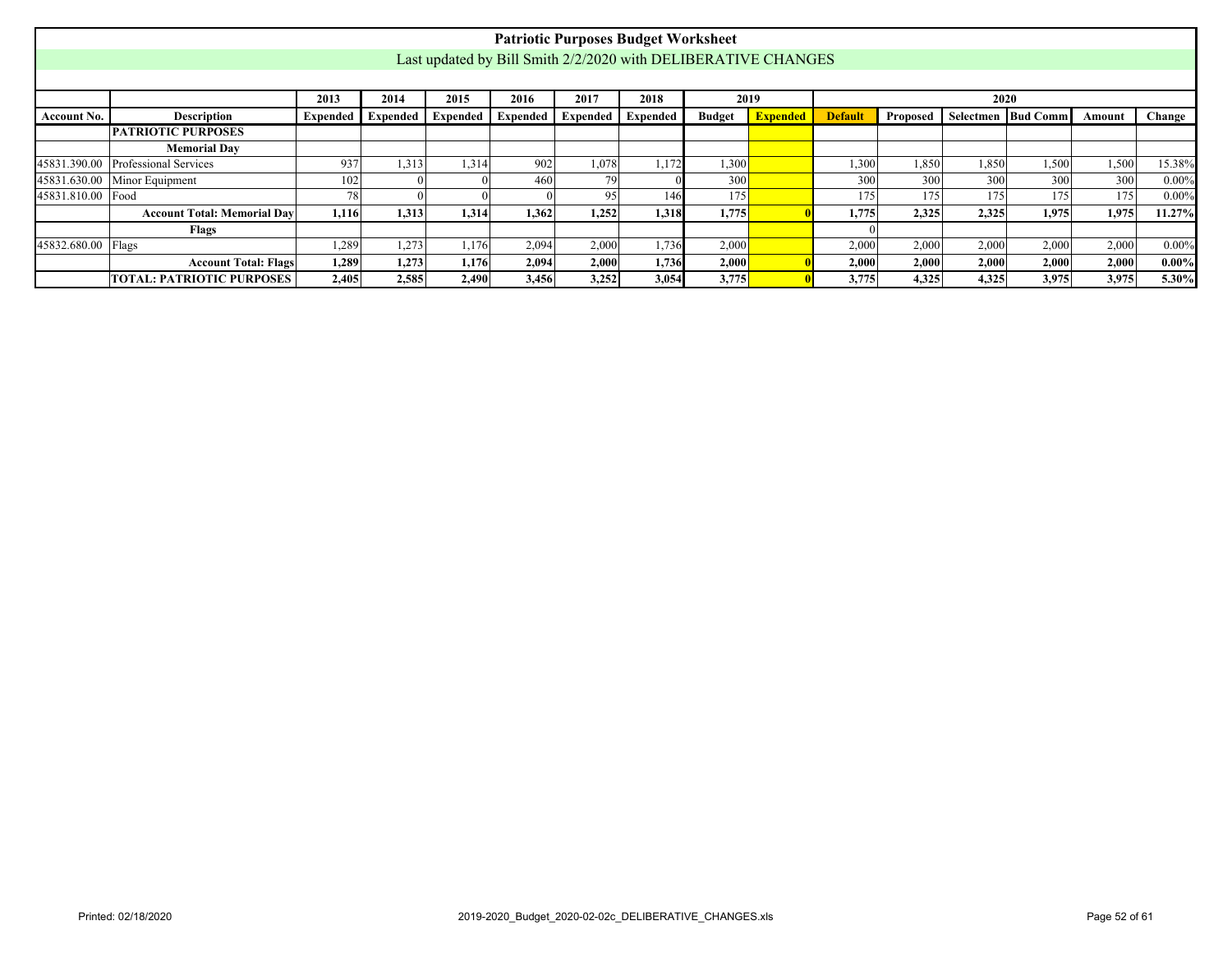<span id="page-52-0"></span>

|                           |                                                                                                                                                                                                                                                                                   |         |                                                               |         |         | <b>Cable Operations Budget Worksheet</b> |         |         |  |         |         |         |         |         |            |
|---------------------------|-----------------------------------------------------------------------------------------------------------------------------------------------------------------------------------------------------------------------------------------------------------------------------------|---------|---------------------------------------------------------------|---------|---------|------------------------------------------|---------|---------|--|---------|---------|---------|---------|---------|------------|
|                           |                                                                                                                                                                                                                                                                                   |         | Last updated by Bill Smith 2/2/2020 with DELIBERATIVE CHANGES |         |         |                                          |         |         |  |         |         |         |         |         |            |
|                           |                                                                                                                                                                                                                                                                                   |         |                                                               |         |         |                                          |         |         |  |         |         |         |         |         |            |
|                           | 2014<br>2015<br>2016<br>2017<br>2018<br>2019<br>2020<br>2013<br>Selectmen Bud Comm<br><b>Description</b><br>Expended<br>Expended<br><b>Budget</b><br><b>Expended</b><br><b>Default</b><br><b>Expended</b><br><b>Expended</b><br>Expended<br>Proposed<br><b>Expended</b><br>Amount |         |                                                               |         |         |                                          |         |         |  |         |         |         |         |         |            |
| <b>Account No.</b>        |                                                                                                                                                                                                                                                                                   |         |                                                               |         |         |                                          |         |         |  |         |         |         |         |         | Change     |
|                           | <b>CABLE OPERATIONS</b>                                                                                                                                                                                                                                                           |         |                                                               |         |         |                                          |         |         |  |         |         |         |         |         |            |
|                           | <b>Cable Operations</b>                                                                                                                                                                                                                                                           |         |                                                               |         |         |                                          |         |         |  |         |         |         |         |         |            |
| 45892.110.00 Staff Salary |                                                                                                                                                                                                                                                                                   | 6.438   | 8.575                                                         | 12,511  | 6.805   | 6,940                                    | 5,860   | 15,046  |  | 15,046  | 11,488  | 11,488  | 11,488  | 11,488  | $-23.65%$  |
|                           | 45892.110.01 Coordinator's Salary                                                                                                                                                                                                                                                 | 24,827  | 25,346                                                        | 28,087  | 27,927  | 24,171                                   | 24,495  | 29,781  |  | 29,781  | 31,001  | 31,001  | 31,001  | 31,001  | 4.10%      |
| 45892.220.00 Fica         |                                                                                                                                                                                                                                                                                   | 1,840   | 2,088                                                         | 2,517   | 2,162   | 1.929                                    | 1.882   | 2,779   |  | 2,779   | 2,634   | 2,634   | 2,634   | 2,634   | $-5.22%$   |
| 45892.225.00 Medicare     |                                                                                                                                                                                                                                                                                   | 431     | 488                                                           | 589     | 506     | 451                                      | 440     | 650     |  | 650     | 616     | 616     | 616     | 616     | $-5.23%$   |
| 45892.341.00 Telephone    |                                                                                                                                                                                                                                                                                   | 349     | 350                                                           | 330     | 332     | 332                                      | 351     | 350     |  | 350     | 350     | 350     | 350     | 350     |            |
|                           | 45892.390.00 Other Prof Services                                                                                                                                                                                                                                                  | 237     | 237                                                           | 197     |         | 301                                      | 3,222   | 800     |  | 800     | 800     | 800     | 800     | 800     |            |
|                           | 45892.560.00 Dues/Subs/Memberships                                                                                                                                                                                                                                                | 325     | 350                                                           | 350     | 450     | 350                                      | 250     | 400     |  | 400     | 400     | 400     | 400     | 400     |            |
| 45892.610.00 Supplies     |                                                                                                                                                                                                                                                                                   | 468     | 134                                                           | 471     | 425     | 367                                      | 108     | 500     |  | 500     | 350     | 350     | 350     | 350     | $-30.00\%$ |
|                           | 45892.630.00 Minor Equipment                                                                                                                                                                                                                                                      | 1,334   | 860                                                           | 2,195   | 1,945   | 1,495                                    | 1.491   | 2,000   |  | 2,000   | 2,000   | 2,000   | 2,000   | 2,000   |            |
| 45892.820.00 Mileage      |                                                                                                                                                                                                                                                                                   | 538     | 408                                                           | 189     | 468     | 96                                       | 185     | 200     |  | 200     | 200     | 200     | 200     | 200     |            |
|                           | 45892.850.00 Education/Conferences                                                                                                                                                                                                                                                | 125     |                                                               |         | 700     |                                          |         | 175     |  | 175     | 175     | 175     | 175     | 175     |            |
|                           | Other/New                                                                                                                                                                                                                                                                         |         |                                                               |         |         |                                          |         |         |  |         |         |         |         |         |            |
|                           | <b>Account Total: Cable Operations</b>                                                                                                                                                                                                                                            | 36,912  | 38,837                                                        | 47,437  | 41,720  | 36,432                                   | 38,284  | 52,681  |  | 52,681  | 50,014  | 50,014  | 50,014  | 50,014  | $-5.06\%$  |
|                           | UNIT TOTAL: CABLE OPERATIONS                                                                                                                                                                                                                                                      | 36,912  | 38,837                                                        | 47,437  | 41,720  | 36,432                                   | 38,284  | 52,681  |  | 52,681  | 50,014  | 50,014  | 50,014  | 50,014  | $-5.06\%$  |
|                           | <b>GROUP TOTAL: CULTURE AND RECREATION</b>                                                                                                                                                                                                                                        | 613,321 | 643,374                                                       | 651,974 | 662,385 | 662,385                                  | 685,671 | 751,202 |  | 751,202 | 790,073 | 790,073 | 788,629 | 788,629 | 4.98%      |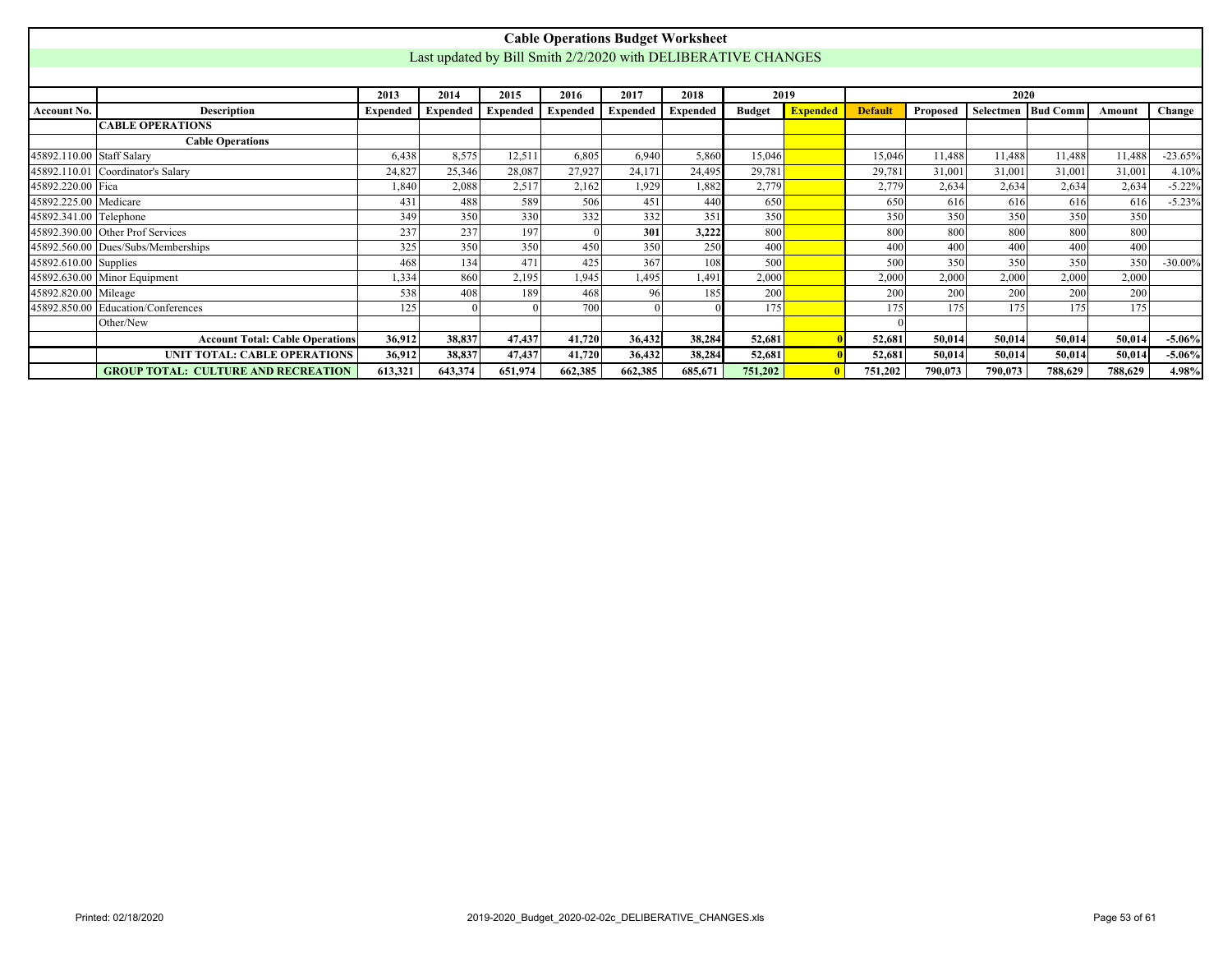<span id="page-53-0"></span>

|                       |                                             |       |                          |          |                 |          | <b>Conservation Budget Worksheet</b> |               |                                                               |                |          |       |                      |        |               |
|-----------------------|---------------------------------------------|-------|--------------------------|----------|-----------------|----------|--------------------------------------|---------------|---------------------------------------------------------------|----------------|----------|-------|----------------------|--------|---------------|
|                       |                                             |       |                          |          |                 |          |                                      |               | Last updated by Bill Smith 2/2/2020 with DELIBERATIVE CHANGES |                |          |       |                      |        |               |
|                       |                                             |       |                          |          |                 |          |                                      |               |                                                               |                |          |       |                      |        |               |
|                       |                                             | 2013  | 2014                     | 2015     | 2016            | 2017     | 2018                                 | 2019          |                                                               |                |          | 2020  |                      |        |               |
| <b>Account No.</b>    | <b>Description</b>                          |       | <b>Expended</b> Expended | Expended | <b>Expended</b> | Expended | <b>Expended</b>                      | <b>Budget</b> | <b>Expended</b>                                               | <b>Default</b> | Proposed |       | Selectmen   Bud Comm | Amount | Change        |
|                       | <b>CONSERVATION</b>                         |       |                          |          |                 |          |                                      |               |                                                               |                |          |       |                      |        |               |
|                       | <b>Conservation</b>                         |       |                          |          |                 |          |                                      |               |                                                               |                |          |       |                      |        |               |
|                       | 46111.110.00 Recording Clerk                | 300   | 539                      | 499      | 653             | 513      | 855                                  | 998           |                                                               | 998            | 1,680    | 1,680 | 1,680                | 1,680  | 68.34%        |
| 45111.220.00 Fica     |                                             |       |                          |          |                 |          |                                      |               |                                                               |                | 105      | 105   | 105                  | 105    | 10400.00%     |
| 45111.225.00 Medicare |                                             |       |                          |          |                 |          |                                      |               |                                                               |                | 25       | 25    | 25                   | 25     | 2400.00%      |
|                       | 46111.390.00 Other Prof Services            | 1,200 |                          | 1,800    | 2,247           | 140      | 2,850                                | 2,500         |                                                               | 2,500          | 2,500    | 2,500 | 2,500                | 2,500  | $0.00\%$      |
|                       | 46111.550.00 Printing/Binding               | 28    |                          |          |                 | 15       |                                      |               |                                                               |                | 500      | 500   | 500                  |        | 500 49900.00% |
|                       | 46111.560.00 Dues/Subs/Memberships          | 340   | 75                       | 733      | 55              | 418      | 788                                  | 400           |                                                               | 400            | 450      | 450   | 450                  | 450    | 12.50%        |
| 46111.620.00 Supplies |                                             | 85    | 99                       |          | 135             | 100      | 118                                  |               |                                                               |                |          |       |                      |        | $0.00\%$      |
| 46111.625.00 Postage  |                                             |       |                          |          |                 | $\Omega$ |                                      |               |                                                               |                |          |       |                      |        | $0.00\%$      |
|                       | 46111.650.00 Care of Grounds / Field Mowing | 1,307 | 1,846                    | 1,473    | 866             | 2,740    | 2,121                                | 3,000         |                                                               | 3,000          | 2,500    | 2,500 | 2,500                | 2,500  | $-16.67%$     |
|                       | 46111.740.00 New Equipment / Maintenance    | 996   | 242                      | 338      | 182             | $\Omega$ | 980                                  | 300           |                                                               | 300            | 300      | 300   | 300                  | 300    | $0.00\%$      |
| 46111.820.00 Mileage  |                                             |       |                          |          |                 |          |                                      | 74            |                                                               | 74             | 74       | 74    | 74                   | 74     | $0.00\%$      |
|                       | $46111.840.00$ Special Programs             |       |                          | 601      | 769             | 182      |                                      | 1,000         |                                                               | 1,000          | 1,000    | 1,000 | 1,000                | 1,000  | $0.00\%$      |
|                       | 46111.850.00 Education/Conferences          |       |                          | 55       |                 | 100      | 197                                  | 250           |                                                               | 250            | 250      | 250   | 250                  | 250    | $0.00\%$      |
| 46111.875.00 Signs    |                                             | 283   |                          | 500      |                 | 66       | 1,084                                | 500           |                                                               | 500            | 500      | 500   | 500                  | 500    | $0.00\%$      |
|                       | Other/New                                   |       |                          |          |                 |          |                                      |               |                                                               | $\Omega$       |          |       |                      |        |               |
|                       | <b>Account Total: Conservation</b>          | 4,539 | 2,801                    | 5.999    | 4.907           | 4,274    | 9.000                                | 9.027         |                                                               | 9,027          | 9,886    | 9,886 | 9,886                | 9,886  | 9.52%         |
|                       | <b>UNIT TOTAL: CONSERVATION</b>             | 4,539 | 2.801                    | 5.999    | 4.907           | 4.274    | 9.000                                | 9,027         |                                                               | 9.027          | 9,886    | 9,886 | 9,886                | 9,886  | 9.52%         |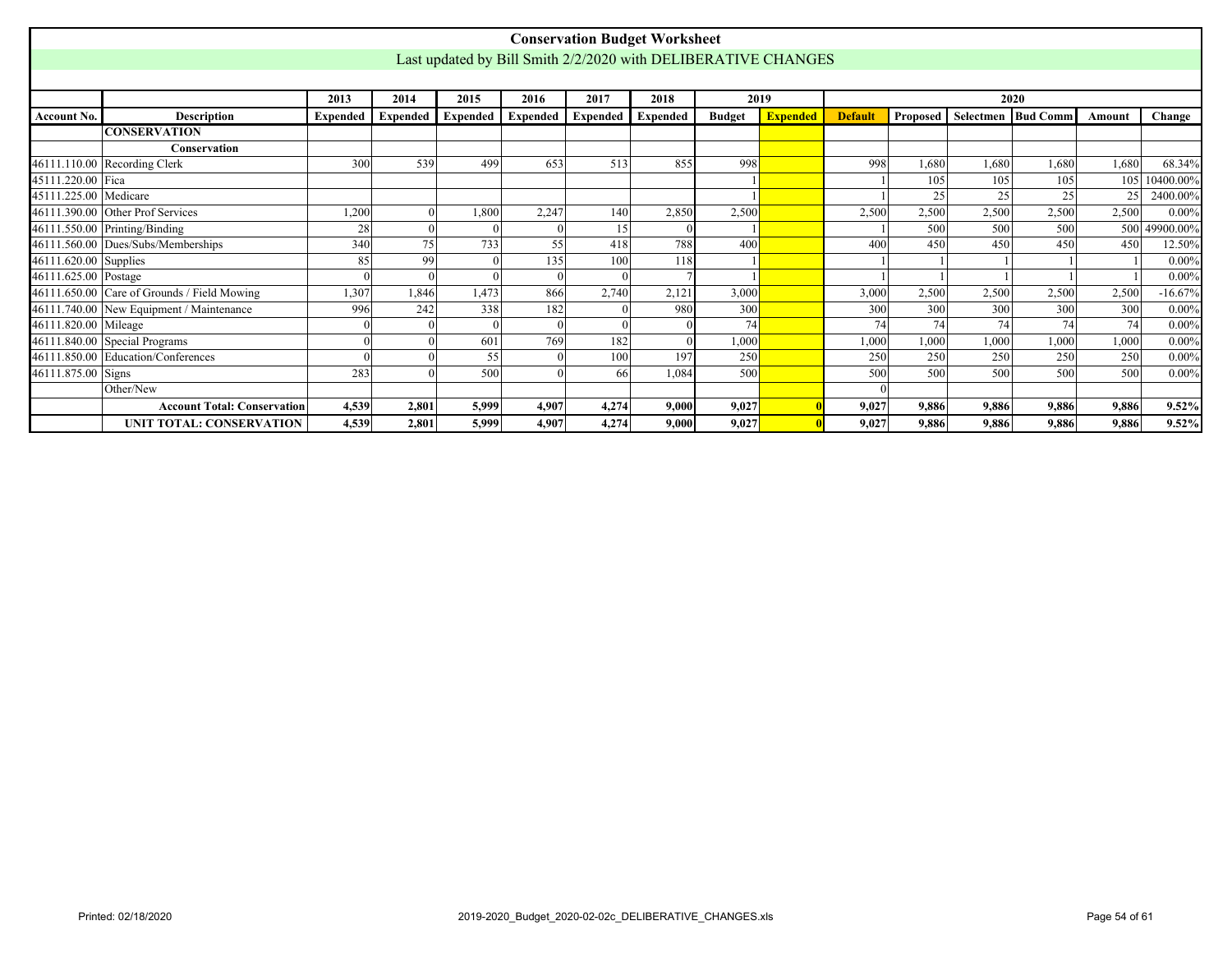<span id="page-54-0"></span>

|                    |                                                                                                                                                                                                               |        |        |        |        |        | <b>Long Term Debt Principal Budget Worksheet</b> |        |  |        |        |        |        |        |          |
|--------------------|---------------------------------------------------------------------------------------------------------------------------------------------------------------------------------------------------------------|--------|--------|--------|--------|--------|--------------------------------------------------|--------|--|--------|--------|--------|--------|--------|----------|
|                    | Last updated by Bill Smith 2/2/2020 with DELIBERATIVE CHANGES                                                                                                                                                 |        |        |        |        |        |                                                  |        |  |        |        |        |        |        |          |
|                    |                                                                                                                                                                                                               |        |        |        |        |        |                                                  |        |  |        |        |        |        |        |          |
|                    | 2017<br>2018<br>2020<br>2014<br>2015<br>2016<br>2013<br>2019                                                                                                                                                  |        |        |        |        |        |                                                  |        |  |        |        |        |        |        |          |
| <b>Account No.</b> | <b>Description</b><br>Selectmen   Bud Comm<br>Change<br>Proposed<br>Expended Expended<br><b>Expended</b><br><b>Budget</b><br><b>Default</b><br><b>Expended</b><br>Expended   Expended  <br>Expended<br>Amount |        |        |        |        |        |                                                  |        |  |        |        |        |        |        |          |
|                    | <b>LONG-TERM DEBT PRINCIPAL</b>                                                                                                                                                                               |        |        |        |        |        |                                                  |        |  |        |        |        |        |        |          |
|                    | <b>Debt Principal</b>                                                                                                                                                                                         |        |        |        |        |        |                                                  |        |  |        |        |        |        |        |          |
|                    | 47112.981.01 Principal (Library)                                                                                                                                                                              | 85,000 | 85,000 | 85,000 | 85,000 | 85,000 | 85,000                                           | 85,000 |  | 85,000 | 85,000 | 85,000 | 85,000 | 85,000 | $0.00\%$ |
|                    | Other/New                                                                                                                                                                                                     |        |        |        |        |        |                                                  |        |  |        |        |        |        |        |          |
|                    | <b>Account Total: Debt Principal</b>                                                                                                                                                                          | 85,000 | 85,000 | 85,000 | 85,000 | 85,000 | 85,000                                           | 85,000 |  | 85.000 | 85,000 | 85,000 | 85,000 | 85,000 | $0.00\%$ |
|                    | : LONG-TERM DEBT PRINCIPAL                                                                                                                                                                                    | 85,000 | 85,000 | 85,000 | 85,000 | 85,000 | 85,000                                           | 85,000 |  | 85,000 | 85,000 | 85,000 | 85,000 | 85,000 | $0.00\%$ |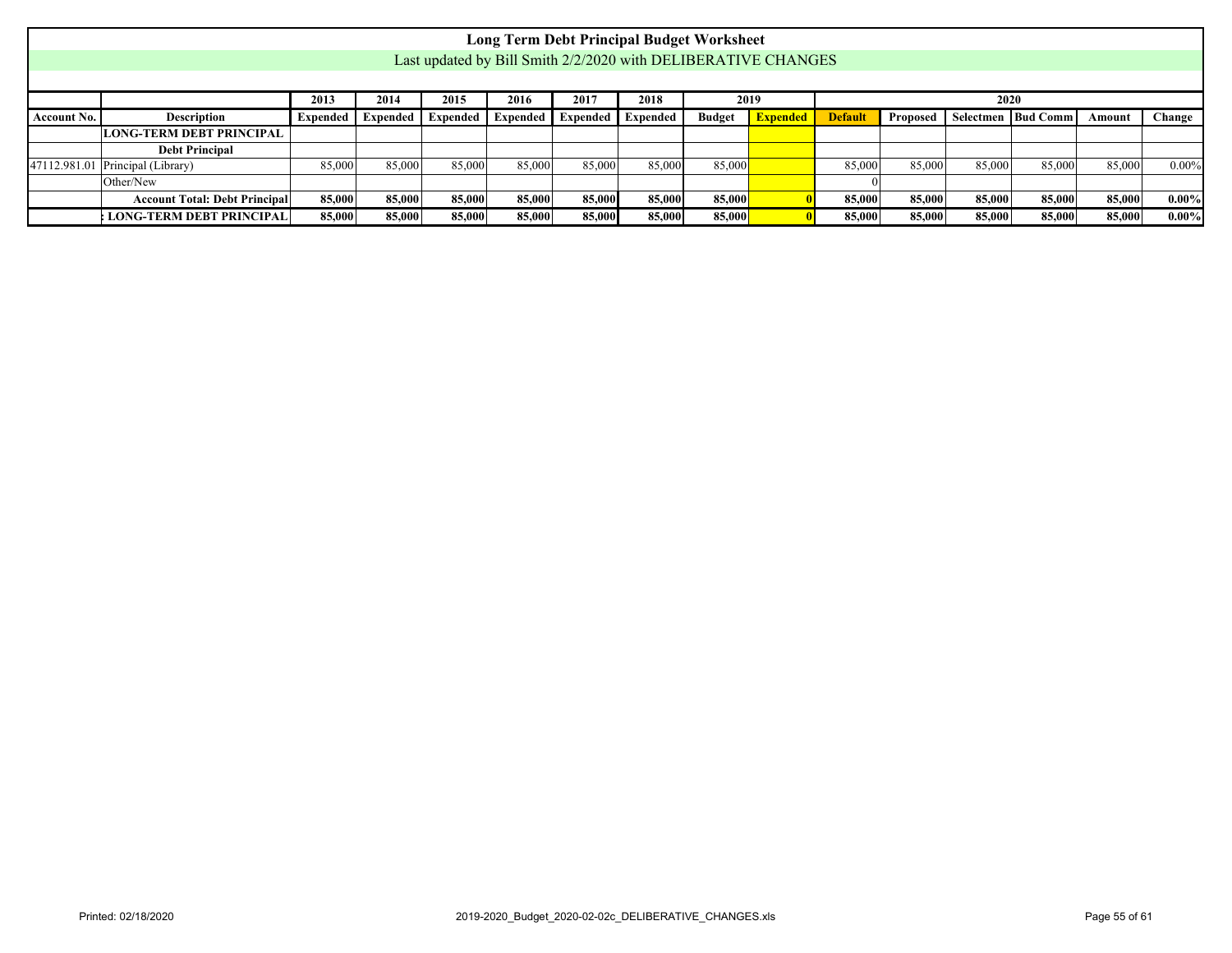<span id="page-55-0"></span>

|                    |                                                                                                                                                                                                                              |        |        |        |        |        | <b>Long Term Debt Interest Budget Worksheet</b>               |        |  |        |        |        |        |        |           |
|--------------------|------------------------------------------------------------------------------------------------------------------------------------------------------------------------------------------------------------------------------|--------|--------|--------|--------|--------|---------------------------------------------------------------|--------|--|--------|--------|--------|--------|--------|-----------|
|                    |                                                                                                                                                                                                                              |        |        |        |        |        | Last updated by Bill Smith 2/2/2020 with DELIBERATIVE CHANGES |        |  |        |        |        |        |        |           |
|                    |                                                                                                                                                                                                                              |        |        |        |        |        |                                                               |        |  |        |        |        |        |        |           |
|                    | 2018<br>2013<br>2014<br>2015<br>2017<br>2019<br>2016<br>2020                                                                                                                                                                 |        |        |        |        |        |                                                               |        |  |        |        |        |        |        |           |
| <b>Account No.</b> | <b>Description</b><br><b>Default</b><br>Selectmen   Bud Comm<br><b>Budget</b><br><b>Expended</b><br><b>Proposed</b><br>Change<br><b>Expended</b> Expended<br>Expended  <br><b>Expended</b><br>Expended<br>Expended<br>Amount |        |        |        |        |        |                                                               |        |  |        |        |        |        |        |           |
|                    | <b>LONG-TERM DEBT INTEREST</b>                                                                                                                                                                                               |        |        |        |        |        |                                                               |        |  |        |        |        |        |        |           |
|                    | <b>Debt Interest</b>                                                                                                                                                                                                         |        |        |        |        |        |                                                               |        |  |        |        |        |        |        |           |
| 47211.981.01       | Interest (Library)                                                                                                                                                                                                           | 60,775 | 57.163 | 53,550 | 49.300 | 45,050 | 40,800                                                        | 36,550 |  | 26,800 | 26,800 | 26,800 | 26,800 | 26,800 | $-26.68%$ |
|                    | Other/New                                                                                                                                                                                                                    |        |        |        |        |        |                                                               |        |  |        |        |        |        |        |           |
|                    | <b>Account Total: Debt Interest</b>                                                                                                                                                                                          | 60,775 | 57,163 | 53,550 | 49.300 | 45,050 | 40,800                                                        | 36,550 |  | 26,800 | 26,800 | 26,800 | 26,800 | 26,800 | $-26.68%$ |
|                    | UNIT TOTAL: LONG-TERM DEBT INTEREST                                                                                                                                                                                          | 60,775 | 57,163 | 53,550 | 49.300 | 45,050 | 40,800                                                        | 36,550 |  | 26,800 | 26,800 | 26,800 | 26,800 | 26,800 | $-26.68%$ |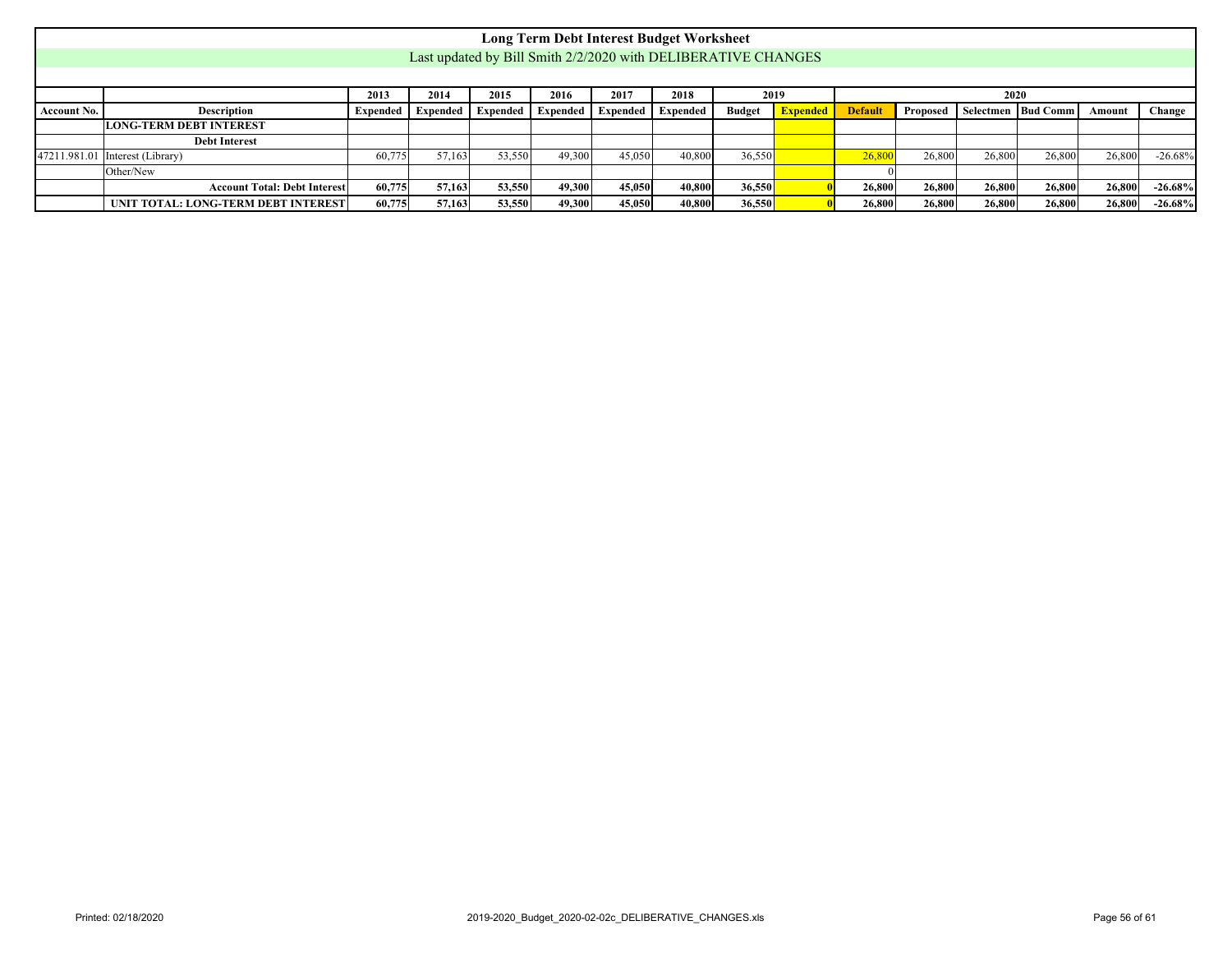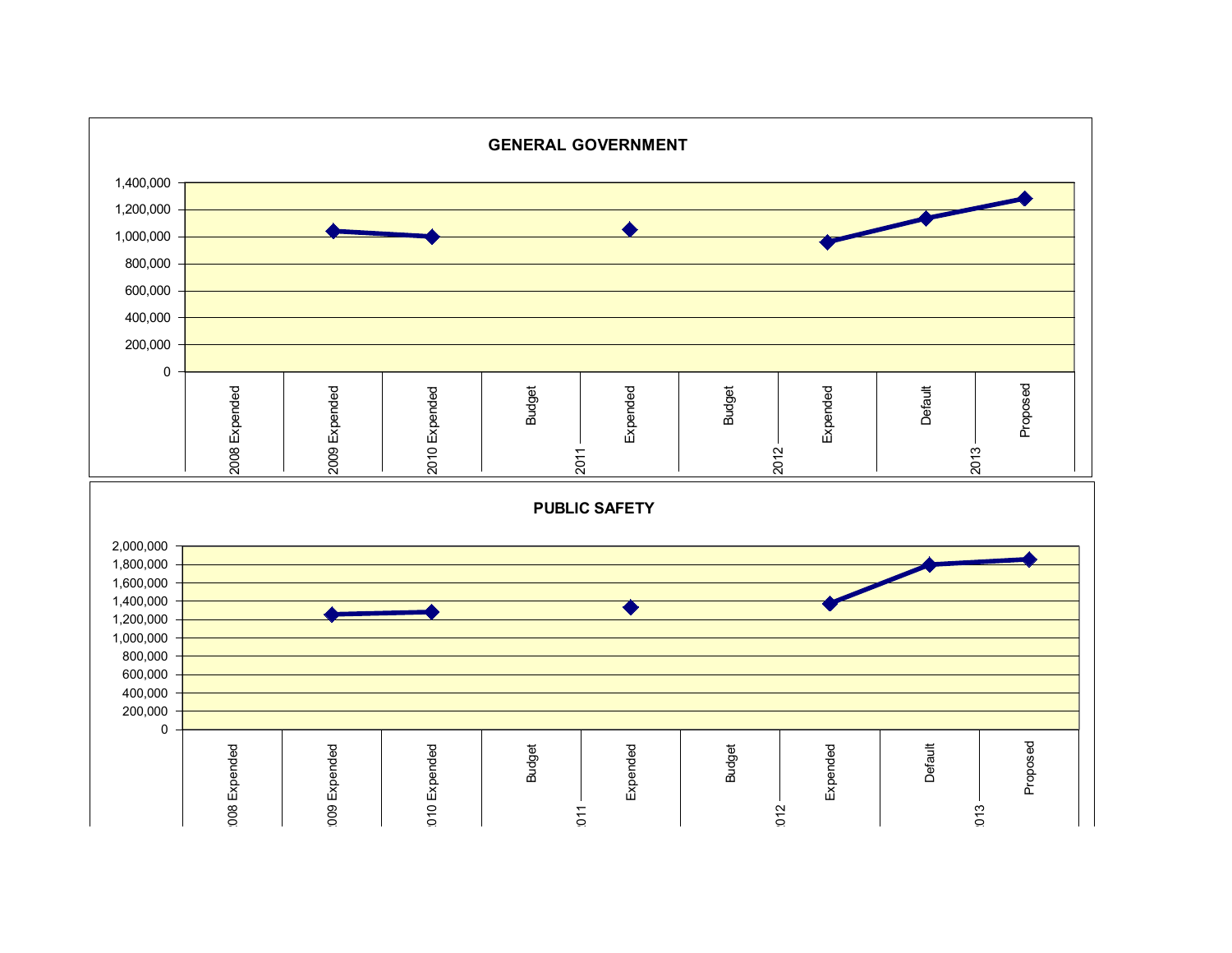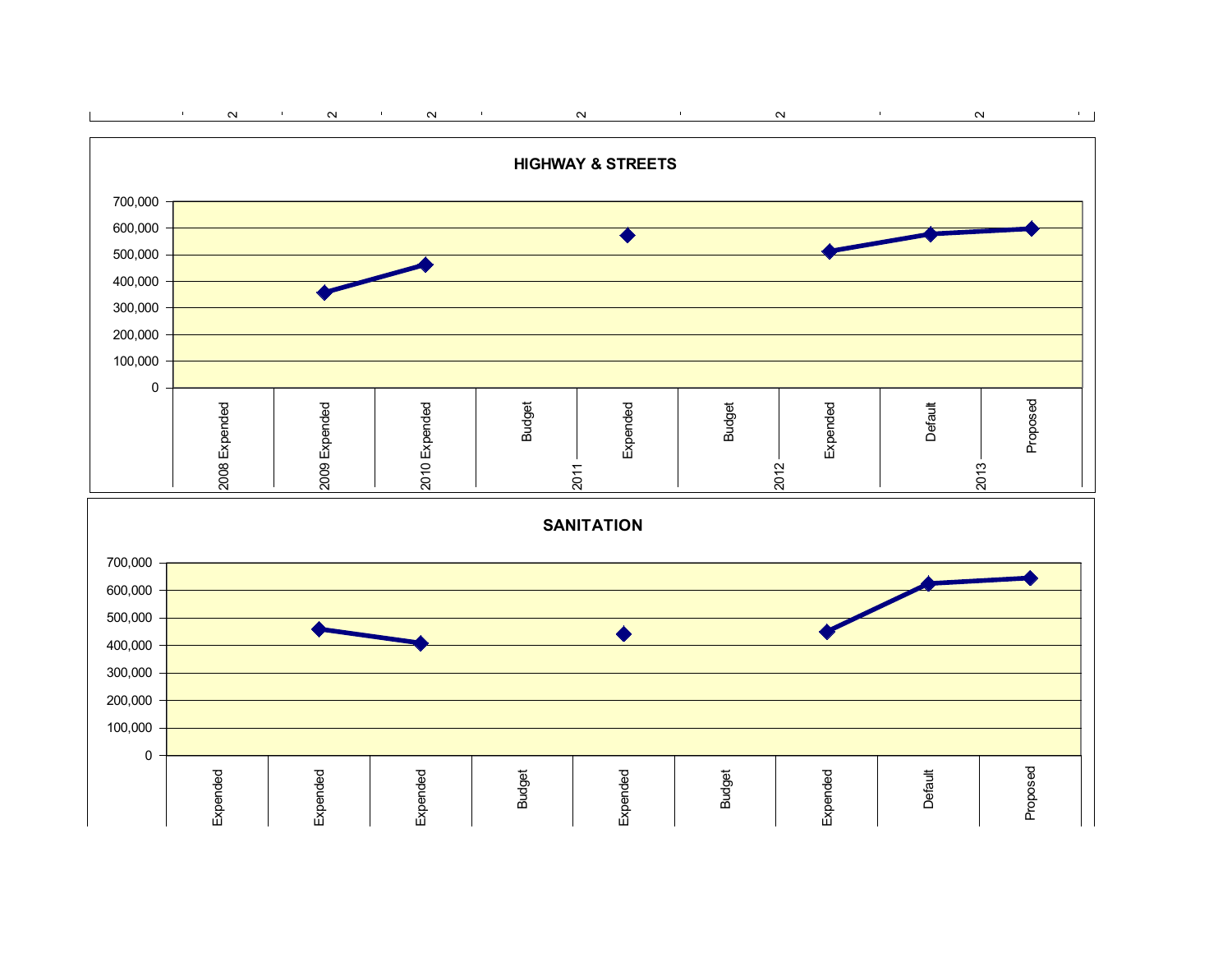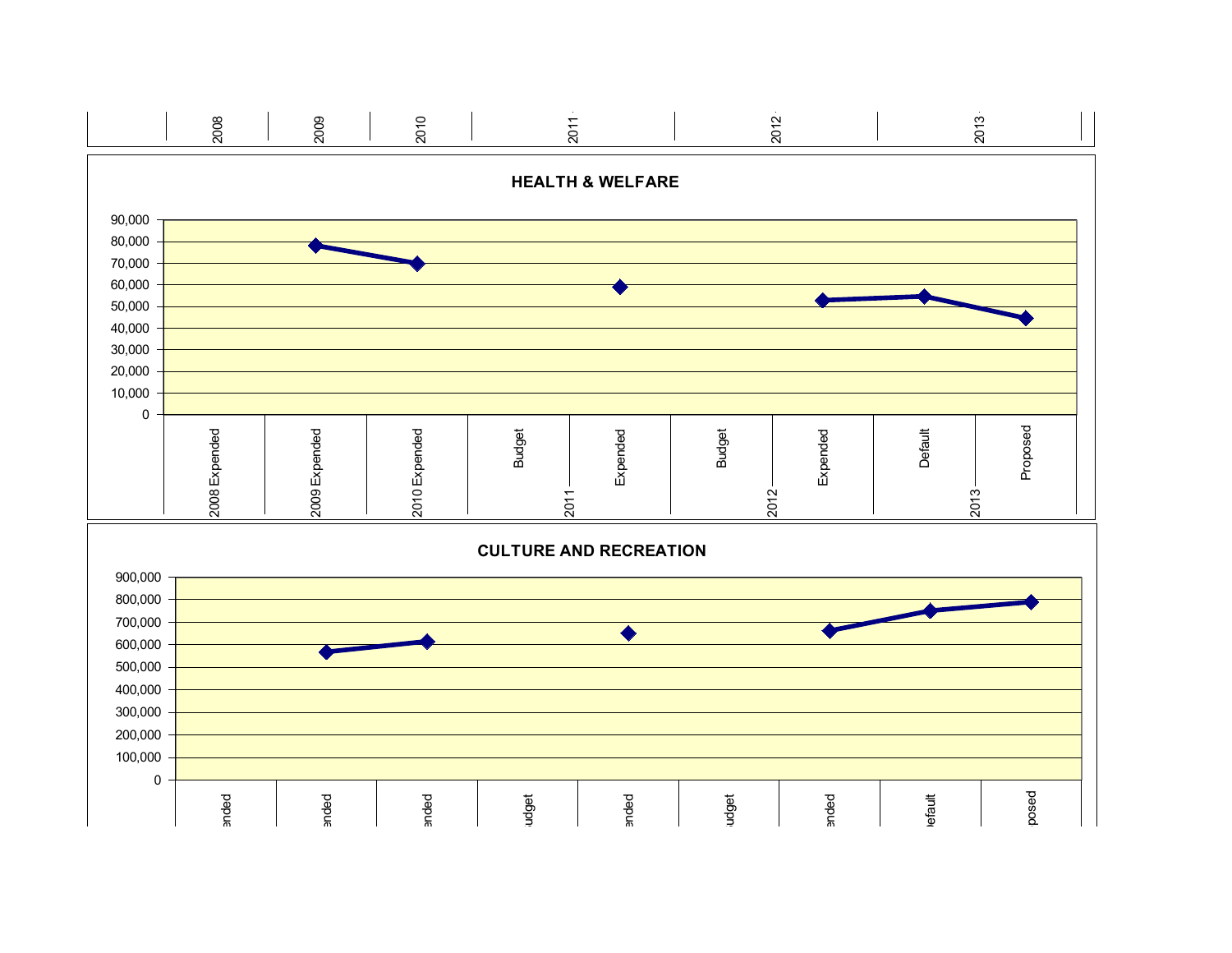